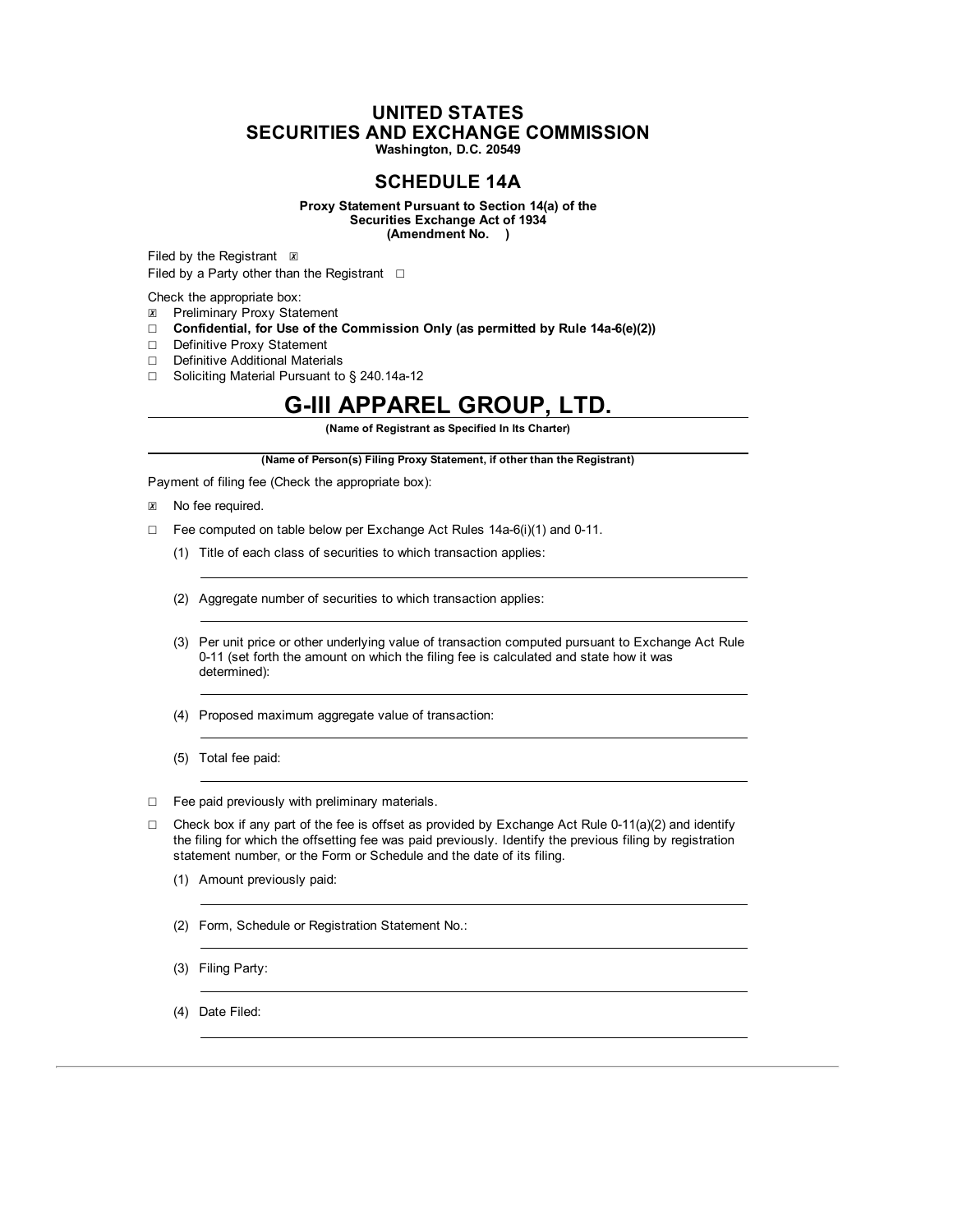

Dear Stockholder:

You are cordially invited to attend the Annual Meeting of Stockholders of G-III Apparel Group, Ltd. to be held on Tuesday, June 9, 2015 at 10:00 a.m., New York time, at the offices of Norton Rose Fulbright US LLP, 666 Fifth Avenue, 33<sup>rd</sup> Floor, New York, New York 10103.

The formal Notice of Meeting and the accompanying Proxy Statement set forth proposals for your consideration this year. You are being asked (i) to elect eleven directors to serve on our Board of Directors for the ensuing year, (ii) to approve our 2015 Long-Term Incentive Plan, (iii) to approve an amendment to our certificate of incorporation that will increase the number of authorized shares of our common stock from 80,000,000 shares to 120,000,000 shares, (iv) for an advisory and non-binding vote on the compensation of our named executive officers and (v) to ratify the appointment of Ernst & Young LLP as our independent registered public accounting firm for the fiscal year ending January 31, 2016. At the meeting, we will also report on the affairs of G-III, and a discussion period will be provided for questions and comments of general interest to stockholders.

We look forward to greeting personally those of you who are able to be present at the meeting. However, whether or not you are able to be with us at the meeting, it is important that your shares be represented. Accordingly, you are requested to sign, date and mail, at your earliest convenience, the enclosed proxy in the envelope provided for your use.

Thank you for your cooperation.

Very truly yours,

Weris Addfaul

MORRIS GOLDFARB *Chief Executive Of icer* May 6, 2015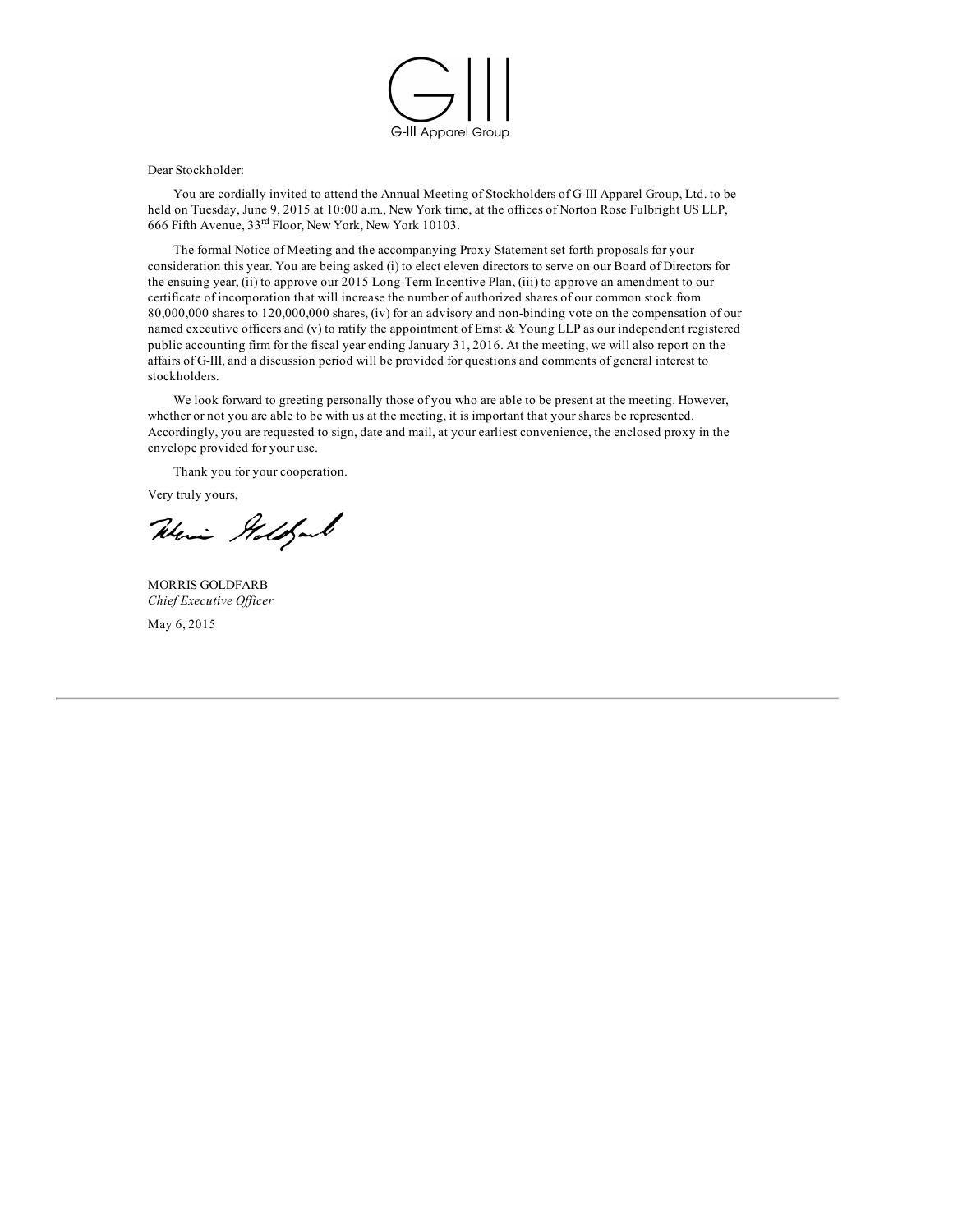# **G-III APPAREL GROUP, LTD. 512 Seventh Avenue New York, New York 10018**

# **NOTICE OF ANNUAL MEETING OF STOCKHOLDERS and NOTICE OF INTERNET AVAILABILITY OF PROXY MATERIALS**

# **June 9, 2015**

NOTICE IS HEREBY GIVEN that the Annual Meeting of Stockholders of G-III Apparel Group, Ltd. will be held on Tuesday, June 9, 2015 at 10:00 a.m., New York time, at the offices of Norton Rose Fulbright US LLP, 666 Fifth Avenue,  $33<sup>rd</sup>$  Floor, New York, New York 10103, for the following purposes:

- 1. To elect eleven directors to serve on our Board of Directors for the ensuing year.
- 2. To approve our 2015 Long-Term Incentive Plan.
- 3. To approve an amendment to our certificate of incorporation that will increase the total number of authorized shares of our common stock from 80,000,000 shares to 120,000,000 shares.
- 4. To hold an advisory and non-binding vote on the compensation of our named executive officers.
- 5. To ratify the appointment of Ernst & Young LLP as our independent registered public accounting firm for the fiscal year ending January 31, 2016.
- 6. To transact such other business as may properly come before the Annual Meeting or any adjournment thereof.

Only stockholders of record at the close of business on May 1, 2015 will be entitled to notice of and to vote at the Annual Meeting or any adjournment thereof.

All stockholders are cordially invited to attend the Annual Meeting in person. **However, whether or not** you plan to attend the Annual Meeting in person, each stockholder is urged to complete, date and sign the **enclosed form of proxy and return it promptly in the envelope provided.** No postage is required if the proxy is mailed in the United States. Stockholders who attend the Annual Meeting may revoke their proxies and vote their shares in person.

> **Important Notice Regarding the Availability of Proxy Materials for the Annual Meeting of Stockholders to be Held on June 9, 2015**

**The Proxy Statement and our 2014 Annual Report to Stockholders are available in the "Investor Relations" section of our website at http://www.g-iii.com.**

By Order of the Board of Directors

Wage MIT

WAYNE S. MILLER *Secretary*

New York, New York May 6, 2015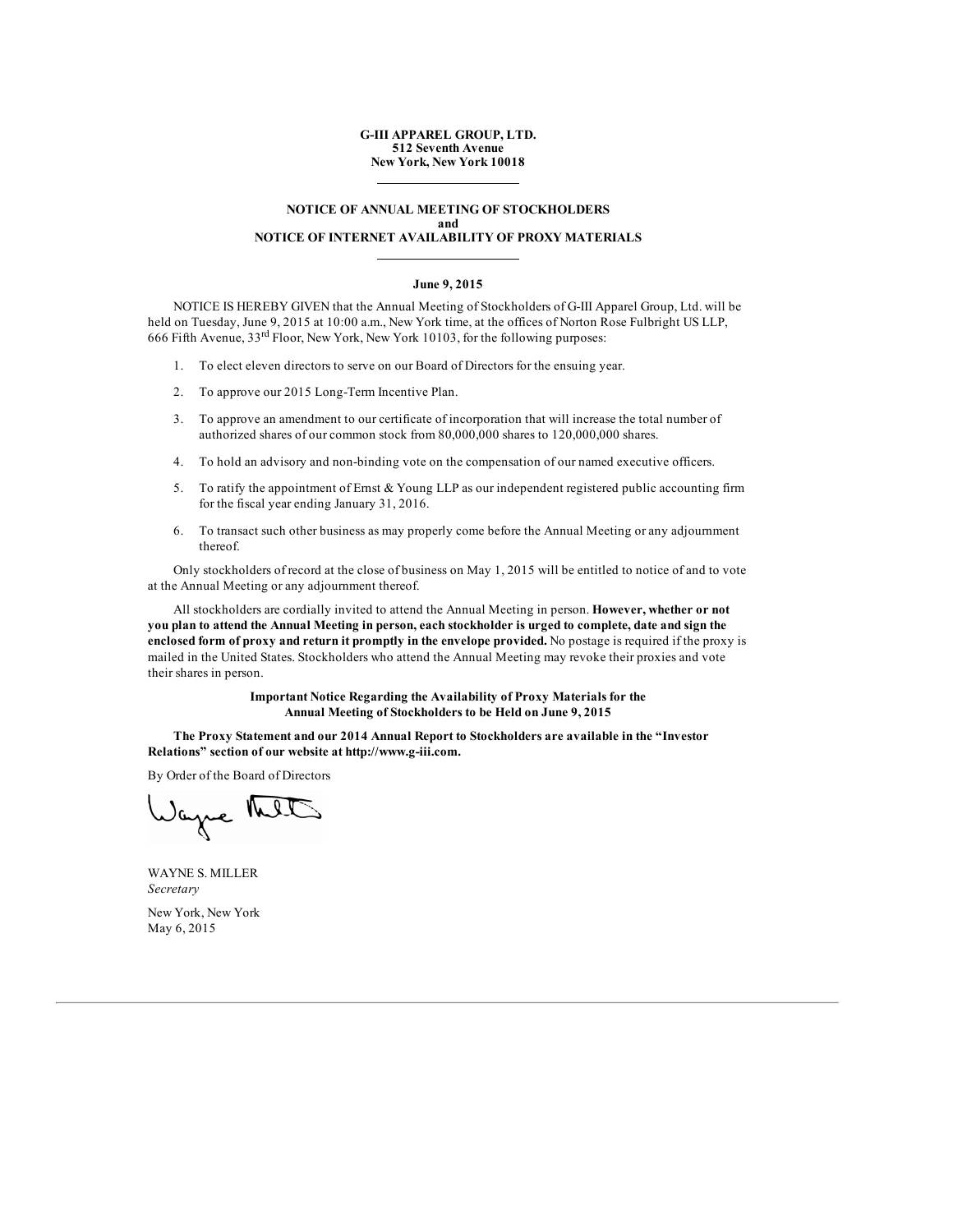# **G-III APPAREL GROUP, LTD. 512 Seventh Avenue New York, New York 10018**

# **PROXY STATEMENT**

# **GENERAL INFORMATION**

#### **General**

This Proxy Statement (first mailed to stockholders on or about May 11, 2015) is furnished to the holders of common stock, par value \$.01 per share ("Common Stock"), of G-III Apparel Group, Ltd. ("G-III") in connection with the solicitation by our Board of Directors of proxies for use at the Annual Meeting of Stockholders (the "Annual Meeting"), or at any adjournment thereof, pursuant to the accompanying Notice of Annual Meeting of Stockholders. The Annual Meeting will be held on Tuesday, June 9, 2015, at 10:00 a.m., New York time, at the offices of Norton Rose Fulbright US LLP, 666 Fifth Avenue, 33rd Floor, New York, New York 10103.

It is proposed that at the Annual Meeting: we (i) elect eleven directors to serve on our Board of Directors for the ensuing year, (ii) approve our new 2015 Long-Term Incentive Plan (the "2015 Plan"), (iii) approve an amendment to our certificate of incorporation that will increase the total number of authorized shares of our Common Stock from 80,000,000 shares to 120,000,000 shares, (iv) hold an advisory and non-binding vote on the compensation of our named executive officers and (v) ratify the appointment of Ernst  $\&$  Young LLP as our independent registered public accounting firm for the fiscal year ending January 31, 2016.

Management currently is not aware of any other matters that will come before the Annual Meeting. If any other matters properly come before the Annual Meeting, the persons designated as proxies intend to vote in accordance with their best judgment on such matters. Proxies for use at the Annual Meeting are being solicited by our Board of Directors. Proxies will be solicited chiefly by mail; however, certain of our officers, directors, employees and agents, none of whom will receive additional compensation therefor, may solicit proxies by telephone or other personal contact. We will bear the cost of the solicitation of the proxies, including postage, printing and handling, and will reimburse the reasonable expenses of brokerage firms and others for forwarding material to beneficial owners of shares of Common Stock.

# **Revocability and Voting of Proxy**

A form of proxy for use at the Annual Meeting and a return envelope for the proxy are enclosed. Stockholders may revoke the authority granted by their execution of a proxy at any time prior to the effective exercise of the powers conferred by that proxy, by filing with the Secretary of G-III a written notice of revocation or a duly executed proxy bearing a later date, or by voting in person at the Annual Meeting.

Shares of Common Stock represented by executed and unrevoked proxies will be voted in accordance with the instructions specified in such proxies. If no specifications are given, the proxies intend to vote the shares represented thereby "for" the election of each of the eleven nominees for director as shown on the form of proxy, "for" approval of the 2015 Plan, "for" approval an amendment to our certificate of incorporation that will increase the total number of authorized shares of our Common Stock from 80,000,000 shares to 120,000,000 shares, "for" approval of the compensation of our named executive officers, and "for" the ratification of the appointment of Ernst & Young LLP as our independent registered public accounting firm for the fiscal year ending January 31, 2016 and in accordance with their best judgment on any other matters which may properly come before the meeting.

# **Stock Split**

On April 1, 2015, our Board of Directors declared a two-for-one stock split in the form of a 100% stock dividend effective for stockholders of record on April 20, 2015 that was distributed on May 1, 2015. All share and per share amounts in this proxy statement have been adjusted to reflect this stock split.

1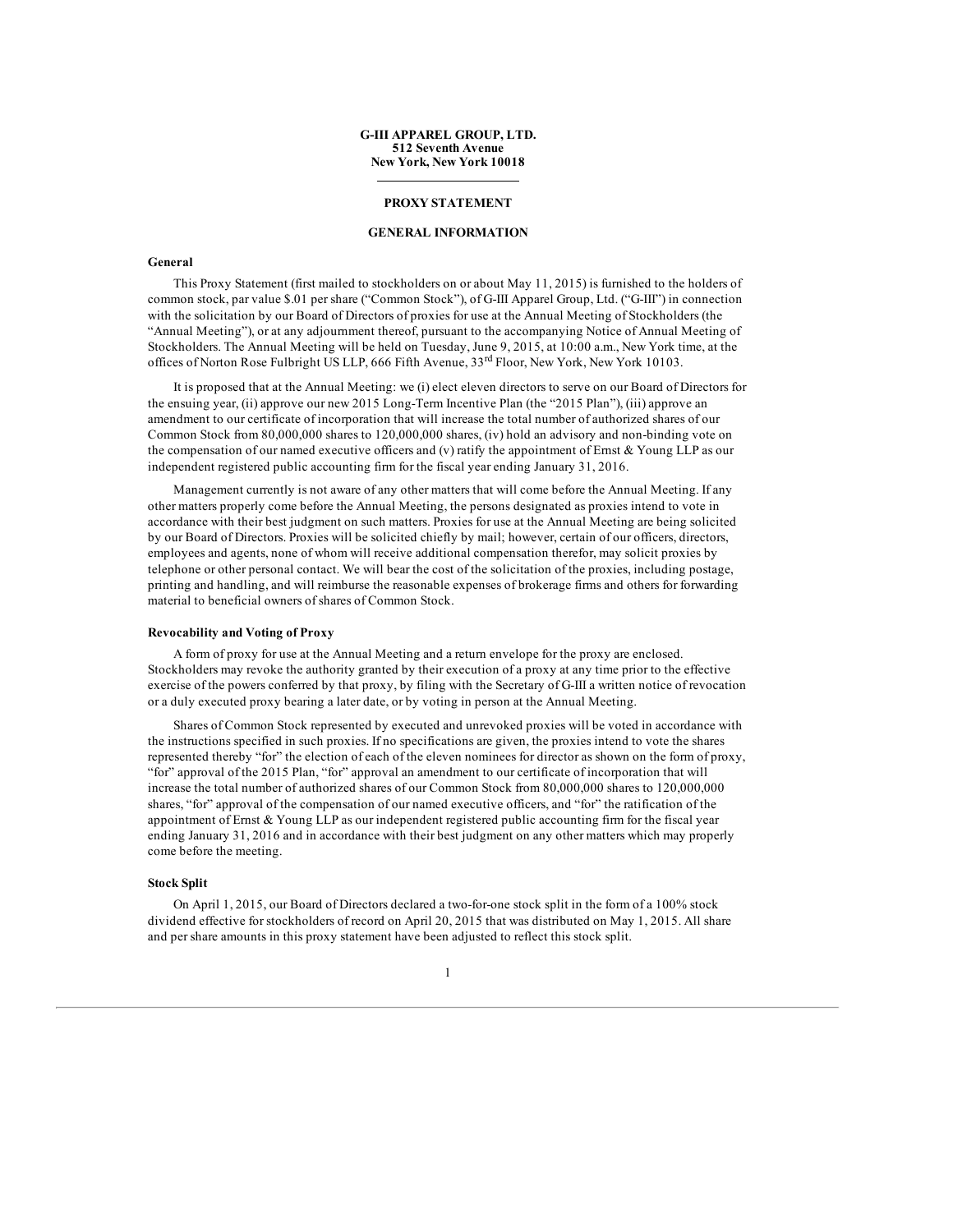# **Record Date and Voting Rights**

On May 1, 2015, there were 44,979,214 shares of Common Stock outstanding (excluding shares held in treasury). Each of these shares is entitled to one vote upon each of the matters to be presented at the Annual Meeting. Only stockholders of record at the close of business on May 1, 2015 are entitled to notice of and to vote at the Annual Meeting or any adjournment thereof.

The quorum requirement for holding the Annual Meeting and transacting business is a majority of the outstanding shares entitled to be voted at the Annual Meeting. The shares may be present in person or represented by proxy at the Annual Meeting. Abstentions and broker non-votes are counted as present for the purpose of determining the presence of a quorum.

A "broker non-vote" occurs when shares held by a broker, bank, or other nominee in "street name" for a beneficial owner are not voted with respect to a particular proposal because the broker, bank, or other nominee (1) has not received voting instructions from the beneficial owner and (2) lacks discretionary voting power to vote those shares with respect to that particular proposal. Under current New York Stock Exchange rules, brokers have discretionary voting power with respect to the proposal to ratify the appointment of Ernst & Young LLP as our independent registered public accounting firm for the fiscal year ending January 31, 2016, but do not have discretionary voting power with respect to the proposals to elect our eleven nominees for director, approve the 2015 Plan, approve the amendment to our certificate of incorporation to increase the total number of authorized shares of our Common Stock from 80,000,000 shares to 120,000,000 shares or approve, on an advisory basis, the compensation of our named executive officers, unless you provide voting instructions to your broker.

The affirmative vote of the holders of a plurality of the shares of Common Stock present in person or represented by proxy and entitled to vote at the Annual Meeting is required for the election of directors. The eleven nominees receiving the highest number of affirmative votes of the shares present in person or represented by proxy and entitled to vote for them shall be elected as directors.

The affirmative vote of a majority of the outstanding shares of our Common Stock is required to approve the amendment to our certificate of incorporation to increase the total number of authorized shares of our Common Stock from 80,000,000 shares to 120,000,000 shares. The affirmative vote of the holders of a majority of the shares of Common Stock present in person or represented by proxy and entitled to vote at the Annual Meeting is required to decide the other matters to be voted on at the Annual Meeting.

You may vote "FOR," "AGAINST," or "ABSTAIN" with respect to each of the director nominees. If you elect to abstain from voting on the election of directors, the abstention will not have any effect on the election of directors. In tabulating the voting results for the election of directors, only "FOR" and "AGAINST" votes are counted.

You may vote "FOR," "AGAINST," or "ABSTAIN" with respect to the proposal to approve the 2015 Plan, the proposal to approve the amendment to our certificate of incorporation to increase the total number of authorized shares of our Common Stock from 80,000,000 shares to 120,000,000 shares, the proposal to approve, on an advisory basis, the compensation of our named executive officers and the ratification of the appointment of Ernst & Young LLP as our independent registered public accounting firm. If you elect to abstain from voting on any of these proposals, the abstention will have the same effect as an "AGAINST" vote with respect to such proposal.

If you sign and return your accompanying proxy card without giving specific voting instructions, your shares will be voted as recommended by our Board and in accordance with the discretion of the persons named on the accompanying proxy card with respect to any other matters to be voted upon at the Annual Meeting. If you are a beneficial holder and do not return a voting instruction form, your broker may not vote on any of the matters to be presented at the Annual Meeting.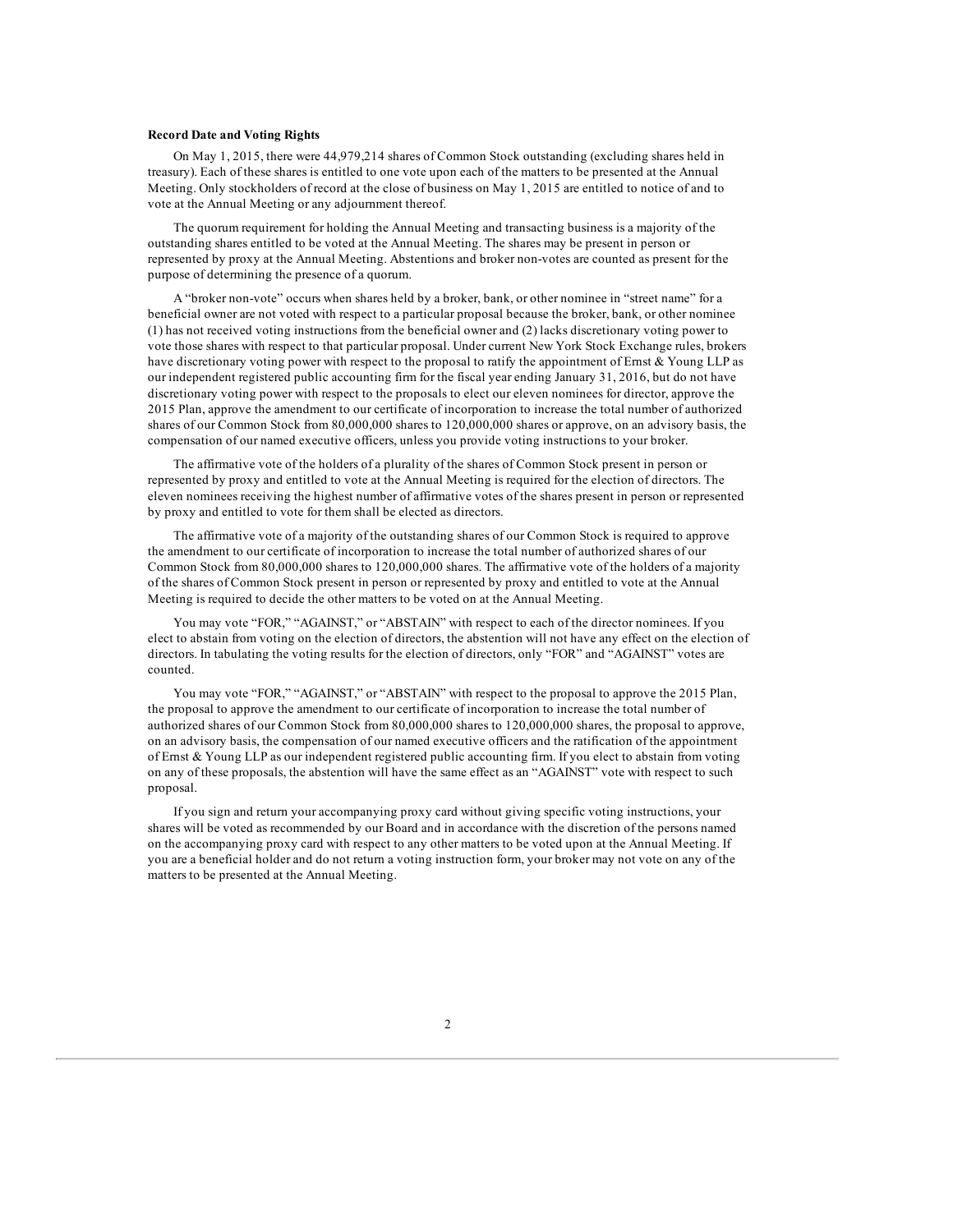# **PROXY SUMMARY**

# **About G-III**

Since our IPO in 1989, G-III has transformed from a small, exclusively leather apparel manufacturer with net sales of \$98.8 million and net income of \$5.9 million into the large diversified apparel and retail company we are today, with net sales of \$2.12 billion and net income of \$110.4 million in our fiscal year ended January 31, 2015 ("fiscal 2015"). This transformation is due to the strategic vision, flexibility, ingenuity, management skills and strong personal relationships maintained by our entire leadership team, under the guidance of Morris Goldfarb, our Chairman, Chief Executive Officer and President. We view our management team as critical to our development and essential to our continued success in the future. The apparel business is a challenging one, and many of our early competitors did not survive, underscoring the importance of the long-term vision and execution of Mr. Goldfarb. In light of the growth in stockholder returns attributable to Mr. Goldfarb's vision and the execution by our management team, we have included a brief description of our business and financial and stock market performance below.

G-III today capitalizes on the following competitive strengths to achieve our goal of creating an all-season diversified apparel company:

- *Broad portfolio of recognized brands*. We have built a broad and deep portfolio of over [40] licensed and proprietary brands. We believe we are a licensee of choice for well-known brands, as demonstrated by our partnerships with such brands as Calvin Klein, Guess, Kenneth Cole, Tommy Hilfiger, Cole Haan, Dockers and Levi's, that have built a loyal following of both fashion-conscious consumers and retailers who desire high quality, well designed products. In addition to our licensed brands, we own several successful proprietary brands, including Vilebrequin, Bass, G.H. Bass, Andrew Marc, Marc New York, Eliza J and Jessica Howard. In an environment of rapidly changing consumer fashion trends, we benefit from a balanced mix of well-established and newer brands;
- *Diversified distribution base*. We market our products at multiple price points and across multiple channels of distribution, allowing us to provide products to a broad range of consumers. Our products are sold to approximately 2,900 customers, including a cross section of retailers such as Macy's, TJX Companies, Ross Stores, Dillard's, The Bon-Ton Stores, Nordstrom, Saks Fifth Avenue, Lord & Taylor, and JC Penney, and membership clubs such as Costco and Sam's Club. Our Wilsons retail stores provide an additional distribution network for our products. We distribute our Vilebrequin products through a network of company owned and franchised specialty retail stores and shops, as well as through select wholesale distribution, and distribute our Bass and G.H. Bass products through our Bass outlet stores and through licensees;
- *Superior design, sourcing and quality control*. Our in-house design and merchandising team designs substantially all of our licensed, proprietary and private label products. We have a network of worldwide suppliers that allows us to negotiate competitive terms without relying on any single vendor. In addition, we employ a quality control team and a sourcing group in China to ensure the quality of our products. Our acquisition of Vilebrequin added experienced design capability and additional sourcing resources in Europe; and
- *Significant growth*. Our annual net sales have grown from \$215 million in our fiscal year ended January 31, 2005 to \$2.12 billion in our fiscal year ended January 31, 2015, a record for us. Our growth is the result of execution by our management team, strategic acquisitions such as the acquisition of the G.H. Bass & Co. business in November 2013, the addition of numerous new license agreements such as license agreements for Tommy Hilfiger women's outerwear and Calvin Klein men's and women's swimwear in fiscal 2014 and the expansion and diversification of our product categories and channels of distribution.

We believe that our current position of leadership within the industry is in large part due to the involvement of Mr. Goldfarb and the rest of our management team in our business. G-III has continuously evolved over the years.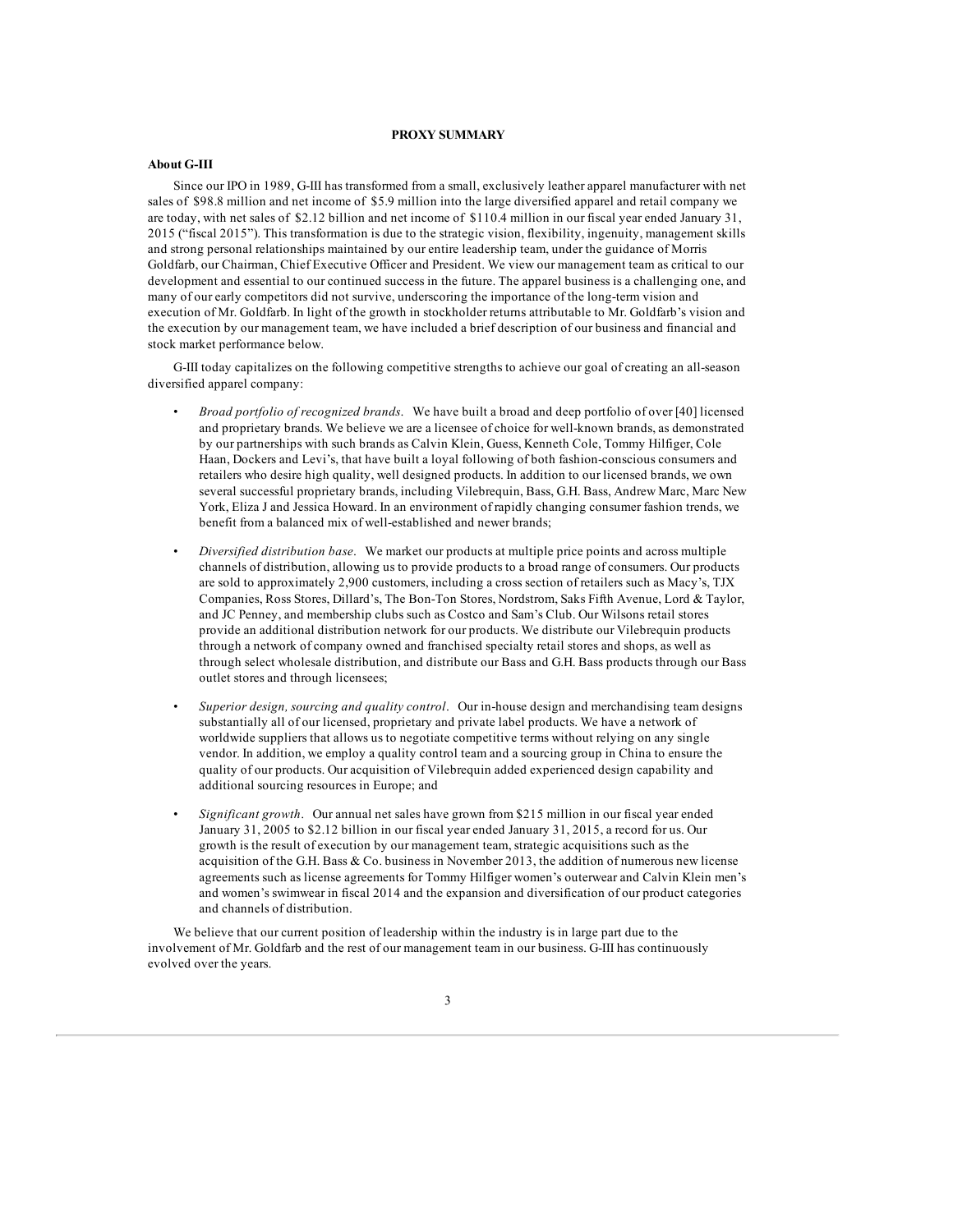- We were one of the first companies in the industry to identify the importance of overseas production and were instrumental in the technological developments which further reduced manufacturing costs. We were also among the first to license nationally recognized brands for a variety of classifications. G-III has been transformed from an exclusively leather, mostly private label manufacturer of outerwear, to a diversified provider of differentiated apparel products.
- Under Mr. Goldfarb's leadership, we were also quick to recognize the importance of licensing major names as a way to better serve the markets in which we compete. Towards this end, we have built a strong portfolio of licensed brands including:
	- Licenses with Calvin Klein, Guess, Kenneth Cole, Tommy Hilfiger, Cole Haan, Dockers and Levi's, among others;
	- Team logo wear for the NFL, MLB, NHL, NBA and college teams, including both coats and knits, which is an expanding portion of our business; and
	- Our Ivanka Trump apparel, a brand we believe has strong growth potential.
- Our management team also recognized the importance of owning our own proprietary brands, which led to acquisitions such as Andrew Marc in 2008, Vilebrequin in 2012 and G.H. Bass & Co. in 2013. These acquisitions have given us greater control over the design, manufacture and distribution of our products.
- To diversify our revenue stream and mitigate the seasonality of the outerwear business, we have continuously expanded our product line:
	- Since the creation of our dress business in 2006, we have evolved into one of the largest dress manufacturers in the United States.
	- From our outerwear base, we began producing sportswear, women's suits, women's performancewear and swimwear, in addition to dresses.
	- As a result of our acquisition of the G.H. Bass & Co. business in 2013, we now produce footwear, including the iconic original penny loafer, known as "Weejuns."
	- Beyond apparel, we also produce luggage, women's handbags, small leather goods and cold weather accessories.
- Our management recognized the growing importance of the status goods market, which culminated in our purchase of Vilebrequin in 2012. Our acquisition of Vilebrequin gave us a foothold in the highmargin, status market, and we are executing a strategic plan to grow the brand into a men's and women's lifestyle brand with an expanded retail presence and a revamped web site. Vilebrequin sells its products in 78 company owned stores and 73 franchised stores, as well as through select specialty and department stores.
- Following our identification of the importance of leveraging retail distribution as a way to mitigate risks associated with design and product decisions, move excess inventory and serve as a testing ground for new product designs, we acquired and successfully integrated the Wilson's Leather retail outlets. In November 2013, we acquired G.H. Bass & Co. and added their chain of outlet stores to our portfolio. As of January 31, 2015, we operated 185 Wilsons stores, 156 G.H. Bass stores, and 5 Calvin Klein Performance stores.

Furthermore, we believe the leadership provided by Mr. Goldfarb and the rest of our management team has been instrumental in ensuring that G-III is well-managed and well-positioned for the long-term, which has contributed to our ability to deliver strong results to our stockholders.

- We have successfully recruited and retained a strong team of seasoned managers. Our ability to minimize turnover, particularly within our senior ranks, has provided our company with continuity and a long-term perspective.
- We have built an in-house design and merchandising team which designs substantially all of our licensed, proprietary and private label products. We believe that this creative design team, coupled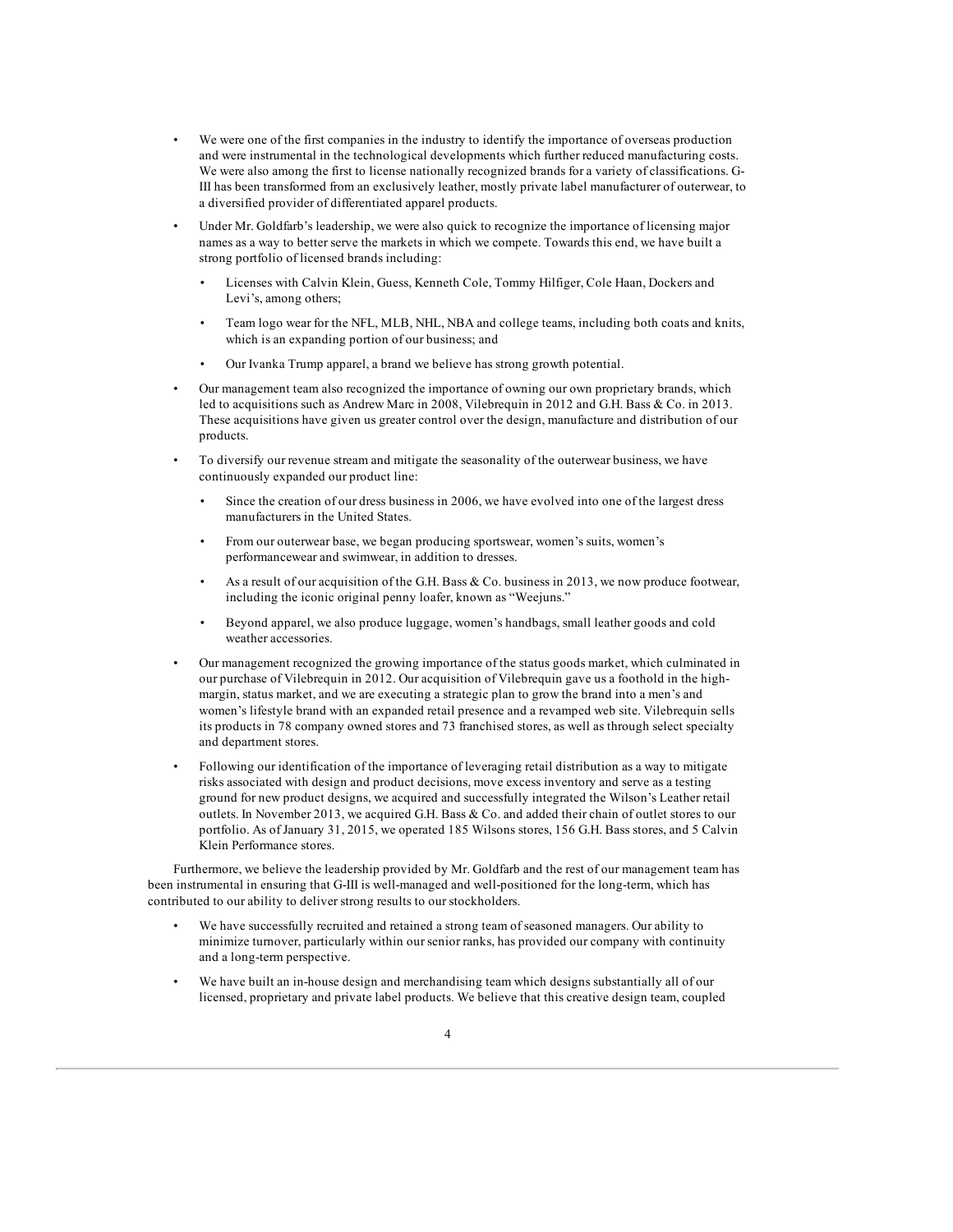with our sourcing expertise, gives us an advantage in product development. These factors are important differentiators from our competition, and we believe we have developed a significant customer following and positive reputation in the industry as a result of our design capabilities, sourcing expertise, on-time delivery and high standards of quality control.

- Our broad distribution platform and ability to adapt quickly to changes in the retail environment through our internal design, sourcing and manufacturing capabilities, have made us an important resource for our retail partners, which we believe has enhanced our standing as a licensee and supplier of choice.
- We are prudently financed. In August 2012, concurrent with our acquisition of Vilebrequin, we entered into a secured credit agreement with a group of lenders led by JPMorgan Chase Bank. The credit agreement is a five year senior secured credit facility providing for borrowings in the aggregate principal amount of up to \$450,000,000 through August 2017. This credit agreement and cash generated from operations allowed us to finance the acquisitions of Vilebrequin and G.H. Bass & Co. In June 2014, we further enhanced our balance sheet through a public offering of our common stock that resulted in the receipt of net proceeds of \$128.7 million. We believe that cash on hand and from operations, together with funds available from our credit agreement, are sufficient to meet our expected operating and capital expenditure requirements.

# **Our Response to Stockholder Feedback**

Our Compensation Committee, with the assistance of Steven Hall & Partners, a nationally recognized independent compensation consultancy, has worked hard to ensure that our compensation and corporate governance programs support our short- and long-term strategic objectives, are responsive to concerns raised by our stockholders and are reflective of best practices. We were pleased that 77% of the vote of our stockholders was cast in favor of our most recent Say on Pay proposal at our most recent annual meeting of stockholders.

We have been responsive to prior feedback from our stockholders and stockholder advisory firms as evidenced by the revisions made by our two senior executives to the bonus arrangements in their employment agreements and to our robust corporate governance initiatives.

As demonstration of their commitment to our stockholders, last year, Morris Goldfarb, our Chairman, Chief Executive Officer and President, and Sammy Aaron, our Vice Chairman, agreed to modifications to their annual incentive compensation arrangements. It is important to note that these modifications to their contractual rights were made voluntarily, and that neither executive was obligated to make these changes. The modifications are described in "Compensation Discussion and Analysis" under "Annual Incentive Arrangement for Mr. Goldfarb" and "Annual Incentive Arrangement for Mr. Aaron."

Where possible, we have modified the design of our executive compensation program so that it conforms with broadly accepted best practices and is responsive to the views of our shareholders. Today our program:

- Incorporates increased pre-tax income performance thresholds which must be met prior to payment of an annual cash incentive award to Morris Goldfarb and Sammy Aaron and includes an annual cap on the amounts which they can earn pursuant to their annual incentive awards; and
- Requires achievement of two separate performance metrics in order to earn our performance-based long-term equity incentive awards.

We also have in place a number of corporate governance programs that demonstrate our commitment to our stockholders:

- An Executive Incentive Compensation Recoupment Policy, or "clawback policy," for executive officers;
- An Anti-Hedging and Anti-Pledging Policy;
- Stock Ownership Guidelines for executive officers and directors; and
- An explicit prohibition of repricing options and SARs.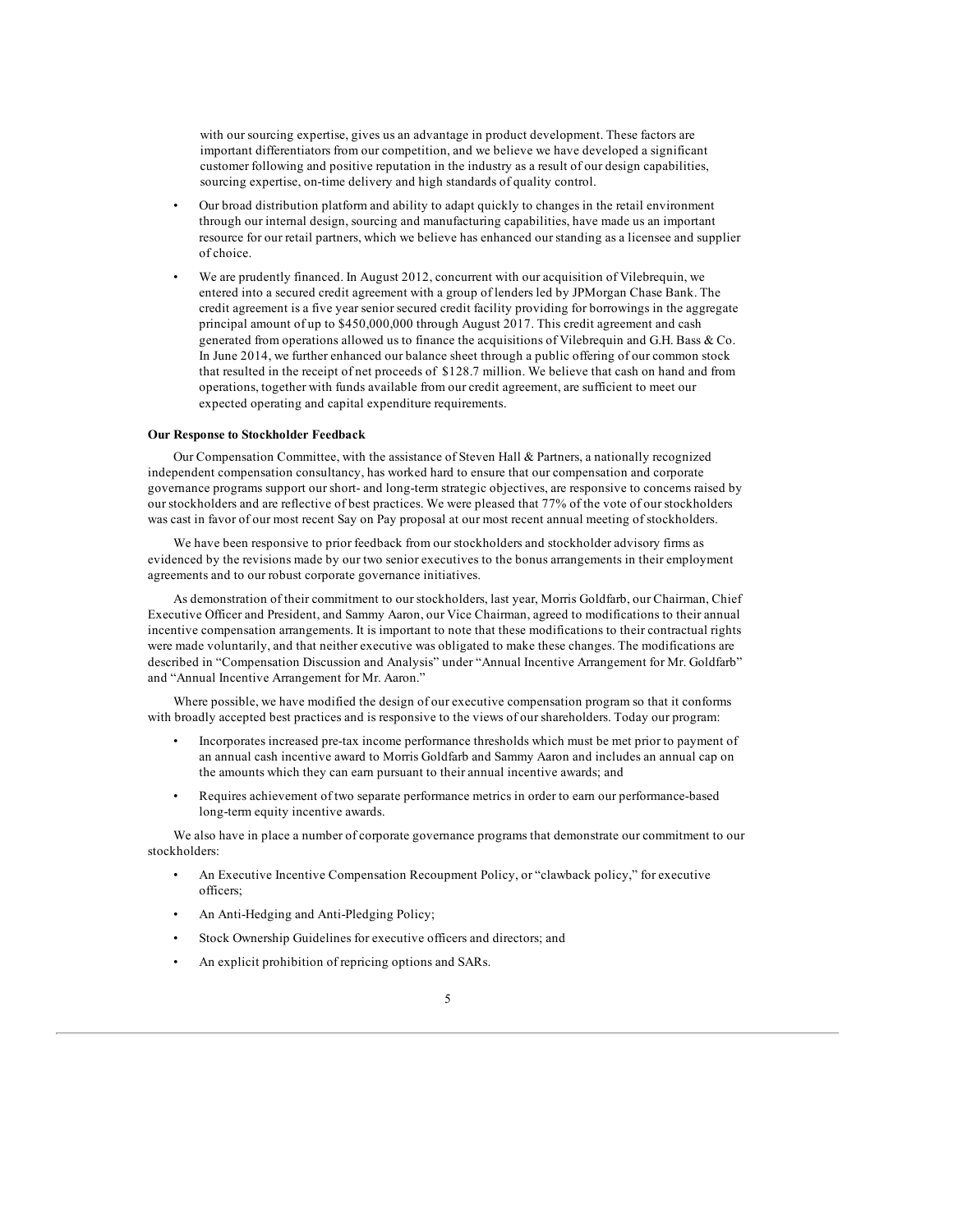# **How Pay is Tied to Performance**

Our compensation program is designed to ensure that the interests of our executive officers are aligned with those of our stockholders and, accordingly, the majority of compensation paid to our executive officers each year is based solely on the achievement of performance which we believe enhances the value of our stock. Our compensation program is designed to enhance stockholder value in the following ways:

- The majority of compensation paid to our executives is variable and aligned with the short- and longterm performance of G-III;
- Our annual incentive compensation structure is oriented towards bottom-line results, fosters an entrepreneurial environment and empowers management with the flexibility to quickly make decisions which are responsive to ever-changing market conditions, a hallmark of our business;
- Our long-term incentive program aligns the interests of executive officers with those of our stockholders through the use of performance-vested restricted shares which are earned only upon the achievement of two separate performance metrics; and
- We offer a competitive compensation program which enables us to attract and retain highly qualified managerial and executive talent necessary to achieve our objectives.

# *Over the last 15 years, we have delivered significant returns to our stockholders.*

We have delivered exceptional returns to our stockholders over the past fifteen years. During this period from February 1, 2000 through January 31, 2015, our stock price has increased 4,103%, significantly outperforming the 43% increase in the S&P 500 and the 451% increase in the S&P Textiles & Apparel Industry Index over the same period.



Under the leadership of Morris Goldfarb, our Chairman, Chief Executive Officer and President, and a dedicated team of other executive officers, G-III has delivered top quartile performance in total stockholder return and growth in revenues, net income and market capitalization, demonstrating both our long-term orientation as well as our commitment to delivering top quartile results to stockholders, particularly with respect to total stockholder return.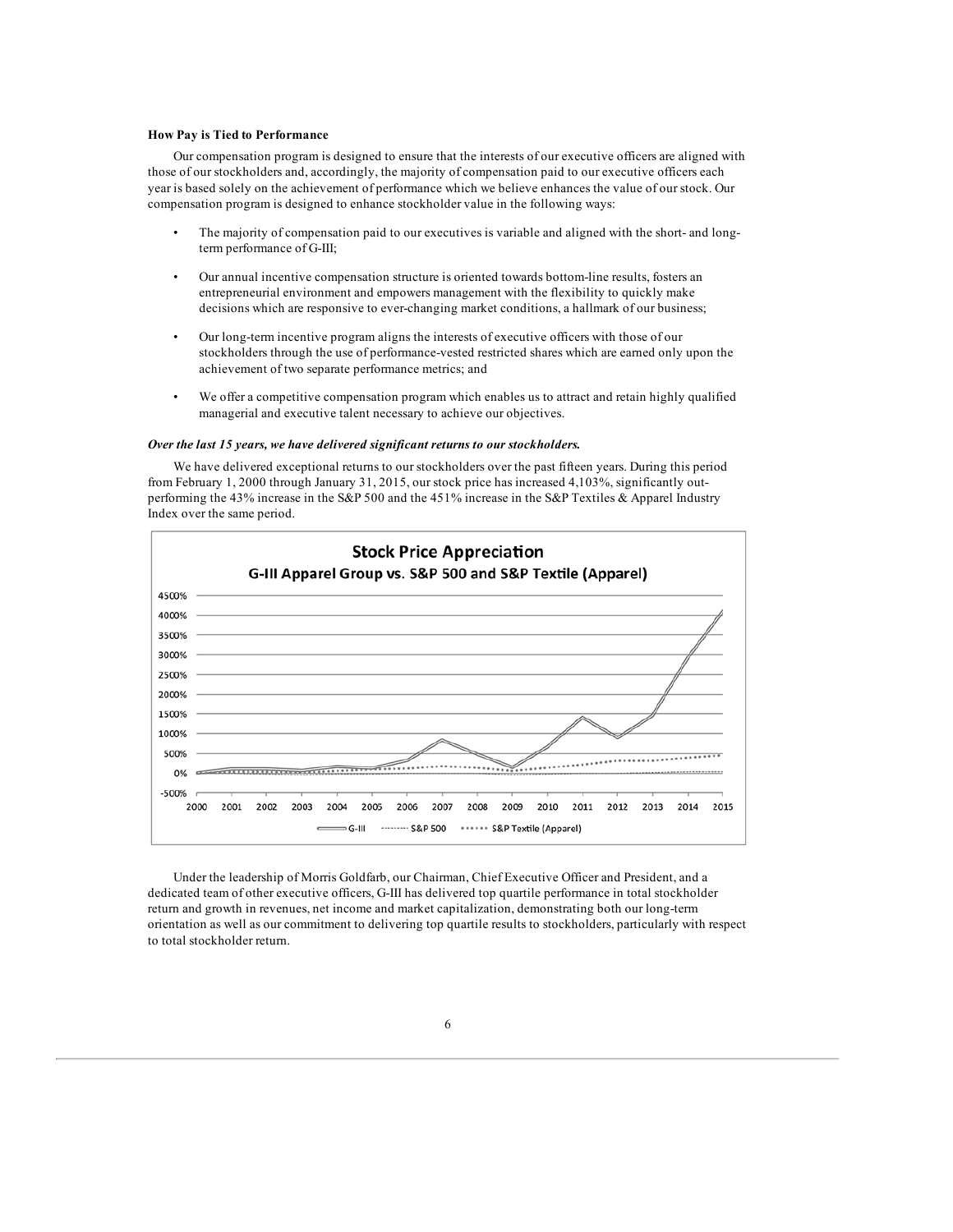

Pay Peers include: Carter's Inc.; Columbia Sportswear Co.; Crocs, Inc.; Deckers Outdoor Corp.; Kate Spade & Co. (formerly Fifth & Pacific Companies, Inc.); Lululemon Athletica, Inc.; Oxford Industries, Inc.; Perry Ellis International, Inc.; Quiksilver, Inc.; Skechers USA, Inc.; Steven Madden, Ltd.; Under Armour, Inc.; and Wolverine World Wide, Inc. Practice Peers include: Guess?, Inc.; PVH Corp.; Ralph Lauren Corp.; and VF Corp. This analysis excludes pay and practice peers that have been acquired.

*Note: All financial numbers sourced from Bloomberg to ensure comparability with peers. In instances where historical data is not available, company is excluded from the comparison. In instances where a* growth calculation is not valid, the data point has been omitted from the analysis for that period only.

# *During Fiscal 2015, we delivered strong operational results and significant returns to our stockholders.*

Business highlights include:

- We grew sales by 23.2% to \$2.12 billion, a record for us, with across-the-board strength in our business;
- We increased net income per diluted share to \$4.97, also a record for us, surpassing our plan and up 34.0% over last year;
- We extended the terms of all of our Calvin Klein license agreements through the end of 2023; and
- We entered into a wholesale license agreement with Genesco to design, distribute, and market G.H. Bass men's, women's and children's footwear in the United States and Canada. Using our in-house expertise, we expect to launch Bass women's apparel for delivery in Fall 2015.

# **How Fiscal 2015 Performance Impacted Chief Executive Officer Compensation**

*Granted Versus Realized Pay in Fiscal 2015 — Our Pay For Performance Philosophy in Action*

Because our long-term incentive compensation is based on the achievement of two separate pre-determined performance metrics, as well as satisfaction of time-vesting periods, executives have not yet realized any value from the awards made in fiscal 2015.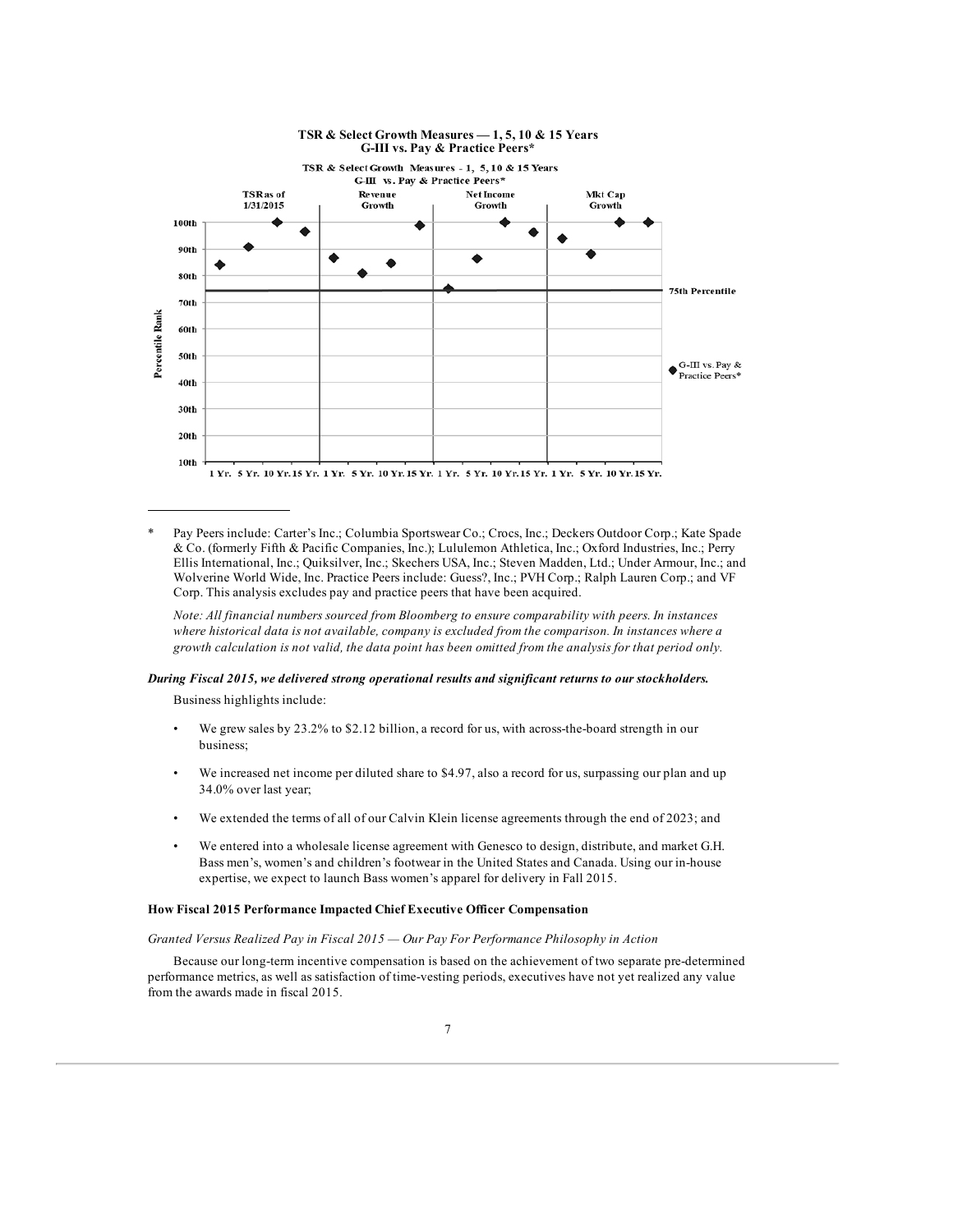

Long Term Incentive Base Salary Annual Incentive

Based on the information in this "Proxy Summary, " as well as the more detailed information contained in "Compensation Discussion and Analysis," our Board and our Compensation Committee strongly believe that our stockholders should vote "FOR" Proposal No. 4 — Advisory Vote on Compensation of our Named Executive Officers, commonly known as the "say on pay" proposal.

# **Proposal to Approve the 2015 Long-Term Incentive Plan**

We are asking our stockholders to approve our new 2015 Long-Term Incentive Plan (the "2015 Plan"). (See Proposal No. 2.) The Board adopted the 2015 Plan on April 1, 2015, subject to approval by our stockholders at our Annual Meeting. The 2015 Plan would replace our 2005 Amended and Restated Stock Incentive Plan (the "2005 Plan"), which will expire on June 9, 2015 (the date of the Annual Meeting); for the avoidance of doubt, any shares available under our 2005 Plan will not be carried over into our 2015 Plan. The 2015 Plan would allow us to continue making various forms of equity- and cash-based incentive awards to our officers, employees and other eligible personnel similar to those authorized by the expiring 2005 Plan. Also, if approved by our stockholders, the 2015 Plan would allow us to grant performance-based incentive awards that are intended to be exempt from the tax deduction limitations of Section 162(m) of the Internal Revenue Code of 1986, as amended (the "Code"). Long-term equity and other forms of incentive compensation has been and are expected to continue to be a necessary and key component of our overall compensation program. Our ability to grant incentive compensation opportunities under the 2015 Plan will enable us to meet several objectives that are important to the success and growth of our business, including, for example, fostering an ownership mentality that aligns the interests of our management and other personnel with those of our stockholders, and enabling us to attract, motivate, reward and retain talented individuals whose skills, experience and efforts are essential to the continuing success and development of our business and the enhancement of stockholder value.

If the 2015 Plan is not approved, we will lose what has become an indispensable part of our compensation program (due to the expiration of the 2005 Plan). The Board believes we would therefore face serious challenges to our ability to attract and retain management and other key personnel which, if not otherwise addressed, would adversely affect our business. Our ability to continue making incentive compensation awards that are deductible for income tax purposes would also be significantly diminished. In short, the Board believes strongly that approval of the 2015 Plan is in the best interests of our company and our stockholders and that, if the 2015 Plan is not approved, our business and the interests of our stockholders will be harmed.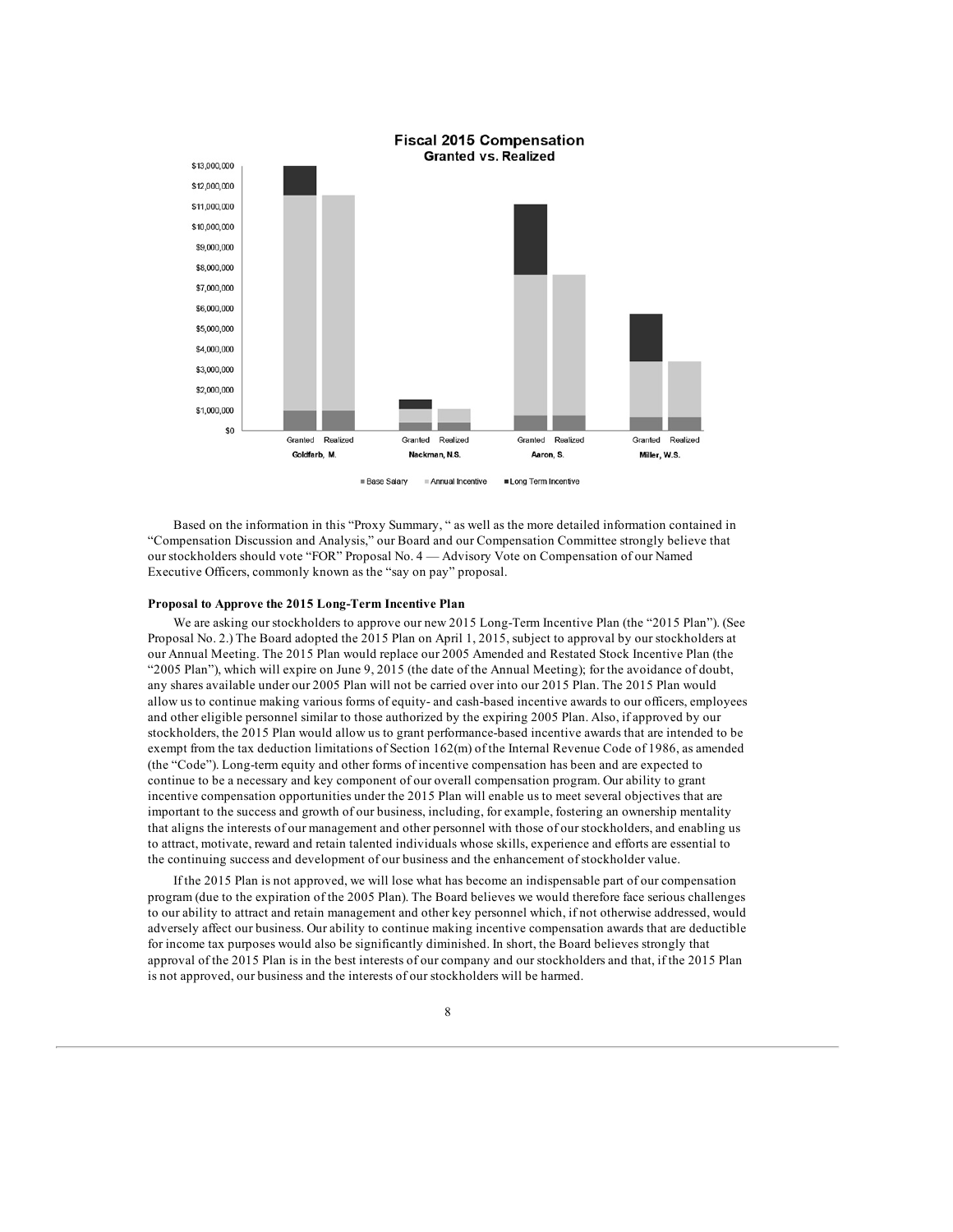# **Proposal to Increase the Number of our Authorized Shares of Common Stock**

We are also asking our shareholders to approve an amendment to our Certificate of Incorporation to increase the number of our authorized shares of Common Stock to 120,000,000 from 80,000,000. (See Proposal No. 3.) On April 1, 2015, our Board of Directors declared a two-for-one stock split of our Common Stock. At May 1, 2015, after giving effect to the stock split, there were 44,979,214 shares of Common Stock outstanding. An aggregate of 5,999,934 shares of Common Stock were reserved for issuance pursuant to our stock plans, including the 2,500,000 shares of our Common Stock subject to the 2015 Plan that is being submitted to our stockholders for approval at the Annual Meeting and outstanding equity awards granted under the 2005 Plan. At May 1, 2015, outstanding equity awards granted under the 2005 Plan include options to purchase 447,156 shares and restricted stock units ("RSUs") representing 2,091,412 shares that have not fully vested. In addition, there are 961,366 shares that remain available for grant under the 2005 Plan that expires on June 9, 2015. As a result, as of May 1, 2015, we had outstanding or reserved for issuance 50,979,148 of the 80,000,000 authorized shares of Common Stock.

Our company has grown significantly over the past few years. We review and evaluate potential capital raising activities, strategic transactions and other corporate actions on an ongoing basis to determine if such actions would be in the best interests of G-III and its stockholders. Our Board believes that the currently available number of unissued and unreserved shares of Common Stock does not provide sufficient flexibility for corporate action in the future, and that additional authorized shares would provide us with needed ability to issue Common Stock or Common Stock-based instruments in the future to take advantage of opportunities that are presented to us or favorable market conditions without the potential expense or delay incident to obtaining stockholder approval for a particular issuance. Accordingly, the Board believes strongly that approval of the amendment to our Certificate of Incorporation to increase the number of our authorized shares of Common Stock is in the best interests of our company and our stockholders.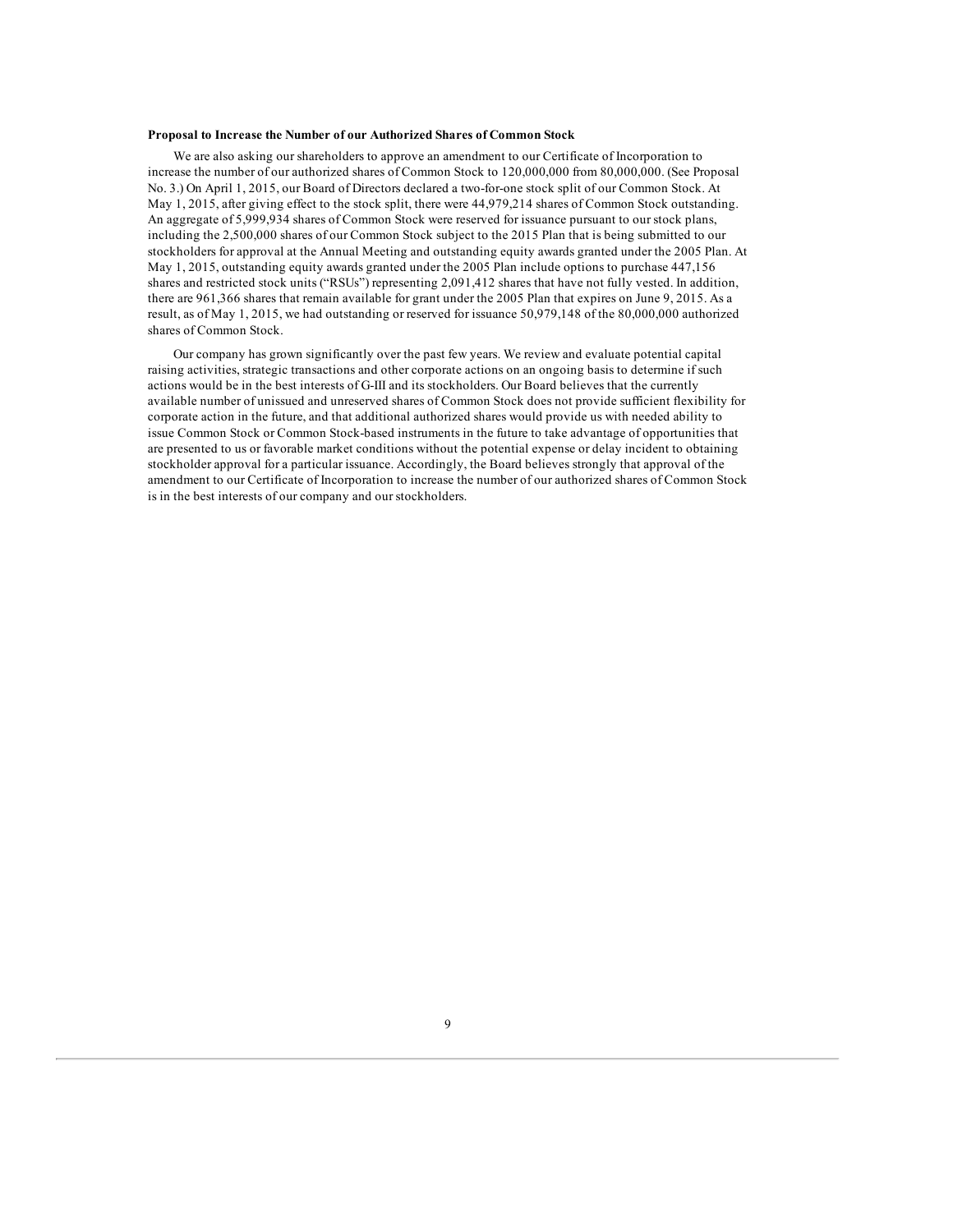### **BENEFICIAL OWNERSHIP OF COMMON STOCK BY CERTAIN STOCKHOLDERS AND MANAGEMENT**

The following table sets forth information as of March 1, 2015 (except as otherwise noted in the footnotes) regarding the beneficial ownership of our Common Stock of: (i) each director; (ii) each person known by us to own beneficially more than five percent of our outstanding Common Stock; (iii) each executive officer named in the Fiscal 2015 Summary Compensation Table; and (iv) all directors and executive officers as a group. Except as otherwise specified, the named beneficial owner has the sole voting and investment power over the shares listed. The percentage of ownership is based on 44,957,194 (excludes treasury shares) shares of Common Stock outstanding as of March 1, 2015 (except as otherwise noted in the footnotes). Unless otherwise indicated in the table below, each beneficial owner has an address in care of our principal executive offices at 512 Seventh Avenue, New York, New York 10018. All share amounts in this table have been adjusted to reflect the two-forone stock split that was effective on May 1, 2015.

| Name and Address of Beneficial Owner                                          | <b>Amount and Nature of</b><br><b>Beneficial Ownership of</b><br><b>Common Stock</b> | Percentage of<br><b>Common Stock</b> |
|-------------------------------------------------------------------------------|--------------------------------------------------------------------------------------|--------------------------------------|
| Morris Goldfarb                                                               | $4,570,912^{(1)}$                                                                    | 10.2%                                |
| Sammy Aaron                                                                   | $120,904^{(2)}$                                                                      | $\ast$                               |
| Thomas J. Brosig<br>P.O. Box 7096<br>Gulfport, MS 39503                       | $4,800^{(3)}$                                                                        | $\ast$                               |
| Alan Feller                                                                   | $10,824^{(4)}$                                                                       | $\ast$                               |
| Jeffrey Goldfarb                                                              | $263,232^{(5)}$                                                                      | $\ast$                               |
| Jeanette Nostra                                                               | $10,000^{(6)}$                                                                       | $\ast$                               |
| Laura Pomerantz                                                               | $28,800^{(7)}$                                                                       | $\star$                              |
| Allen Sirkin                                                                  | $1,600^{(8)}$                                                                        | $\ast$                               |
| Willem van Bokhorst<br>Johan van Walbeeckplein 11<br>Curaçao                  | $71,400^{(9)}$                                                                       | $\ast$                               |
| Cheryl Vitali                                                                 | $8,600^{(10)}$                                                                       |                                      |
| <b>Richard White</b>                                                          | $45,420^{(11)}$                                                                      |                                      |
| FMR LL $C^{(12)}$<br>82 Devonshire Street<br>Boston, MA 02109                 | 6,397,900                                                                            | 14.2%                                |
| BlackRock, Inc.(13)<br>40 East 52 <sup>nd</sup> Street<br>New York, NY 10022  | 3,378,742                                                                            | 7.5%                                 |
| The Vanguard Group <sup>(14)</sup><br>100 Vanguard Blvd.<br>Malvern, PA 19355 | 2,588,960                                                                            | 5.8%                                 |
| Wayne S. Miller                                                               | $11,870^{(15)}$                                                                      | $\ast$                               |
| Neal S. Nackman                                                               | $17,918^{(16)}$                                                                      | $\ast$                               |
| All directors and executive officers as a group (13 persons)                  | $5,167,080^{(17)}$                                                                   | 11.5%                                |

Less than one percent

<sup>(1)</sup> Includes (i) 216,750 shares of Common Stock held by Goldfarb Family Partners, L.L.C., of which Mr. Goldfarb is the sole Manager; (ii) 112,802 shares of Common Stock owned by The Morris and Arlene Goldfarb Family Foundation, Inc., of which Mr. Goldfarb is the President and Treasurer; (iii) 882,600 shares of Common Stock held by Morris and Arlene Goldfarb, as joint tenants; (iv) 29,666 shares of Common Stock owned by Arlene Goldfarb, Mr. Goldfarb's wife; (v) 200,000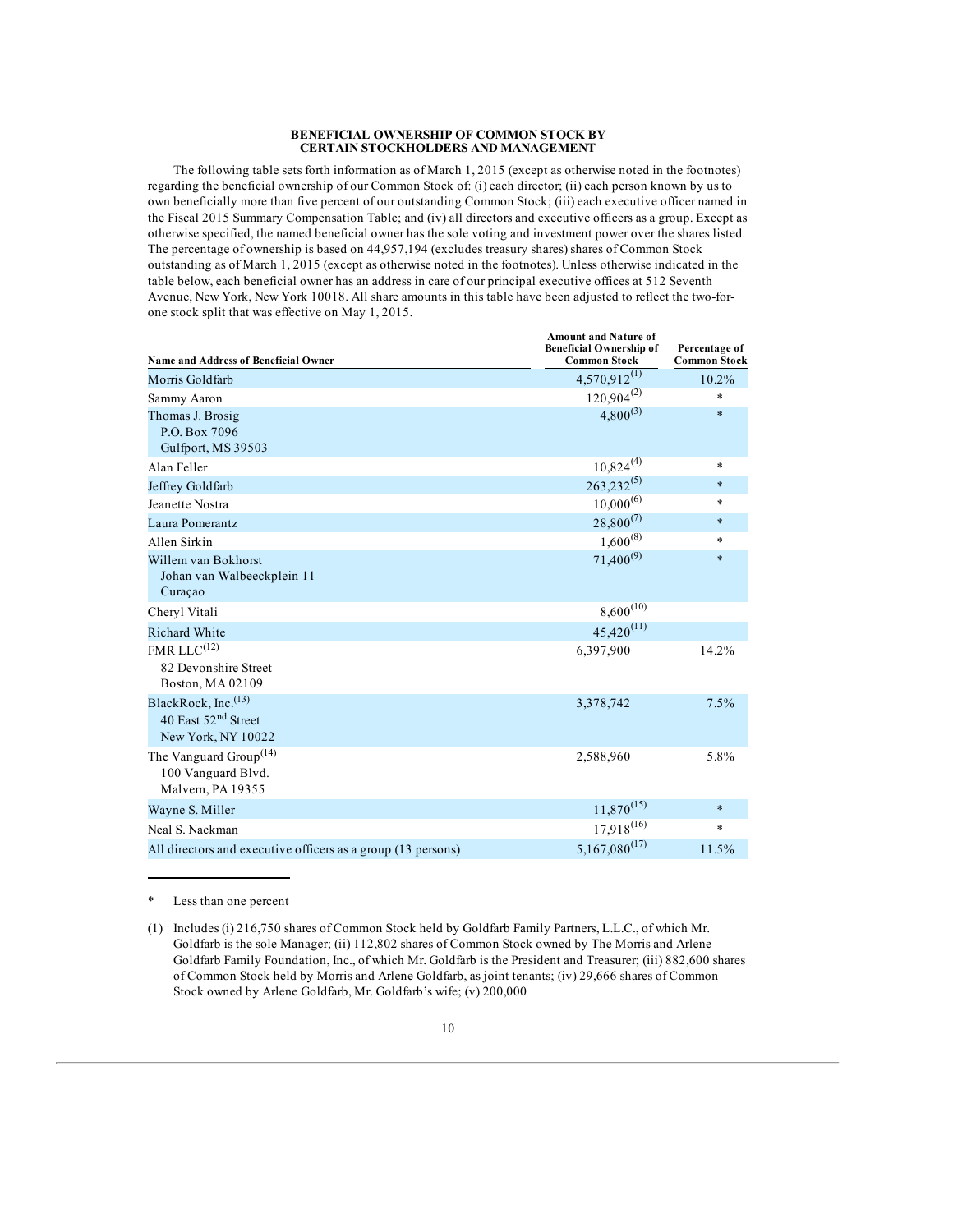Common Shares held by The Morris Goldfarb 2012 Delaware Trust (Mr. Goldfarb serves as a member of the Trust Committee of the Trust which directs the Trustee's decisions as to voting and disposition of the Common Shares held in the Trust); and (vi) 200,000 shares held by The Arlene Goldfarb 2012 Delaware Trust (Arlene Goldfarb, Mr. Goldfarb's wife, serves as a member of the Trust Committee of the Trust, which directs the Trustee's decisions as to voting and disposition of the shares held in the Trust). In addition to the shares listed in the table, Mr. Goldfarb has the right to receive an aggregate of 590,936 shares pursuant to RSU awards for which performance conditions have been satisfied, subject to the satisfaction of required time vesting periods.

- (2) In addition to the shares listed in the table, Mr. Aaron has the right to receive an aggregate of 423,876 shares pursuant to RSU awards for which performance conditions have been satisfied, subject to the satisfaction of required time vesting periods.
- (3) Includes 2,400 shares of Common Stock which may be acquired upon the exercise of options that have vested. In addition to the shares listed in the table, Mr. Brosig has the right to receive an aggregate of 9,614 shares pursuant to RSU awards, subject to the satisfaction of required time vesting periods.
- (4) In addition to the shares listed in the table, Mr. Feller has the right to receive an aggregate of 9,614 shares pursuant to RSU awards, subject to the satisfaction of required time vesting periods.
- (5) Includes (i) 236,136 shares of Common Stock held by Jeffrey and Stacey Goldfarb, Mr. Goldfarb's wife, as joint tenants; (ii) 24,896 shares of Common Stock owned by the Amanda Julie Goldfarb Trust 2007 of which Mr. Goldfarb and his wife are co-trustees; and (iii) 2200 shares of Common Stock owned by the Ryan Gabriel Goldfarb Trust 2009 of which Mr. Goldfarb and his wife are co-trustees. In addition to the shares listed in the table, Mr. Goldfarb has the right to receive an aggregate of 129,598 shares pursuant to RSU awards for which performance conditions have been satisfied, subject to the satisfaction of required time vesting periods.
- (6) In addition to the shares listed in the table, Ms. Nostra has the right to receive an aggregate of 22,550 shares pursuant to RSU awards for which performance conditions have been satisfied, subject to the satisfaction of required time vesting periods.
- (7) Includes 24,000 shares of Common Stock which may be acquired upon the exercise of options that have vested. Ms. Pomerantz has the right to receive an aggregate of 9,614 shares pursuant to RSU awards, subject to the satisfaction of required time vesting periods.
- (8) In addition to the shares listed in the table, Mr. Sirkin has the right to receive an aggregate of 8,814 shares pursuant to RSU awards, subject to the satisfaction of required time vesting periods.
- (9) Includes 28,800 shares of Common Stock which may be acquired upon the exercise of options that have vested. Mr. van Bokhorst has the right to receive an aggregate of 9,614 shares pursuant to RSU awards, subject to the satisfaction of required time vesting periods.
- (10) In addition to the shares listed in the table, Ms. Vitali has the right to receive an aggregate of 10,414 shares pursuant to RSU awards, subject to the satisfaction of required time vesting periods.
- (11) Includes 14,400 shares of Common Stock which may be acquired upon the exercise of options that have vested. Mr. White has the right to receive an aggregate of 10,820 shares pursuant to RSU awards, subject to the satisfaction of required time vesting periods.
- (12) Information is derived from the Schedule 13G/A filed by FMR LLC ("FMR"), Edward C. Johnson  $3<sup>rd</sup>$  and Abigail P. Johnson with the Securities and Exchange Commission on February 13, 2015. FMR is a parent holding company in accordance with Exchange Act Rule 13d-1(b)(1)(ii)(G) and has sole voting power with respect to 7,948 of such shares, sole dispositive power with respect to 6,397,900 of such shares.
- (13) Information is derived from the Schedule 13G/A filed by BlackRock, Inc. ("BlackRock") with the Securities and Exchange Commission on January 26, 2015. BlackRock is a parent holding company or control person in accordance with Exchange Act Rule 13d-1(b)(1)(ii)(G) and has sole voting power and sole dispositive power with respect to such shares.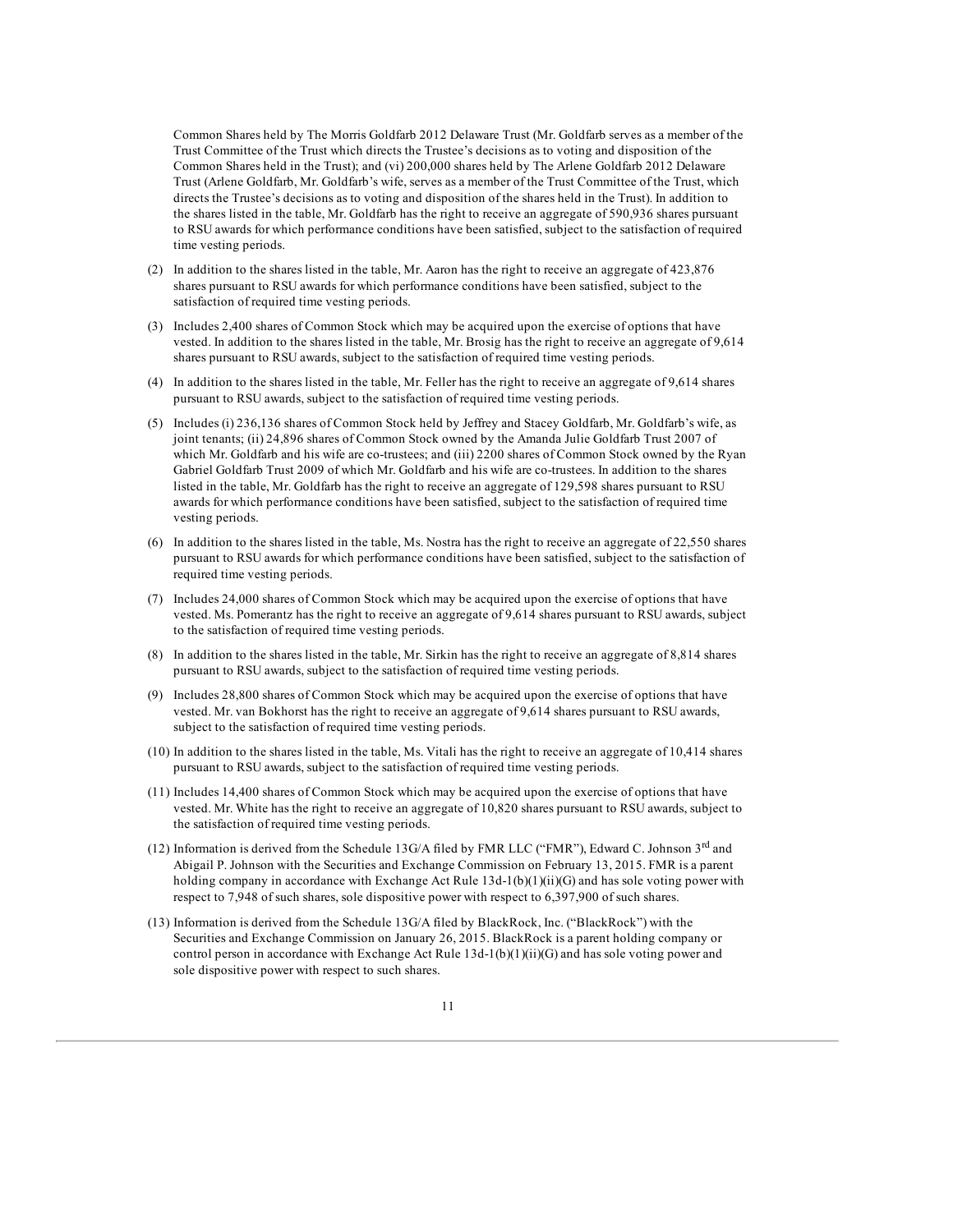- (14) Information is derived from the Schedule 13G filed by The Vanguard Group, Inc. ("Vanguard") with the Securities and Exchange Commission on February 10, 2015. Vanguard is an investment adviser in accordance with Exchange Act Rule 13d-1(b)(1)(ii)(E) and has sole voting power with respect to 50,958 of such shares, sole dispositive power with respect to 2,540,802 of such shares and shared dispositive power with respect to 48,158 of such shares.
- (15) In addition to the shares listed in the table, Mr. Miller has the right to receive an aggregate of 289,198 shares pursuant to RSU awards for which performance conditions have been satisfied, subject to the satisfaction of required time vesting periods.
- (16) In addition to the shares listed in the table, Mr. Nackman has the right to receive an aggregate of 54,840 shares pursuant to RSU awards for which performance conditions have been satisfied, subject to the satisfaction of required time vesting periods.
- (17) Includes 69,600 shares of Common Stock which may be acquired within 60 days of March 1, 2015 upon the exercise of options. In addition to the shares listed in the table, all directors and officers as a group have the right to receive an aggregate of 1,577,902 shares pursuant to RSU awards for which any performance conditions have been satisfied, subject to the satisfaction of required time vesting periods.

# **Section 16(a) Beneficial Ownership Reporting Compliance**

To our knowledge, our directors, officers and beneficial owners of more than ten percent of our Common Stock were in compliance with the reporting requirements of Section 16(a) under the Securities Exchange Act of 1934, as amended (the "Exchange Act"), during fiscal 2015.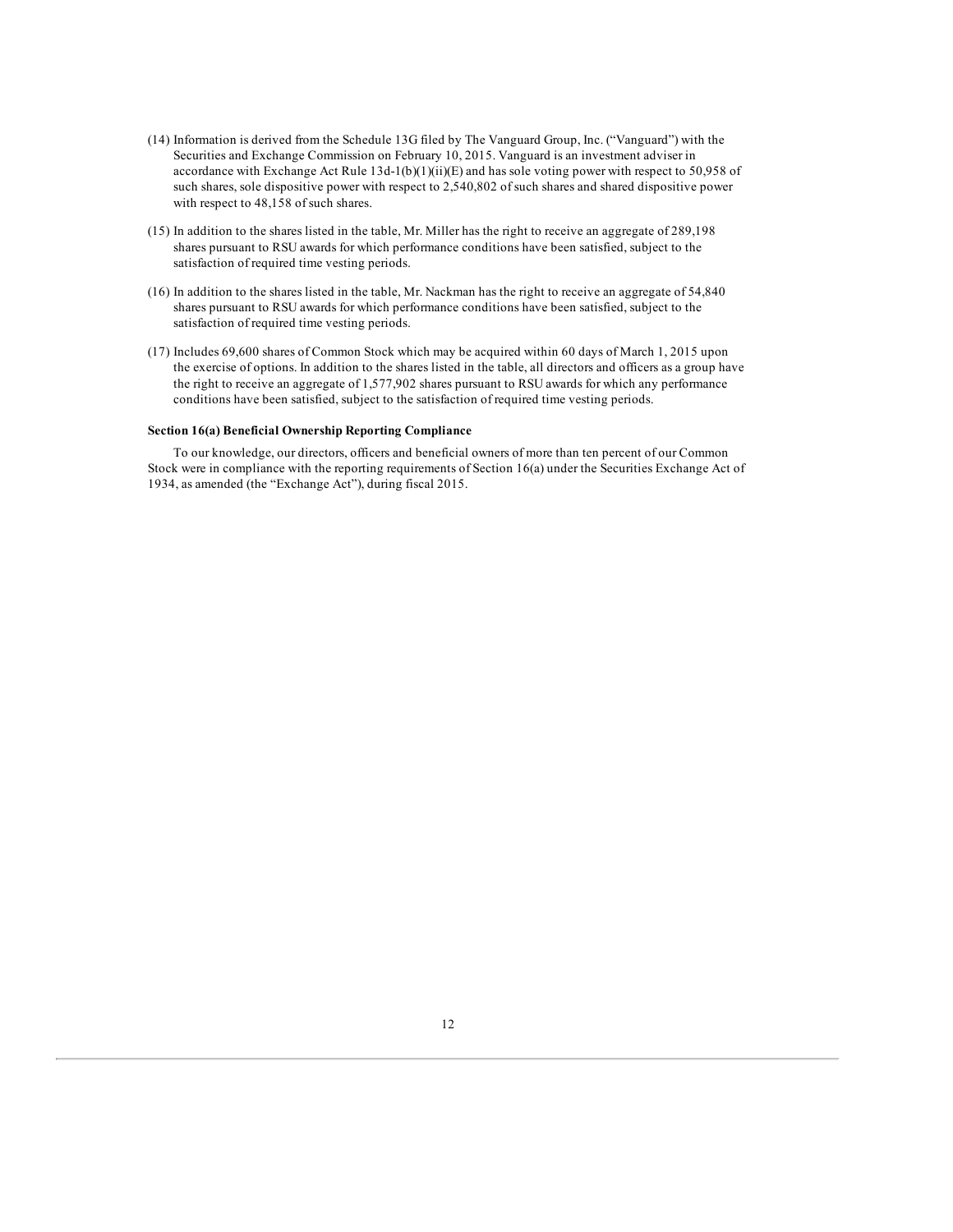# **CORPORATE GOVERNANCE**

The Board of Directors has determined that Thomas Brosig, Alan Feller, Laura Pomerantz, Allen Sirkin, Willem van Bokhorst, Cheryl Vitali and Richard White are independent directors. The independent directors constitute a majority of the Board of Directors. In making its determination regarding the independence of the directors, the Board relied upon information provided by each of the directors and noted that each independent director meets the standards for independence set out in NASDAQ Listing Rule 5605(a)(2) and under the applicable rules and regulations of the Securities and Exchange Commission, and that there is no material business relationship between G-III and any independent director, including any business entity with which any independent director is affiliated.

The Board of Directors held four meetings during the fiscal year ended January 31, 2015. In addition, a Pricing Committee appointed to approve the terms of our public offering of Common Stock, consisting of Morris Goldfarb, Thomas Brosig, Jeffrey Goldfarb and Richard White, met once during the fiscal year ended January 31, 2015. During the fiscal year ended January 31, 2015, each director in office attended all meetings of the Board of Directors and meetings of committees of the Board on which he or she served during the time period in which he or she served. We do not have a formal policy regarding attendance by members of the Board of Directors at annual stockholders meetings. All eleven of our directors attended the 2014 Annual Meeting of Stockholders.

Our Board of Directors has an Audit Committee, Compensation Committee and Nominating and Corporate Governance Committee. Each member of our Audit, Compensation and Nominating and Corporate Governance Committees has been determined by the Board of Directors to be "independent" within the meaning of NASDAQ Listing Rule 5605(a)(2). Each member of the Audit Committee is "independent" within the meaning of NASDAQ Listing Rule  $5605(c)(2)(A)$  and under the applicable rules and regulations of the Securities and Exchange Commission regarding the independence of audit committee members. Each member of the Compensation Committee is "independent" within the meaning of NASDAQ Listing Rule 5605(d)(2)(A).

# **Audit Committee**

The Audit Committee, composed of Alan Feller, Willem van Bokhorst and Richard White, is responsible for, among other things, assisting the Board in monitoring (i) the integrity of our financial statements, (ii) the qualifications and independence of our independent auditors, (iii) the performance of our internal audit function and independent auditors, and (iv) the compliance by us with legal and regulatory requirements. Mr. Feller is the Chairman of the Audit Committee. The Board has determined that each of Messrs. Feller and White is an audit committee financial expert as such term is defined in the rules of the Securities and Exchange Commission. The Audit Committee met eight times during the fiscal year ended January 31, 2015. A copy of the Audit Committee's charter is available in the "Investor Relations" section of our website at http://www.g-iii.com.

# **Compensation Committee**

The Compensation Committee discharges the responsibilities of the Board relating to compensation of G-III's directors and executive officers. The Committee has overall responsibility for approving and evaluating director and executive officer compensation plans, policies and programs of G-III, including establishing and monitoring the basic philosophy and policies governing the compensation of G-III's directors and officers. The Compensation Committee, composed of Laura Pomerantz, Allen Sirkin, Willem van Bokhorst and Richard White, is responsible for reviewing and discussing with management, and recommending to the Board the inclusion of, the Compensation Discussion and Analysis in our annual Proxy Statement. Mr. White is the Chairman of the Compensation Committee.

Specific duties and responsibilities of the Committee include, but are not limited to: (i) reviewing and approving the corporate goals and objectives relevant to the compensation of our executive officers and evaluating their performance in light of those corporate goals and objectives; (ii) recommending the compensation of our executive officers, giving consideration to the results of our most recent "say-on-pay" vote; (iii) reviewing and recommending adoption, amendment and termination of employment agreements and severance arrangements or plans for our executive officers; (iv) reviewing and recommending changes

13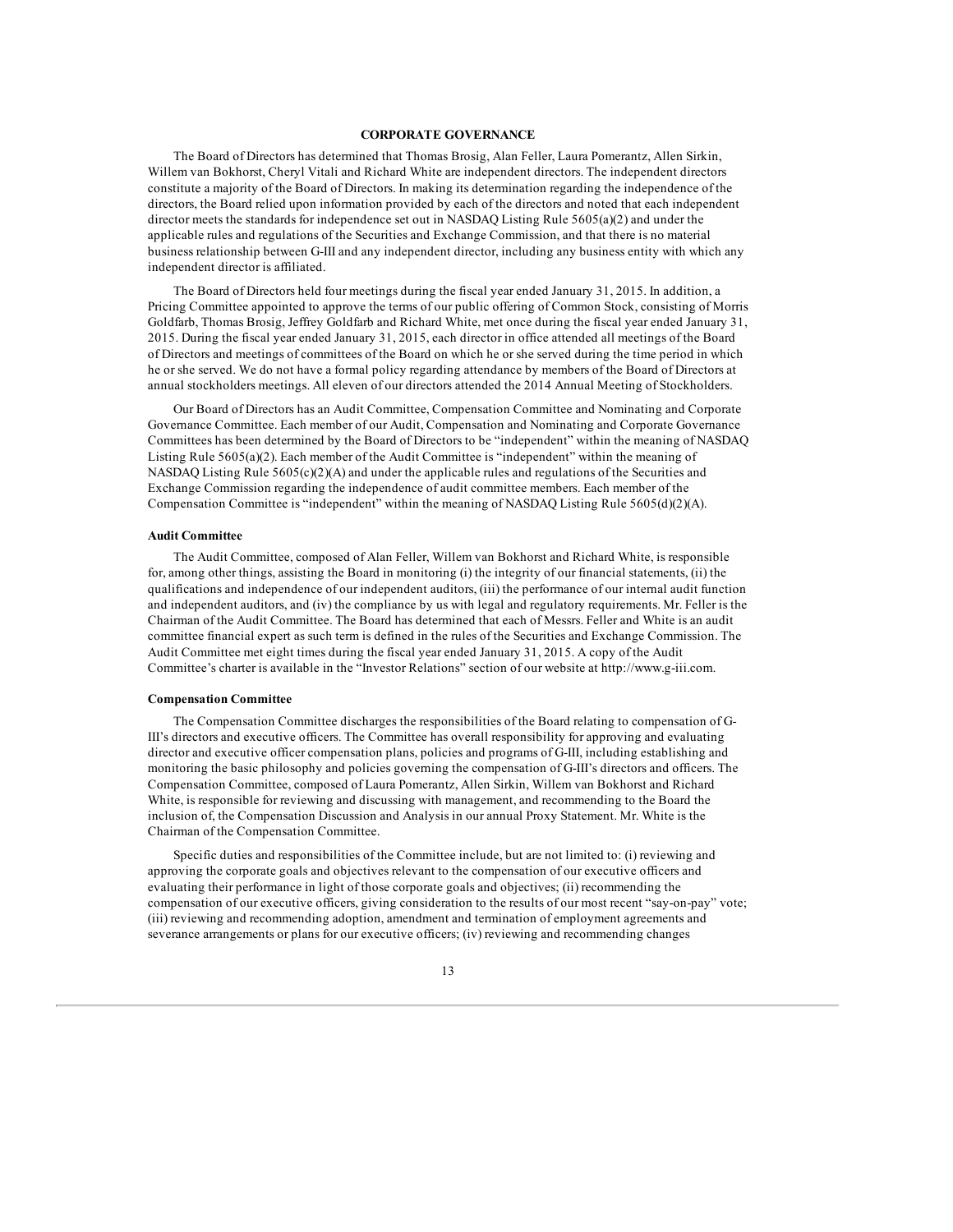to director compensation; (v) review and recommending adoption, amendment and termination of incentive compensation plans, equity-based plans and other compensation and benefit plans for directors or officers, giving consideration to the results of our most recent "say-on-pay" vote in considering plans for executive officers; (vi) administering G-III's stock-based compensation, incentive and benefit plans; and (vii) administering, interpreting and carrying out our Stock Ownership Guidelines for directors and executive officers and Executive Incentive Compensation Recoupment Policy for executive officers.

The Compensation Committee also may form and delegate authority to any subcommittee comprised solely of its members who are independent so long as such formation and delegation are in compliance with applicable law and NASDAQ Listing Rules.

The Compensation Committee met eight times and acted by Unanimous Consent once during the year ended January 31, 2015. A copy of the Compensation Committee's charter is available in the "Investor Relations" section of our website at http://www.g-iii.com.

# **Compensation Committee Interlocks and Insider Participation**

During the year ended January 31, 2015, Laura Pomerantz, Allen Sirkin, Willem van Bokhorst and Richard White served on our Compensation Committee. None of the members of the Compensation Committee (i) has ever been an officer or employee of ours or (ii) had any relationship requiring disclosure by us under Item 404 of Regulation S-K. None of our executive officers have served on the board or compensation committee (or other committee serving as equivalent function) of any other entity, where an executive officer of the other entity served on our Board of Directors or Compensation Committee.

# **Nominating and Corporate Governance Committee and Nominations Process**

The Nominating and Corporate Governance Committee, composed of Thomas Brosig, Cheryl Vitali and Richard White, (a) assists the Board in its selection of individuals (i) as nominees for election to the Board at G-III's next annual meeting of the stockholders or (ii) to fill any vacancies or newly created directorships on the Board and (b) developing and maintaining G-III's corporate governance policies, and any related matters required by the federal securities laws. Mr. Brosig is the Chairman of the Nominating and Corporate Governance Committee. The Committee met twice during the fiscal year ended January 31, 2015. The Nominating and Corporate Governance Committee met to review the performance and the experience, qualifications, attributes and skills of the members of the Board and recommended to our Board the persons to be nominated for election as directors at the Annual Meeting. A copy of the Nominating and Corporate Governance Committee's charter is available in the "Investor Relations" section of our website at http://www.g-iii.com.

It is the policy of the Nominating and Corporate Governance Committee to consider candidates for Board membership suggested by Nominating and Corporate Governance Committee members and other Board members, management, our stockholders, third-party search firms and any other appropriate sources. As a stockholder, you may recommend any person for consideration as a nominee for director by writing to the Secretary of G-III, c/o G-III Apparel Group, Ltd., 512 Seventh Avenue, New York, New York 10018. Recommendations must be received by March 11, 2016 to be considered for the 2016 Annual Meeting of Stockholders. Recommendations must include the name and address of the stockholder making the recommendation, a representation setting forth the number of shares of our Common Stock beneficially owned by the recommending stockholder, a statement that the recommended nominee has expressed his or her intent to serve on the Board if elected, biographical information about the recommended nominee, any other information the stockholder believes would be helpful to the Nominating and Corporate Governance Committee in evaluating the individual recommended nominee and a description of all arrangements or understandings between the recommending stockholder and each nominee and any other person concerning the nomination.

In evaluating candidates, the Nominating and Corporate Governance Committee considers the following criteria: personal integrity, sound business judgment, business and professional skills and experience, independence (as that term is defined under the rules of the Securities and Exchange Commission and the NASDAQ Listing Rules), the requirement to maintain a Board that is composed of a majority of independent directors, potential conflicts of interest, the extent to which a candidate would fill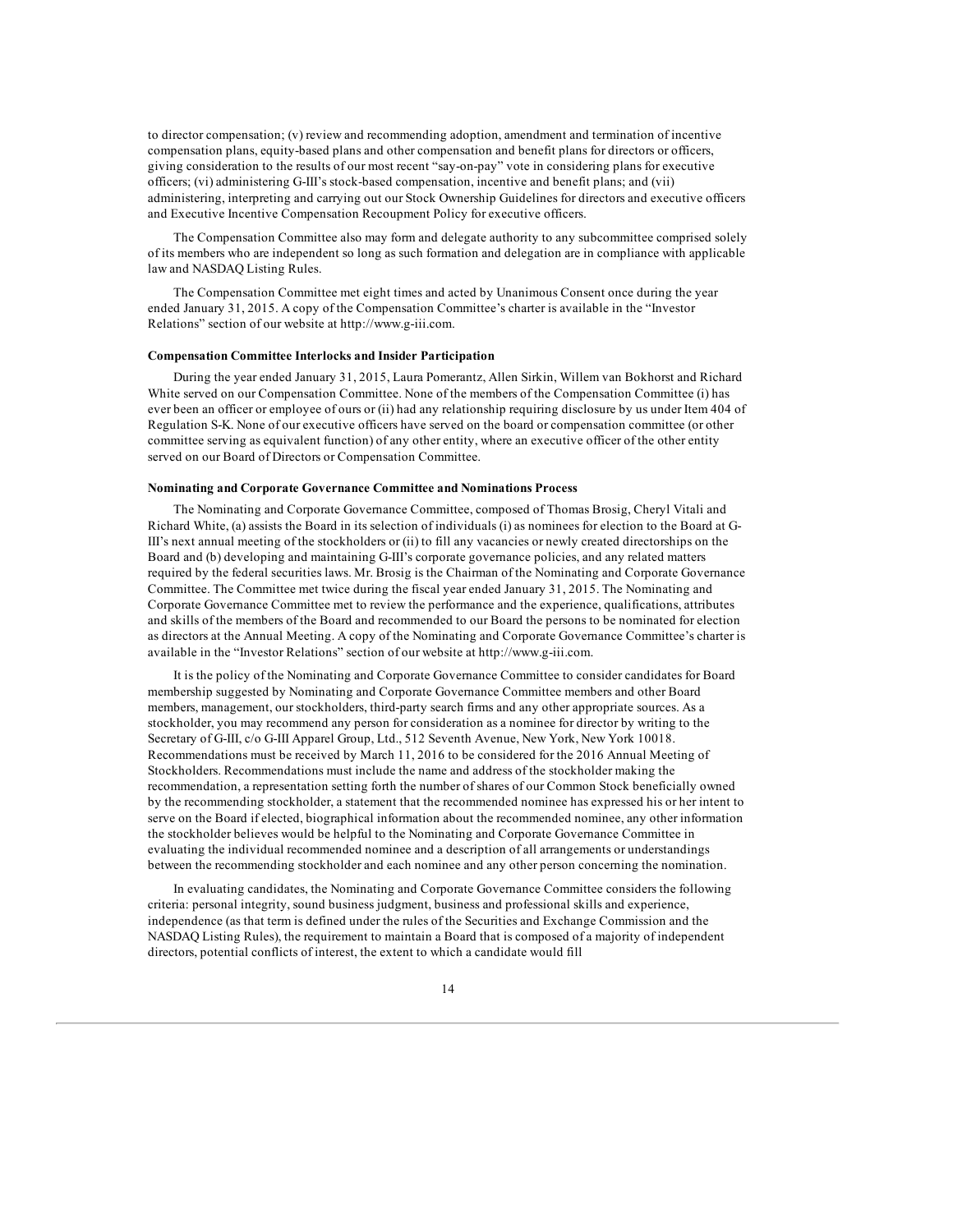a present need, and concern for the long term interests of stockholders. In any particular situation, the Nominating and Corporate Governance Committee may focus on persons possessing a particular background, experience or qualifications which the Committee believes would be important to enhance the effectiveness of the Board.

The Nominating and Corporate Governance Committee does not have a formal policy with respect to considering diversity in identifying director nominees. The Board and the Nominating and Corporate Governance Committee believe it is important that the Board members represent diverse viewpoints and a variety of skills so that, as a group, the Board will possess the appropriate talent, skills and expertise to oversee our business. The evaluation process for stockholder recommendations is the same as for candidates recommended from any other source. The needs of the Board and the factors that the Nominating and Corporate Governance Committee consider in evaluating candidates are reassessed on an annual basis, when the committee's charter is reviewed.

# **Stockholder Communications**

The Board of Directors has provided a process for stockholders to send communications to the Board. Stockholders who wish to send communications to the Board of Directors, or any particular director, should address such communications to the Board or such director c/o G-III Apparel Group, Ltd., 512 Seventh Avenue, New York, New York 10018, Attn: Secretary. All such communications should include a representation from the submitting stockholder setting forth the stockholder's address and the number of shares of our Common Stock beneficially owned by the stockholder. The Board will give appropriate attention to written communications on issues that are submitted by stockholders and will respond as appropriate. Absent unusual circumstances, the Secretary of G-III will (i) be primarily responsible for monitoring communications from stockholders and (ii) provide copies or summaries of such communications to the Board, the Lead Independent Director (who serves as a non-management resource for stockholders seeking to communicate with our Board) or the director to whom such communication is addressed, as the Secretary considers appropriate. Each stockholder communication will be forwarded to all directors, the Lead Independent Director or the director to whom it is addressed, if it relates to a substantive matter and includes suggestions or comments that the Secretary considers to be important for the directors, or director, to know. In general, stockholder communications relating to corporate governance and long-term corporate strategy are more likely to be forwarded than stockholder communications relating to personal grievances and matters as to which we may receive repetitive or duplicative communications.

Additionally, G-III's by-laws set forth "advance notice" requirements for stockholders' meetings consistent with the purpose of establishing an orderly process for stockholders seeking to nominate directors or propose business at stockholder meetings. The advance notice provisions in the by-laws require stockholders to deliver notice to G-III of their intention to make director nominations or bring other business before the meeting not later than the close of business on the 90<sup>th</sup> day, nor earlier than the close of business on the 120<sup>th</sup> day, in advance of the anniversary of the previous year's annual meeting if the meeting is to be held on a day which is not more than 30 days in advance of the anniversary of the previous year's annual meeting or not later than 70 days after the anniversary of the previous year's annual meeting. The advance notice provisions of the by-laws prescribe information that the stockholder's notice must contain, both as to itself and its proposed director nominee, if the stockholder wishes to nominate a candidate for the annual meeting director election, prescribe information that the stockholder's notice must contain if the stockholder wishes to bring business other than a director nomination before the annual meeting, and set forth rules and procedures relating to special meetings of stockholders.

#### **Risk Oversight**

The risk oversight function of our Board of Directors is carried out by both the Board and the Audit Committee. The Audit Committee meets periodically with management and our internal audit team to discuss our major financial and operating risks and the steps, guidelines and policies management and our internal audit team have taken to monitor and control exposures to risk, including G-III's risk assessment and risk management policies. Matters of strategic risk are considered by the Board as a whole. In addition, our internal disclosure committee reviews with management the "risk factors" that appear in our Annual Report on Form 10-K prior to its filing with the SEC, as well as prior to the filing of our Quarterly Reports on Form 10-Q.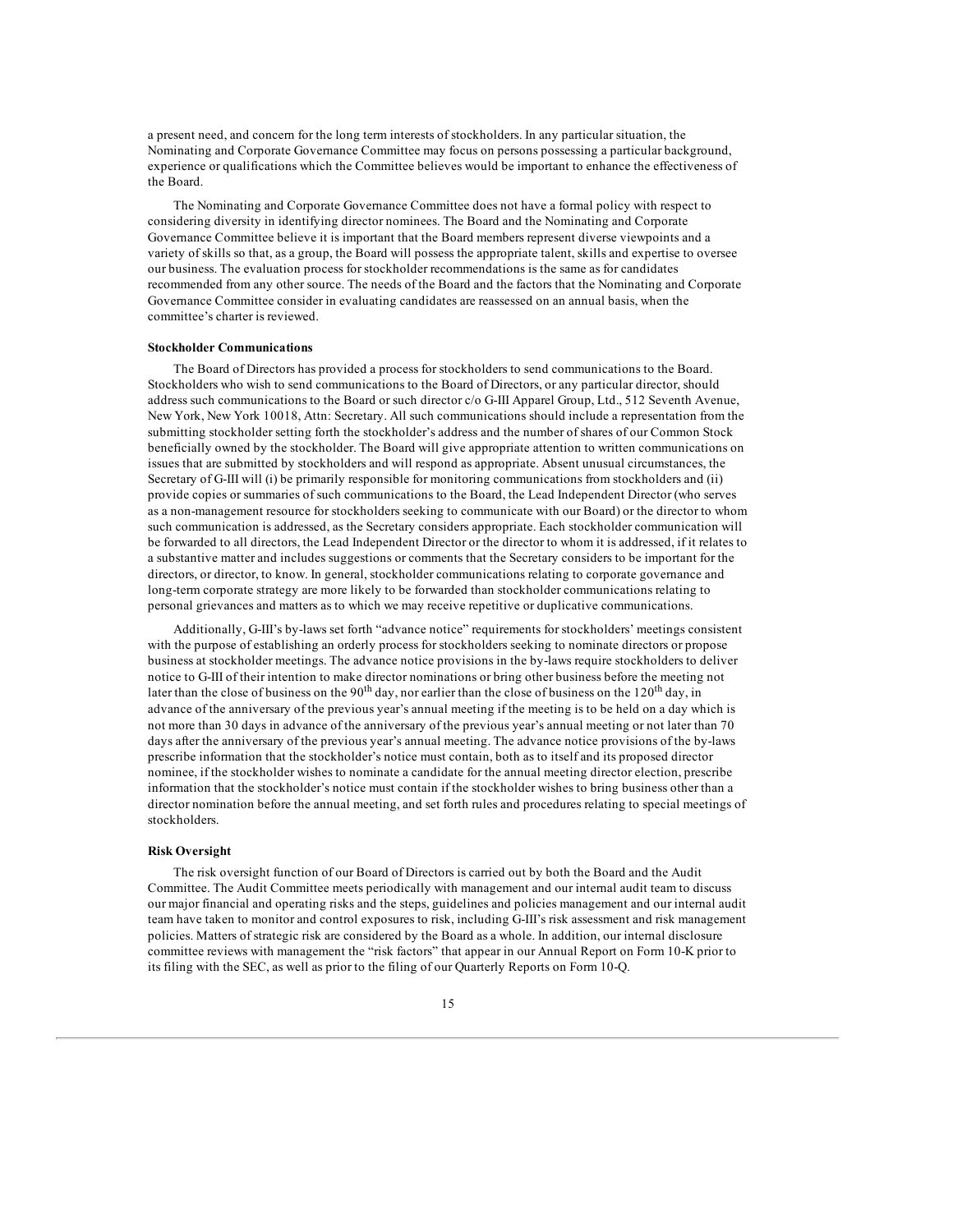The Board encourages management to promote a corporate culture that incorporates risk management into our corporate strategy and day-to-day business operations. The Board continually works, with input from our executive officers, to assess and analyze the most likely areas of future risk for us and our business.

# **Leadership Structure of the Board**

The Board of Directors believes that Morris Goldfarb's service in the dual roles of Chairman of the Board and Chief Executive Officer and President is in our best interest, as well as the best interest of our stockholders. Mr. Goldfarb is the director most familiar with our business and industry and possesses detailed and in-depth knowledge of the issues, opportunities and challenges facing us and our business. Thus, he is in the best position to develop agendas and plans that ensure that the Board's time and attention are focused on the most critical matters. We believe that Mr. Goldfarb is viewed by our customers, suppliers, business partners, investors and other stakeholders as providing strong leadership for our company in the marketplace and in our industry. This approach is commonly utilized by other public companies in the United States and we believe it has been effective for our company as well.

Although the Board believes that the combination of the Chairman of the Board and Chief Executive Officer roles is appropriate for us in the current circumstances, our Board does not have a specific policy as to whether or not these roles should be combined or separated.

In order to promote independent leadership on our Board and help ensure that the Board operates in a cohesive manner, the Board has established the position of Lead Independent Director and elected Richard White as the Lead Independent Director. The responsibilities of the Lead Independent Director include: (i) advising the Chairman of the Board on Board meeting agendas and materials sent to the Board; (ii) serving as a liaison between non-management directors and the Chairman of the Board; (iii) calling and presiding over executive sessions of the non-management directors; (iv) presiding over Board meetings in the absence of the Chairman of the Board; (v) serving as a non-management resource for stockholders and other external constituencies seeking to communicate with our Board; (vi) oversight of the Board's annual assessment of the performance of our Chairman, Chief Executive Officer and President; and (vii) oversight of the Board's annual self-assessment of its own performance, along with the Chairman of the Nominating and Corporate Governance Committee.

# **Additional Corporate Governance Policies**

We also maintain the following corporate governance policies:

#### *Code of Ethics and Whistleblower Policy*

All of the our employees, officers and directors must adhere to our Code of Ethics. It codifies those standards that we believe are reasonably designed to deter wrong-doing and to promote, among other things, adherence to the following principles: (i) honest and ethical conduct, including the ethical handling of actual or apparent conflicts of interest between personal and professional relationships; full, fair, accurate, timely and understandable disclosure in reports and documents that we file with, or submit to, the Securities and Exchange Commission and in other public communications made by G-III; (iii) compliance with applicable governmental laws, rules and regulations; (iv) the prompt internal reporting of violations of the Code of Ethics; and (v) accountability for adherence to the Code of Ethics. The Whistleblower Policy protects all of our employees, officers and directors if they raise concerns regarding G-III, such as concerns regarding incorrect financial reporting including questionable accounting, internal controls or auditing matters; unlawful activity; activities that are not in line with G-III policies, including the Code of Ethics; or activities which otherwise amount to serious improper conduct. A copy of the Code of Ethics and Whistleblower Policy is available in the "Investor Relations" section of our website at http://www.g-iii.com.

#### *Insider Trading, Hedging and Pledging Policy*

The Insider Trading, Hedging and Pledging Policy applies to all of our directors and officers, our employees and employees of our subsidiaries ("Company Personnel"), and prohibits trading or causing trading of our securities while the applicable person is in possession of material non-public information. The Insider Trading, Hedging and Pledging Policy prohibits directors, executive officers and other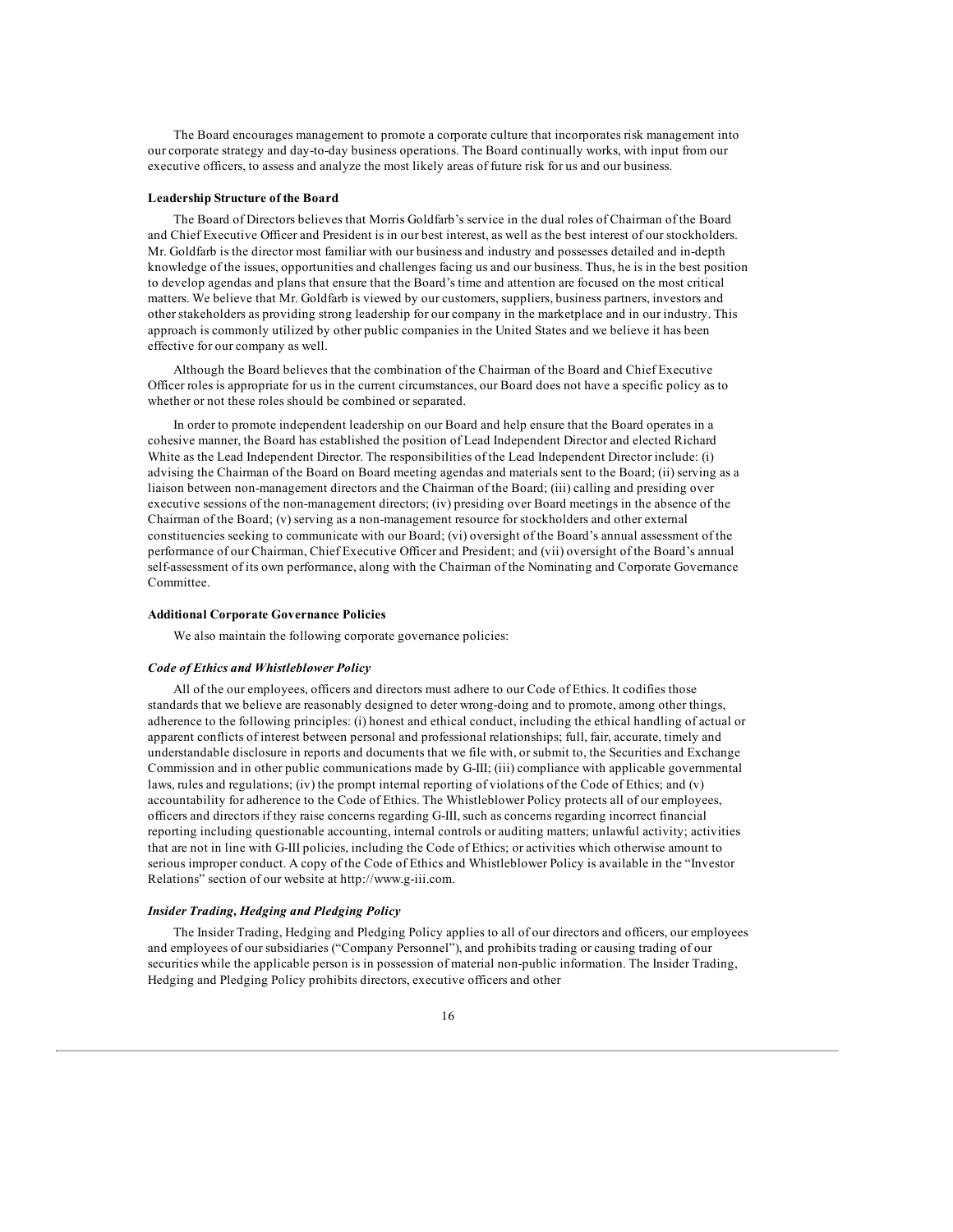Company Personnel specified by us from time to time from trading in G-III securities during our established blackout periods, except (i) pursuant to Board-approved written trading plans adopted in accordance with Rule 10b5-1 under the Exchange Act, at least 30 days prior to any trade, (ii) stock option exercises for cash with no associated open market transaction and (iii) the surrender of shares to us or the retention and withholding of shares by us upon vesting of restricted stock in satisfaction of tax withholding obligations with no associated open market transaction. The Insider Trading, Hedging and Pledging Policy also prohibits Company Personnel from entering into hedging transactions with respect to our securities, pledging our securities as collateral for a loan or holding our securities in a margin account. The Board may, in limited circumstances, permit a share pledge by a director or executive officer after giving consideration to the number of shares to be pledged as a percentage of his or her total shares held and G-III's total shares outstanding. No such exception was granted in fiscal 2015. A copy of the Insider Trading, Hedging and Pledging Policy is available in the "Investor Relations" section of our website at http://www.g-iii.com.

# *Stock Ownership Guidelines*

The Stock Ownership Guidelines require that (i) our Chief Executive Officer retain G-III shares valued at six times his annual base salary; (ii) our Vice Chairman retain G-III shares valued at two times his annual base salary; (iii) our other executive officers and our directors who are also employed by us retain G-III shares valued at one time their respective annual base salaries and (iv) each of our non-employee directors retain G-III shares valued at five times his or her annual cash retainer. Until these share ownership levels are achieved, our executive officers and directors are required to retain 50% of any net, after-tax, shares received upon exercise or vesting of our equity grants. A copy of the Stock Ownership Guidelines is available in the "Investor Relations" section of our website at http://www.g-iii.com.

# *Executive Compensation Recoupment Policy*

Pursuant to the Executive Compensation Recoupment Policy, or "Clawback Policy," in the event that we are required to restate our financial statements for any financial year commencing with the fiscal year ended January 31, 2014, other than as a result of a change in generally accepted accounting principles or their interpretation, the Compensation Committee may, in its discretion, recoup incentive compensation paid to individuals who were executive officers within one year prior to the restatement. The incentive compensation subject to recoupment will consist of performance-based bonuses (including bonuses paid pursuant to employment agreements) and long-term incentive awards or equity grants, to the extent that such bonuses, awards or grants were predicated upon achievement of financial results that are subsequently restated. A copy of the Executive Compensation Recoupment Policy is available in the "Investor Relations" section of our website at http://www.g-iii.com.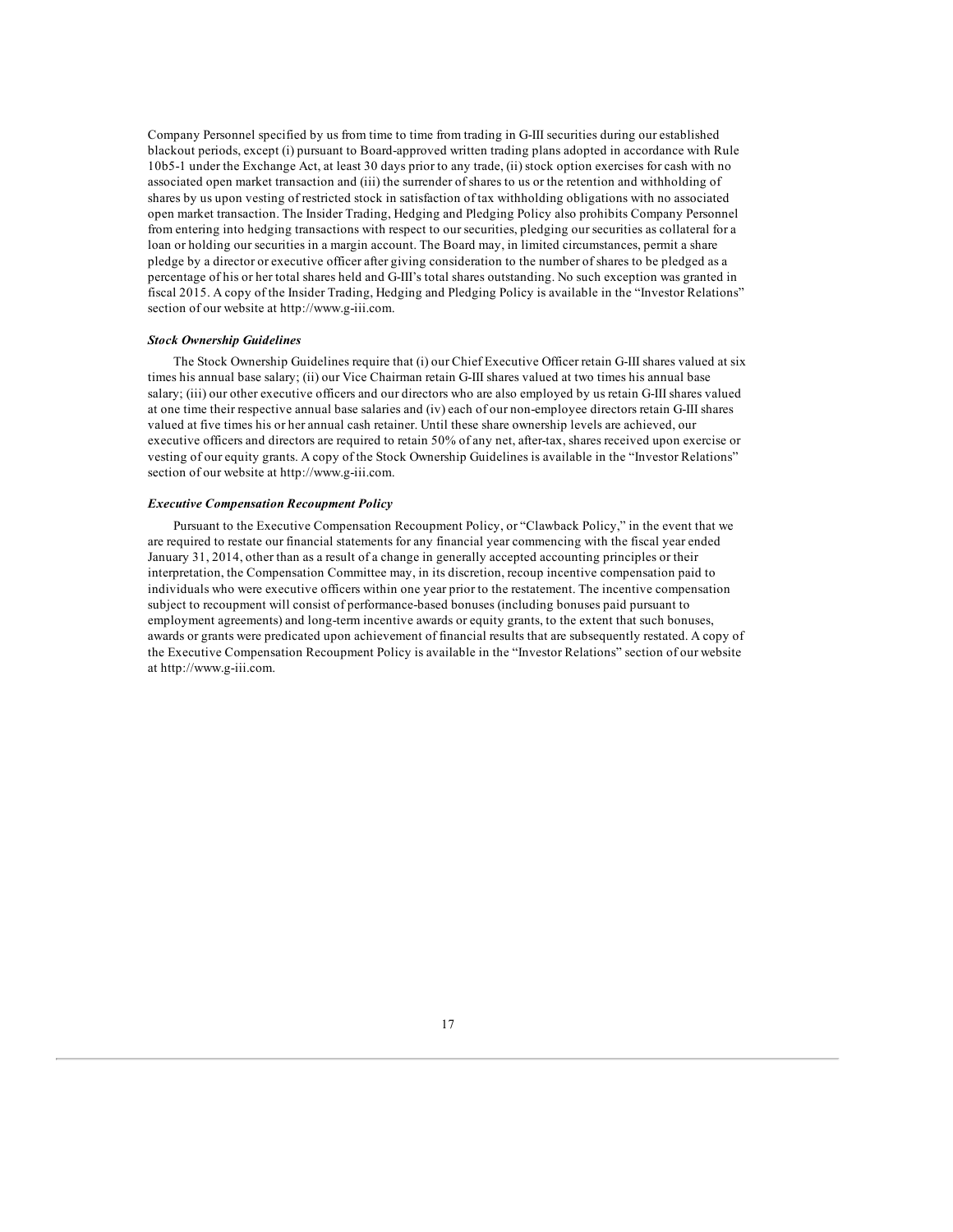# **COMPENSATION DISCUSSION AND ANALYSIS**

The following discussion describes how we use different elements of compensation to achieve the objectives of our executive compensation program and how we determined the amounts of each component of compensation paid to our named executive officers for the fiscal year ended January 31, 2015. (Reference to fiscal years in this Proxy Statement refers to the year ended January 31 of that year.) This information should be reviewed in conjunction with the data and associated narrative provided in the Fiscal 2015 Summary Compensation Table, Fiscal 2015 Grants of Plan-Based Awards Table and other tables that follow. For fiscal 2015, the following individuals served as our Named Executive Officers:

- Morris Goldfarb, Chairman of the Board, Chief Executive Officer and President;
- Neal S. Nackman, Chief Financial Officer and Treasurer;
- Sammy Aaron, Vice Chairman; and
- Wayne S. Miller, Chief Operating Officer and Secretary.

Throughout this Proxy Statement, when discussing our performance and performance metrics, we make reference to our pre-tax income. Unless otherwise defined, pre-tax income shall mean the net income of G-III and its subsidiaries, as reported in the consolidated financial statements of G-III audited by G-III's independent registered public accounting firm, plus the sum of (i) the income taxes set forth in such financial statements and (ii) the amount of bonuses payable to our Named Executive Officers, provided that pre-tax income shall be determined without regard to any extraordinary item, as such term is used in generally accepted accounting principles.

#### **Our Performance**

# *Our Long-Term Performance*

We have delivered exceptional returns to our stockholders over the past fifteen years. During this period from February 1, 2000 through January 31, 2015, our stock price has increased 4,103%, significantly outperforming the 43% increase in the S&P 500 and the 451% increase in the S&P Textiles & Apparel Industry Index over the same period.



18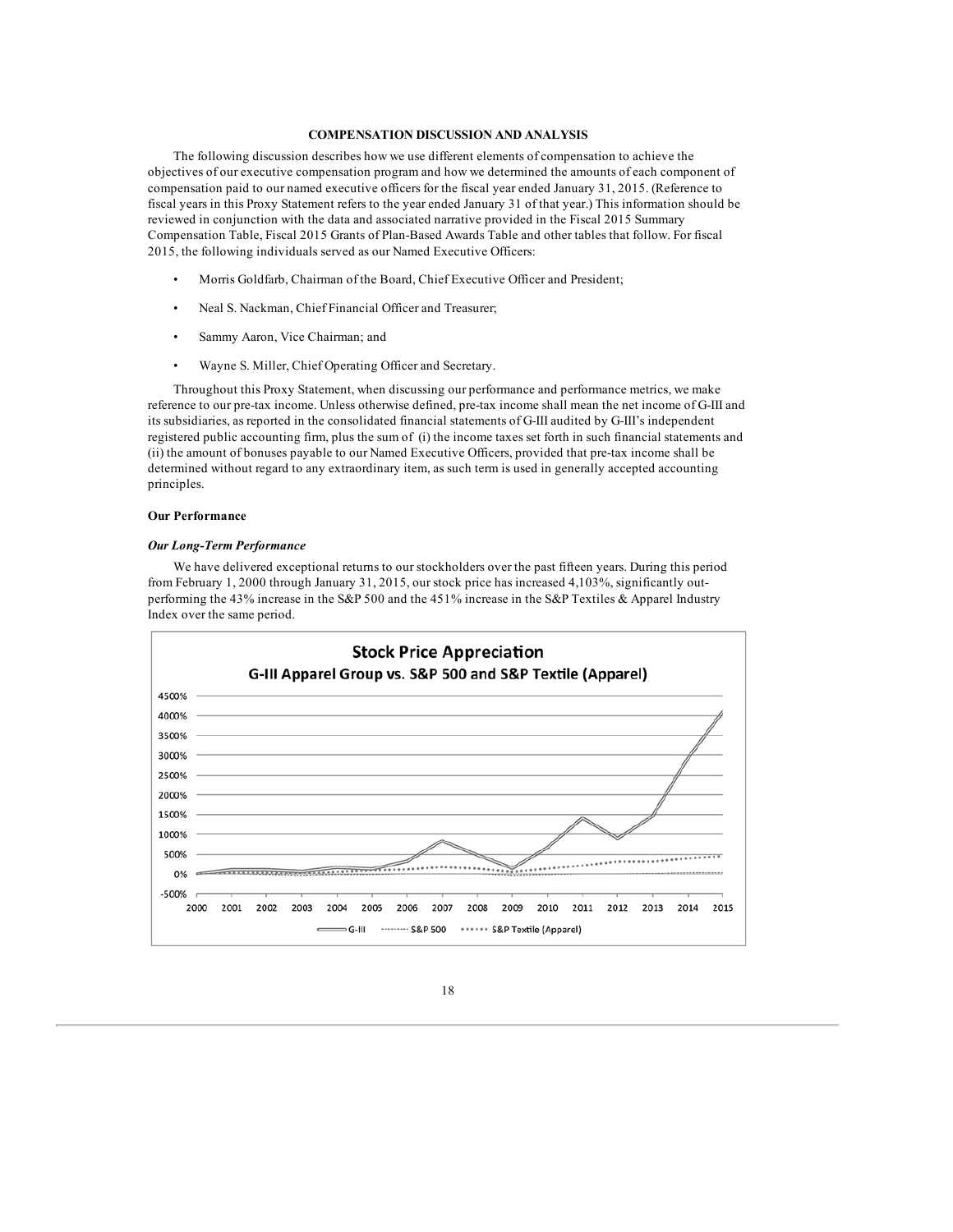Over this same 15 year period, under the leadership of Morris Goldfarb, our Chairman, Chief Executive Officer and President, and a dedicated team of executive officers, G-III has delivered top quartile performance in total stockholder return and growth in revenues, net income, and market capitalization when compared to our competitors, demonstrating both our long-term orientation as well as our commitment to delivering top quartile results to stockholders, particularly with respect to total stockholder return.



<sup>\*</sup> Pay Peers include: Carter's Inc.; Columbia Sportswear Co.; Crocs, Inc.; Deckers Outdoor Corp.; Kate Spade & Co. (formerly Fifth & Pacific Companies, Inc.); Lululemon Athletica, Inc.; Oxford Industries, Inc.; Perry Ellis International, Inc.; Quiksilver, Inc.; Skechers USA, Inc.; Steven Madden, Ltd.; Under Armour, Inc.; and Wolverine World Wide, Inc. Practice Peers include: Guess?, Inc.; PVH Corp.; Ralph Lauren Corp.; and VF Corp. This analysis excludes pay and practice peers that have been acquired.

*Note: All financial numbers sourced from Bloomberg to ensure comparability with peers. In instances where historical data is not available, company is excluded from the comparison. In instances where a* growth calculation is not valid, the data point has been omitted from the analysis for that period only.

# *Fiscal 2015 Business Highlights*

In fiscal 2015, we again delivered strong operating results. Business highlights included:

- We grew sales by 23.2% to \$2.12 billion, a record for us, with across-the-board strength in our business;
- We increased net income per diluted share to \$4.97, also a record for us, surpassing our plan and up 34.0% over last year;
- We extended the terms of all of our Calvin Klein licenses through the end of 2023; and
- We entered into a wholesale license agreement with Genesco to design, distribute, and market G.H. Bass men's, women's and children's footwear in the United States and Canada. Using our in-house expertise, we expect to launch Bass women's apparel for delivery in Fall 2015.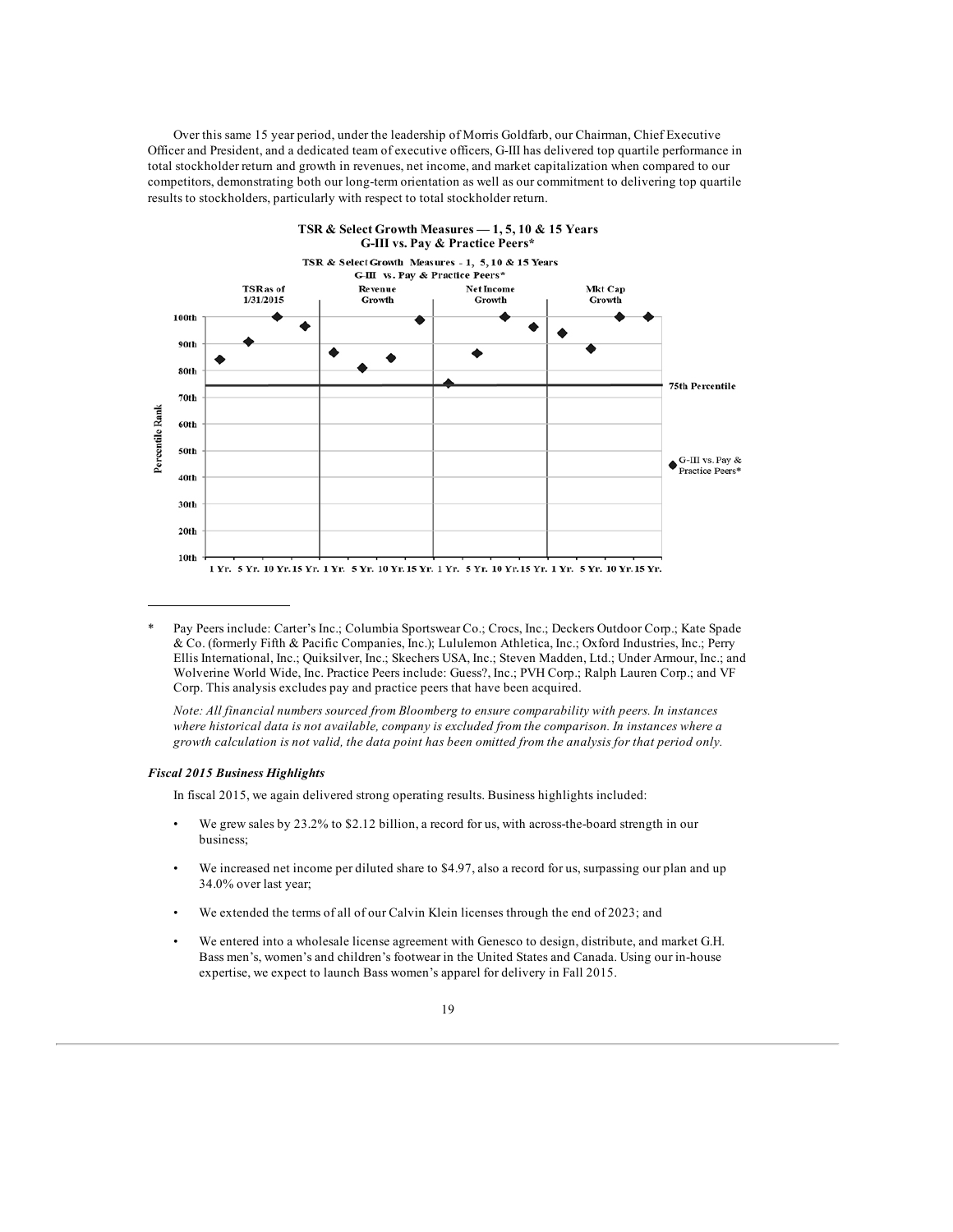# **How Pay is Tied to Company Performance**

# *Our Compensation Philosophy*

Our compensation program is designed to enhance stockholder value in the following ways:

- The majority of compensation paid to our executives is variable and aligned with the short- and longterm performance of G-III;
- Our annual incentive compensation structure is oriented towards bottom-line results, fosters an entrepreneurial environment and empowers management with the flexibility to quickly make decisions that are responsive to ever-changing market conditions, a hallmark of our business;
- Our long-term incentive program aligns the interests of executive officers with those of our stockholders through the use of performance shares which are earned upon the achievement of performance metrics based on pre-determined performance metrics and satisfaction of time-vesting conditions; and
- We offer a competitive compensation program that enables us to attract and retain the highly qualified managerial and executive talent necessary to achieve our objectives.

# *How Our Business Impacts Our Compensation Program Design*

We operate in a highly volatile and competitive industry, and our compensation program is designed to support and reward the behaviors that result in the best returns for our stockholders.

- Our business is volatile and impacted by fashion trends and weather conditions that can be difficult to predict at the outset of a performance period.
- We have a strong performance-oriented culture, designed to motivate executives to make strategic decisions and execute these objectives in a manner that drives performance.
- Our annual incentive program is oriented towards bottom-line results, rather than interim performance metrics, so as to empower our executives with the flexibility to quickly make decisions which are responsive to ever-changing market conditions.
- Our long-term incentive program is designed to pay out only upon the achievement of two separate performance hurdles and satisfaction of time-vesting conditions, ensuring that our executives do not make short-term decisions that are detrimental to the long-term interests of our stockholders.
- Strong relationships with our customers and suppliers are essential, since both can serve as competitors. The personal relationships maintained by our Chairman, Chief Executive Officer and President and our other executive officers are critical to the successful execution of our business.
- We have an employment contract with our Chairman, Chief Executive Officer and President which secures his services until January 31, 2018.
- Preserving long-term relationships with customers can result in business decisions (such as accepting returns of unsold items) that may be detrimental to G-III in the short-term.
- Our compensation program has a mix of short and long-term performance elements, and is focused on metrics such as pre-tax income or net income per share and stock price that allow our executives to balance short-term considerations with the long-term interests of our stockholders.
- Our lack of significant pricing leverage due to labor and raw material constraints drive focus on execution to ensure profitability.

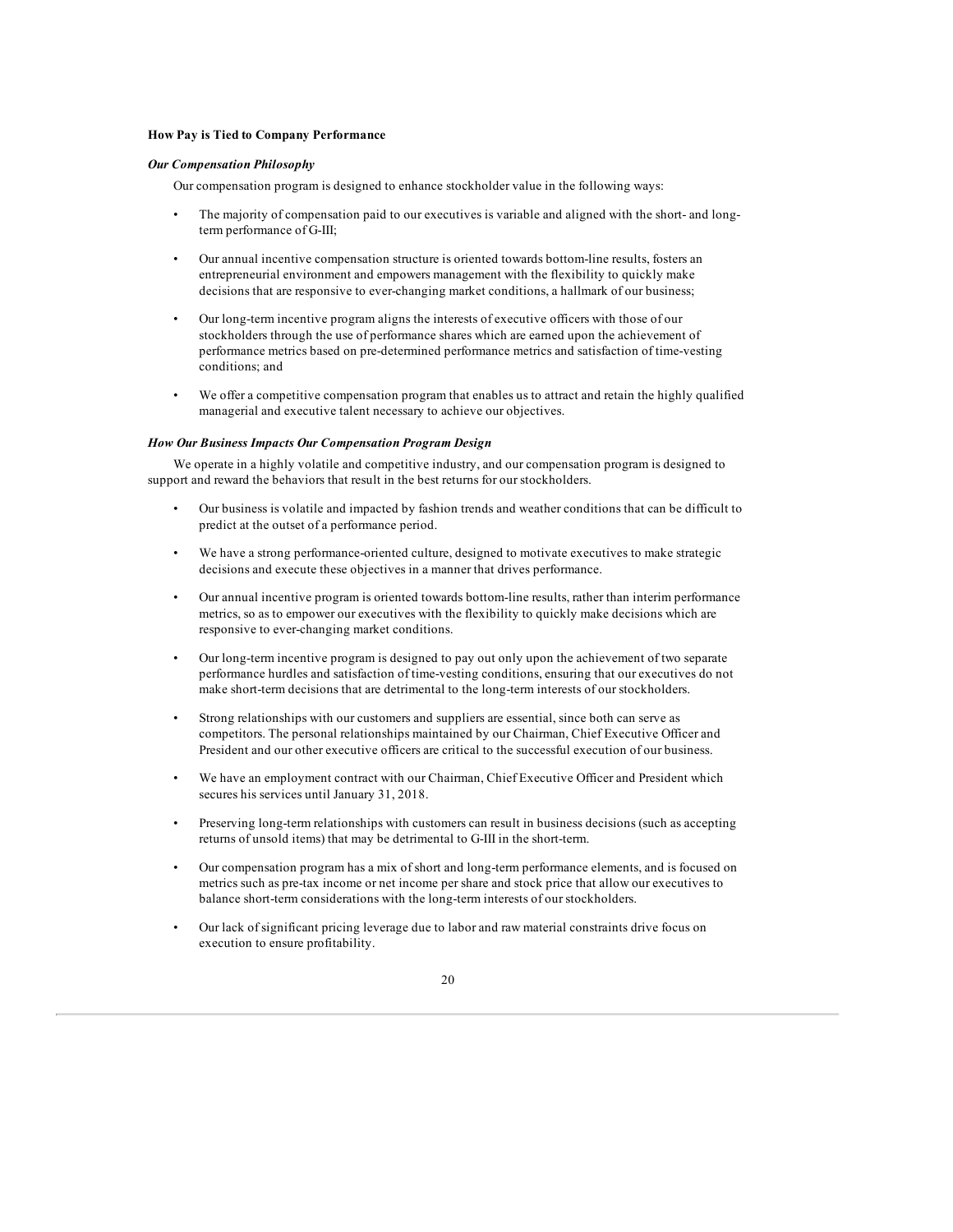- By focusing our short-term incentive program on pre-tax income, we empower our executives to make decisions over the course of the year which serve the best interests of our stockholders.
- While we provide meaningful annual compensation opportunities that are paid in cash, we also recognize the importance of long-term incentive compensation, particularly with respect to the benefits it provides in terms of alignment with stockholder interests and employee retention, and provide meaningful performance-vested long-term incentive compensation opportunities to our employees.

### **Our Compensation Program Is Reflective of Best Practices**

Our compensation program incorporates the following compensation governance practices that we believe are beneficial to our stockholders:

- *We pay for performance*. The majority of the total compensation opportunity for our executive officers is incentive-based and can be earned only upon the achievement of corporate and, for certain of our Named Executive Officers, individual performance objectives.
- *We assess performance on a short- and long-term basis*. Our incentive compensation is earned over several different and overlapping short- and long-term performance periods, ensuring that performance during any one period is not maximized at the expense of other performance periods.
- *We have stock ownership guidelines for our executive of icers and directors*. Until these guidelines are achieved, executive officers and directors are required to hold 50% of net, after tax, shares received upon exercise or vesting of our equity grants. An exception may be granted, in certain limited instances, at the discretion of our Compensation Committee; no such exception was granted in fiscal 2015.
- *We have a policy prohibiting our directors and all employees, including our executives, from hedging our shares*. None of our executives has hedged any of our shares.
- *We have a policy prohibiting our directors and all employees, including our executives, from pledging our shares*. An exception may be granted, in certain limited instances, at the discretion of our Board of Directors; no such exception was granted in fiscal 2015.
- *Our incentive compensation awards are subject to clawback*. For any fiscal year commencing after fiscal 2013, the Compensation Committee may recoup incentive compensation paid to executive officers predicated at least in part upon the achievement of financial results which are subsequently restated.
- *We do not provide tax gross-ups for any reason*.
- *We do not provide aggressive change in control benefits*.
- *Our compensation program mitigates undue risk*. Our Compensation Committee incorporates considerations of risk into its deliberations of our executive compensation program. The Committee believes that G-III's compensation policies and practices do not create risks that are reasonably likely to have a material adverse effect on G-III.

# **What We Pay and Why — Elements of Our Compensation Program**

#### *Our Pay Mix is Heavily Weighted Towards Incentive-Based Compensation*

Our compensation program is comprised of three elements: base salary, annual incentives and long-term incentives. We weight incentive compensation more heavily than fixed compensation to motivate our executives to achieve results that will enhance stockholder value over the long-term. We balance short-term and long-term incentive pay so that our executives are rewarded for both operational and stock price performance, and to balance competitive pressures to deliver cash-based compensation with our belief that equity compensation is essential to align the interests of our executives with those of our stockholders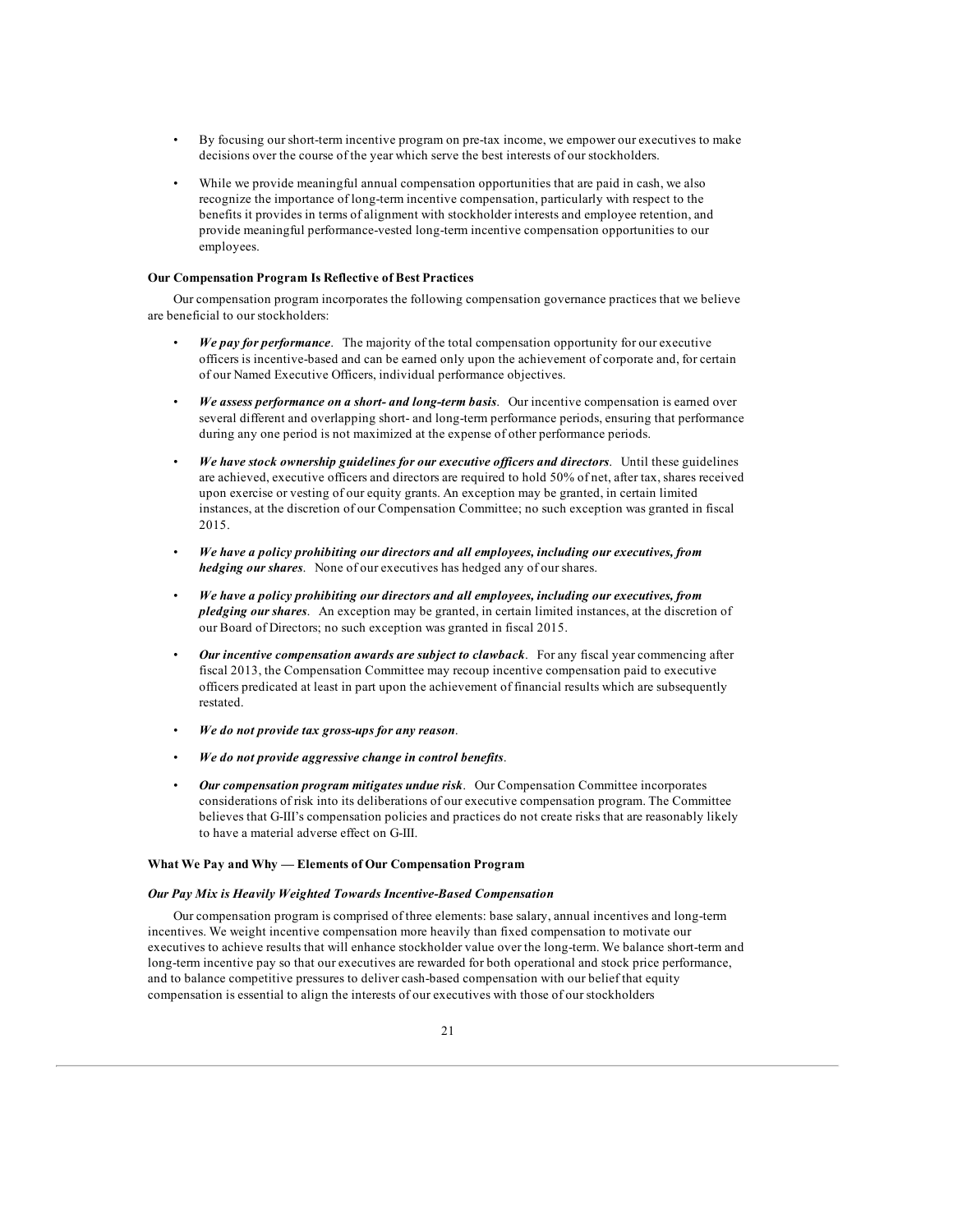and provides meaningful incentives for our executives to remain with G-III. The following charts illustrate the percentage of compensation for our Chief Executive Officer and our other Named Executive Officers with respect to fiscal 2015 represented by base salary, annual incentives and long-term incentives.



# *Base Salary*

Base salaries provide a competitive rate of fixed pay and help us to attract and retain executives needed to manage our business for the benefit of our stockholders. The Compensation Committee determines base salaries following a consideration of the following factors:

- Breadth, scope and complexity of the role;
- Skills and experience required for the role;
- Tenure in position;
- Individual performance; and
- Competitive labor market for the position.

We make periodic adjustments to base salaries to reflect:

- Merit increases in instances where individual performance, responsibilities and experience warrant such an adjustment;
- Promotions or significant changes in the scope of the position; and
- Market adjustments to reflect the competitive labor market.

With the exceptions of adjustments to the salary of our Chairman, Chief Executive Officer and President, salary adjustments are usually considered at the suggestion of our Chairman, Chief Executive Officer and President, and are subject to the discretion of the Compensation Committee.

During fiscal 2015, the Compensation Committee approved an increase in the base salary of Neal S. Nackman, our Chief Financial Officer, from \$375,000 per annum to \$450,000 per annum, effective June 1, 2014, and of Wayne Miller, our Chief Operating Officer, from \$500,000 per annum to \$750,000 per annum, effective July 1, 2014.

# *Annual Incentives*

Our annual incentive program is designed to reward annual performance, which we believe contributes to the long-term performance of G-III and the enhancement of stockholder value.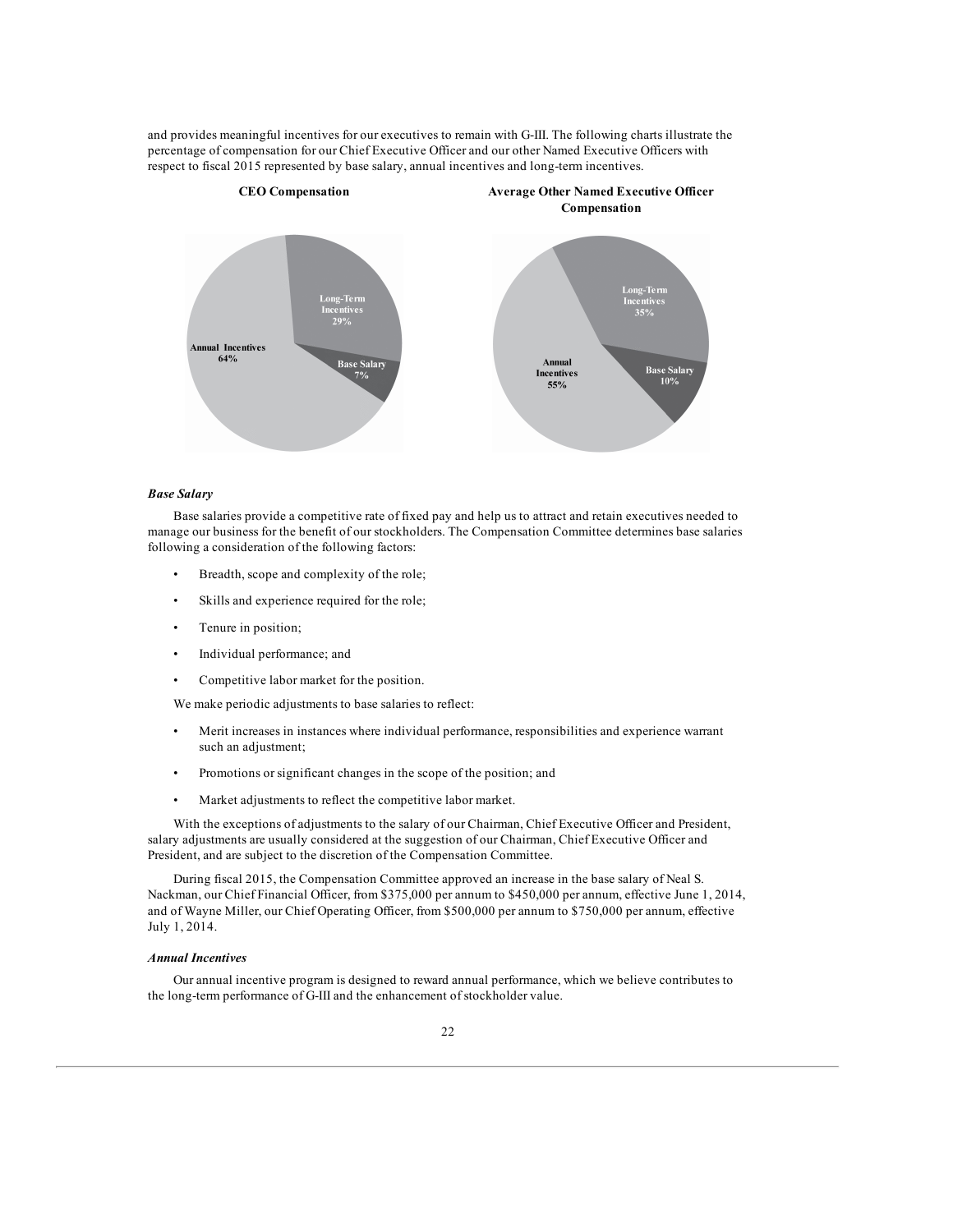Annual incentive arrangements for Messrs. Goldfarb and Aaron are governed by their respective employment contracts. These annual incentive awards are structured to recognize the unique roles held by Messrs. Goldfarb and Aaron in the overall management of our business and the design and execution of our corporate strategy. Additionally, these awards are intended to foster an entrepreneurial environment in which these individuals are incentivized and rewarded to maximize pre-tax income, which the Compensation Committee believes is an important driver of stock price appreciation. The Compensation Committee believes that incentivizing Messrs. Goldfarb and Aaron in the same manner encourages them to operate as a team and promotes a shared focus in the successful operation of our business.

G-III values the views of its stockholders. We proactively seek their views, consider their input, and where appropriate, we modify our programs. As a demonstration of their commitment to stockholder engagement, Messrs. Goldfarb and Aaron volunteered to modify their annual incentive arrangements for fiscal 2014. As part of a continuing dialogue between G-III and the Compensation Committee, and as a demonstration of their commitment to responsible and responsive leadership, Messrs. Goldfarb and Aaron again volunteered to make further material modifications to their annual incentive arrangements beginning in fiscal 2015. We note that neither executive was under any obligation to make these modifications.

#### *Annual Incentive Arrangement for Mr. Goldfarb*

The annual incentive arrangement for Mr. Goldfarb for fiscal 2015 and subsequent fiscal years includes the following features, many of which have been modified specifically to address concerns previously raised by our stockholders:

• *Performance Targets.* Performance required to achieve the target payout amount is established annually by the Compensation Committee based on the annual forecast communicated to the public. The size of Mr. Goldfarb's annual incentive is determined based on a comparison of forecasted pre-tax income to the actual pre-tax income achieved.

We chose to use our forecast as the basis for the incentive arrangement because it is transparent to our stockholders. The forecasted pre-tax income is approved by our Board and is part of the forecasted financial statements from which the forecast communicated to the public is derived. Our performance against this forecasted amount is also highly correlated to our stock price performance, providing another link between our performance and Mr. Goldfarb's pay. Forecasted pre-tax income was \$139.8 million for fiscal 2015 and is \$188.4 million for fiscal 2016.

- *Performance Hurdle.* The formula used to determine the amount of the annual incentive also determines the threshold performance level required for a bonus payment. This approach ensures that the amount of pre-tax income required to achieve a bonus varies in direct correlation to the amount of our pre-tax income, instead of fixing it at a set amount of pre-tax income as was the case prior to the amendment of Mr. Goldfarb's employment agreement. Based on the formula, we needed to achieve pre-tax income of at least \$47.2 million for fiscal 2015 for any annual incentive to be earned for that year and we need to achieve pre-tax income of at least \$63.0 million for fiscal 2016 for any annual incentive to be earned for that year. This is a significant increase from the minimum pre-tax income of \$10 million that needed to be achieved to earn an annual incentive under the prior arrangement and is in direct response to concerns expressed previously by our stockholders.
- *Payouts Vary Based on Performance.* Mr. Goldfarb's annual incentive arrangement provides for a "Base Bonus Amount." The Base Bonus Amount is adjusted either up or down so that payouts vary depending upon how actual pre-tax income compares to our forecasted level of pre-tax income.

If actual pre-tax income is within a range of  $+/15%$  of forecasted pre-tax income, Mr. Goldfarb receives his Base Bonus Amount.

However, in instances where actual performance falls above or below 15% of forecasted pre-tax income, Mr. Goldfarb's Base Bonus Amount is adjusted to reflect a reduction for performance significantly below the forecast, or an increase for exceptional performance. The size of the adjustment depends upon the amount by which actual pre-tax income varies from the forecasted pre-tax income level. The adjustments are symmetrical for both upside and downside variations in performance.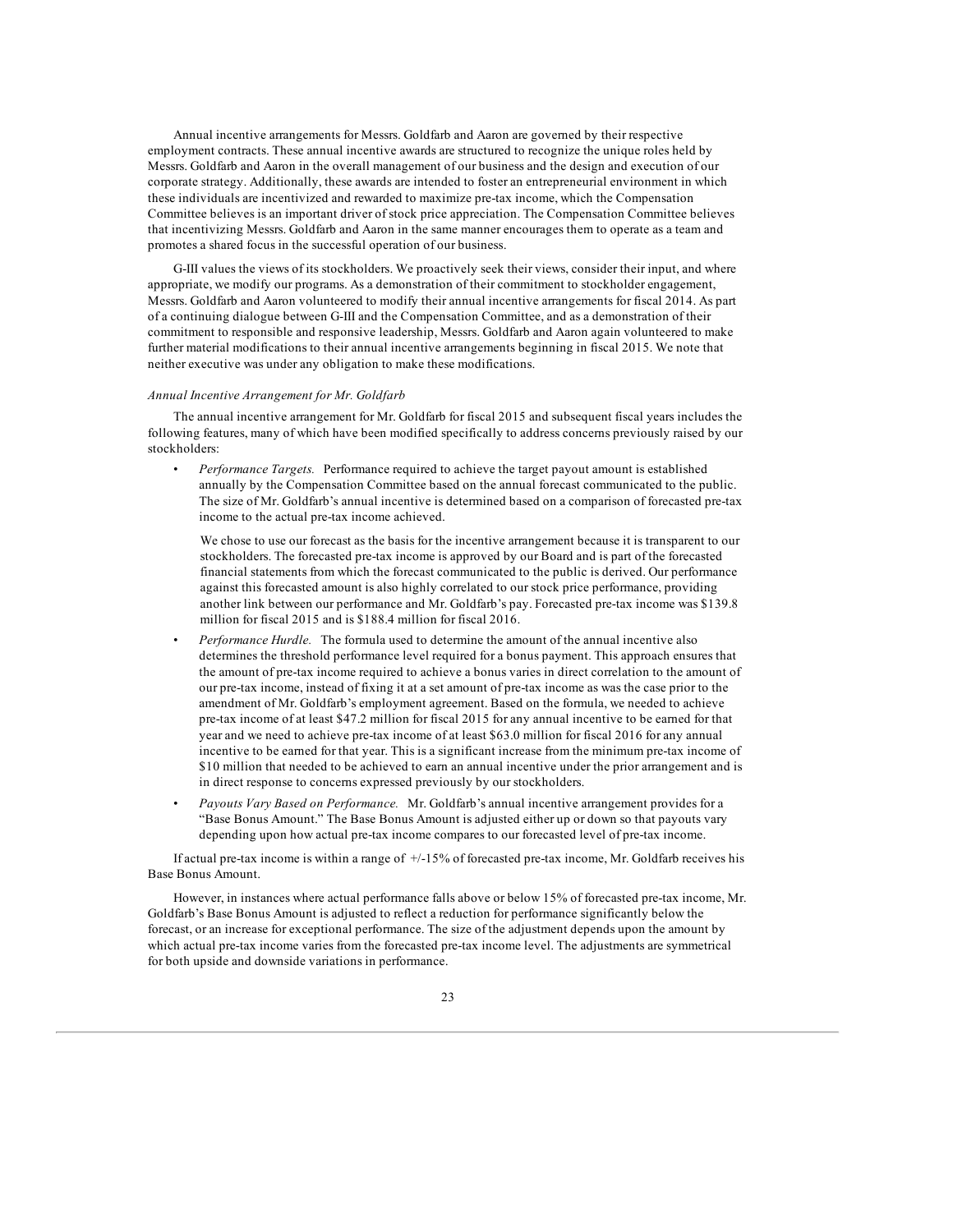If actual pre-tax income for a fiscal year is less than the approved forecast, the annual incentive payment to Mr. Goldfarb is determined by the Compensation Committee in accordance with the following table:

| <b>Actual Pre-Tax Income is Less</b><br>Than Approved Forecast by | <b>Annual Incentive Amount</b>                                                                                                                                                                          |
|-------------------------------------------------------------------|---------------------------------------------------------------------------------------------------------------------------------------------------------------------------------------------------------|
| $15\%$ or less                                                    | 6% of actual pre-tax income in excess of \$2 million (the Base<br>Bonus Amount)                                                                                                                         |
| $15 - 30\%$                                                       | Base Bonus Amount <i>minus</i> 2% of the portion of actual pre-tax that<br>is more than 15% and up to 30% lower than the approved forecast                                                              |
| More than $30\%$                                                  | The bonus amount determined pursuant to the preceding row,<br><i>minus</i> 4% of the portion of actual pre-tax income that is more than<br>30% lower than the approved forecast, but not less than zero |

If actual pre-tax income for a fiscal year equals or exceeds the approved forecast, the annual incentive bonus payable to Mr. Goldfarb shall be determined by the Compensation Committee in accordance with the following table, subject to the payout cap described below:

| <b>Actual Pre-Tax Income Exceeds</b><br><b>Approved Forecast by</b> | <b>Annual Incentive Amount</b>                                                                                                                                                   |
|---------------------------------------------------------------------|----------------------------------------------------------------------------------------------------------------------------------------------------------------------------------|
| $0 - 15\%$                                                          | 6% of actual pre-tax income in excess of \$2 million (the Base<br>Bonus Amount)                                                                                                  |
| $15 - 30\%$                                                         | Base Bonus Amount <i>plus</i> 2% of the portion of actual pre-tax<br>income that is more than $15\%$ and up to $30\%$ in excess of the<br>approved forecast                      |
| More than $30\%$                                                    | The annual incentive payable pursuant to the preceding row, plus<br>$4\%$ of the portion of actual pre-tax income that is more than $30\%$<br>in excess of the approved forecast |

- *Payouts May Be Adjusted to Reflect Dilutive Stock Issuances on an Ongoing Basis.* In the event of a dilutive stock issuance, excluding share changes caused by equity compensation awards approved by the Compensation Committee or structural changes that affect capitalization as a whole, such as a stock split, reverse stock split or stock dividend, the Compensation Committee may equitably adjust the percentages in the "Annual Incentive Amount" column downward, but not upward. This provision is intended to reflect stockholder concerns about the use of pre-tax income as the performance metric, rather than a metric such as net income per share.
- *Payout Cap.* The maximum annual incentive bonus is capped at an amount equal to one and one-half times the targeted bonus based upon the budgeted level of pre-tax income contained in the approved forecast. This is a decrease from the cap of two times the targeted bonus contained in the previous incentive arrangement.

For fiscal 2015, the annual incentive payment calculated in accordance with the terms of Mr. Goldfarb's employment agreement was \$10,903,617. The actual pre-tax income in fiscal 2015 was \$169.8 million, which was 21.4% higher than the forecasted pre-tax income for fiscal 2015.

Our actual pre-tax income for fiscal 2015 included Other income of \$11.5 million. This Other income related to income recognized that was not part of our ordinary business operations. Other income included a gain with respect to the revised estimated contingent consideration payable in connection with our acquisition of Vilebrequin, compensation received for the early termination of the right to operate Calvin Klein Performance stores in Japan, Taiwan and Singapore, a gain from the sale of our interest in a joint venture that operated Calvin Klein Performance stores in China and a gain related to the repurchase, at a discount, of the promissory notes issued as part of the consideration for the acquisition of Vilebrequin.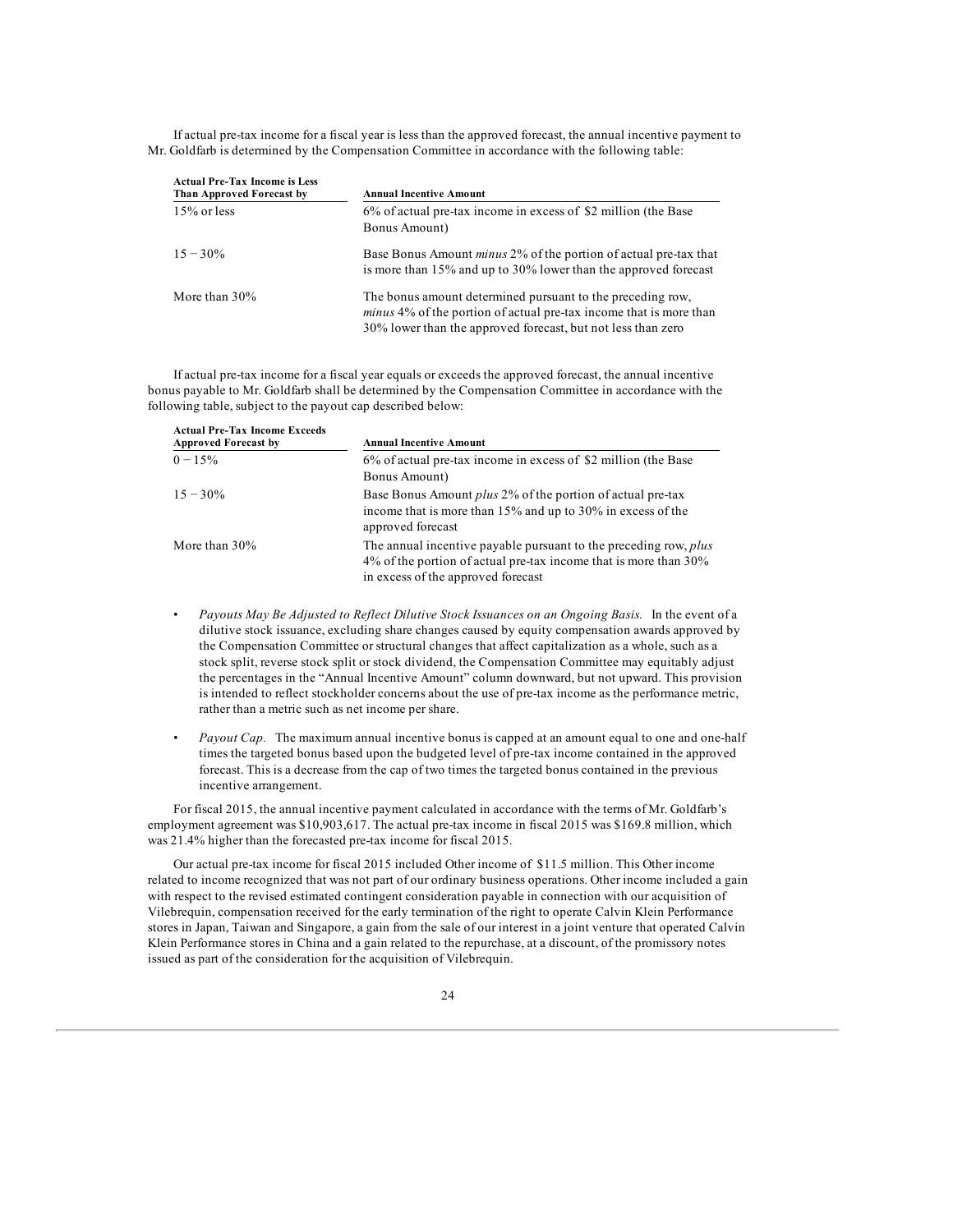Mr. Goldfarb voluntarily agreed to a recalculation of his fiscal 2015 bonus that ignored Other income in the calculation of pre-tax income. He believed that calculating his bonus without giving effect to Other income was more appropriate for fiscal 2015. As a result, Mr. Goldfarb received a bonus of \$9,978,064 with respect to fiscal 2015.

# *Annual Incentive Arrangement for Mr. Aaron*

The annual incentive arrangement for Mr. Aaron for fiscal 2015 and subsequent fiscal years is the same as that of Mr. Goldfarb above, except that the annual incentive payments are calculated in accordance with the tables below.

If actual pre-tax income for a fiscal year is less than the approved forecast, the annual incentive payment to Mr. Aaron is determined by the Compensation Committee in accordance with the following table:

| <b>Actual Pre-Tax Income is Less</b><br>Than Approved Forecast by | <b>Annual Incentive Amount</b>                                                                                                                                                                             |
|-------------------------------------------------------------------|------------------------------------------------------------------------------------------------------------------------------------------------------------------------------------------------------------|
| $15\%$ or less                                                    | 4% of actual pre-tax income in excess of \$2 million (the Base<br>Bonus Amount)                                                                                                                            |
| $15 - 30\%$                                                       | Base Bonus Amount <i>minus</i> 1.33% of the portion of actual pre-tax<br>that is more than $15\%$ and up to 30% lower than the approved<br>forecast                                                        |
| More than $30\%$                                                  | The bonus amount determined pursuant to the preceding row,<br><i>minus</i> 2.66% of the portion of actual pre-tax income that is more<br>than 30% lower than the approved forecast, but not less than zero |

If actual pre-tax income for a fiscal year equals or exceeds the approved forecast, the annual incentive bonus payable to Mr. Aaron shall be determined by the Compensation Committee in accordance with the following table, subject to the payout cap described above:

| <b>Actual Pre-Tax Income Exceeds</b><br><b>Approved Forecast by</b> | <b>Annual Incentive Amount</b>                                                                                                                                                |
|---------------------------------------------------------------------|-------------------------------------------------------------------------------------------------------------------------------------------------------------------------------|
| $0 - 15\%$                                                          | 4% of actual pre-tax income in excess of \$2 million (the Base<br>Bonus Amount)                                                                                               |
| $15 - 30\%$                                                         | Base Bonus Amount <i>plus</i> 1.33% of the portion of actual pre-tax<br>income that is more than 15% and up to 30% in excess of the<br>approved forecast                      |
| More than $30\%$                                                    | The annual incentive payable pursuant to the preceding row, plus<br>2.66% of the portion of actual pre-tax income that is more than<br>30% in excess of the approved forecast |

For fiscal 2015, the annual incentive payment calculated in accordance with Mr. Aaron's employment agreement was \$7,116,934. Mr. Aaron also voluntarily agreed to a recalculation of his fiscal 2015 bonus that ignored Other income in the calculation of pre-tax income. As a result, Mr. Aaron was awarded a bonus of \$6,513,458 with respect to fiscal 2015.

# *Arrangements for Our Other Named Executive Of icers*

As a general matter, annual incentive arrangements for our other named executive officers reflect Compensation Committee consideration of the following:

- Recommendations of our Chairman, Chief Executive Officer and President;
- Individual performance as measured by contributions to, among other things, our financial performance, including sales growth, margin improvement and cost reduction, performance of divisions or departments for which the executive is responsible and managing major corporate transactions such as raising capital or the successful completion of an acquisition; and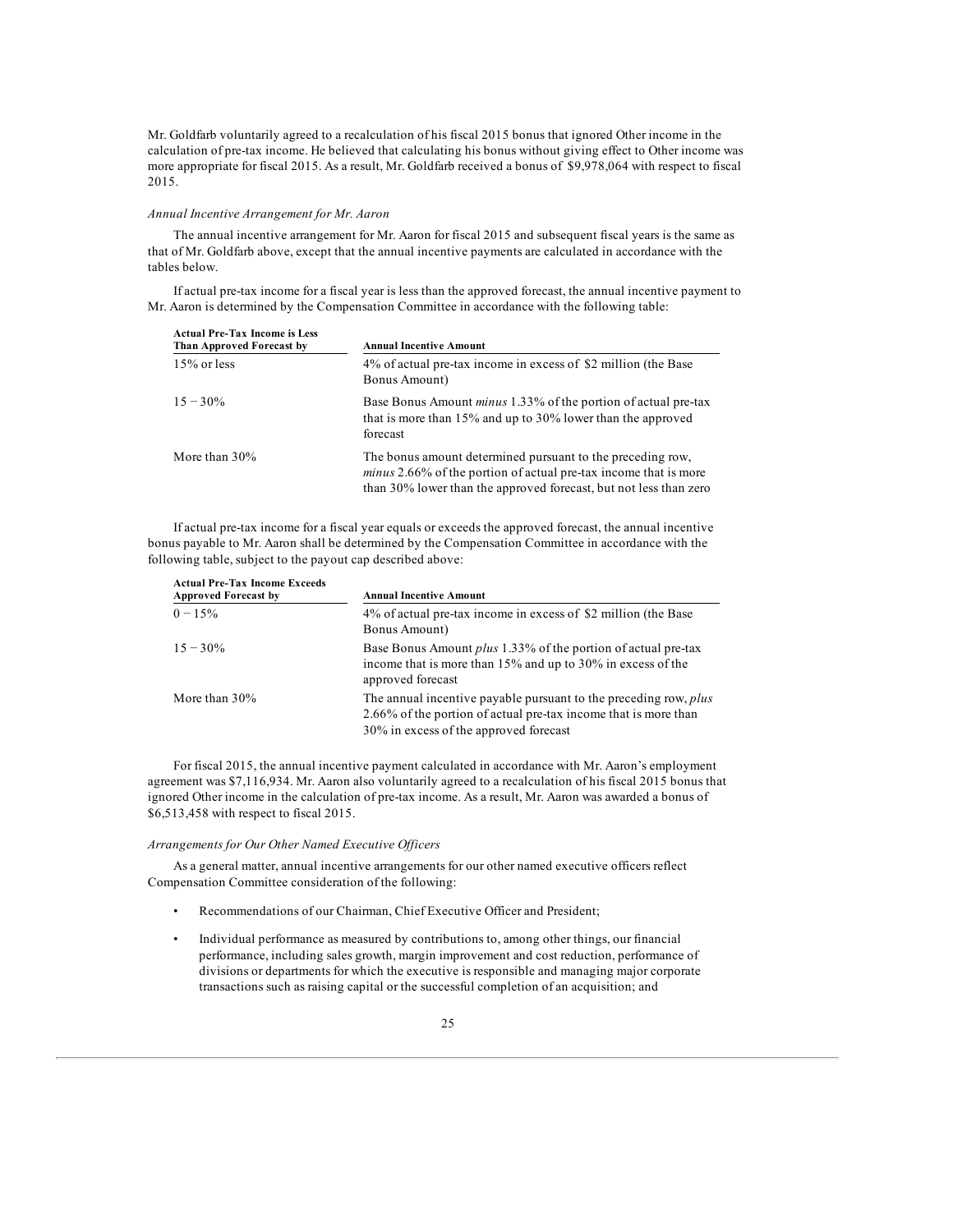Excellent performance in unusual or difficult circumstances.

#### *Incentive Arrangement for Mr. Miller*

The annual incentive for Mr. Miller is based upon pre-tax income. To preserve beneficial tax treatment for G-III under Section 162(m) of the Code, Mr. Miller was entitled to a maximum annual incentive of up to 2.5% of our pre-tax income, provided that our pre-tax income exceeded \$10,000,000. The Compensation Committee has the discretion to reduce the amount otherwise payable under this formula based on such factors as it deems appropriate, and has exercised this discretion in every year. In fiscal 2015, based on pre-tax income as defined, Mr. Miller was entitled to a maximum annual incentive of \$4,245,275. Subject to the maximum bonus permitted by the performance goals adopted with respect to Mr. Miller, the analysis by the Compensation Committee generally involved the use of qualitative/subjective individual performance goals. Following deliberations, the Compensation Committee determined to award an annual incentive of \$2,562,000 to Mr. Miller for fiscal 2015.

In determining the bonus to be awarded, the Compensation Committee also considered overall company performance and Mr. Miller's contribution to this performance, including the growth in revenues and net income, his role in the integration of G.H. Bass and Vilebrequin, his participation in formulating the strategic direction of G-III, the scope of his job responsibilities, his tenure with G-III, the performance of the divisions of G-III for which he was responsible, the relationship of his total compensation paid to the compensation paid to other G-III executives and the relationship of compensation paid to him in fiscal 2015 to compensation paid to him in prior years.

# *Incentive Arrangement for Mr. Nackman*

In fiscal 2015, the Compensation Committee determined to award an annual incentive of \$606,000 to Mr. Nackman. In making the determination regarding the annual incentive award for Mr. Nackman, the Compensation Committee also considered Mr. Nackman's individual performance as measured by contributions to, among other things, management of our financial and accounting departments, our financial performance, including sales growth, margin improvement and cost reduction, the relationship of total compensation paid Mr. Nackman to the compensation paid to other executives and the relationship of compensation paid to him in fiscal 2015 to compensation paid to him in prior years.

# *Long-Term Incentives*

We make long-term incentive awards to our Named Executive Officers so as to:

- Align the interests of our executives with those of our stockholders;
- Incentivize and reward our executives to achieve long-term performance objectives and enhanced stockholder value, including achievement of two separate performance hurdles and satisfaction of a time-vesting condition;
- Foster an entrepreneurial environment and instill an ownership culture;
- Recognize accomplishments in the prior fiscal year; and
- Provide meaningful incentives for the continued service of our executives.

#### *Use of Performance-Vested Restricted Stock Units*

The Compensation Committee makes awards of performance-vested RSUs because they:

- Align the interests of our executives with those of our stockholders;
- Provide value only upon the achievement of two separate performance hurdles; and
- Minimize the dilutive impact to our stockholders.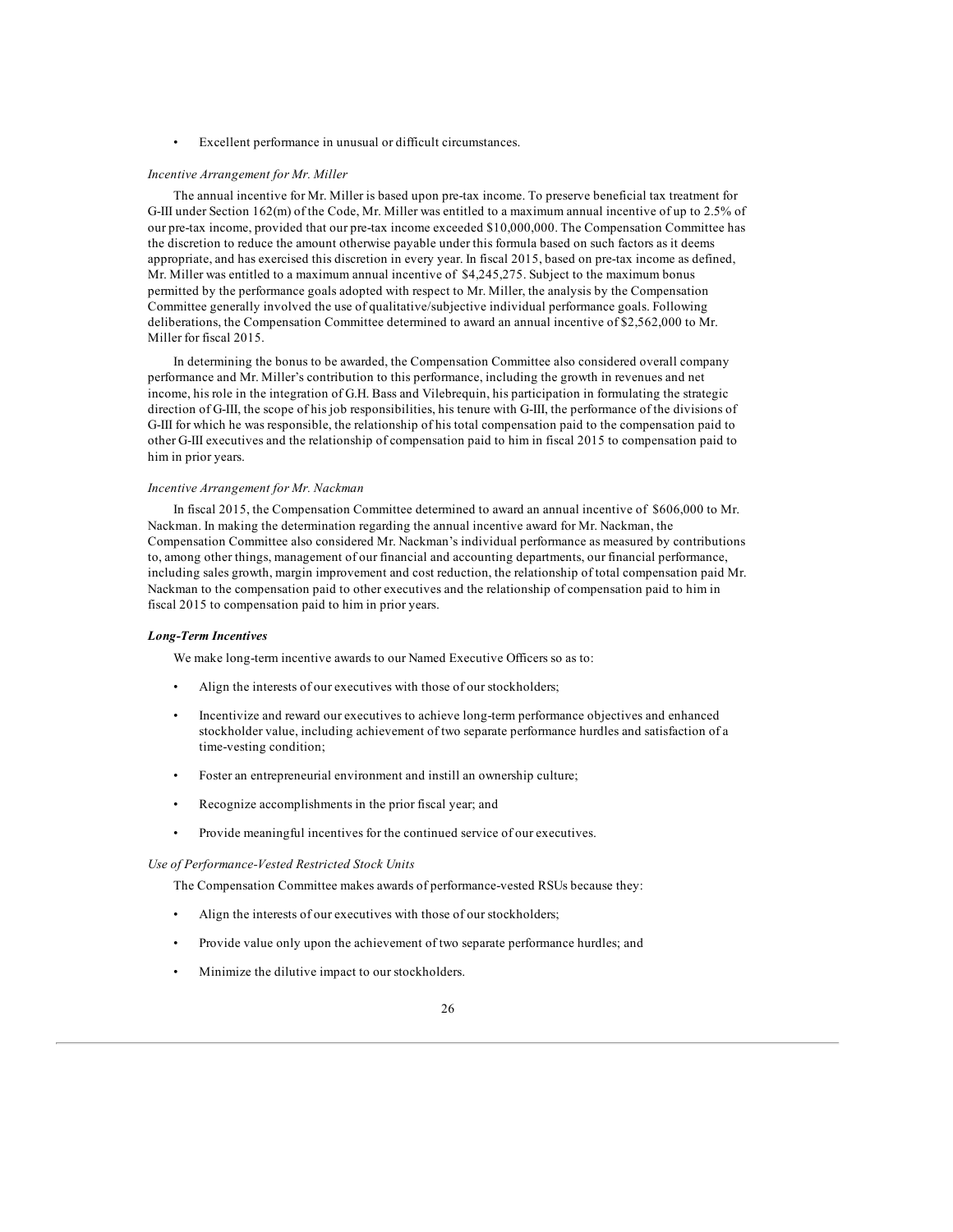# *Performance Metrics and Additional Vesting Requirements*

In fiscal 2015, the Compensation Committee determined that performance-vested restricted shares awarded for fiscal 2015 would be earned only upon the achievement of the following two performance metrics:

- *Stock price performance:* the average closing price per share of our Common Stock on the NASDAQ Global Select Market over a twenty consecutive trading day period (i) during the two-year period commencing on October 23, 2014 is at least \$41.00 (adjusted to reflect our two-for-one stock split effective May 1, 2015) (which is 10% above the closing price of our Common Stock on the NASDAQ Global Select Market on October 22, 2014) or (ii) during the following three years after October 23, 2016 is at least \$42.86 (adjusted to reflect our two-for-one stock split effective May 1, 2015) (which is 15% above the closing price of our Common Stock on the NASDAQ Global Select Market on October 22, 2014); and
- *Net income per share/Enhanced stock price performance:* (A)(i) the amount of our net income per share on a fully diluted basis as reported in our audited financial statements ("Net Income Per Share") for the fiscal year ending January 31, 2016 or January 31, 2017 is at least 10% greater than the amount of our Net Income Per Share for the fiscal year ending January 31, 2015 (the "2016/2017 Amount"), (ii) if the net income-based performance objective in clause (A)(i) is not satisfied, our Net Income Per Share for the fiscal year ending January 31, 2018 is at least 5% greater than the 2016/2017 Amount (the "2018 Amount"), or (iii) if the net income-based performance objective in clause  $(A)(i)$  or (ii) is not satisfied, our Net Income Per Share for the fiscal year ending January 31, 2019 is at least 5% greater than the 2018 Amount, or (B) the average closing price per share of our Common Stock on the NASDAQ Global Select Market over a twenty consecutive trading day period (i) during the two years beginning on October 23, 2014 is at least \$44.725 (adjusted to reflect our two-for-one stock split effective May 1, 2015) (which is 20% above the closing price of our Common Stock on the NASDAQ Global Select Market on October 22, 2014) or (ii) during the following three years after October 23, 2016 is at least \$46.59 (adjusted to reflect our two-for-one stock split effective May 1, 2015) (which is 25% above the closing price of our Common Stock on the NASDAQ Global Select Market on October 22, 2014).

In addition to the successful achievement of the performance metrics described above, the right to receive these shares is also subject to a time vesting condition pursuant to which shares become vested at an annual rate of 25% on each of October 5, 2016, 2017, 2018 and 2019, subject to the satisfaction of the two performance conditions. The time vesting condition provides an additional retention element to these awards.

# *How We Determined Fiscal 2015 Awards*

The size of the long-term incentive award made to each executive is a factor of the Compensation Committee's (i) assessment of demonstrated company performance in the prior year, (ii) the recipient's contribution to our overall corporate performance in the prior year and (iii) the recipient's potential contribution to our future growth and financial results.

When compared to fiscal 2014 awards (which related to fiscal 2013 performance), the awards made in fiscal 2015 were generally lower in terms of number of shares granted but higher in value, reflecting the Committee's assessment of our strong performance in fiscal 2014, including the increase in net income per share and the fact that we exceeded our business plan for the year.

# *Timing of Equity Awards*

We do not have any plan to select option grant dates or restricted stock or RSU award dates for our Named Executive Officers in coordination with the release of material non-public information. The Compensation Committee has adopted a general policy that equity grants to existing employees should be made annually during the first half of our fiscal year. It is anticipated that equity grants to new hires or upon a promotion will generally be made on the first business day of the month after the commencement of employment or effectiveness of the promotion. The exercise price of all stock options awarded to our Named Executive Officers has been made at the market price on the date of the award. The Compensation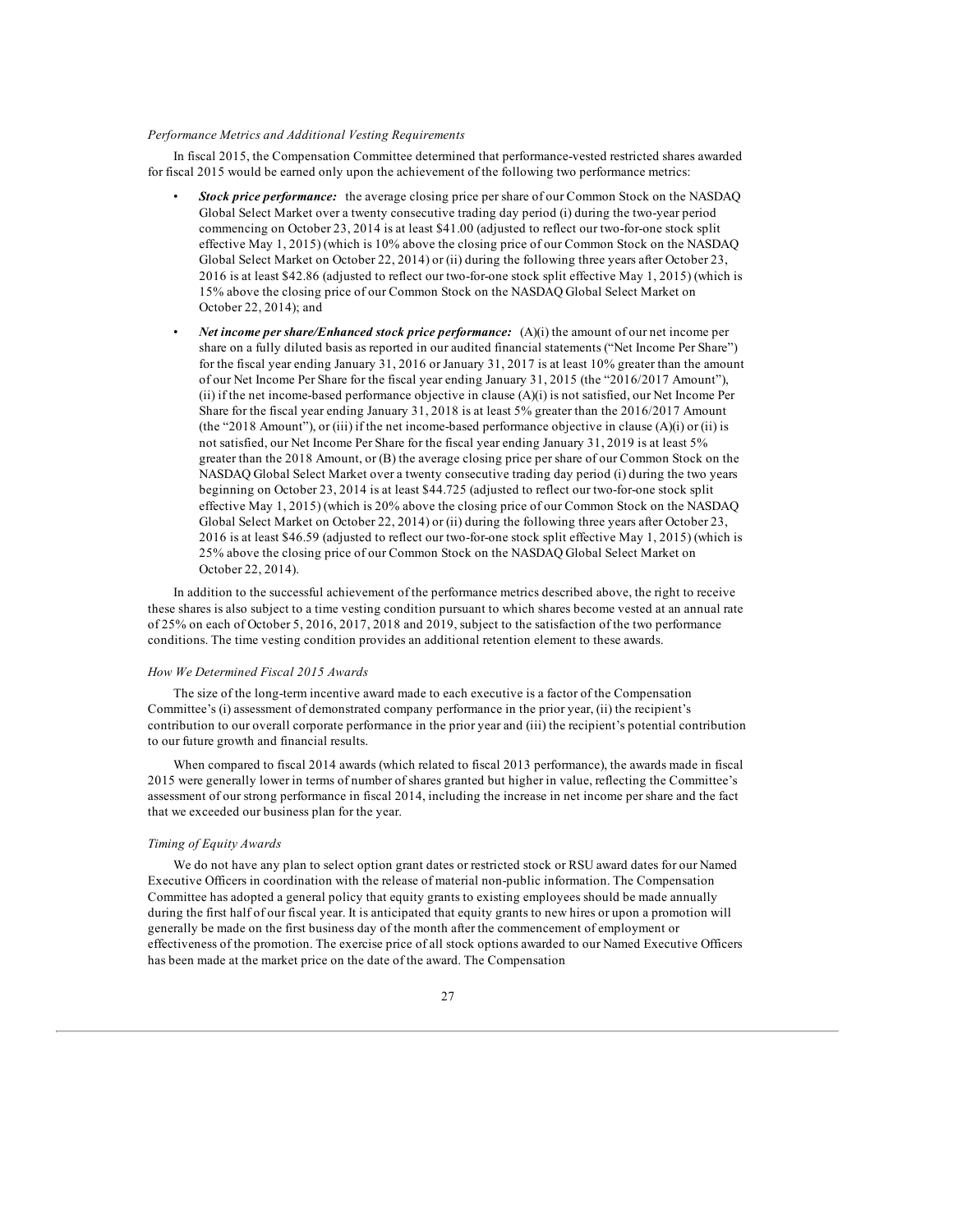Committee retains the discretion not to make equity grants at the times provided in the policy if the members determine it is not appropriate to make a grant at such time. Additionally, the Compensation Committee retains the discretion to make grants, including an annual equity grant, at times other than as provided in the policy if the members determine circumstances warrant making a grant at such other times. For example, during each of fiscal 2013, 2014 and 2015, the granting of equity awards was delayed due to the review undertaken of our compensation programs.

# *Other Compensation Elements*

# *Benefits*

Our executives are eligible to participate in company benefit plans generally available to all of our employees, which include health, dental, life insurance, vision and disability plans. We also sponsor a voluntary 401(k) Employee Retirement Savings Plan for eligible employees. Employees must be at least 21 years of age and have one year with us to be eligible to participate in the plan. Through calendar 2013, fifty percent of the amount of employee contributions, including those of our Named Executive Officers, could be matched by us, at our discretion, up to a maximum of six percent of eligible compensation. Beginning in calendar 2014, a nondiscretionary matching contribution was made equal to 100% of the first 3% of the participant's contributed pay plus 50% of the next 2% of the participant's contributed pay.

# *Perquisites*

Consistent with our philosophy of attracting and retaining key executives, we offer perquisites to our Named Executive Officers, which we believe are consistent in type and amount with those paid by our competitors. For additional information regarding perquisites paid to our executive officers, please see footnotes 1, 2, 3 and 4 to the "Fiscal 2015 Summary Compensation Table" below.

# *No Tax Gross-Ups*

We do not provide tax gross-ups on any benefits or perquisites provided to our Named Executive Officers.

#### **Other Compensation and Governance Programs, Policies and Considerations**

# *Stock Ownership Guidelines*

We have adopted stock ownership guidelines for our directors and our Named Executive Officers. These guidelines are intended to foster an alignment of the interests of our executive officers with those of our stockholders, promote an ownership culture and long-term perspective among our executives, and act as a form of risk mitigation.

Named Executive Officers and our directors who are also our employees must retain shares with a value denominated as a multiple of base salary as follows:

| Executive                                                          | Multiple of<br><b>Base Salary</b> |
|--------------------------------------------------------------------|-----------------------------------|
| Chief Executive Officer and President                              | 6x                                |
| Vice Chairman                                                      | 2x                                |
| All Other Named Executive Officers and Directors who are Employees | $\mathbf{1} \mathbf{x}$           |

Each non-employee director must retain shares valued at five times his or her annual cash retainer for service as a director of G-III. Until executive officers and directors achieve the required guideline, they are required to retain 50% of the net, after tax, shares received as the result of the satisfaction of time or performance vesting requirements. Shares owned outright and shares held in trust count towards satisfaction of these guidelines; unearned performance shares and unexercised options do not. The Compensation Committee may, in its sole discretion, and in limited instances, grant exceptions to these guidelines. No such exception was granted in fiscal 2015.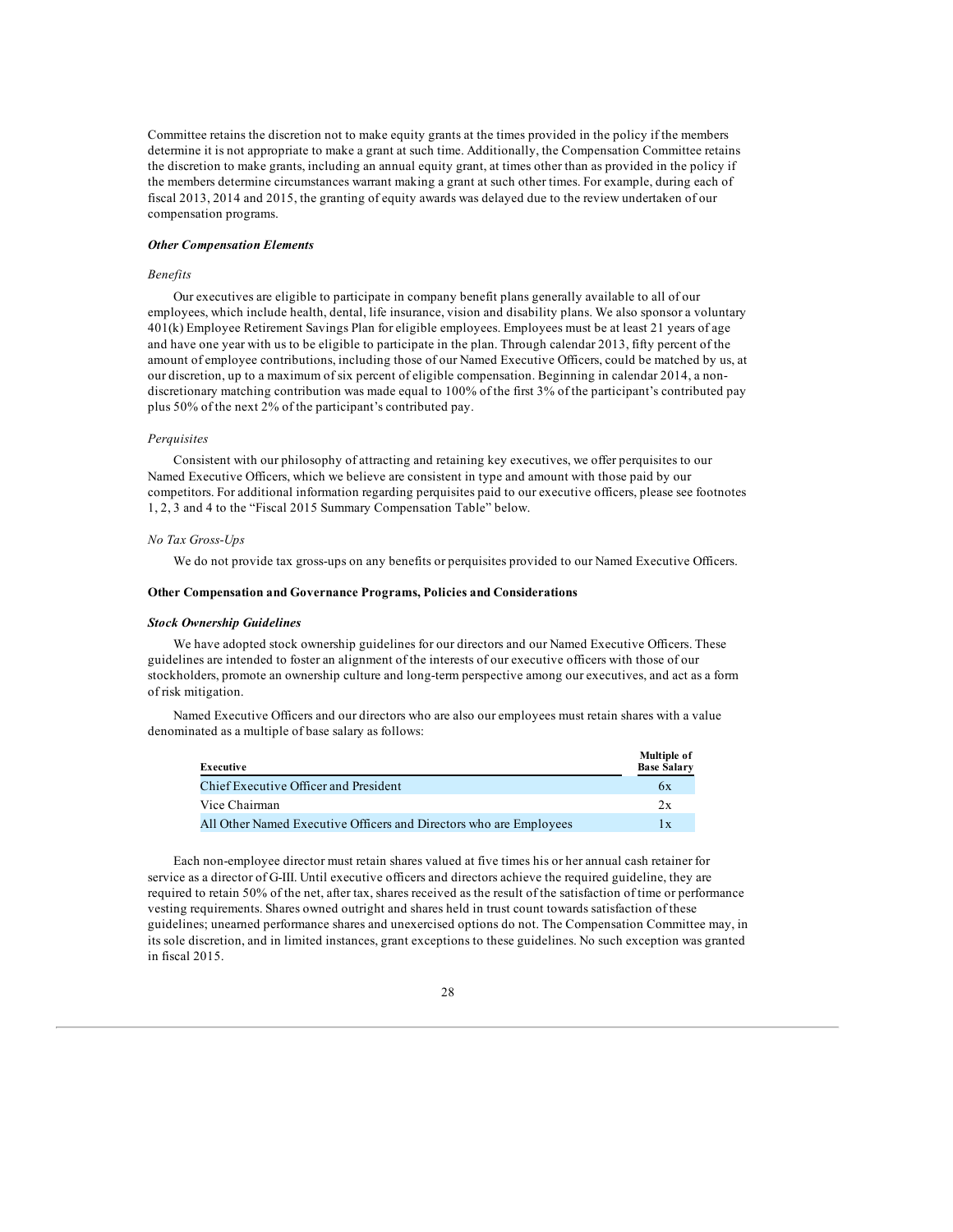# *Clawback /Executive Incentive Compensation Recoupment Policy*

Beginning with the fiscal year ended January 31, 2014, in the event that G-III is required to prepare an accounting restatement, the Compensation Committee may, in its sole discretion, recoup from the affected officers all or part of any annual performance-based bonus or long-term incentive awards that were predicated upon the achievement of financial results that were subsequently restated.

The Compensation Committee intends to modify this policy to ensure compliance with the Dodd-Frank Wall Street Reform and Consumer Protection Act of 2010 (the "Dodd-Frank Act"), once regulations to be adopted under that Act are finalized.

# *Anti Hedging Policy*

Our directors, executives and other employees are prohibited from engaging in transactions designed to limit or eliminate economic risks from owning G-III's stock, such as transactions involving any form of margin arrangement, short sales and/or dealing in puts and calls of G-III's stock.

#### *Anti Pledging Policy*

Our directors, executives and other employees are generally prohibited from pledging shares of our stock as collateral for any loan or margin account. None of our executives has pledged shares of our stock.

The Committee may, in its sole discretion and in limited instances, grant exemptions to this policy after giving consideration to the number of shares to be pledged as a percentage of the executive's total shares held and G-III's total shares outstanding.

### **Employment Agreements**

We have employment agreements with Messrs. Goldfarb, Aaron and Miller.

# *Goldfarb Employment Agreement*

Mr. Goldfarb has an employment agreement with us that is effective through January 31, 2018. This agreement is automatically extended each year for an additional year absent a notice of non-extension to the other party prior to January 31 of each year. The agreement provides for an annual base salary of \$1,000,000 with increases at the discretion of the Board of Directors. For information with respect to the annual incentive bonus payable to Mr. Goldfarb, see "Annual Incentive Arrangement for Mr. Goldfarb" above.

Mr. Goldfarb is entitled to an annual contribution of \$100,000 per year to a supplemental pension trust for each year in which G-III's Net After-Tax Income (as defined in his employment agreement) exceeds \$1,500,000. Mr. Goldfarb is also entitled to a \$5,000,000 life insurance policy which names his wife as beneficiary.

For additional information concerning Mr. Goldfarb's post-termination and change in control benefits, see "Potential Payments Upon Termination or Change-in-Control — Severance and Change in Control Arrangements of Mr. Goldfarb" below.

### *Aaron Employment Agreement*

Mr. Aaron has an employment agreement with us that is effective through January 31, 2016. The agreement provides for automatic one-year renewals unless either party gives written notice of non-extension to the other party at least six months prior to the expiration of the term. The agreement provides for an annual base salary of \$750,000. For information with respect to the annual incentive bonus payable to Mr. Aaron, see "Annual Incentive Arrangement for Mr. Aaron" above.

For additional information concerning Mr. Aaron's post-termination and change in control benefits, see "Potential Payments Upon Termination or Change-in-Control — Severance and Change in Control Arrangements of Mr. Aaron" below.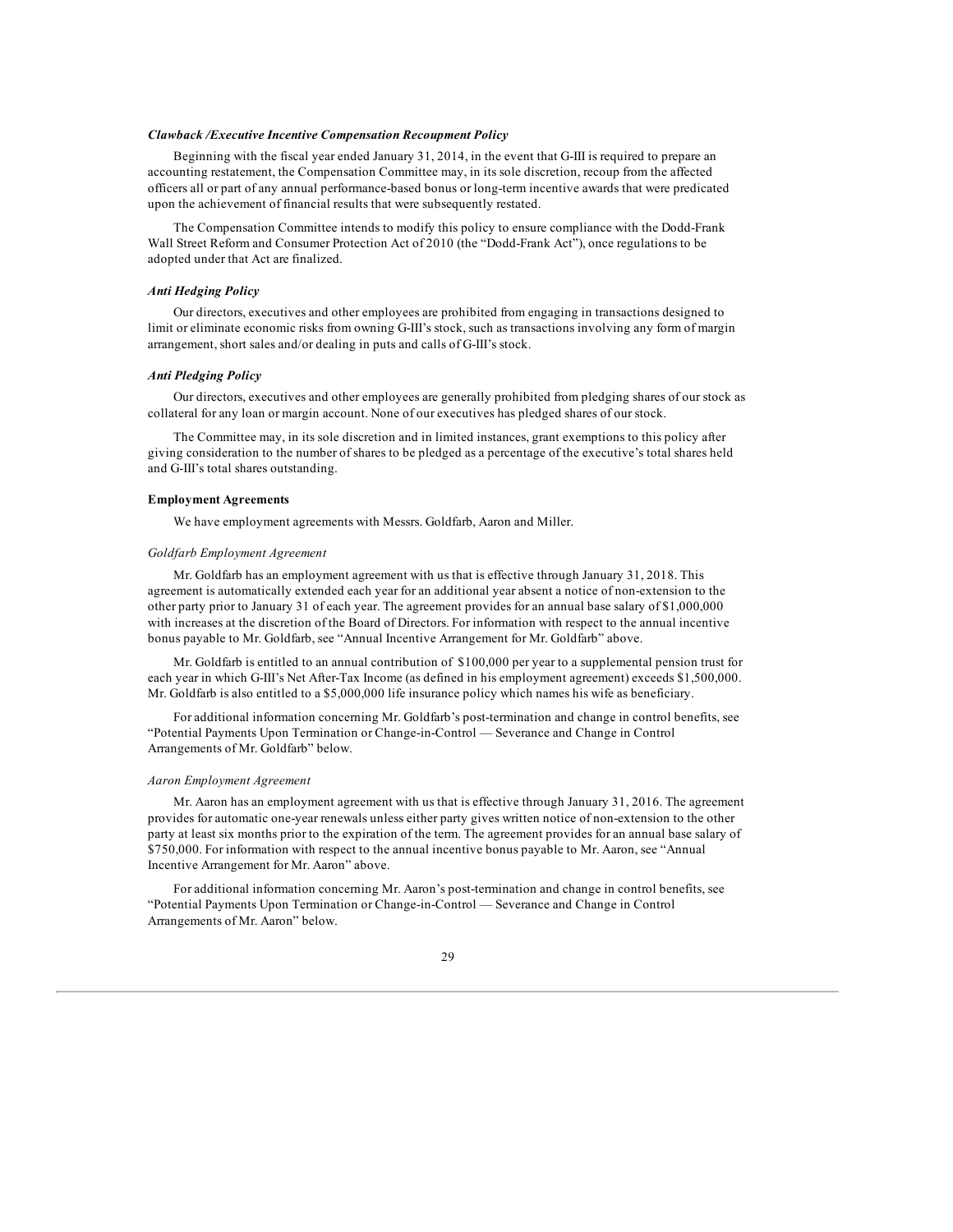# *Miller Employment Agreement*

Mr. Miller has an employment agreement with us that is effective through January 31, 2017. On August 1, 2015 and on each subsequent August 1 prior to the end of the then term, the term of the agreement will automatically be extended for an additional year unless either party gives written notice of non-extension to the other no more than 60 days prior to such August 1. Mr. Miller is currently paid an annual salary of \$750,000, plus such bonus, if any, as shall be awarded by G-III's Board of Directors or Compensation Committee, and is entitled to participate in G-III's benefit plans and arrangements for senior executive personnel.

For additional information concerning Mr. Miller's post-termination and change in control benefits, see "Potential Payments Upon Termination or Change-in-Control — Severance and Change in Control Arrangements of Mr. Miller" below.

# **Effect of Section 162(m) of the Code**

In general, under Section 162(m) of the Code, a publicly held corporation may not deduct as an expense for federal income tax purposes total compensation in excess of \$1 million paid in any taxable year to each of its chief executive officer and other Named Executive Officers (other than the Chief Financial Officer). The deduction limitation does not apply, however, to qualifying "performance-based" compensation. Annual bonus amounts payable to Messrs. Goldfarb and Aaron pursuant to the stockholder-approved formulae contained in their employment agreements are intended to qualify for the "performance-based" compensation exemption. In addition, our 2005 Plan and, if approved by our stockholders, our 2015 Plan contain provisions allowing us to make performance-based equity and cash incentive awards that are intended to qualify for the "performancebased" compensation exemption.

The Compensation Committee is mindful of the limit on deductibility of certain non-performance-based compensation under Section 162(m) of the Code; however, the Committee is not constrained from authorizing the payment of compensation that is subject to the deduction limit and may do so, as and when it deems appropriate, and in our best interest, under the circumstances. Although the Compensation Committee considers the net cost to us in making its compensation decisions (including the potential limitation on deductibility of executive compensation), there is no assurance that we will be allowed to deduct all of the compensation paid to our executives.

# **How We Make Compensation Decisions**

#### *The Role of the Compensation Committee*

Our Compensation Committee is responsible for determining the compensation of our executive officers and for evaluating and establishing the overall structure and design of our compensation program.

The Compensation Committee consults with our Chairman, Chief Executive Officer and President in connection with making its determinations regarding compensation of our other Named Executive Officers, and relies to a large extent on his evaluation of each executive officer's performance and his recommendations regarding the amount and mix of the total compensation paid to these executives.

#### *The Role of Management*

Other than our Chairman, Chief Executive Officer and President, no other member of G-III's management team is involved in determining compensation levels or policies at G-III with respect to our Named Executive Officers. Our Chairman, Chief Executive Officer and President is not involved in the determination of his own pay.

# *The Role of the Compensation Committee's Independent Compensation Consultant*

Steven Hall & Partners, a nationally recognized executive compensation consultancy, serves as the Compensation Committee's independent advisor with respect to executive compensation and corporate governance matters. In carrying out these responsibilities, Steven Hall & Partners provides the Compensation Committee with insight and analysis of compensation programs and incentives used by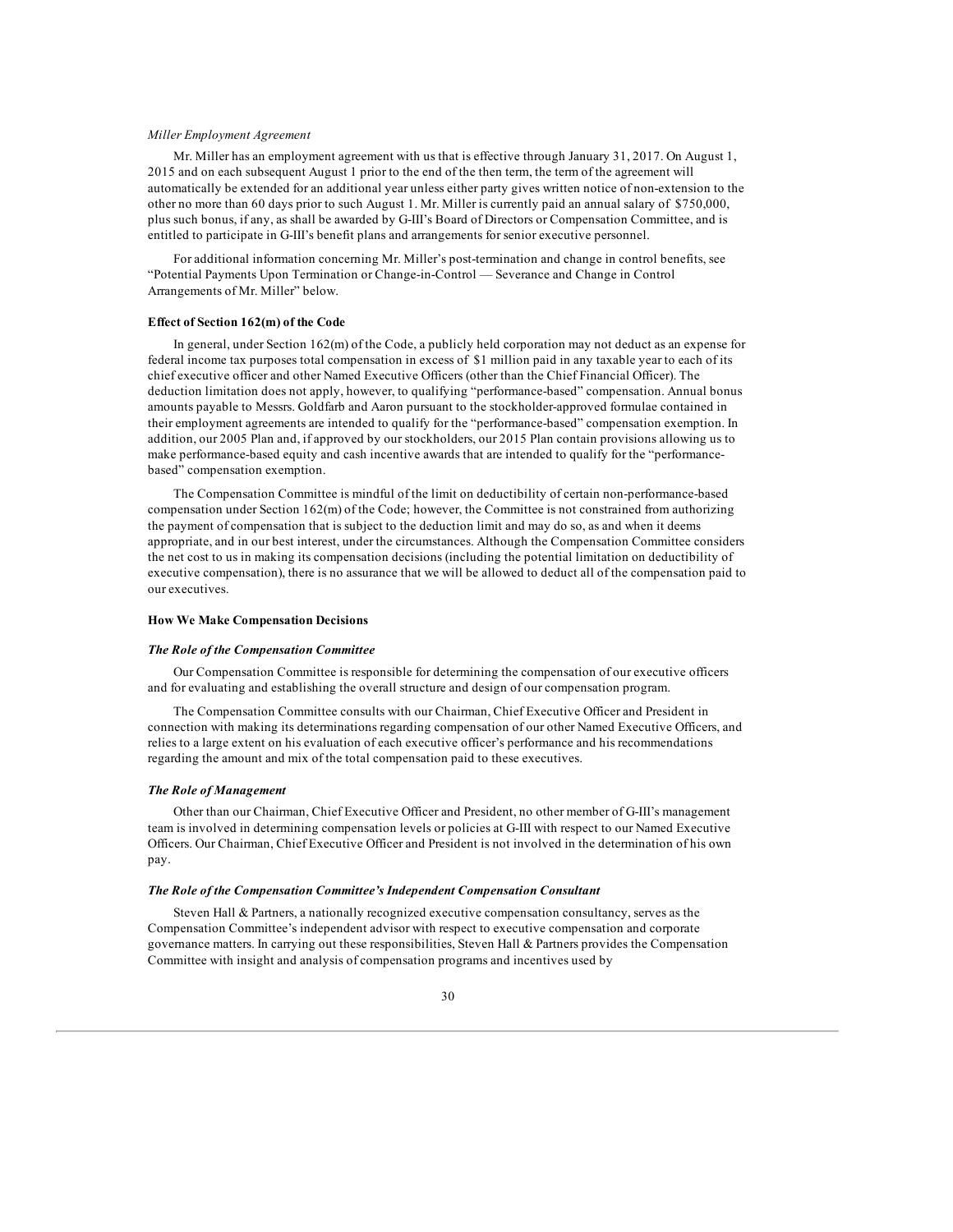G-III's peers and other public companies, trends in executive compensation and corporate governance, and the evolving policies and procedures of proxy advisory services firms. Steven Hall & Partners also assists the Compensation Committee in its stockholder engagement efforts.

The Compensation Committee retains sole responsibility for engaging any compensation advisor and meets with its advisor, as needed, in the Compensation Committee's sole discretion. Steven Hall & Partners has never performed any services other than executive and director compensation and related corporate governance consulting for G-III, and performed its services only on behalf of and at the direction of the Compensation Committee.

The Compensation Committee believes that no conflict of interest was raised as a result of the work performed by Steven Hall & Partners during the year ended January 31, 2015. In reaching this conclusion, the Compensation Committee considered the factors set forth in Exchange Act Rule 10C-1(b)(4). Specifically, the Compensation Committee has analyzed whether the work of Steven Hall & Partners as a compensation consultant has raised any conflict of interest, taking into consideration the following factors: (i) the provision of other services to G-III by Steven Hall & Partners; (ii) the amount of fees from G-III paid to Steven Hall & Partners as a percentage of Steven Hall & Partners' total revenue; (iii) the policies and procedures of Steven Hall & Partners that are designed to prevent conflicts of interest; (iv) any business or personal relationship of Steven Hall & Partners or the individual compensation advisors employed by Steven Hall & Partners with a member of the Compensation Committee; (v) any G-III stock owned by Steven Hall & Partners or the individual compensation advisors employed by Steven Hall & Partners; and (vi) any business or personal relationship of Steven Hall & Partners or the individual compensation advisors employed by Steven Hall & Partners with a G-III executive officer. Additionally, compensation payments made to Steven Hall & Partners and any affiliates for the year ended January 31, 2015 were less than \$120,000 and Steven Hall & Partners or its affiliates did not provide additional services to G-III in excess of \$120,000 during the year ended January 31, 2015.

# *The Role of Stockholder "Say-on-Pay" Votes*

G-III values the opinions of its stockholders and has spent considerable time soliciting additional information regarding their views. We incorporate consideration of these views into our decisions regarding the design of our compensation and governance programs and have made numerous changes over the past several years to address specific concerns raised by stockholders. G-III was pleased that it received a positive "say on pay" vote at last year's Annual Meeting and expects a positive "say on pay" vote at this Annual Meeting.

### *The Role of Competitive Marketplace Practice*

The Compensation Committee periodically reviews the compensation design features and chief executive officer pay levels of companies that are similar to us to ensure that our programs are fair and reasonable. While the Compensation Committee reviews this information, this process serves as one reference point among others. In making determinations regarding our compensation and related governance programs and pay levels, the Compensation Committee also considers our short- and long-term strategic objectives, individual performance, scope of responsibilities, retention concerns, and previously negotiated contractual obligations.

As part of our periodic review of the G-III compensation program in prior years, Steven Hall & Partners has provided an analysis of compensation design features and chief executive officer pay levels based upon market data from public filings of companies that were similar to us. These companies were selected based on the following parameters:

- Appropriately sized companies (revenues ranged from approximately 0.5 to 2 times those of G-III);
- Industries similar to G-III, specifically apparel and retail companies; and
- Companies from the comparator groups used by stockholder advisory groups, excluding those which were clearly inappropriate based on industry classification.

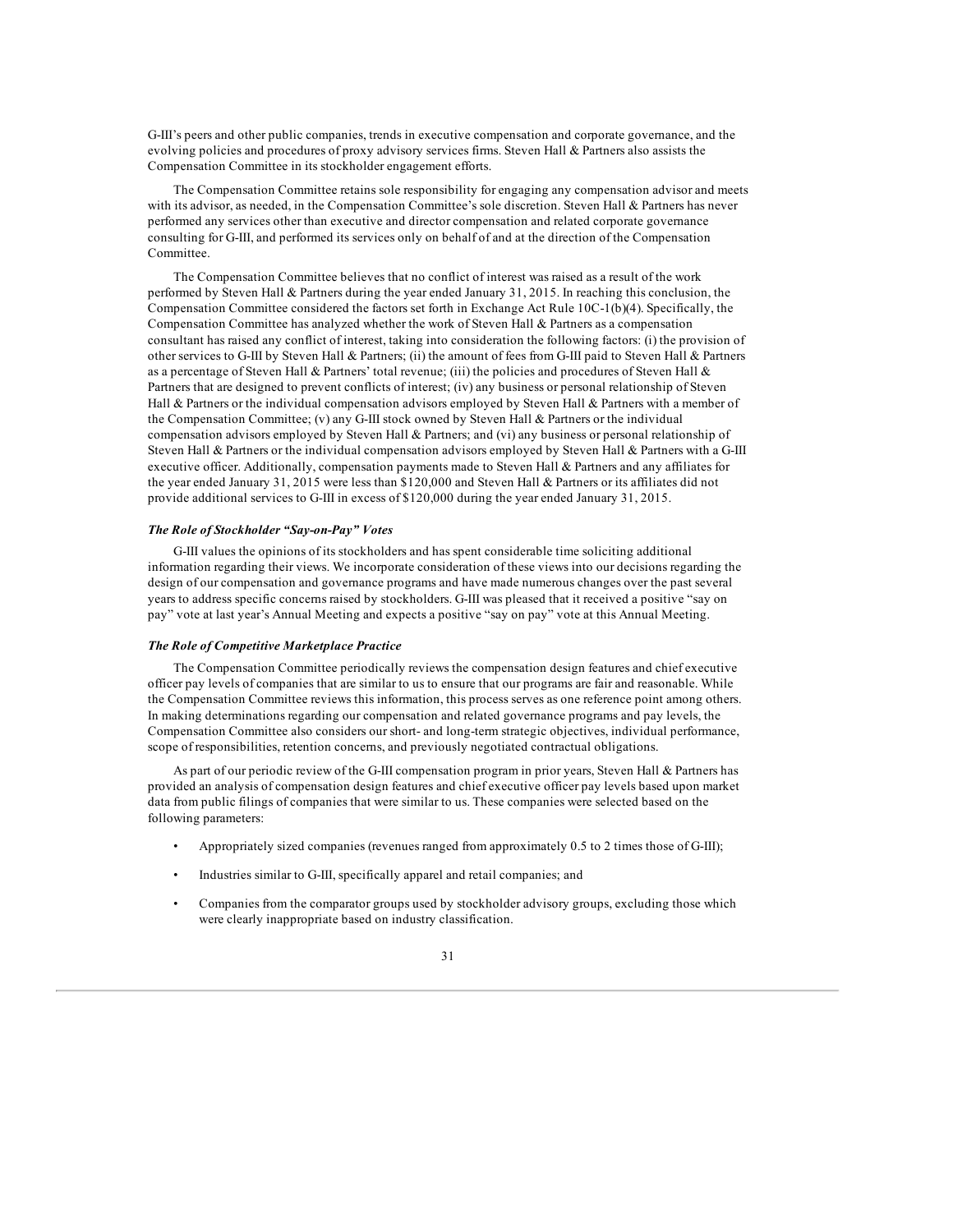The companies in the most recent pay level peer group included:

| Carter's, Inc.<br>Columbia Sportswear Co.                         | Lululemon Athletica, Inc.<br>Maidenform Brands, Inc.<br>(subsequently acquired by)<br>Hanesbrands Inc.) | Skechers USA, Inc.<br>Steven Madden, Ltd.                                |
|-------------------------------------------------------------------|---------------------------------------------------------------------------------------------------------|--------------------------------------------------------------------------|
| Crocs, Inc.                                                       | Oxford Industries, Inc.                                                                                 | Under Armour, Inc.                                                       |
| Deckers Outdoor Corp.                                             | Perry Ellis International, Inc.                                                                         | Warnaco Group, Inc. (The)<br>(subsequently acquired by PVH)<br>$Corp.$ ) |
| Kate Spade & Co. (formerly Fifth $\&$<br>Pacific Companies, Inc.) | Quiksilver, Inc.                                                                                        | Wolverine World Wide, Inc.                                               |

In addition to the companies, Steven Hall & Partners identified five additional companies which were too large to serve as pay comparators, but which were nonetheless viewed as possible sources for competitive intelligence regarding pay design and practices. The additional companies in the most recent practice peer group included:

| Guess?, Inc.       | The Jones Group Inc.       | PVH Corp. |
|--------------------|----------------------------|-----------|
|                    | (subsequently acquired by) |           |
|                    | Sycamore Partners)         |           |
| Ralph Lauren Corp. | VF Corp.                   |           |

The Compensation Committee expects that it will review competitive marketplace practice from time to time in the future. At that time, it expects that the comparator group will be reviewed to ensure continued appropriateness of these companies in light of changes in revenue size and business mix (for G-III and the respective comparator companies), as well as merger and acquisition activity. Additionally, other companies meeting the selection parameters may be included in the group if deemed appropriate by the Committee.

# *The Consideration of Risk*

The Compensation Committee incorporates considerations of risk into its deliberations regarding pay levels and practices, and believes that G-III's compensation policies and practices do not create risks that are reasonably likely to have a material adverse effect on G-III.

# **Compensation Committee Report**

The Compensation Committee has reviewed and discussed the Compensation Discussion and Analysis required by Item 402(b) of Regulation S-K with management, and based upon such review and discussions, the Compensation Committee recommended to the Board of Directors that the Compensation Discussion and Analysis be included in this Proxy Statement.

> *Compensation Committee* Richard White, Chairman Laura Pomerantz Allen Sirkin Willem van Bokhorst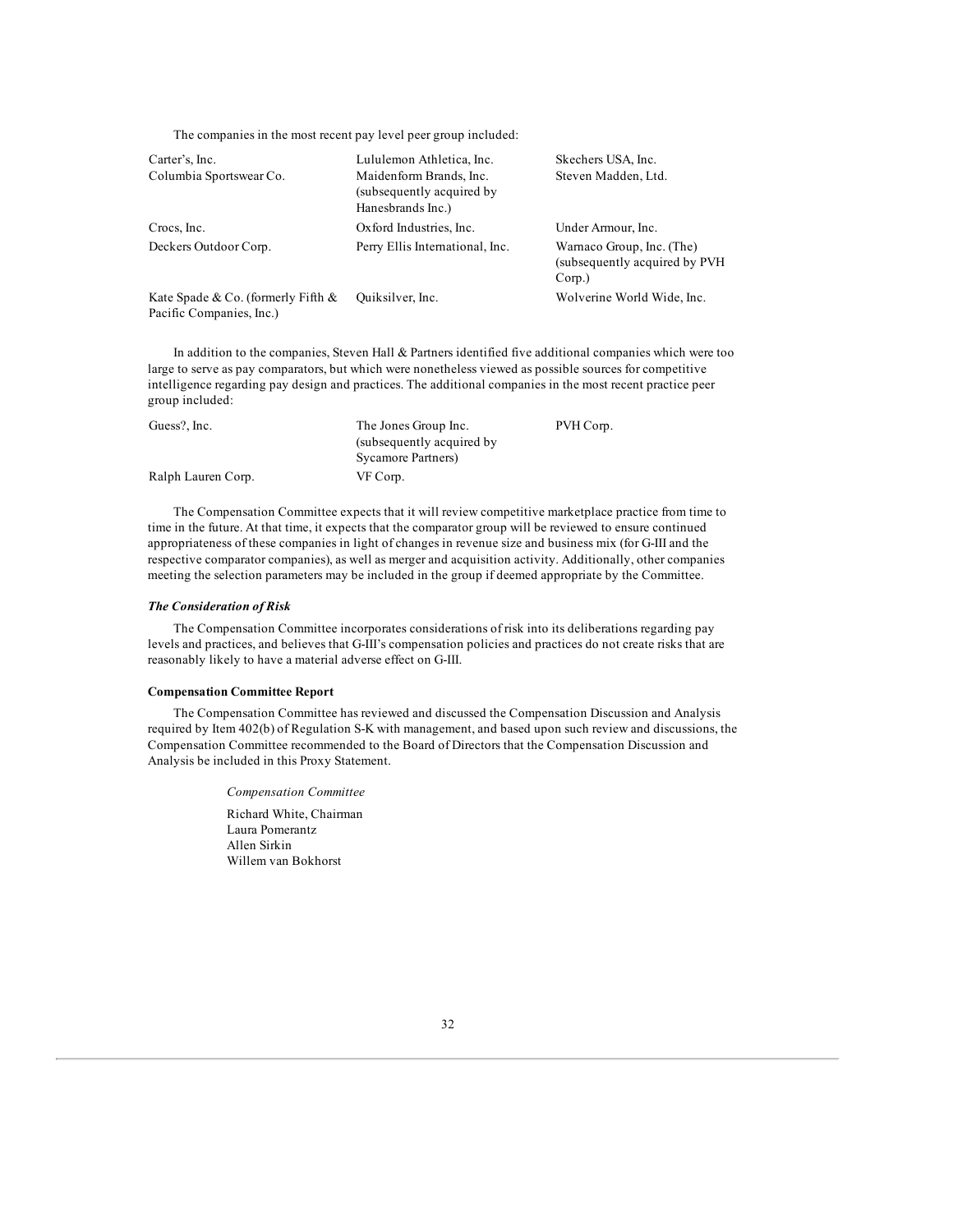# **FISCAL 2015 SUMMARY COMPENSATION TABLE**

The following table sets forth information concerning the total compensation paid to or earned by our Chief Executive Officer, Chief Financial Officer and each of the two other most highly compensated executive officers (collectively, "Named Executive Officers", individually, a "Named Executive Officer"), based on fiscal 2015 total compensation (excluding changes in pension value and nonqualified deferred compensation earnings). The table sets forth compensation information for the last three completed fiscal years ended January 31 in each year for services in all capacities to us and our subsidiaries.

| Name and<br><b>Principal Position</b>    | <b>Fiscal Year</b> | Salary<br>$(s)$ | <b>Bonus</b><br>$(s)$         | <b>Stock</b><br>Awards<br>$(S)^{(1)}$ | Change in<br><b>Pension</b><br>Value and<br>Nonqualified<br><b>Deferred</b><br><b>Compensation Compensation</b><br><b>(S)</b> | All Other<br>$(S)^{(2)}$ | Total<br><b>(S)</b> |
|------------------------------------------|--------------------|-----------------|-------------------------------|---------------------------------------|-------------------------------------------------------------------------------------------------------------------------------|--------------------------|---------------------|
| Morris Goldfarb                          | 2015               |                 | 1,000,000 9,978,064 4,516,308 |                                       | (3)                                                                                                                           | 302,863                  | 15,797,235          |
| Chairman of the Board,                   | 2014               |                 | 1,000,000 7,735,277 4,023,240 |                                       | (4)                                                                                                                           | 299.910                  | 13,058,827          |
| Chief Executive Officer<br>and President | 2013               |                 | 1,000,000 5,744,992 3,479,000 |                                       | $240,766^{(5)}$                                                                                                               | 299,768                  | 10,764,526          |
| Neal S. Nackman                          | 2015               | 425,000         | 606,000                       | 463,225                               |                                                                                                                               | 20,840                   | 1,515,065           |
| Chief Financial Officer                  | 2014               | 375,000         | 550,000                       | 412,600                               |                                                                                                                               | 11,370                   | 1,348,970           |
| and Treasurer                            | 2013               | 354,000         | 425,000                       | 347,900                               |                                                                                                                               | 11,220                   | 1,138,120           |
| Sammy Aaron                              | 2015               |                 | 750,000 6,513,458 3,474,052   |                                       |                                                                                                                               | 37,330                   | 10,774,840          |
| Vice Chairman                            | 2014               |                 | 750,000 5,049,417 3,094,800   |                                       |                                                                                                                               | 33,459                   | 8,927,676           |
|                                          | 2013               |                 | 750,000 3,750,203 2,296,140   |                                       |                                                                                                                               | 31,375                   | 6,827,718           |
| Wayne S. Miller                          | 2015               |                 | 645,833 2,562,000 2,316,057   |                                       |                                                                                                                               | 79,938                   | 5,603,828           |
| Chief Operating Officer                  | 2014               |                 | 500.000 2.000.000 2.063.200   |                                       |                                                                                                                               | 78,486                   | 4,641,686           |
| and Secretary                            | 2013               |                 | 500,000 1,500,000 1,739,500   |                                       |                                                                                                                               | 75,248                   | 3,814,748           |

(1) The amounts reflect the full grant date fair value of restricted performance stock units under FASB ASC Topic 718 awarded to the Named Executive Officers in fiscal 2015. For a discussion of valuation assumptions, see Note H to our consolidated financial statements included in our Annual Report on Form 10-K for the year ended January 31, 2015.

(2) All Other Compensation includes the following:

| Name            | Fiscal<br>Year | Life Insurance<br>Premiums <sup>(a)</sup> | Supplemental<br>Long-Term<br><b>Disability</b><br>Coverage<br>Insurance<br>Premiums <sup>(b)</sup> | Matching<br><b>Contribution to</b><br>$401(k)$ Plan <sup>(c)</sup> | <b>Perquisites</b> | Total   |
|-----------------|----------------|-------------------------------------------|----------------------------------------------------------------------------------------------------|--------------------------------------------------------------------|--------------------|---------|
| Morris Goldfarb | 2015           | 138,900                                   | 17,353                                                                                             | 10,400                                                             | $136,210^{(d)}$    | 302,863 |
|                 | 2014           | 138,900                                   | 17,353                                                                                             | 7,650                                                              | $136,007^{(e)}$    | 299,910 |
|                 | 2013           | 138,900                                   | 17,353                                                                                             | 7,500                                                              | $136,015^{(f)}$    | 299,768 |
| Neal S. Nackman | 2015           | 10,440                                    |                                                                                                    | 10,400                                                             |                    | 20,840  |
|                 | 2014           | 3,720                                     |                                                                                                    | 7,650                                                              |                    | 11,370  |
|                 | 2013           | 3,720                                     |                                                                                                    | 7,500                                                              |                    | 11,220  |
| Sammy Aaron     | 2015           | 7,382                                     |                                                                                                    | 10,400                                                             | $19,548^{(g)}$     | 37,330  |
|                 | 2014           | 7,382                                     |                                                                                                    | 7,650                                                              | $18,427^{(g)}$     | 33,459  |
|                 | 2013           | 7,382                                     |                                                                                                    | 7,500                                                              | $16,493^{(g)}$     | 31,375  |
| Wayne S. Miller | 2015           | 46,500                                    | 15,129                                                                                             | 10,400                                                             | $7,909^{(h)}$      | 79,938  |
|                 | 2014           | 47,617                                    | 15,129                                                                                             | 7,650                                                              | $8,091^{(h)}$      | 78,486  |
|                 | 2013           | 47,029                                    | 15,129                                                                                             | 7,500                                                              | $5,590^{(h)}$      | 75,248  |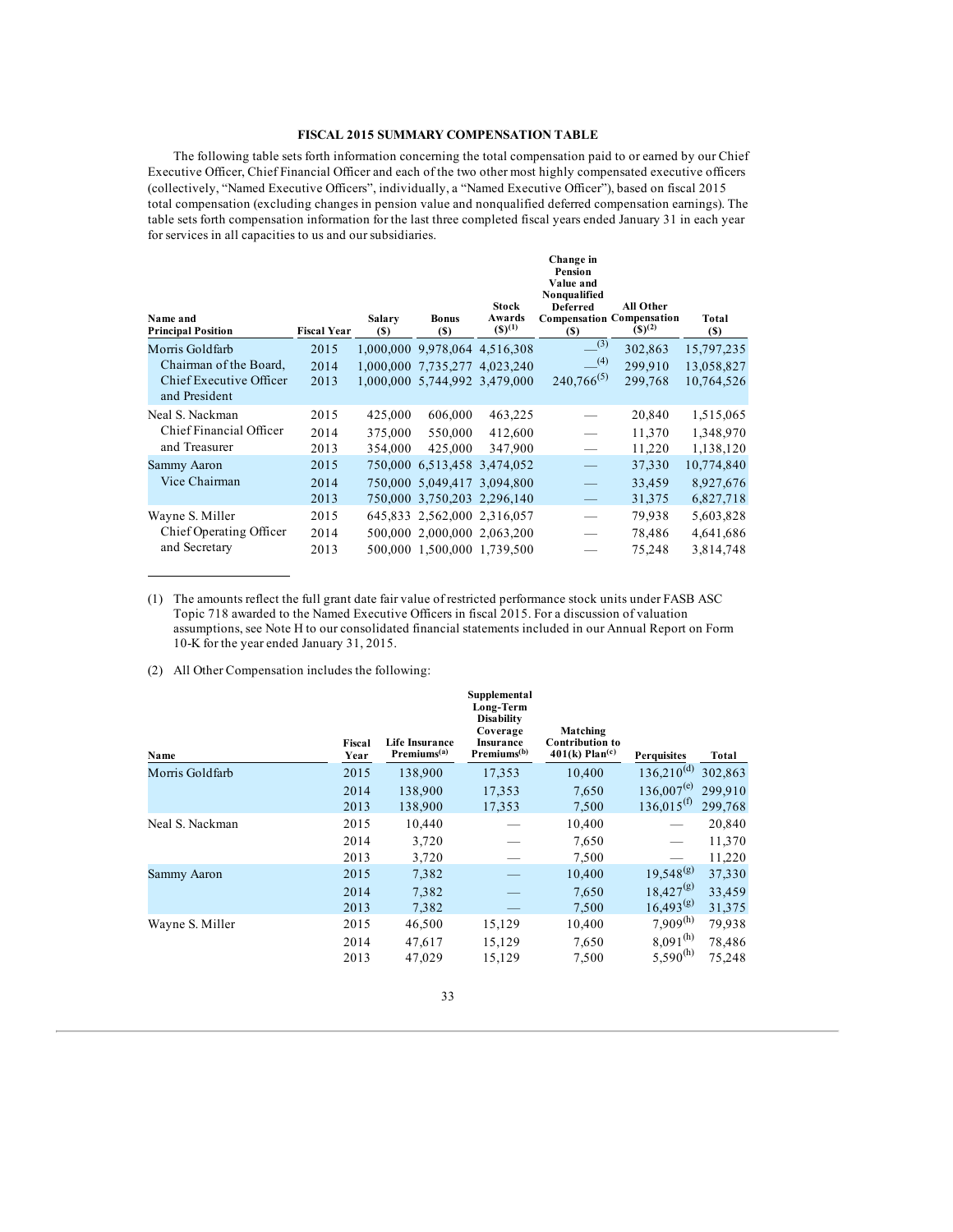- (a) The full amount of all premiums paid by G-III for life insurance coverage.
- (b) The full amount of all premiums paid for supplemental long term disability coverage.
- (c) The full amount of our matching contributions under our 401(k) Plan (which are equal to 50% of the participant's contribution up to 6% of salary, subject to limitations under the IRS regulations).
- (d) Includes our contribution of \$100,000 to Mr. Goldfarb's supplemental executive retirement plan account, \$20,000 for tax services paid by us for Mr. Goldfarb and \$16,210 for the reimbursement of Mr. Goldfarb's parking expenses.
- (e) Includes our contribution of \$100,000 to Mr. Goldfarb's supplemental executive retirement plan account, \$20,000 for tax services paid by us for Mr. Goldfarb and \$16,007 for the reimbursement of Mr. Goldfarb's parking expenses.
- (f) Includes our contribution of \$100,000 to Mr. Goldfarb's supplemental executive retirement plan account, \$20,000 for tax services paid by us for Mr. Goldfarb and \$16,015 for the reimbursement of Mr. Goldfarb's parking expenses.
- (g) The full amount paid by us on Mr. Aaron's behalf for personal use of his automobile and parking.
- (h) The full amount paid by us for the reimbursement of Mr. Miller's parking expenses.
- (3) There were \$1,529 of interest and dividend earnings on the investments in Mr. Goldfarb's supplemental executive retirement plan account and a loss of \$256,073 in the market value of the investments in the supplemental executive retirement plan account, representing a net loss of \$251,544.
- (4) There were \$2,944 of interest and dividend earnings on the investments in Mr. Goldfarb's supplemental executive retirement plan account and a loss of \$127,875 in the market value of the investments in the supplemental executive retirement plan account, representing a net loss of \$124,931.
- (5) Includes \$49,292 of interest and dividend earnings on the investments in Mr. Goldfarb's supplemental executive retirement plan account and a gain of \$191,474 in the market value of the investments in the supplemental executive retirement plan account.

#### **Narrative Discussion of Fiscal 2015 Summary Compensation Table Information**

For a narrative description of the material terms of each of Mr. Goldfarb's, Mr. Aaron's and Mr. Miller's employment agreement, see "Compensation Discussion and Analysis — Employment Agreements" above, and for a narrative description of the material terms of the grants of planned base awards to our named executive officers, see "Fiscal 2015 Grants of Plan Based Awards." The following is a narrative explanation of the amount of base salary and bonus each for each of our named executive officer's in proportion to each named executive officer's respective total compensation.

Mr. Goldfarb's base salary constituted 9.3%, 7.7% and 6.3% of his total compensation in fiscal 2013, fiscal 2014 and fiscal 2015, respectively. His cash bonus constituted 53.4%, 59.8% and 63.2% of his total compensation in fiscal 2013, fiscal 2014 and fiscal 2015, respectively.

Mr. Nackman's base salary constituted 31.1%, 27.8% and 28.1% of his total compensation in fiscal 2013, fiscal 2014 and fiscal 2015, respectively. His cash bonus constituted approximately 37.3%, 40.8% and 40.0% of his total compensation in fiscal 2013, fiscal 2014 and fiscal 2015, respectively.

Mr. Aaron's base salary constituted approximately 11.0%, 8.4% and 7.0% of his total compensation in fiscal 2013, fiscal 2014 and fiscal 2015, respectively. His cash bonus constituted approximately 54.9%, 56.6% and 60.5% of his total compensation in fiscal 2013, fiscal 2014 and fiscal 2015, respectively.

Mr. Miller's base salary constituted approximately 13.1%, 10.8% and 11.5% of his total compensation in fiscal 2013, fiscal 2014 and fiscal 2015, respectively, and his cash bonus constituted 39.3%, 43.1% and 45.7% of his total compensation in fiscal 2013, fiscal 2014 and fiscal 2015, respectively.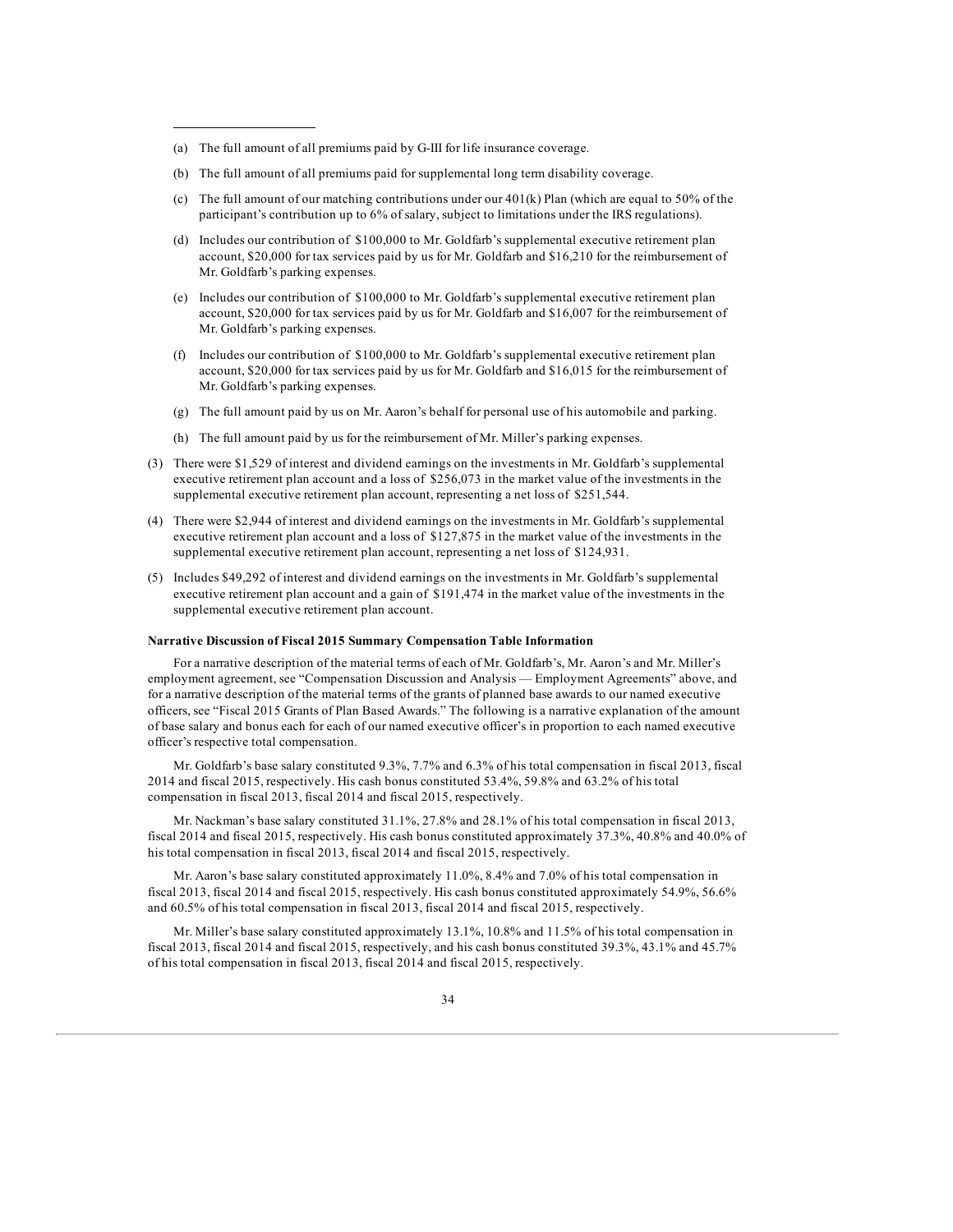### **FISCAL 2015 GRANTS OF PLAN-BASED AWARDS**

In October 2014, we granted restricted performance stock units to each of our Named Executive Officers. The following table summarizes the grant of RSUs made to each of the Named Executive Officers in the fiscal year ended January 31, 2015.

| Name            | <b>Grant Date</b> | <b>All Other Stock Awards:</b><br><b>Number of Shares of</b><br>Stock or $Units^{(1)}$ | <b>Grant Date</b><br><b>Fair Value of</b><br>Stock Awards $(\text{S})^{(2)}$ |
|-----------------|-------------------|----------------------------------------------------------------------------------------|------------------------------------------------------------------------------|
| Morris Goldfarb | October 23, 2014  | 134,936                                                                                | 4,516,308                                                                    |
| Neal Nackman    | October 23, 2014  | 13.840                                                                                 | 463,225                                                                      |
| Sammy Aaron     | October 23, 2014  | 103,796                                                                                | 3,474,052                                                                    |
| Wayne Miller    | October 23, 2014  | 69,198                                                                                 | 2,316,057                                                                    |

<sup>(1)</sup> The number of performance stock units has been adjusted to reflect our two-for-one stock split effective May 1, 2015. The amounts reflect the number of restricted performance stock units awarded to the Named Executive Officers in fiscal 2015 with respect to performance in fiscal 2014. These awards are subject to performance- and time-based vesting conditions, as described more completely under "Compensation Discussion and Analysis — Long-Term Incentives" above. As of the end of fiscal 2015, the two performance conditions had been satisfied when the average closing price of our Common Stock was at least \$44.725 (adjusted to reflect our two-for-one stock split effective May 1, 2015) over a twenty consecutive trading day period. The awards remain subject to additional time-based vesting conditions.

<sup>(2)</sup> The amounts reflect the full grant date fair value of restricted performance stock units under FASB ASC Topic 718 awarded to the Named Executive Officers in fiscal 2015. For a discussion of valuation assumptions, see Note H to our consolidated financial statements included in our Annual Report on Form 10-K for the year ended January 31, 2015.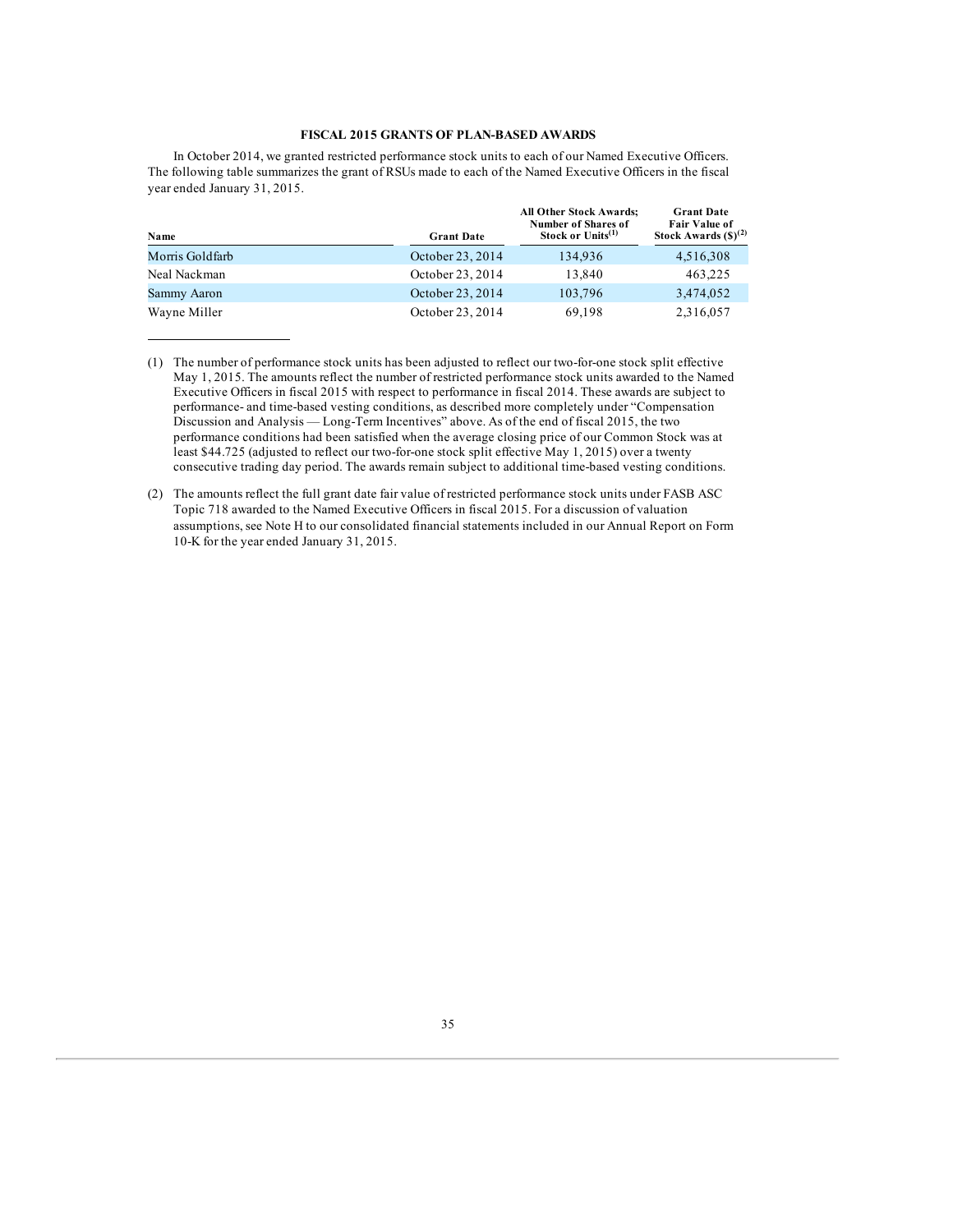### **OUTSTANDING EQUITY AWARDS AT FISCAL 2015 YEAR-END**

The following table summarizes the outstanding stock awards held by each Named Executive Officer at January 31, 2015. There were no stock option awards outstanding at that date. The number of performance stock units has been adjusted to reflect our two-for-one stock split effective May 1, 2015.

|                 |                                                                                    | <b>Stock Awards</b>                                                                                      |
|-----------------|------------------------------------------------------------------------------------|----------------------------------------------------------------------------------------------------------|
| Name            | Number of<br><b>Shares or Units of</b><br><b>Stock that Have</b><br>Not Vested (#) | <b>Market Value of</b><br><b>Shares or Units of</b><br><b>Stock That Have</b><br>Not Vested $(\$)^{(1)}$ |
| Morris Goldfarb | $134,936^{(2)}$<br>$156,000^{(3)}$<br>$150,000^{(4)}$<br>$150,000^{(5)}$           | 6,557,890<br>7,581,600<br>7,290,000<br>7,290,000                                                         |
| Neal S. Nackman | $13,840^{(2)}$<br>$16,000^{(3)}$<br>$15,000^{(4)}$<br>$10,000^{(5)}$               | 672,624<br>777,600<br>729,000<br>486,000                                                                 |
| Sammy Aaron     | $103,796^{(2)}$<br>$120,000^{(3)}$<br>$99,000^{(4)}$<br>$100,000^{(5)}$            | 5,044,486<br>5,832,000<br>4,811,400<br>4,860,000                                                         |
| Wayne S. Miller | $69,198^{(2)}$<br>$80,000^{(3)}$<br>$75,000^{(4)}$<br>$65,000^{(5)}$               | 3,363,023<br>3,888,000<br>3,645,000<br>3,159,000                                                         |

<sup>(1)</sup> Market value of unvested RSUs assumes a price of \$48.60 (adjusted to reflect our two-for-one stock split effective May 1, 2015) per share of our Common Stock as of January 31, 2015.

<sup>(2)</sup> Reflects unvested restricted performance stock units issued to the Named Executive Officers in fiscal 2015 under the 2005 Plan. As the performance conditions have been satisfied, each Named Executive Officer's right to receive these shares of Common Stock will become vested in accordance with the following schedule: 25% on October 5, 2016, 25% on October 5, 2017, 25% on October 5, 2018 and 25% on October 5, 2019.

<sup>(3)</sup> Reflects unvested restricted performance stock units issued to the Named Executive Officers in fiscal 2014 under the 2005 Plan. As the performance conditions were satisfied subsequent to January 31, 2015, each Named Executive Officer's right to receive these shares of Common Stock will become vested in accordance with the following schedule: 25% on October 5, 2015, 25% on October 5, 2016, 25% on October 5, 2017 and 25% on October 5, 2018.

<sup>(4)</sup> Reflects unvested restricted performance stock units issued to the Named Executive Officers in fiscal 2013 under the 2005 Plan. As the performance conditions have been satisfied, each Named Executive Officer's right to receive these shares of Common Stock will become vested in equal portions on October 5, 2015, October 5, 2016 and October 5, 2017.

<sup>(5)</sup> Reflects unvested restricted performance stock units issued to the Named Executive Officers in fiscal 2012 under the 2005 Plan. As the performance condition has been satisfied, each Named Executive Officer's right to receive these shares of Common Stock will become vested in equal portions on June 29, 2015 and June 29, 2016.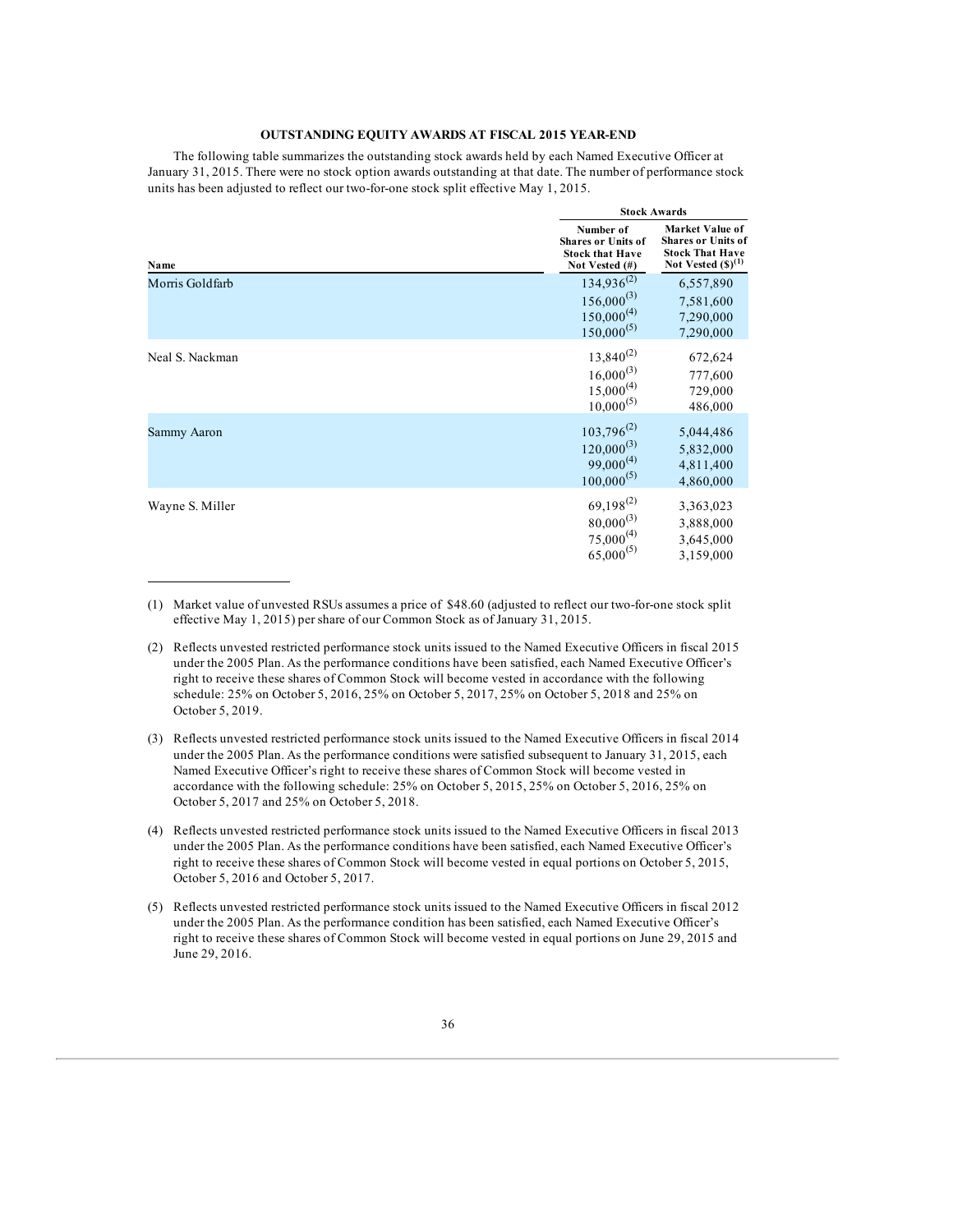# **FISCAL 2015 OPTION EXERCISES AND STOCK VESTED**

The following table sets forth information as to all option exercises and shares vested for the Named Executive Officers for the fiscal year ended January 31, 2015.

|                 | <b>Option Awards</b>                                             |                                                  | <b>Stock Awards</b>                                                   |                                                 |  |
|-----------------|------------------------------------------------------------------|--------------------------------------------------|-----------------------------------------------------------------------|-------------------------------------------------|--|
| Name            | <b>Number of Shares</b><br><b>Acquired on</b><br>Exercise $(\#)$ | <b>Value Realized</b><br>on Exercise $(S)^{(1)}$ | <b>Number of Shares</b><br><b>Acquired on</b><br>Vesting $(\#)^{(2)}$ | <b>Value Realized</b><br>on Vesting $(S)^{(3)}$ |  |
| Morris Goldfarb |                                                                  |                                                  | 215,000                                                               | 8,510,800                                       |  |
| Neal S. Nackman |                                                                  |                                                  | 15,000                                                                | 598,525                                         |  |
| Sammy Aaron     |                                                                  |                                                  | 143,000                                                               | 5,660,115                                       |  |
| Wayne S. Miller |                                                                  |                                                  | 82,500                                                                | 3,298,850                                       |  |

(1) Reflects the aggregate market value of the Common Stock on date of exercise less the aggregate exercise price paid.

- (2) Reflects vested performance RSUs issued. These units vested on March 17, 2014, June 29, 2014 and October 5, 2014.
- (3) Reflects the aggregate value of the shares issued at a market price of \$37.62 on March 17, 2014, \$40.83 on June 29, 2014, and \$41.255 on October 5, 2014 (adjusted to reflect our two-for-one stock split effective May 1, 2015).

# **FISCAL 2015 NONQUALIFIED DEFERRED COMPENSATION**

The table below sets forth information on deferred compensation plans of the Named Executive Officers that are not tax-qualified for the fiscal year ended January 31, 2015.

| Name            | Executive<br>Contributions<br>in Fiscal 2014<br>(S) | Registrant<br>Contributions<br>in Fiscal 2014<br>(S) | Aggregate<br>Earnings<br>(Loss) in<br>Fiscal 2015<br>(\$) | Aggregate<br>Withdrawals/<br><b>Distributions</b><br>$\left( \mathbb{S}\right)$ | Aggregate<br><b>Balance at</b><br>January 31,<br>2015<br>(S) |
|-----------------|-----------------------------------------------------|------------------------------------------------------|-----------------------------------------------------------|---------------------------------------------------------------------------------|--------------------------------------------------------------|
| Morris Goldfarb |                                                     | $100.000^{(1)}$                                      | $(251.544)^{(2)}$                                         |                                                                                 | $1,117,486^{(3)}$                                            |

(1) Amount has been reported as "All Other Compensation" in the Fiscal 2015 Summary Compensation Table.

(3) Reflects the aggregate amount of contributions by G-III for the named executive officer during his career with G-III plus the investment earnings thereon. Amounts deferred each year by the named executive officer have been reported in the Fiscal 2015 Summary Compensation Table in the year earned.

Pursuant to Morris Goldfarb's employment agreement, we have contributed \$100,000 to a supplemental pension trust for Mr. Goldfarb's benefit for fiscal 2015.

<sup>(2)</sup> Amount has been included in the calculation of the "Change in Pension Value and Nonqualified Deferred Compensation" in the Fiscal 2015 Summary Compensation table. See footnote (3) to the Fiscal 2015 Summary Compensation table. Purchases and sales of securities are recorded on a settlement date basis. Interest income compounds daily and is credited monthly on an accrual basis, and dividends are recorded on a payment date basis. Aggregate earnings (loss) includes the plan's gains and losses on investments bought and sold, as well as held during the year.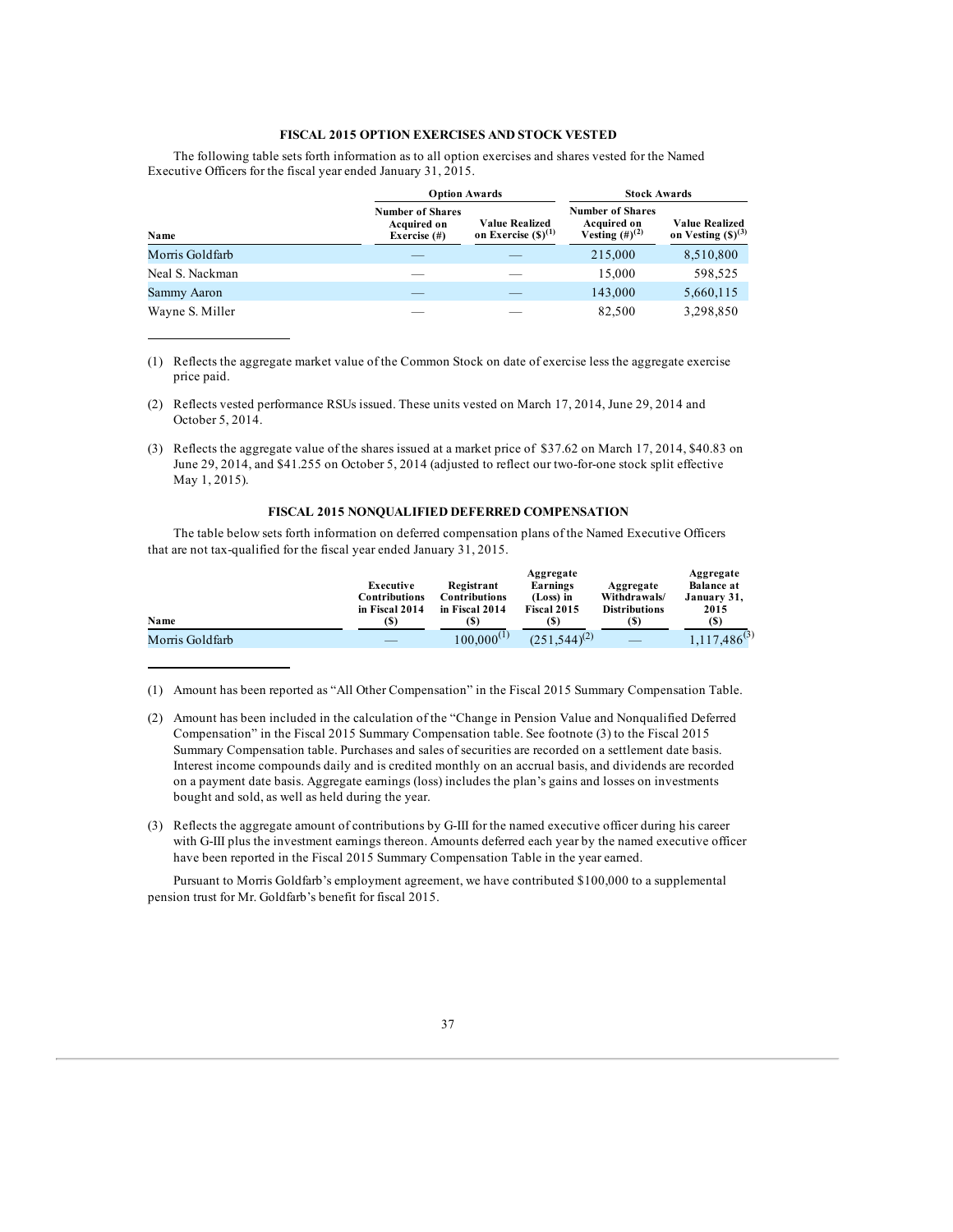### **POTENTIAL PAYMENTS UPON TERMINATION OR CHANGE-IN-CONTROL**

We have entered into employment agreements with each of Mr. Goldfarb, Mr. Aaron and Mr. Miller, and executive transition agreements with each of Mr. Nackman and Mr. Miller, which require us to make payments and provide benefits to them in the event of a termination of employment or a change in control.

### **Severance and Change in Control Arrangements of Mr. Goldfarb**

In the event we terminate Mr. Goldfarb's employment for cause (as defined in his employment agreement) or Mr. Goldfarb voluntarily resigns without cause (as defined in his employment agreement), Mr. Goldfarb will not be entitled to any severance or other compensation of any kind following the effective date of such termination, other than such portion of base salary and other compensation accrued through the date of the termination.

In the event we terminate Mr. Goldfarb's employment without cause, or Mr. Goldfarb terminates his employment for cause, Mr. Goldfarb will continue to receive his annual salary, annual bonus and other benefits for the term of the employment agreement. If such termination is effectuated after the occurrence of a "Change in Control" (as defined in the employment agreement), then, in lieu of the payments described in the preceding sentence, Mr. Goldfarb will be entitled to receive an amount equal to 2.99 times his annual base salary and bonus in a lump sum in cash within 30 days after such termination date, plus certain employment-related benefits for a period of three years from the date of his termination. Mr. Goldfarb is not entitled to a gross-up in the event of a Change in Control. If Mr. Goldfarb's employment is terminated due to his death, Mr. Goldfarb's estate will be entitled to receive the base salary for a period of six months from the last day of the month of his death and will be eligible to receive bonus compensation pro-rated according to the number of days of employment in the fiscal year of his death.

### **Severance and Change in Control Arrangements of Mr. Aaron**

If we terminate Mr. Aaron's employment for justifiable cause (as defined in his employment agreement) or Mr. Aaron voluntarily resigns without good reason (as defined in his employment agreement), Mr. Aaron will not be entitled to any severance or other compensation of any kind following the effective date of such termination, other than such portion of base salary and other compensation accrued through the date of the termination.

In the event Mr. Aaron's employment is terminated without justifiable cause or by Mr. Aaron for good reason, Mr. Aaron will continue to receive his annual salary and other benefits for the term of the employment agreement. However, if a "Change in Control" (as defined in the employment agreement) occurs and Mr. Aaron is terminated without justifiable cause or resigns for good reason within three months of the event giving rise to such good reason, he will be entitled to continuation of specified benefits and periodic severance payments totaling 2.0 times the sum of (a) his highest annual salary in effect during the one-year period before his termination of employment and (b) the average annual cash bonus earned during our two fiscal years before the fiscal year of his termination of employment. Our obligation to pay such compensation will be conditional upon Mr. Aaron executing a general release. Mr. Aaron is not entitled to a gross-up in the event of a Change in Control. If Mr. Aaron's employment agreement is terminated due to his disability or death, Mr. Aaron will be entitled to receive such portion of his annual salary, accrued leave and reimbursement of expenses as has been accrued through the date on which his employment is terminated or through the date of his death.

Mr. Aaron has agreed that until one year following the termination of his employment (or, if a Change in Control occurs and Mr. Aaron is terminated without justifiable cause or resigns for good reason within three months of the event giving rise to such good reason, until the date that is six months after his termination date) he will not carry on, take part in, or render services to, any person engaged in the manufacture, distribution, sale or promotion of men's and women's outerwear or women's suits and will not cause any customers with whom we have a business relationship to cancel or terminate such business relationship or solicit or hire from any of our employees. In addition, Mr. Aaron has agreed that at any time following expiration or termination of his employment, he will not disclose to any person any confidential information (as defined in the employment agreement) acquired during the course of his employment relating to G-III or any client of G-III.

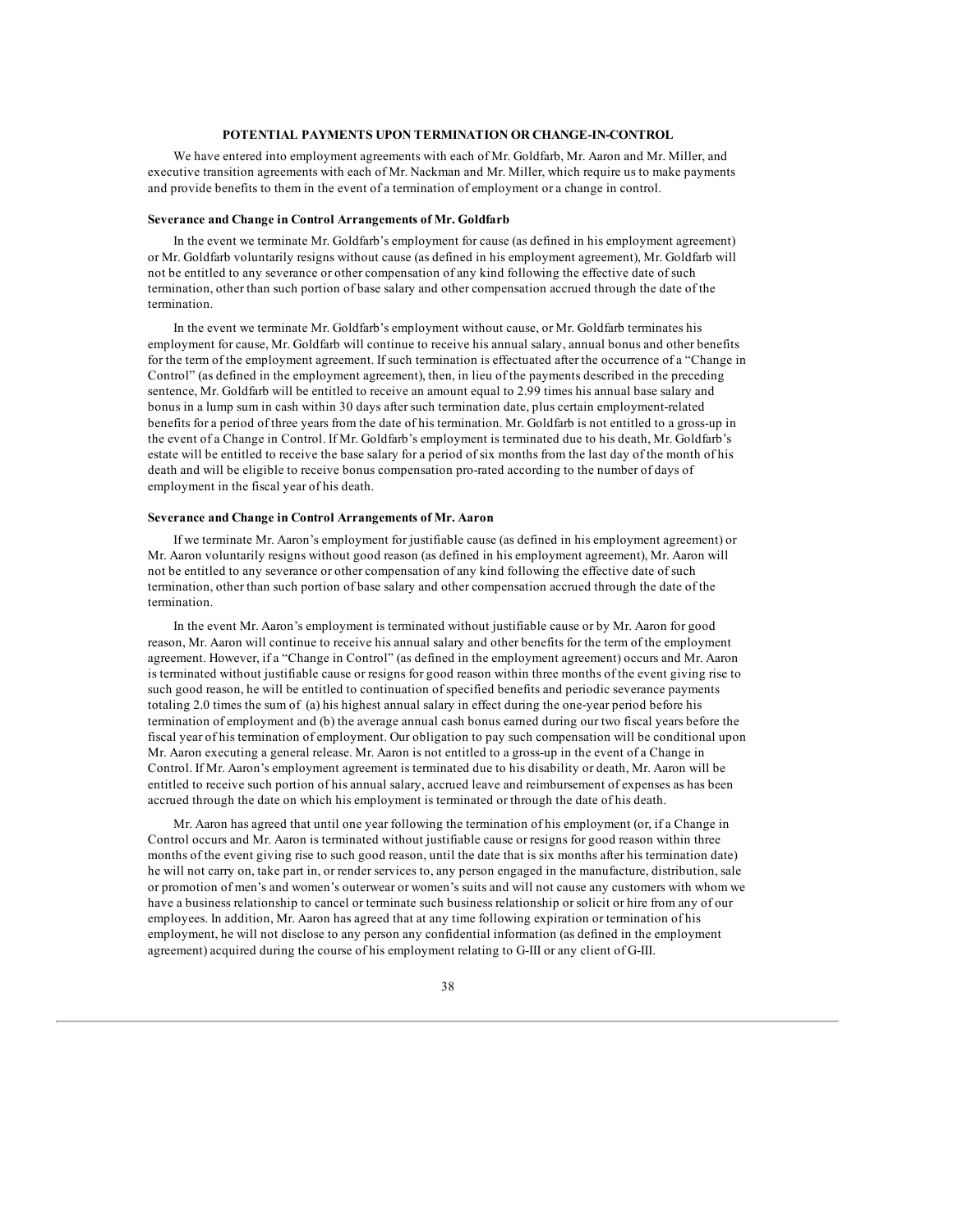### **Severance and Change in Control Arrangements of Mr. Miller**

If we terminate Mr. Miller's employment for justifiable cause (as defined in his employment agreement) or Mr. Miller voluntarily resigns without good reason (as defined in his employment agreement), Mr. Miller will not be entitled to any severance or other compensation of any kind following the effective date of such termination, other than such portion of base salary and other compensation accrued through the date of the termination.

In the event Mr. Miller's employment is terminated without justifiable cause or by Mr. Miller for good reason, Mr. Miller will continue to receive his annual salary and other benefits for 18 months from the date his employment terminates, and, in determining compensation for the payment period, shall be deemed to have been granted a bonus of \$500,000 per year, or \$750,000 for the 18-month payment period. However, payments to Mr. Miller in upon a termination of his employment in connection with a "Change of Control" (as such term is defined in his executive transition agreement) will be determined in accordance with the terms of the executive transition agreement between Mr. Miller and us. The executive transition agreement provides that if a "Change in Control" occurs and, during the three months before a Change in Control or the two years after a Change in Control, Mr. Miller is terminated by us without "cause" (as defined in the executive transition agreement) or resigns for "good reason" (as defined in the executive transition agreement), he will be entitled to continuation of specified benefits and periodic severance payments totaling 1.5 times the sum of (a) his highest annual salary in effect during the one-year period before his termination of employment and (b) the average annual cash bonus he earned during our two fiscal years before the fiscal year of his termination of employment. Mr. Miller is not entitled to a gross-up in the event of a Change in Control.

If Mr. Miller's employment agreement is terminated due to his disability or death, Mr. Miller will be entitled to receive such portion of his annual salary, reimbursement of expenses and any bonus as has been accrued through the date on which his employment is terminated or through the date of his death.

Mr. Miller has agreed that until one year following the termination of his employment, he will not carry on, take part in, or render services to, any person engaged in any business in competition with any business engaged in by G-III during the term of his employment by G-III and will not cause any customers with whom we have a business relationship to cancel or terminate such business relationship or solicit or hire from any of our employees. In addition, Mr. Miller has agreed that he will not, at any time following expiration or termination of his employment, disclose any confidential information (as defined in the employment agreement) acquired during the course of his employment relating to G-III or any client of G-III.

### **Severance and Change in Control Arrangements of Mr. Nackman**

The executive transition agreement between Mr. Nackman and us provides that if a "Change in Control" (as defined in the executive transition agreement) occurs and, during the three months before a Change in Control or the two years after a Change in Control, Mr. Nackman is terminated by us without "cause" (as defined in the executive transition agreement) or resigns for "good reason" (as defined in the executive transition agreement) he will be entitled to continuation of specified benefits and periodic severance payments totaling 1.5 times the sum of (a) his highest annual salary in effect during the one-year period before his or her termination of employment and (b) the average annual cash bonus he earned during our two fiscal years before the fiscal year of his termination of employment. Mr. Nackman is not entitled to a gross-up in the event of a change in control.

#### **Acceleration of Vesting upon Termination or Change in Control**

There are no agreements with the Named Executive Officers that provide for an automatic acceleration of vesting of the stock options or RSUs upon their termination of employment or a change in control. Each Named Executive Officer has three months after the termination of his employment to exercise his vested stock options, if any, unless his employment is terminated by reason of death or disability, in which case any vested stock options would remain exercisable for one year after termination, or his employment is terminated for cause, in which case the options will immediately terminate and cease to be exercisable. Upon the termination of a Named Executive Officer's employment or other service with the company, the right to shares of Common Stock covered by RSUs, to the extent not previously vested, will terminate and be canceled.

# 39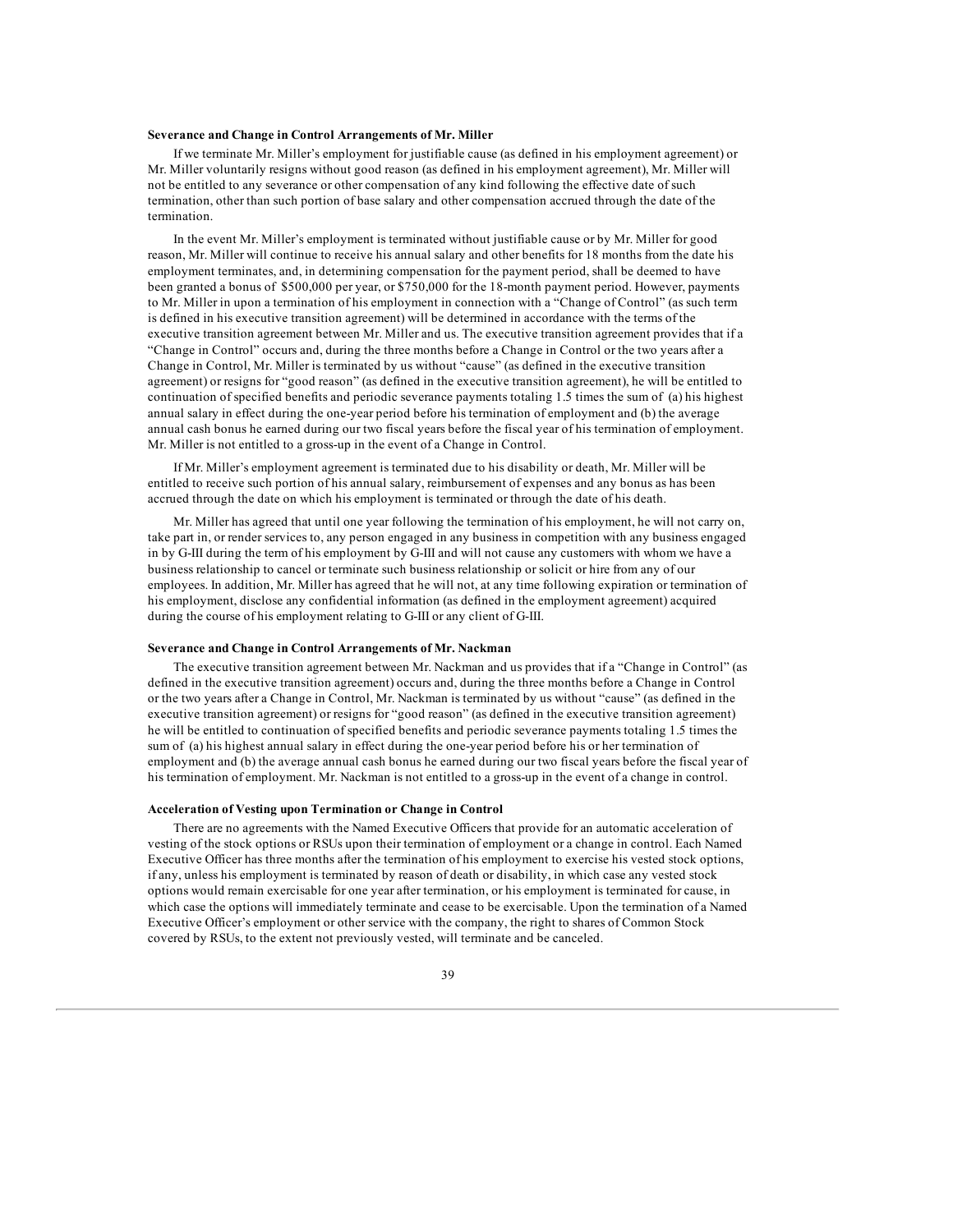#### **Estimated Payouts on Termination of Employment**

The following tables disclose the estimated payments and benefits that would be provided to each of Messrs. Goldfarb, Aaron, Nackman and Miller, applying the assumptions that each of the triggering events described in their respective employment or executive transition agreements took place on January 31, 2015 and their last day of employment was January 31, 2015.

These amounts are in addition to benefits payable generally to our salaried employees, such as distributions under G-III's 401(k) plan, disability benefits and accrued vacation pay.

Due to a number of factors that affect the nature and amount of any benefits provided upon the events discussed below, any actual amounts paid or distributed may be different. Factors that could affect these amounts include the timing during the year of any such event, our stock price and the executive's age.

## *Morris Goldfarb, Chairman, Chief Executive Of icer and President*

|                           | <b>Termination without Cause or</b><br><b>Resignation for Cause</b> | <b>Termination without Cause or</b><br><b>Resignation for Cause</b><br>in Connection with a Change in Control |
|---------------------------|---------------------------------------------------------------------|---------------------------------------------------------------------------------------------------------------|
| <b>Base Salary</b>        | $3,000,000^{(1)}$                                                   | $2,990,000^{(1)}$                                                                                             |
| Bonus                     | $$29,934,192^{(2)}$$                                                | $$29,834,411^{(2)}$                                                                                           |
| Value of Medical Benefits | $468,759^{(3)}$                                                     | $467,196^{(3)}$                                                                                               |
| Total                     | \$33,402,951                                                        | \$33,291,608                                                                                                  |

(1) Assumes a base salary of \$1,000,000 per year.

(2) Assumes that the annual cash bonus of Mr. Goldfarb for the remainder of the term of his employment will be equal to the bonus granted to Mr. Goldfarb for fiscal 2015.

(3) Includes the premiums to be paid by G-III for life insurance and supplemental long term disability coverage.

### *Sammy Aaron, Vice Chairman*

|                           | <b>Termination without Cause or</b><br><b>Resignation for Good Reason</b> | <b>Termination without Cause or</b><br><b>Resignation for Good Reason</b><br>in Connection with a Change in Control |
|---------------------------|---------------------------------------------------------------------------|---------------------------------------------------------------------------------------------------------------------|
| <b>Base Salary</b>        | $750,000^{(1)}$                                                           | $1,500,000^{(1)}$                                                                                                   |
| <b>Bonus</b>              | $$6,513,458^{(2)}$$                                                       | \$ 13,026,916 <sup>(2)</sup>                                                                                        |
| Value of Medical Benefits | $7.382^{(3)}$<br>\$                                                       | $14,764^{(3)}$                                                                                                      |
| Total                     | \$7,270,840                                                               | 14,541,680                                                                                                          |

(1) Assumes a base salary of \$750,000 per year.

(2) Assumes that the annual cash bonus of Mr. Aaron for the remainder of the term of his employment will be equal to the bonus granted to Mr. Aaron for fiscal 2015.

(3) Includes the premiums to be paid by G-III for life insurance.

# *Neal S. Nackman, Chief Financial Of icer*

|                           | <b>Termination without Cause or</b><br><b>Resignation for Good Reason</b><br>in Connection with a Change in Control |  |
|---------------------------|---------------------------------------------------------------------------------------------------------------------|--|
|                           |                                                                                                                     |  |
| <b>Base Salary</b>        | $637,500^{(1)}$                                                                                                     |  |
| Bonus                     | $909,000^{(2)}$                                                                                                     |  |
| Value of Medical Benefits | $15,660^{(3)}$                                                                                                      |  |
| Total                     | \$1,562,160                                                                                                         |  |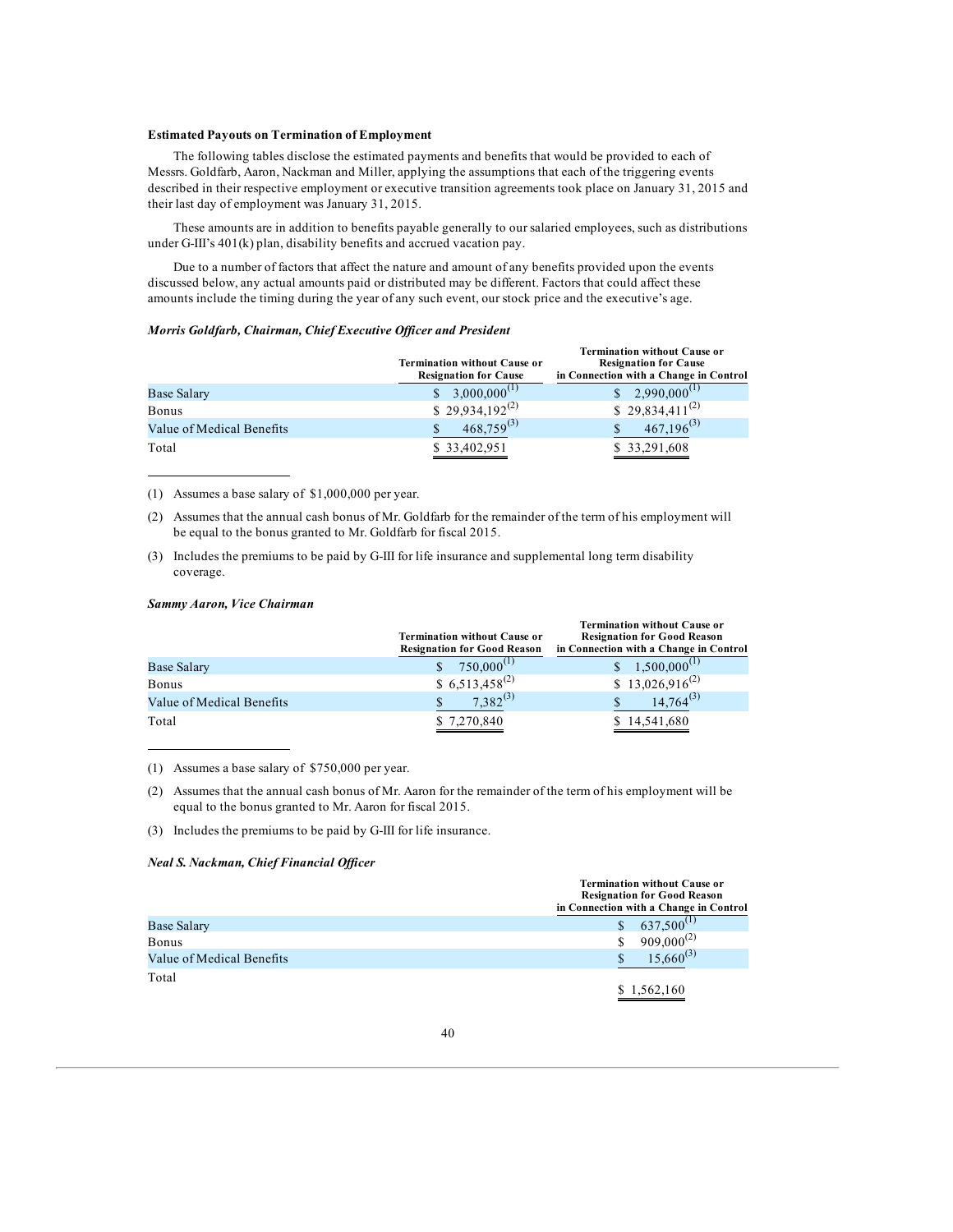- (1) Assumes a base salary of \$450,000 per year.
- (2) Assumes that the annual cash bonus earned by Mr. Nackman during the two fiscal years preceding the fiscal year in which Mr. Nackman's employment terminates is \$606,000, which is equal to the bonus granted to Mr. Nackman for fiscal 2015.
- (3) Includes the premiums to be paid by G-III for life insurance.

#### *Wayne S. Miller, Chief Operating Of icer*

|                           | <b>Termination without Cause or</b><br><b>Resignation for Good Reason</b> | <b>Termination without Cause or</b><br><b>Resignation for Good Reason</b><br>in Connection with a Change in Control |
|---------------------------|---------------------------------------------------------------------------|---------------------------------------------------------------------------------------------------------------------|
| <b>Base Salary</b>        | \$ 1,125,000 <sup>(1)</sup>                                               | $$1,125,000^{(1)}$                                                                                                  |
| Bonus                     | $750,000^{(2)}$                                                           | $$3,843,000^{(3)}$$                                                                                                 |
| Value of Medical Benefits | $69,750^{(4)}$                                                            | $69,750^{(4)}$                                                                                                      |
| Total                     | \$1,944,750                                                               | \$5,037,750                                                                                                         |

(1) Assumes a base salary of \$750,000 per year.

- (2) Pursuant to his employment agreement, Mr. Miller is deemed to have been granted a bonus of \$500,000 per year.
- (3) Assumes that the annual cash bonus earned by Mr. Miller during the two fiscal years preceding the fiscal year in which Mr. Miller's employment terminates is \$2,562,000, which is equal to the bonus granted to Mr. Miller for fiscal 2015.
- (4) Includes the premiums to be paid by G-III for life insurance.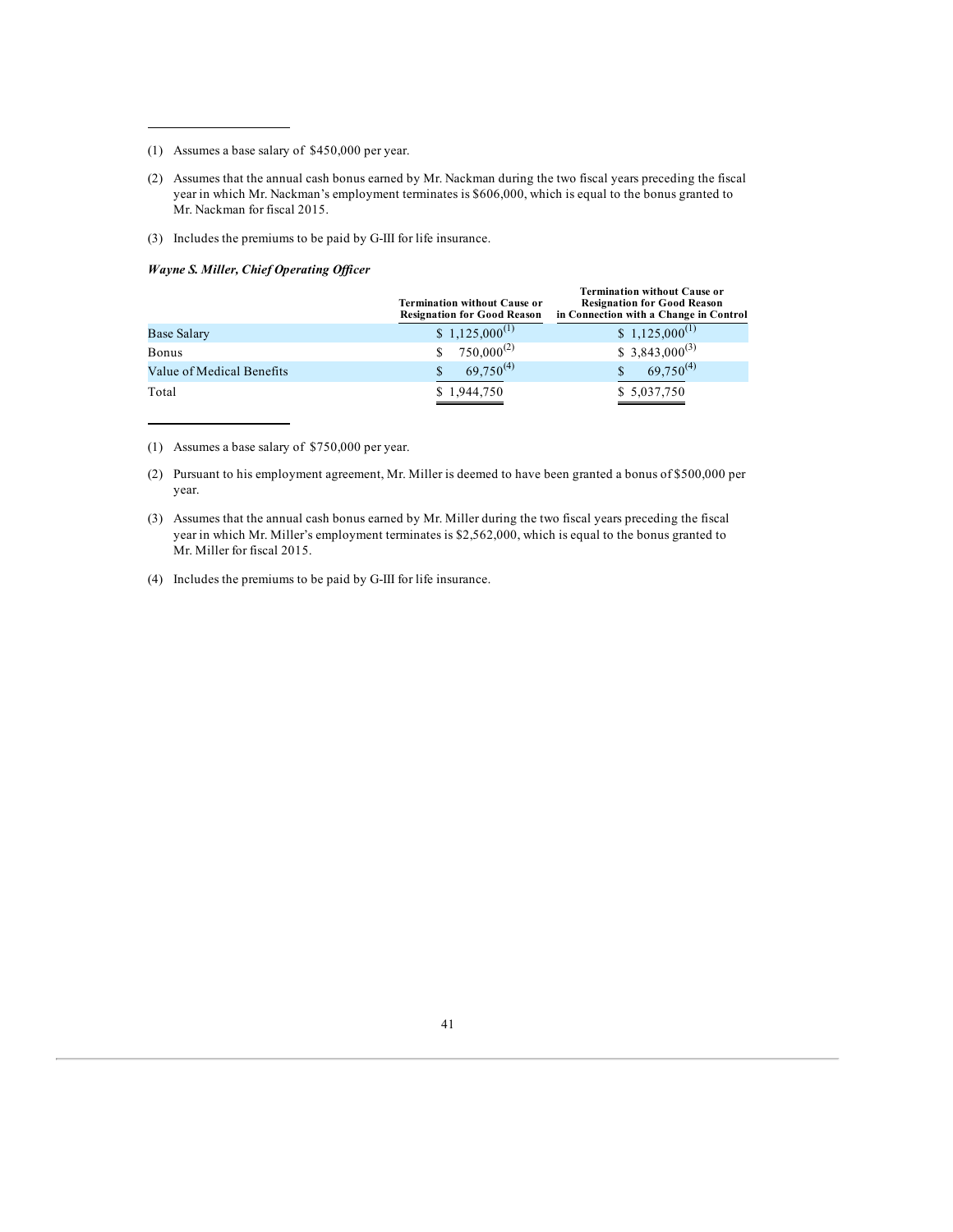### **DIRECTOR COMPENSATION**

Our Non-Employee directors receive an annual cash retainer of \$35,000 per year for service as a director of G-III. In addition, Non-Employee Directors receive a fee of \$1,000 per Board or Committee meeting attended, subject to the proviso in the next sentence, plus reimbursement of reasonable out-of-pocket expenses incurred in connection with attendance at Board meetings. Members of the Audit and Compensation Committees receive an annual retainer of \$10,000, provided that no per meeting fees are paid unless the number of Audit or Compensation Committee meetings exceeds five per year.

Additional annual fees paid to Non-Employee Directors are as follows:

| Role                                                       | <b>Annual Fee</b> |
|------------------------------------------------------------|-------------------|
| Lead Independent Director                                  | \$30,000          |
| Chair of the Audit Committee                               | \$20,000          |
| Chair of the Compensation Committee                        | \$10,000          |
| Chair of the Nominating and Corporate Governance Committee | \$6.000           |

In June 2014, the Compensation Committee decided to adopt a policy that it would make an annual grant to non-employee directors of RSUs valued at \$100,000 with a vesting period of three years. It was also decided that the Lead Independent Director would receive an additional grant of RSUs valued at \$50,000 that would also vest over a period of three years.

# **Fiscal 2015 Director Compensation Table**

Set forth below is a table presenting compensation information with respect to all of our Directors for the fiscal year ended January 31, 2015, other than Morris Goldfarb and Sammy Aaron. Neither Mr. Goldfarb nor Mr. Aaron receives any compensation for his services as a director, because each of them serves as and is compensated as an executive officer. Compensation information for Messrs. Goldfarb and Aaron is reported in the Fiscal 2015 Summary Compensation Table appearing elsewhere in this Proxy Statement.

| Name                           | <b>Fees Earned or</b><br>Paid in Cash<br>$(5)^{(1)}$ | <b>Stock</b><br>Awards<br>$(S)^{(2)}$ | All Other<br>Compensation<br>$(\$)$ | Total<br>(S) |
|--------------------------------|------------------------------------------------------|---------------------------------------|-------------------------------------|--------------|
| Thomas J. Brosig               | 44,833                                               | 99,976                                |                                     | 144,809      |
| Alan Feller                    | 54,167                                               | 99,976                                |                                     | 154,143      |
| Jeffrey Goldfarb $(3)$         |                                                      |                                       |                                     |              |
| Jeanette Nostra <sup>(4)</sup> |                                                      |                                       |                                     |              |
| Laura Pomerantz                | 41,500                                               | 99,976                                |                                     | 141,476      |
| Allen Sirkin                   | 42,500                                               | 99,976                                |                                     | 142,476      |
| Willem van Bokhorst            | 47,167                                               | 99,976                                |                                     | 147,143      |
| Cheryl Vitali                  | 37,833                                               | 99,976                                |                                     | 137,809      |
| <b>Richard White</b>           | 82,833                                               | 149,922                               |                                     | 232,755      |

(1) The amount indicated includes the annual cash retainer, annual payments to the chairs of committees and fees for each Board or committee meeting attended.

(2) In June 2014, our Compensation Committee granted each of Thomas Brosig, Alan Feller, Laura Pomerantz, Willem van Bokhorst, Cheryl Vitali and Richard White RSUs that enable each of them to receive up to 2,414 shares of our Common Stock, subject to satisfaction of specified conditions. In addition, our Compensation Committee granted an additional 1,206 RSUs to Mr. White in recognition of his service as Lead Independent Director. All of these awards became effective after each director's election to the Board at the 2014 Annual Meeting and vest over a three-year period. The dollar value of these stock awards is based on the closing price per share of our Common Stock on the grant date, which constitutes the grant date fair value computed in accordance with FASB ASC Topic 718. For a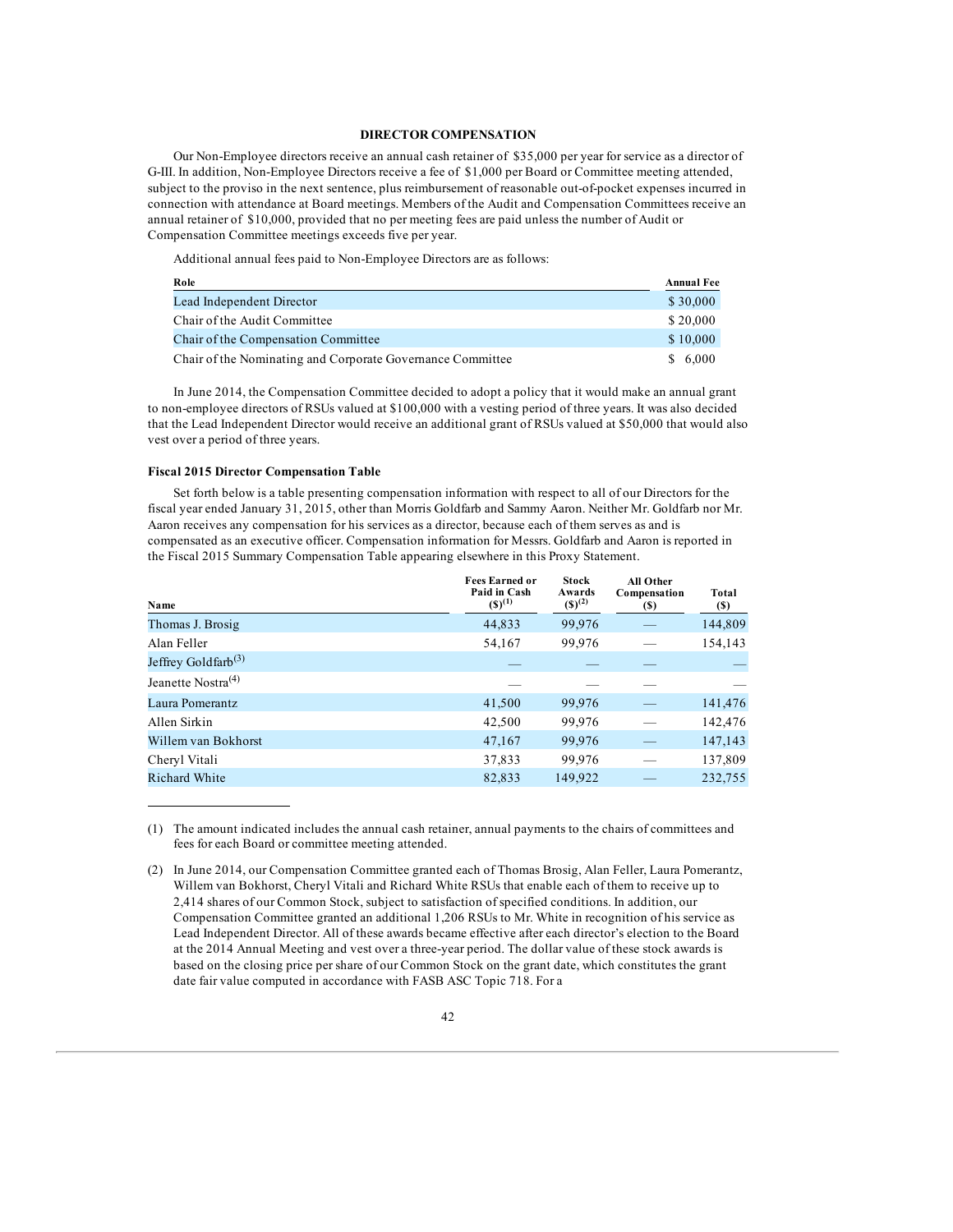discussion of valuation assumptions, see Note H to our consolidated financial statements included in our Annual Report on Form 10-K for the year ended January 31, 2015. At January 31, 2015, the directors named in the table above held unvested RSUs as follows: Mr. Thomas Brosig, 9,614 RSUs; Mr. Alan Feller, 9,614 RSUs; Mr. Jeffrey Goldfarb, 129,598 RSUs; Ms. Jeanette Nostra, 25,200 RSUs; Ms. Laura Pomerantz, 9,614 RSUs; Mr. Allen Sirkin, 8,814 RSUs; Mr. Willem van Bokhorst, 9,614 RSUs; Ms. Cheryl Vitali, 10,414 RSUs; and Mr. Richard White, 10,820 RSUs. In addition, at that date, the following directors held stock options to purchase our common stock as follows: Mr. Thomas Brosig, 3,600; Mr. Alan Feller, 1,200; Ms. Laura Pomerantz, 25,200; Mr. Willem van Bokhorst, 30,000; and Mr. Richard White, 15,600.

- (3) Jeffrey Goldfarb does not receive any compensation for his services as a director because he is compensated as our employee. Certain compensation information with respect to Mr. Goldfarb, who is a director and an employee of ours, is set forth under "Certain Relationships and Related Transactions."
- (4) Ms. Nostra does not receive any compensation for her services as a director because she is compensated as our employee.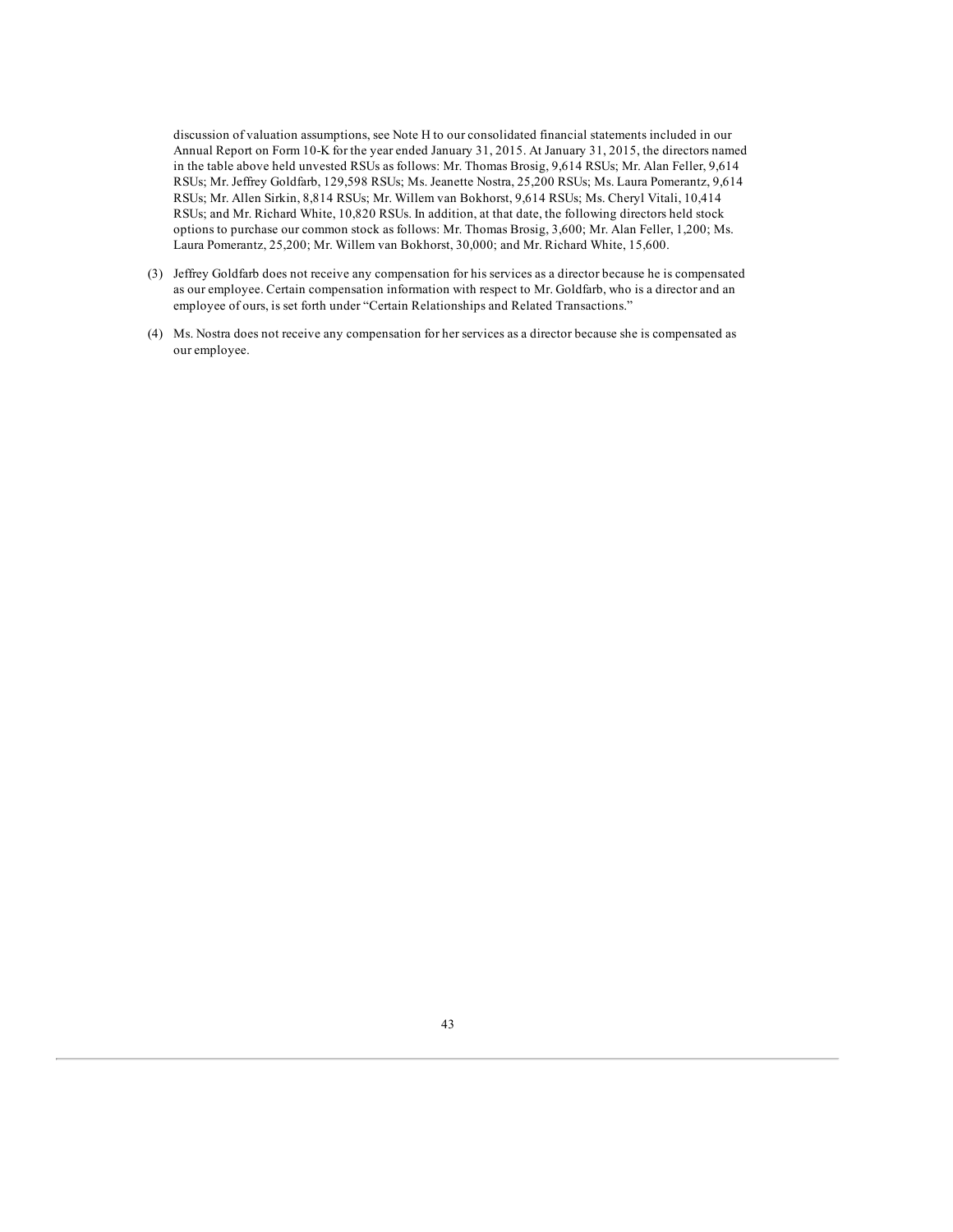# **PROPOSAL NO. 1**

# **ELECTION OF DIRECTORS**

Eleven directors are to be elected at the Annual Meeting. Unless otherwise specified, the enclosed proxy will be voted in favor of the eleven persons named below (all of whom are currently our directors) to serve until the next Annual Meeting of Stockholders and until their respective successors shall have been duly elected and qualified. If any of these nominees becomes unavailable for any reason, or if a vacancy should occur before the election, the shares represented by your proxy will be voted for the person, if any, who is designated by the Board of Directors to replace the nominee or to fill the vacancy on the Board. All of the nominees listed below have consented to be named as such and have indicated their intent to serve if elected. The Board of Directors has no reason to believe that any of the nominees will be unable to serve or that any vacancy on the Board of Directors will occur.

Set forth below is information provided by each director with respect to that person's age, all positions held, principal occupation and business experience for the past five years and the names of other publicly-held companies of which the director currently serves as a director or has served as a director during the past five years. We also provide information regarding each nominee's specific experience, qualifications, attributes or skills that led our Board to the conclusion that the nominee should serve as a director.

| <b>Director</b>                 | Age | <b>Year First</b><br><b>Became</b><br>Director | <b>Business Experience</b>                                                                                                                                                                                                                                                                                                                                                                                                                                                                                                                                                                                                                                                                                                                                                                                                    |
|---------------------------------|-----|------------------------------------------------|-------------------------------------------------------------------------------------------------------------------------------------------------------------------------------------------------------------------------------------------------------------------------------------------------------------------------------------------------------------------------------------------------------------------------------------------------------------------------------------------------------------------------------------------------------------------------------------------------------------------------------------------------------------------------------------------------------------------------------------------------------------------------------------------------------------------------------|
| Morris Goldfarb                 | 64  | 1974                                           | Chairman of the Board, Chief Executive Officer and President<br>of G-III. Mr. Goldfarb has served as an executive officer of G-III<br>and our predecessors since our formation in 1974. Mr. Goldfarb<br>serves as a director of Oppenheimer Holdings Inc.(but is not<br>standing for reelection at its annual meeting held in May 2015)<br>and RLJ Entertainment, Inc. Mr. Goldfarb served as a director of<br>Black Ridge Oil & Gas, Inc. from November 2010 until<br>October 2012 and of Christopher & Banks Corporation from<br>January 2011 to June 2013. Mr. Goldfarb has significant<br>knowledge of all facets of our company. His long history with<br>the company, combined with his leadership skills and<br>operating experience, makes him particularly well-suited to be<br>our Chairman and serve on our Board. |
| Sammy Aaron                     | 55  | 2005                                           | Vice Chairman of G-III since our acquisition of J. Percy for<br>Marvin Richards Ltd. in July 2005. Mr. Aaron is the Chief<br>Executive Officer of our Calvin Klein divisions. From 1998 to<br>July 2005, he served as President of J. Percy for Marvin<br>Richards, Ltd. Mr. Aaron has over 25 years of experience and<br>expertise in the apparel industry, as well as a broad working<br>knowledge of our company, enabling him to make significant<br>contributions to our Board.                                                                                                                                                                                                                                                                                                                                          |
| Thomas J. Brosig <sup>(3)</sup> | 65  | 1992                                           | Mr. Brosig is currently a strategic business consultant.<br>Mr. Brosig was Chief Executive Officer of MVB Holdings LLC<br>from December 2011 until November 2012. Mr. Brosig was a<br>consultant in the gaming and hospitality industries from 2003<br>to 2011. From January 1999 through February 2003, he served<br>as Senior Vice-President for Park Place Entertainment. For more<br>than five years prior to 1999, he served its predecessor, Grand<br>Casinos, Inc., in various executive capacities including as its<br>President and Chief Executive Officer from September 1996 to<br>January 1999.                                                                                                                                                                                                                  |

44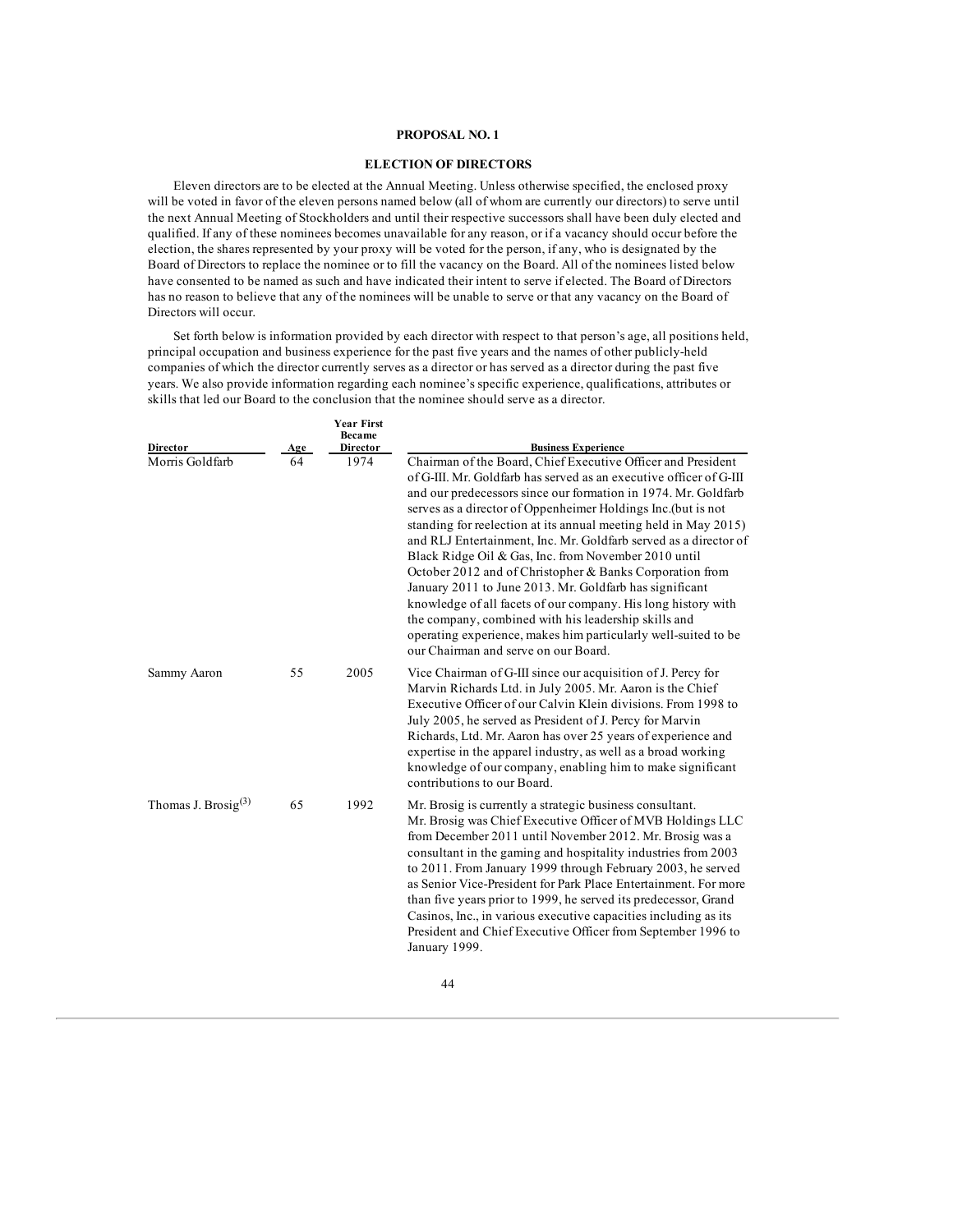| Director                                    | Age | <b>Year First</b><br><b>Became</b><br><b>Director</b> | <b>Business Experience</b>                                                                                                                                                                                                                                                                                                                                                                                                                                                                                                                                                                                                                                                                                                                                                                                                                                                                                                          |
|---------------------------------------------|-----|-------------------------------------------------------|-------------------------------------------------------------------------------------------------------------------------------------------------------------------------------------------------------------------------------------------------------------------------------------------------------------------------------------------------------------------------------------------------------------------------------------------------------------------------------------------------------------------------------------------------------------------------------------------------------------------------------------------------------------------------------------------------------------------------------------------------------------------------------------------------------------------------------------------------------------------------------------------------------------------------------------|
|                                             |     |                                                       | Mr. Brosig is an experienced business executive whose<br>leadership roles in the past at other public companies provide<br>him with insight and perspective as a member of our Board.                                                                                                                                                                                                                                                                                                                                                                                                                                                                                                                                                                                                                                                                                                                                               |
| Alan Feller <sup>(1)</sup>                  | 73  | 1996                                                  | Mr. Feller is currently retired. Mr. Feller was our Chief<br>Financial Officer from December 1989 to April 1998, and<br>served as our Executive Vice President, Treasurer and Secretary<br>from January 1990 through July 1995. Mr. Feller served as a<br>consultant to us from May 1998 through October 1999. Mr.<br>Feller is a Certified Public Accountant. Mr. Feller has broad<br>knowledge about us from his service as an officer and director<br>of G-III. His financial and accounting background are of great<br>service to our Board.                                                                                                                                                                                                                                                                                                                                                                                    |
| Jeffrey Goldfarb                            | 38  | 2009                                                  | Since 2004, Mr. Goldfarb has served as our Director of Business<br>Development. He has been employed full-time by G-III in<br>several other capacities since 2002. Mr. Goldfarb serves as a<br>director of Fashion Delivers Charitable Foundation, Inc., a<br>charitable organization that facilitates the donation of excess<br>apparel inventory to disaster victims and other people in need.<br>Mr. Goldfarb is also licensed as an attorney. Mr. Goldfarb has<br>worked in a variety of positions at G-III that provide him with a<br>broad knowledge of our business and the ability to provide<br>significant input to our Board with respect to operational<br>matters.                                                                                                                                                                                                                                                     |
| Jeanette Nostra                             | 61  | 2013                                                  | Ms. Nostra is currently a senior advisor at G-III. She served as<br>G-III's President from April 1997 to September 2013. From<br>March 2008 to July 2011, Ms. Nostra also acted as President of<br>the G-III's Andrew Marc division. G-III has employed Ms.<br>Nostra since 1981, and her responsibilities have included sales,<br>marketing, product development and licensing for selected<br>divisions, as well as business development for international<br>sales. As a result, she brings broad knowledge about our<br>business to the Board.                                                                                                                                                                                                                                                                                                                                                                                  |
| Laura Pomerantz <sup><math>(2)</math></sup> | 67  | 2005                                                  | Since October 2014, Ms. Pomerantz has been Vice Chairman<br>and Head of Strategic Accounts at Cushman & Wakefield.<br>Since April 2013, she has also served as Principal and Chief<br>Executive Officer of Laura Pomerantz Real Estate LLC, a real<br>estate firm offering commercial real estate advisory and<br>execution services. From 2001 until April 2013, Ms. Pomerantz<br>was a principal of PBS Real Estate, LLC, a real estate firm<br>offering commercial real estate advisory and execution<br>services. Since 1994, she has also been President of LHP<br>Consulting and Management, a real estate consulting firm. She<br>serves as a director of Retail Opportunity Investments Corp., a<br>publicly traded REIT. Ms. Pomerantz is an experienced<br>business executive with a significant background in the real<br>estate, apparel and retail fields that is of great benefit to<br>decision-making by our Board. |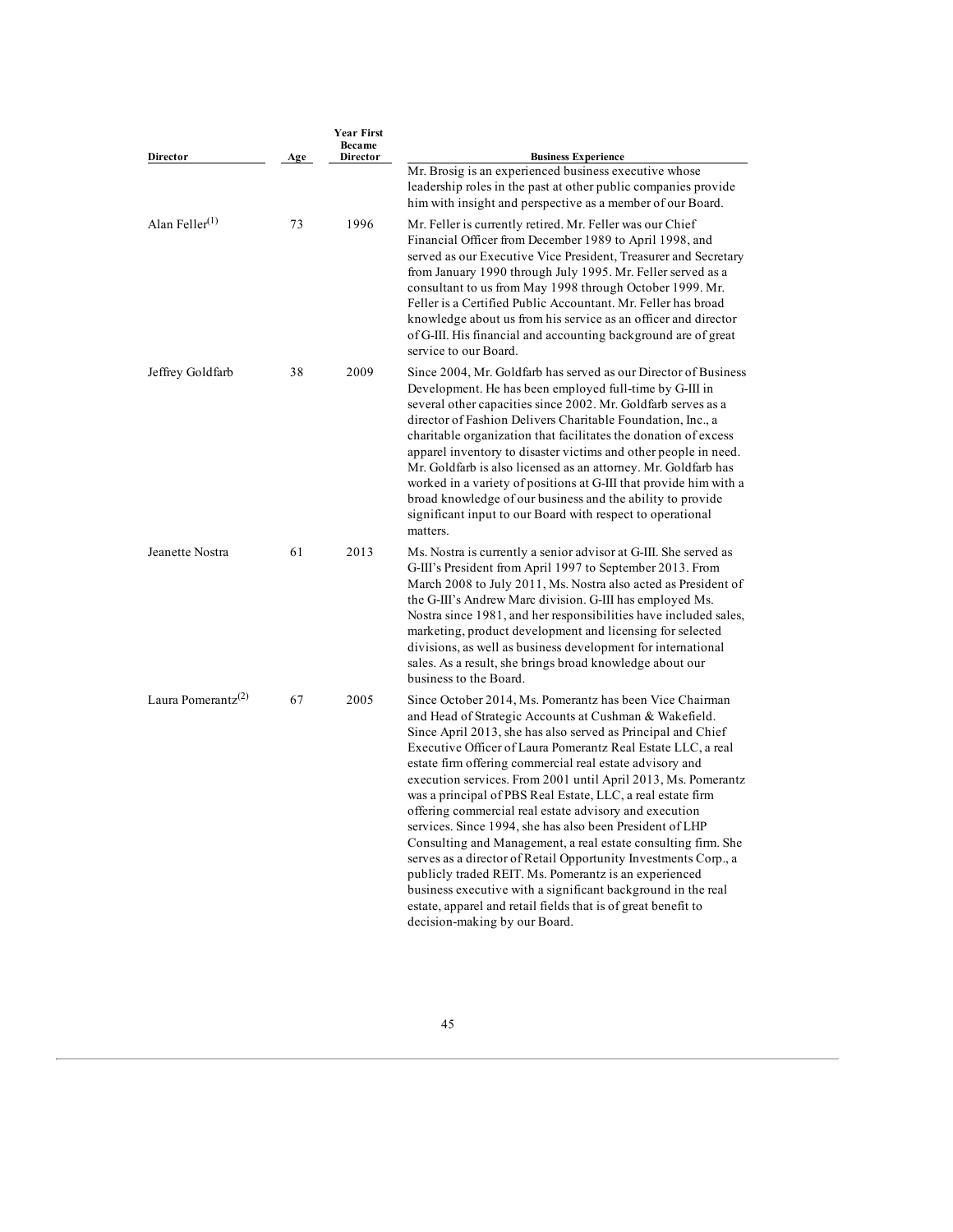|                                          |    | <b>Year First</b><br><b>Became</b> |                                                                                                                                                                                                                                                                                                                                                                                                                                                                                                                                                                                                                                                                                                                                                                                                                                                                                                                                                                                                                                                                                                                                    |
|------------------------------------------|----|------------------------------------|------------------------------------------------------------------------------------------------------------------------------------------------------------------------------------------------------------------------------------------------------------------------------------------------------------------------------------------------------------------------------------------------------------------------------------------------------------------------------------------------------------------------------------------------------------------------------------------------------------------------------------------------------------------------------------------------------------------------------------------------------------------------------------------------------------------------------------------------------------------------------------------------------------------------------------------------------------------------------------------------------------------------------------------------------------------------------------------------------------------------------------|
| Director                                 |    | Director                           | <b>Business Experience</b>                                                                                                                                                                                                                                                                                                                                                                                                                                                                                                                                                                                                                                                                                                                                                                                                                                                                                                                                                                                                                                                                                                         |
| Allen Sirkin <sup><math>(2)</math></sup> | 73 | 2013                               | Mr. Sirkin was employed by PVH Corp., one of the world's<br>largest apparel companies, from 1985 until June 2012. He<br>served as Chairman of PVH's Apparel Group from 1990 until<br>1995, was named Vice Chairman, Dress Shirts in 1995 and<br>became President and Chief Operating Officer of PVH in<br>March 2006. Mr. Sirkin relinquished his role as Chief<br>Operating Officer of PVH in February 2012 and retired from<br>PVH in June 2012. Prior to his service with PVH, he was<br>employed by a number of apparel companies in senior<br>executive positions. Mr. Sirkin's long and distinguished career<br>and his extensive experience in and knowledge of the apparel<br>industry are of great benefit to our Board.                                                                                                                                                                                                                                                                                                                                                                                                  |
| Willem van<br>Bokhorst <sup>(1)(2)</sup> | 69 | 1989                               | Managing Partner of STvB Advocaten, a Curaçao law firm with<br>offices in Curaçao, Amsterdam and New York, for more than<br>twenty five years. Mr. van Bokhorst has significant<br>international business and legal experience that are valuable<br>assets to our Board.                                                                                                                                                                                                                                                                                                                                                                                                                                                                                                                                                                                                                                                                                                                                                                                                                                                           |
| Cheryl Vitali $^{(3)}$                   | 54 | 2011                               | Ms. Vitali is the General Manager for the Kiehl's Worldwide<br>division of L'Oreal, a leading cosmetics and beauty products<br>company, where she oversees the worldwide strategy, product<br>innovation and retail marketing plans for the Kiehl's brand. She<br>has been with L'Oreal since 2003 and has also served as Senior<br>Vice President — Marketing for the Lancôme brand from 2009<br>to 2010 and the Maybelline New York/Garnier brand from<br>2003 to 2009. Prior to L'Oreal, she held various executive<br>positions with Revlon Consumer Products Company, a<br>cosmetics and beauty care company. She was Executive Vice<br>President, General Manager, Revlon Global Brands, from 2000<br>to 2002 and Executive Vice President, Marketing Portfolio<br>Group from 1998 to 2000. Ms. Vitali served as Vice President,<br>Marketing, Playtex Intimate Apparel, a division of the Sara Lee<br>Corporation, from 1995 through 1998. Ms. Vitali is an<br>experienced business executive with significant retail,<br>marketing and consumer product experience and expertise that<br>is of great benefit to our Board. |
| Richard White $(1)(2)(3)$<br>(4)         | 61 | 2003                               | Mr. White has been a Managing Director and head of the<br>Private Equity Investment Department of Oppenheimer & Co.<br>Inc. since June 2004. From 2002 to June 2004, he served as<br>President of Aeolus Capital Group LLC, an investment<br>management firm. From 1985 until 2002, he was a Managing<br>Director at CIBC Capital Partners, an affiliate of CIBC World<br>Markets, and its predecessor firm, Oppenheimer & Co., Inc.<br>During that time, Mr. White worked in both the Investment<br>Banking and Private Equity Investing departments. Mr. White<br>is a director of Escalade Inc., a manufacturer of sporting goods.<br>Mr. White served as a director of Real Goods Solar, Inc., a<br>residential and commercial solar energy company, from<br>December 2013 until December 2014 and of Lakes<br>Entertainment Inc., a company that develops and manages<br>casino properties, from                                                                                                                                                                                                                              |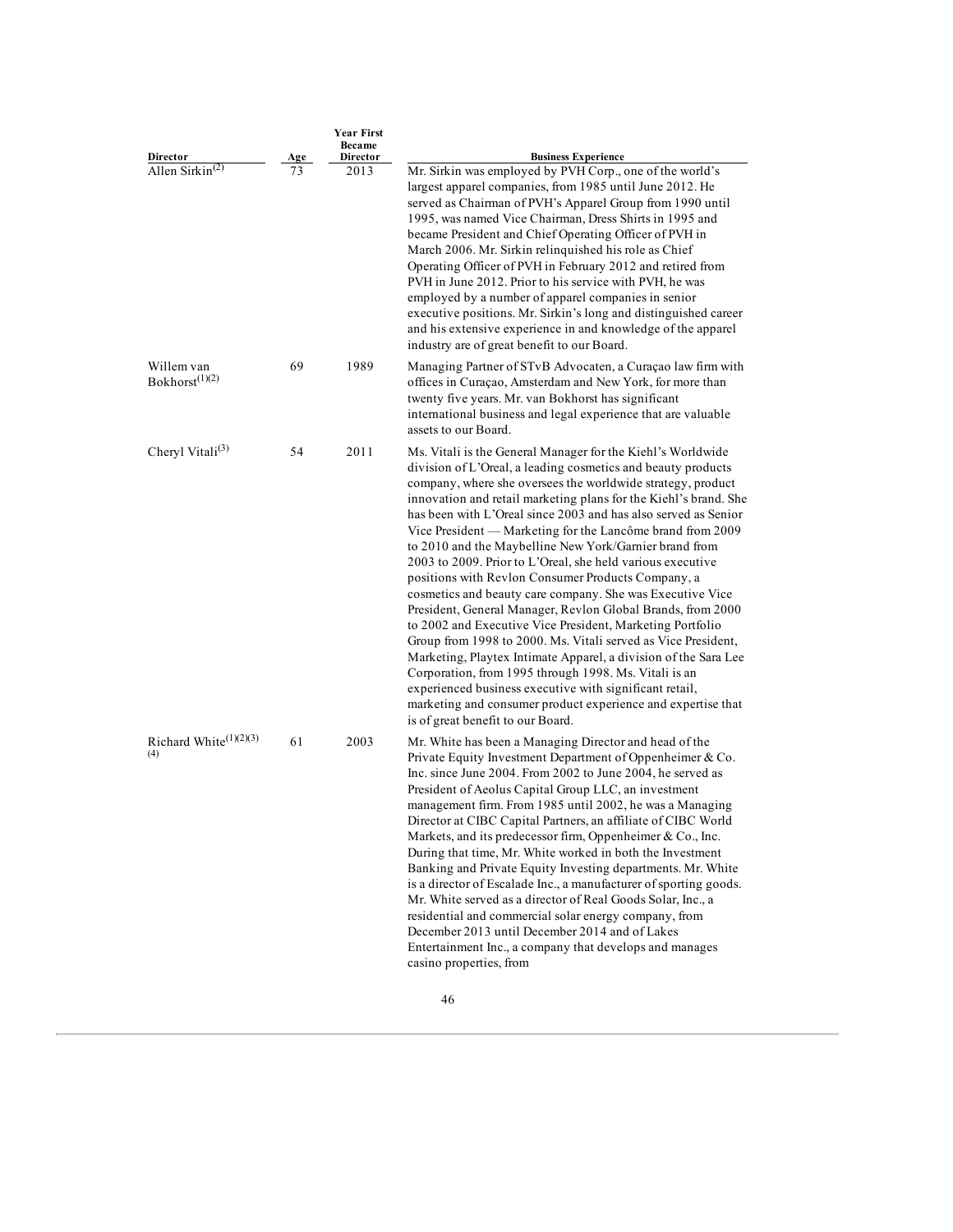| Age | <b>Year First</b><br><b>Became</b><br><b>Director</b> | <b>Business Experience</b>                                                                                                                                  |
|-----|-------------------------------------------------------|-------------------------------------------------------------------------------------------------------------------------------------------------------------|
|     |                                                       | December 2006 until June 2013. Mr. White previously served                                                                                                  |
|     |                                                       | as a director of G-III from November 1991 to July 1993.                                                                                                     |
|     |                                                       | Mr. White is a Certified Public Accountant and has been a high                                                                                              |
|     |                                                       | level participant in the investment banking, private equity and                                                                                             |
|     |                                                       | finance area for his entire business career. His understanding of                                                                                           |
|     |                                                       | strategic planning, acquisitions and the capital markets, as well<br>as the apparel industry, enable him to make significant<br>contributions to our Board. |
|     |                                                       |                                                                                                                                                             |

<sup>(1)</sup> Member of the Audit Committee

- (3) Member of the Nominating and Corporate Governance Committee
- (4) Lead Independent Director

Morris Goldfarb and Jeffrey Goldfarb are father and son, respectively.

**THE BOARD OF DIRECTORS DEEMS THE ELECTION AS DIRECTORS OF THE ELEVEN NOMINEES LISTED ABOVE TO BE IN THE BEST INTERESTS OF G-III AND OUR STOCKHOLDERS AND RECOMMENDS A VOTE "FOR" THEIR ELECTION.**

<sup>(2)</sup> Member of the Compensation Committee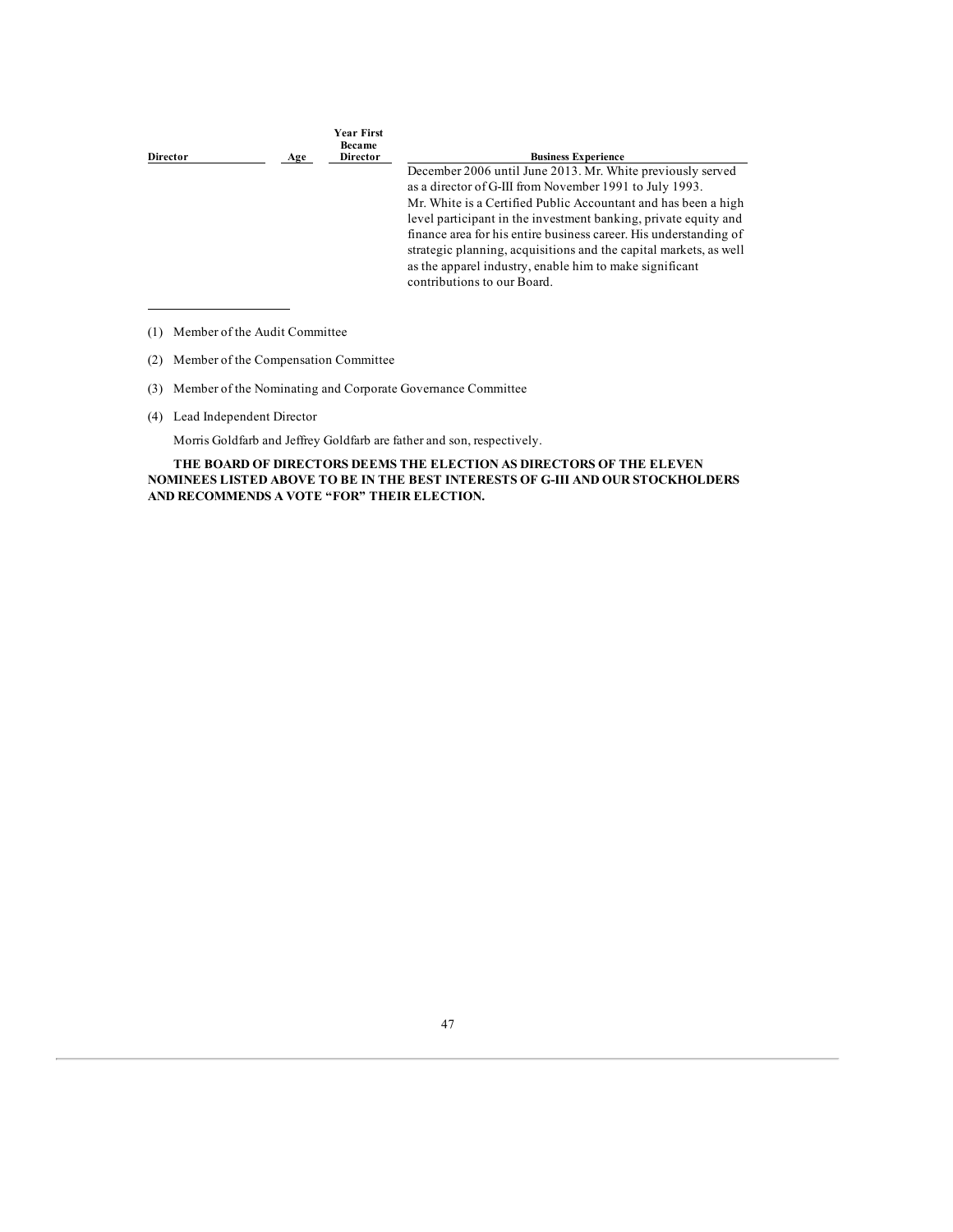## **PROPOSAL NO. 2**

# **APPROVAL OF THE 2015 LONG-TERM INCENTIVE PLAN**

### **General Information**

Our stockholders are being asked to approve the 2015 Plan as set forth in this Proposal No. 2. Our Board of Directors adopted the 2015 Plan on April 1, 2015, subject to approval by our stockholders at our Annual Meeting. The 2015 Plan would replace the 2005 Plan, which will expire on June 9, 2015 (the date of the Annual Meeting); for the avoidance of doubt, any shares available under our 2005 Plan will not be carried over into our 2015 Plan. The 2015 Plan would allow us to continue making various forms of equity- and cash-based incentive compensation awards to our officers, employees and other eligible personnel similar to those authorized by the expiring 2005 Plan. Also, if approved by our stockholders, the 2015 Plan would allow us to grant performancebased incentive awards that are intended to be exempt from the tax deduction limitations of Section 162(m) of the Code.

Long-term equity and other forms of incentive compensation have been and are expected to continue to be necessary and key components of our overall compensation program. The Board believes that our ability to grant equity-based incentive compensation under the 2015 Plan will enable us to meet several objectives that are important to the success and growth of our business, including, for example, fostering an ownership mentality that aligns the interests of our management and other personnel with those of our stockholders, and enabling us to attract, motivate, reward and retain talented individuals whose skills, experience and efforts are essential to the continuing success and development of our business and the enhancement of stockholder value. In determining the number of shares to be requested, we considered our historical three-year burn rate, as well as the publicly disclosed views of shareholders and shareholder advisory firms.

If the 2015 Plan is not approved, we will lose what has become an indispensable part of our compensation program (due to the expiration of the 2005 Plan). The Board believes we would therefore face serious challenges to our ability to attract and retain management and other key personnel which, if not otherwise addressed, would adversely affect our business. Our ability to continue making incentive compensation awards that are deductible for income tax purposes would also be significantly diminished. In short, the Board believes strongly that approval of the 2015 Plan is in the best interests of our company and our stockholders and that, if the 2015 Plan is not approved, our business and the interests of our stockholders will be harmed.

#### **Equity Compensation Plan Information**

The following table provides information as of January 31, 2015, the last day of fiscal 2015, regarding securities issued under our existing equity compensation plans that were in effect during fiscal 2015. All share amounts in this table have been adjusted to reflect the two-for-one stock split that was effective on May 1, 2015.

| <b>Plan Category</b>                                             | <b>Number of Securities to</b><br>be Issued Upon Exercise of<br><b>Outstanding Options,</b><br><b>Warrants and Rights</b><br>(a) | <b>Weighted Average Exercise</b><br><b>Price of Outstanding Options,</b><br><b>Warrants and Rights</b><br>(b) | <b>Number of Securities Remaining</b><br><b>Available for Future Issuance</b><br><b>Under Equity Compensation</b><br><b>Plans (Excluding Securities)</b><br>Reflected in Column (a))<br>(c) |
|------------------------------------------------------------------|----------------------------------------------------------------------------------------------------------------------------------|---------------------------------------------------------------------------------------------------------------|---------------------------------------------------------------------------------------------------------------------------------------------------------------------------------------------|
| Equity compensation plans<br>approved by security<br>holders     | $2,560,588^{(1)}$                                                                                                                | $$11.16^{(2)}$                                                                                                | $3,521,954^{(3)}$                                                                                                                                                                           |
| Equity compensation plans<br>not approved by security<br>holders | N/A                                                                                                                              | N/A                                                                                                           | N/A                                                                                                                                                                                         |
| Total                                                            | $2,560,588^{(1)}$                                                                                                                | $$11.16^{(2)}$                                                                                                | $3,521,954^{(3)}$                                                                                                                                                                           |

(1) Includes outstanding awards of 469,176 stock options, which have a weighted average exercise price of \$11.16 and weighted average remaining term of 5.2 years, and 2,091,412 shares of Common Stock issuable upon vesting of RSUs.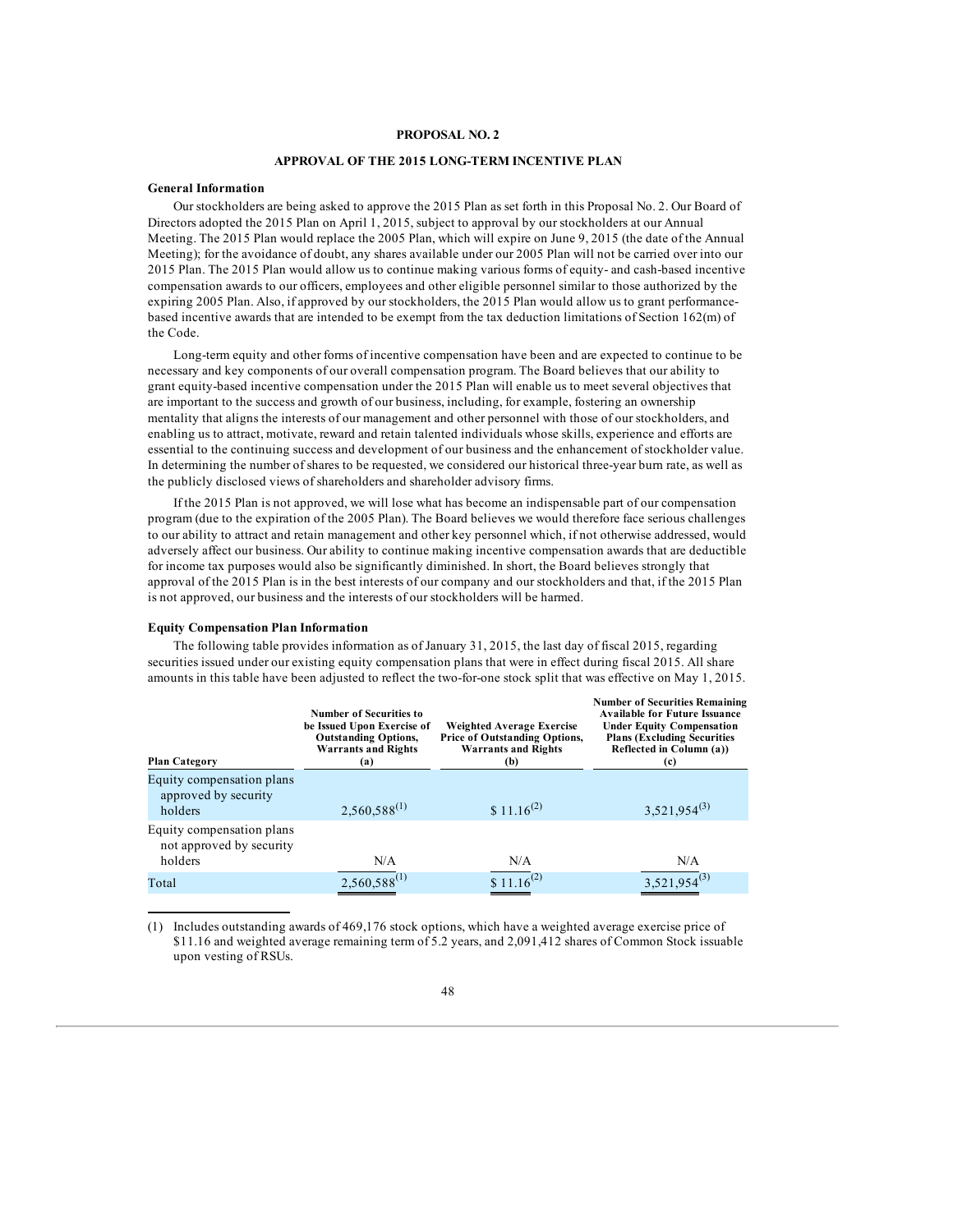- (2) RSUs are excluded when determining the weighted average exercise price of outstanding options.
- (3) Includes 961,366 shares of Common Stock reserved under the 2005 Plan.,options to purchase 430,776 shares and RSU's representing 2,091,412 shares that have not fully vested under the 2005 Plan, and options to purchase 38,400 shares under the expired 1999 Non-Employee Directors Plan.

The following table provides more up-to-date information, and includes all outstanding awards, as of May 1, 2015:

| Shares subject to outstanding awards <sup>(1)</sup>                          | 2,538,568 |
|------------------------------------------------------------------------------|-----------|
| Shares available for future equity awards under the 2005 Plan <sup>(2)</sup> | 961,366   |
| Shares to be available for future equity awards under the 2015 $Plan^{(3)}$  | 2,500,000 |
| Total shares                                                                 | 5,999,934 |
| Percentage of outstanding shares $(diluted)^{(4)}$                           | 11.8%     |

- (1) Includes 447,156 outstanding stock options with a weighted average exercise price of \$11.16 and a weighted average remaining term of 5.2 years. Includes 2,091,412 outstanding RSUs, with a combined weighted average remaining term of 3.0 years.
- (2) This is the number of shares that remain available at May 1, 2015 for new awards under the 2005 Plan. These shares will cease to be available upon expiration of the 2005 Plan on June 9, 2015.
- (3) This is the number of shares that will be reserved for awards under the 2015 Plan. Although 961,366 shares remain available at May 1, 2015 for new awards under the 2005 Plan, these shares will cease to be available upon expiration of the 2005 Plan on June 9, 2015. If approved by stockholders, the 2015 Plan will be, our only plan authorizing the grant of equity awards.
- (4) The number of outstanding shares (the denominator in this calculation) includes all Common Stock outstanding at May 1, 2015 and includes potential dilution from issuance of unissued shares reserved for outstanding awards under the 2005 Plan and future awards under the 2015 Plan.

### **Reasons for Stockholder Approval**

The Board seeks stockholder approval of the 2015 Plan in order to meet requirements of the NASDAQ Global Select Market, on which our shares are listed and, as noted above, to permit us to grant awards under the 2015 Plan that qualify for tax deductibility without limitation under Section 162(m) of the Code. Stockholder approval of the 2015 Plan will also permit us to grant "incentive stock options" (within the meaning of Section 422 of the Code), which may provide more favorable tax treatment to employees. In addition, we regard stockholder approval of the 2015 Plan as desirable and consistent with our past practice and with corporate governance best practices generally.

## **Certain Features Included in the Proposed 2015 Plan**

The 2015 Plan includes a number of features that are designed to reflect best corporate governance and compensation practices and otherwise take into account our stockholders' interests, including —

- The 2015 Plan would allow us to grant various forms of equity- and cash-based incentive compensation opportunities, including stock options, stock appreciation rights, restricted stock, restricted stock units and performance-based stock or cash awards and, in turn, provide our Compensation Committee with sufficient flexibility to structure appropriate incentives and respond to market-competitive changes in compensation practices;
- There is no "evergreen" provision for automatically replenishing the authorized pool of shares available for awards under the 2015 Plan;
- There are limitations on the number of shares and the value of cash incentive awards that may be made to any individual in any fiscal year;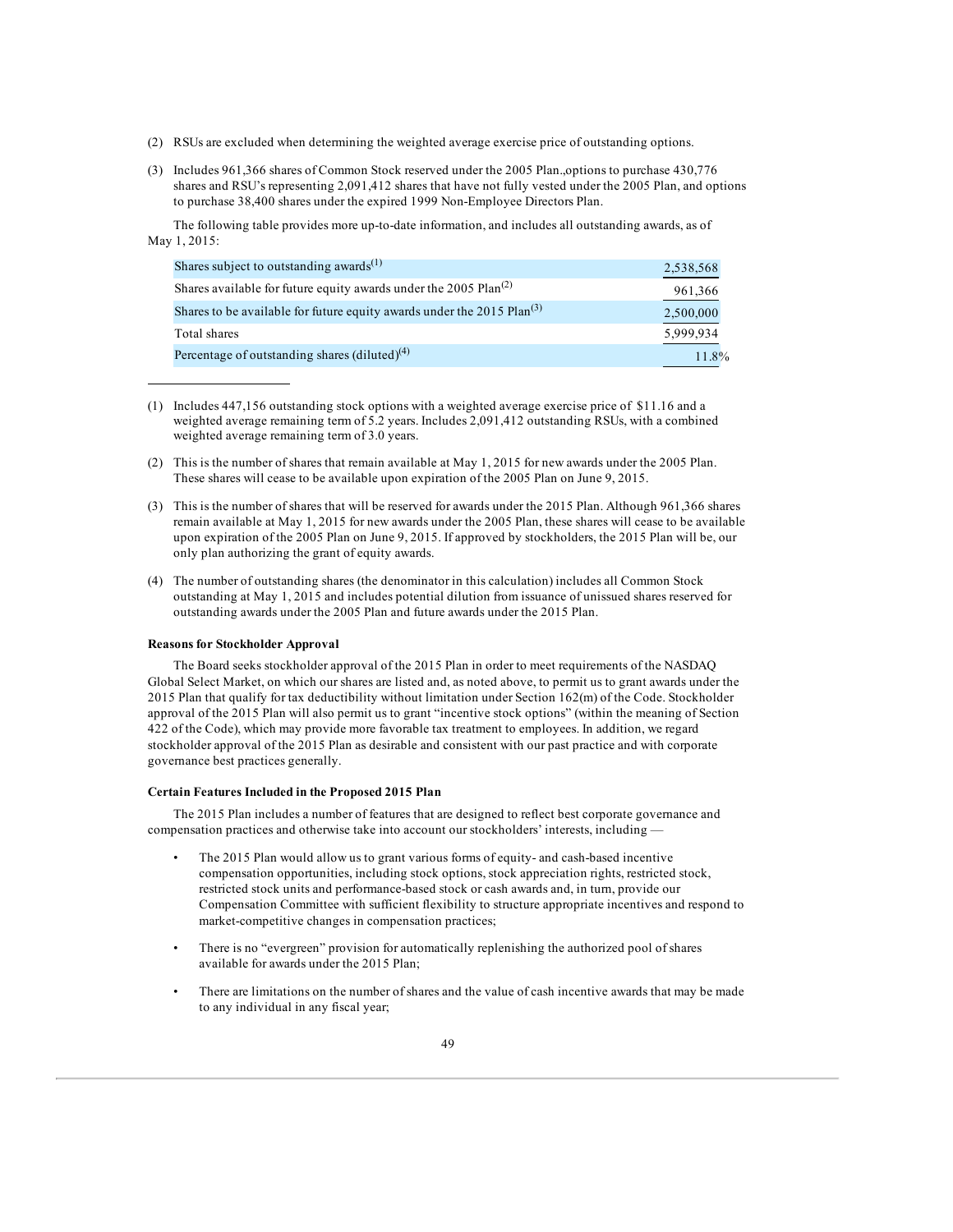- Repricing of stock options or stock appreciation rights or cash buyouts of underwater stock options or stock appreciation rights is prohibited without stockholder approval;
- The granting of discounted stock options and stock appreciation rights and the granting of "reload" or replacement options are prohibited;
- Shares repurchased by us on the open market with proceeds from the exercise of stock options may not be returned to the pool of shares available for awards under the 2015 Plan;
- Awards that are continued or assumed in connection with a change in control are subject to "double trigger" vesting;
- Awards are subject to minimum vesting of at least one year, and the Compensation Committee has only limited authority to accelerate vesting upon termination of a participant's employment;
- Awards made under the 2015 Plan are subject to our executive incentive compensation clawback policies; and
- Our Compensation Committee may grant performance-based awards under the 2015 Plan that are intended to qualify for exemption from the compensation deduction limitations of Section 162(m) of the Code.

### **Summary of the 2015 Plan**

A general description of the principal terms of the 2015 Plan adopted by the Board is set forth below. This description is qualified in its entirety by reference to the full text of the 2015 Plan, set forth in Appendix A. All share amounts take into account our two-for-one stock split that was effective May 1, 2015.

*Types of Award; Eligibility*. The 2015 Plan would enable us to grant non-qualified stock options, stock appreciation rights, restricted stock, restricted stock units, other forms of equity-based awards and performancebased cash incentive awards to our and any of our subsidiaries' employees, non-employee directors, consultants, independent contractors and other service providers and to grant "incentive stock options" (within the meaning of Section 422 of the Code) to our and any of our subsidiaries' employees. We estimate that the total number of eligible persons currently is approximately 6,600; a total of 139 employees and directors hold outstanding equity awards under our 2005 Plan.

*Authorized Shares; Share-Counting Rules*. We would be able to issue up to 2,500,000 shares of our Common Stock pursuant to awards made under the 2015 Plan, subject to the following share-counting rules:

- The total number of shares covered by an award of stock appreciation rights that is settled in shares (and not just the number of shares issued in settlement of the award) will be deemed to have been issued;
- Shares that are used or withheld to satisfy the exercise price or tax withholding obligations under an award will be deemed to have been issued under the 2015 Plan and will not be available for issuance under future grants;
- Shares purchased by us with cash received from the exercise of an option will not be available for awards made under the 2015 Plan; and
- The following shares will be deemed not to have been issued and will remain available for issuance under new awards: (a) shares covered by an option or stock appreciation right that is forfeited or otherwise terminated or canceled for any reason other than exercise; (b) shares covered by restricted stock, restricted stock unit or other awards that are forfeited; (c) shares covered by an award that is settled in cash or that otherwise terminates without shares being issued; and (d) shares issued pursuant to awards that are assumed, converted or substituted as a result of the acquisition of another company or a combination with another company.

On May 1, 2015, the closing price per share of our Common Stock in transactions reported on the NASDAQ Global Select Market was \$\_\_\_ per share.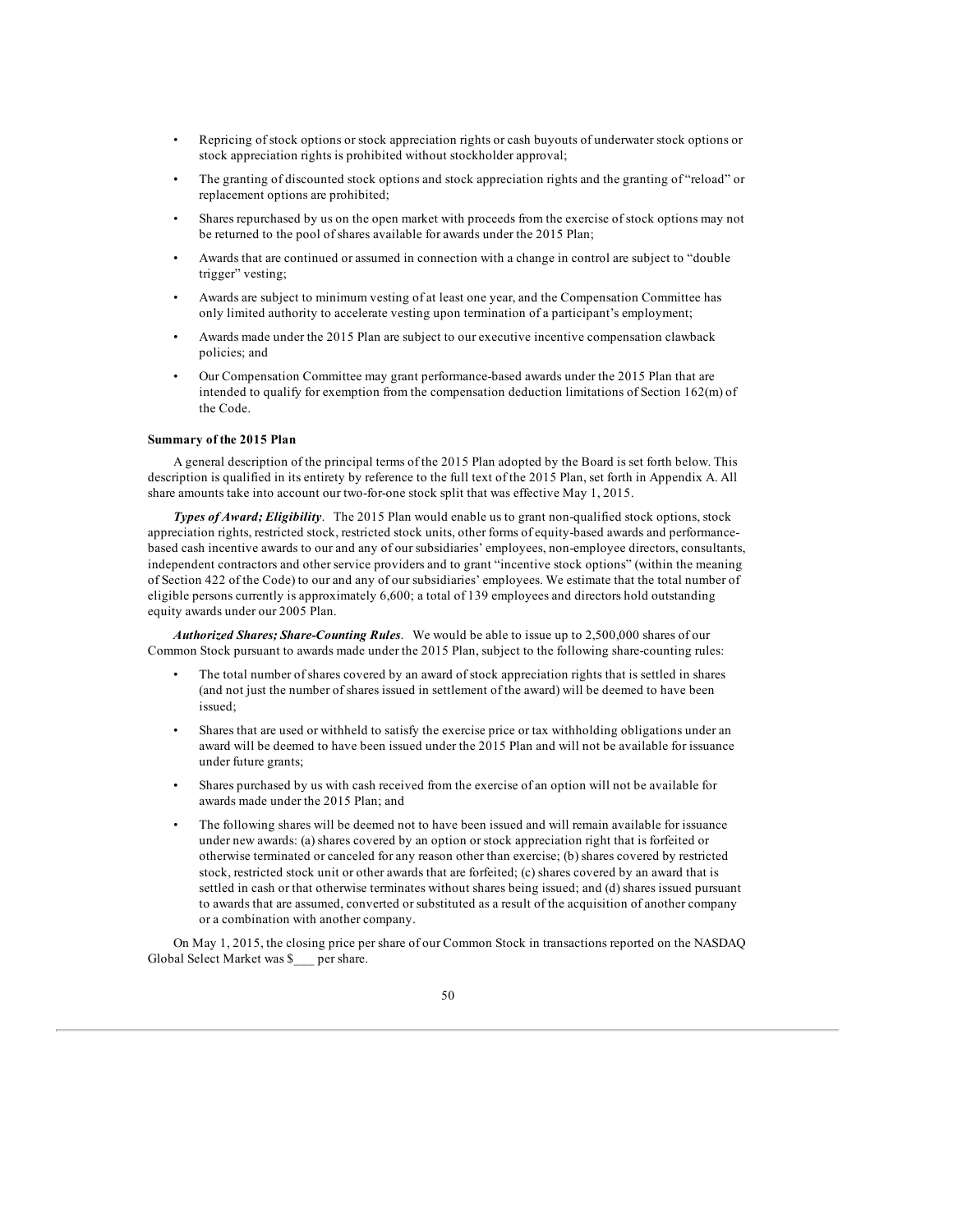*Individual Award Limitations*. No more than 400,000 shares may be issued pursuant to awards granted to any individual in any fiscal year. The maximum performance-based cash incentive award that may be made to any individual under the 2015 Plan for any fiscal year is \$10,000,000.

*Adjustments for Capital Changes*. In the event of a stock split, reverse stock split, stock dividend, extraordinary cash dividend or other capital change involving the outstanding shares of our Common Stock, the aggregate number of shares that may be issued under the 2015 Plan, the fiscal year share limitations on individual awards, the number, class and exercise price of shares covered by outstanding awards and performance goals expressed in or with respect to shares will be subject to equitable adjustment in order to avoid undue dilution or enlargement of the benefits available under the 2015 Plan and any outstanding awards.

*Administration*. In general, the Compensation Committee of the Board, acting in its discretion, will have full authority and responsibility for administering the 2015 Plan. Subject to the terms of the 2015 Plan, the Compensation Committee may select the persons who will receive awards, determine the types of awards to be granted and prescribe the terms and conditions of such awards. The Compensation Committee will also be responsible for construing, interpreting and applying the provisions of the 2015 Plan and of any award made under the 2015 Plan, and its decisions and determinations will be final and binding on all persons. We will indemnify the members of the Compensation Committee and others to whom authority is delegated for claims they may incur in connection with the administration of the 2015 Plan, unless attributable to fraud or willful misconduct.

*Vesting Limitations*. The Compensation Committee will not have the authority to accelerate the vesting of an outstanding award by reason of a participant's termination of employment unless either (a) the termination is in connection with a change in control of our company (as defined in the 2015 Plan) or on account of the participant's death, disability or retirement, or (b) the termination occurs for any other reason and the net number of shares that would be issued because of the acceleration is not more than 10% of the aggregate number of shares that may be issued under the 2015 Plan. In addition, all share-based awards granted by the Compensation Committee must provide a vesting condition of at least one year.

*Stock Options*. The Compensation Committee may grant stock options under the 2015 Plan, subject to such terms and conditions as the Compensation Committee may prescribe. Stock options granted under the Plan may be classified as "incentive stock options" (within the meaning of Section 422 of the Code) or as nonqualified options (i.e., options which do not qualify as "incentive stock options"). The exercise price of any stock option granted under the 2015 Plan must be at least equal to the fair market value of our Common Stock on the date the option is granted (110% of fair market value in the case of "incentive stock options" granted to ten percent stockholders). The maximum term of an option granted under the 2015 Plan is ten years (five years in the case of "incentive stock options" granted to ten percent stockholders).

*Stock Appreciation Rights*. The Compensation Committee may grant stock appreciation rights under the 2015 Plan, subject to such terms and conditions as the Compensation Committee may prescribe. A stock appreciation right allows the participant to receive payment, in cash and/or shares of our Common Stock, equal to the difference between the fair market value of our Common Stock on the date the stock appreciation right is exercised and the base price specified in the award. The base price must be at least equal to the fair market value of our Common Stock on the date the stock appreciation right is granted. The maximum term of a stock appreciation right granted under the 2015 Plan is ten years.

*Restricted Stock*. The Compensation Committee may grant restricted stock awards under the 2015 Plan, pursuant to which shares of our Common Stock are issued to the participant subject to specified vesting and other terms and conditions. In general, the holder of restricted shares will have all of the rights of a stockholder with respect to such shares. Dividends on restricted shares will be subject to the same vesting, forfeiture and payment terms and conditions that apply to the restricted shares. In general, if the recipient of a restricted stock award terminates employment or service, any unvested shares will be forfeited.

*Restricted Stock Units*. The Compensation Committee may grant restricted stock units under the 2015 Plan. Restricted stock units represent the right to receive shares of our Common Stock in the future, subject to specified vesting and other terms and conditions. Vested restricted stock units may be settled in cash and/or shares of our Common Stock. The holder of restricted stock units may not vote the underlying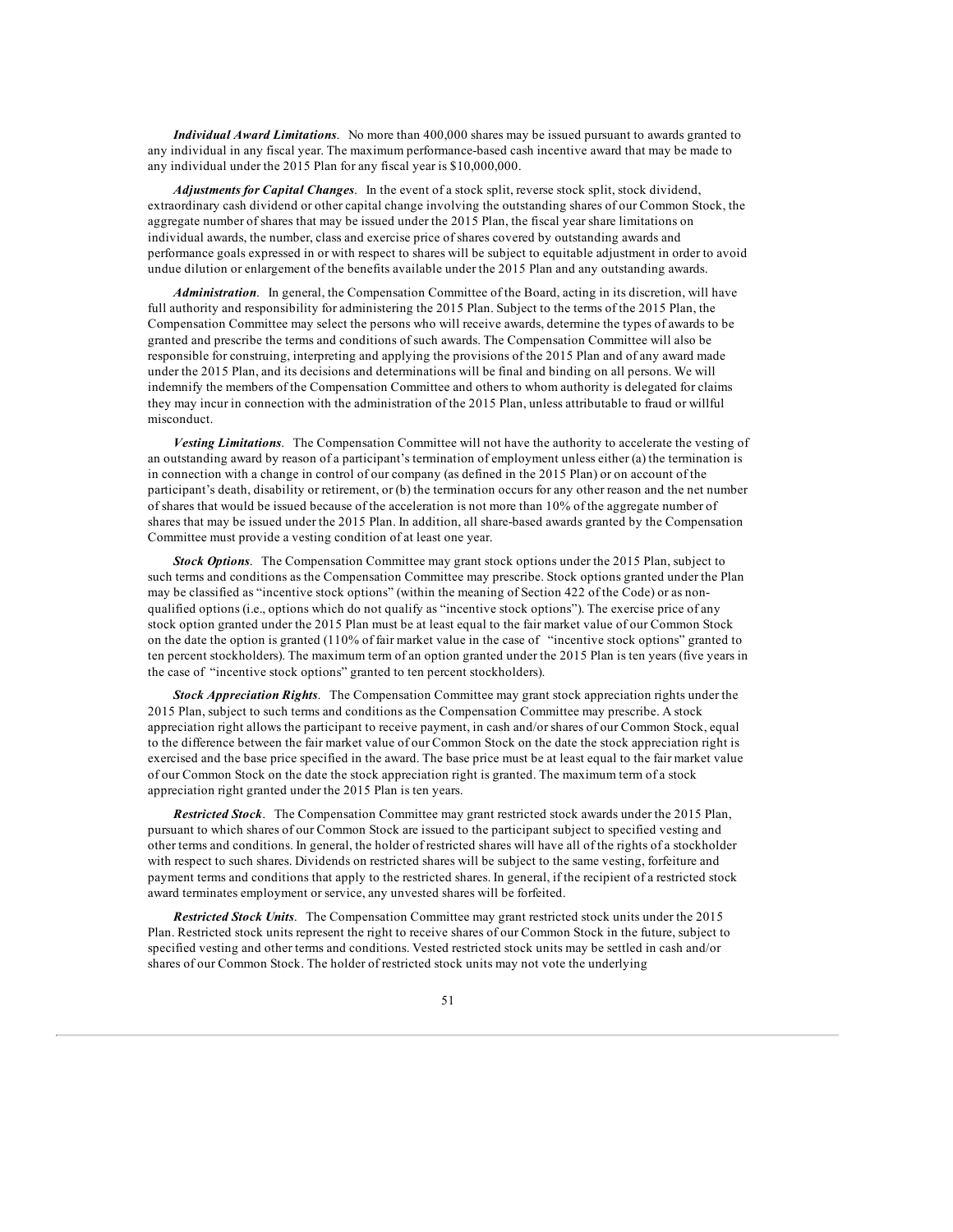shares before the units become vested and the shares are issued. The Compensation Committee may provide for the crediting of dividend equivalents with respect to restricted stock units (based upon dividends paid to our stockholders), subject to applicable vesting and payment conditions. In general, if the recipient of restricted stock units terminates employment or service, any unvested restricted stock units (and related dividend equivalents) will be forfeited.

*Other Forms of Stock Award; Performance-Based Cash Incentive Awards*. The Compensation Committee may grant other forms of awards under the 2015 Plan that are denominated or payable in, valued in whole or in part by reference to, or otherwise based upon or related to, shares of our Common Stock, including, for example, performance share awards, performance unit awards, stock bonus awards and dividend equivalent awards. Any such other awards will be settled in the form of cash and/or shares of our Common Stock and will be subject to the provisions of the 2015 Plan and any vesting and other terms and conditions prescribed by the Compensation Committee. In addition, the 2015 Plan authorizes the Compensation Committee to make annual and/or longterm cash incentive awards that are contingent on the achievement of pre-established performance goals and such other terms and conditions as the Compensation Committee may prescribe.

*Section 162(m) Performance Awards and Goals*. Section 162(m) of the Code imposes a \$1 million deduction limit on annual compensation paid to each of our Named Executive Officers (other than our Chief Financial Officer). Section 162(m) provides an exemption from the deduction limit for "performance-based compensation" that meets certain conditions, including a stockholder approval condition. The 2015 Plan authorizes our Compensation Committee to grant restricted stock, restricted stock units, cash and other incentive awards that are intended to qualify for this exemption. In general, a performance-based award made under the 2015 Plan may qualify for the performance-based compensation exemption if, among other things, the amount earned under the award and/or vesting of the award is conditioned upon the attainment of objective performance goals that are pre-established by the Compensation Committee and that are based upon any one or more of the following performance factors, in each case taking into account such adjustments and other objective factors the Compensation Committee may specify at the time a performance goal is established: (a) revenues on a corporate or product by product basis, gross profit or gross profit growth; (b) earnings from operations, earnings before or after taxes, earnings before or after interest, depreciation, amortization, incentives, service fees and/or extraordinary or special items; (c) net income or net income per share (basic or diluted); (d) return measures, including return on assets, return on investment, return on capital, total capital or tangible capital, return on sales and return on equity; (e) cash flow, free cash flow, cash flow return on investment, or net cash provided by operations; (f) economic value created or added; (g) operating margin or profit margin; (h) expense or cost targets; (i) objective measures of customer satisfaction; (j) working capital targets; (k) inventory control; (l) debt targets; (m) implementation, completion or attainment of measurable objectives with respect to store openings or closings, acquisitions and divestitures, and recruiting and maintaining personnel; and/or (n) share price (including, without limitation, growth measures, market capitalization and/or total stockholder return).

In establishing performance goals with respect to an award intended to qualify for the Section  $162(m)$ performance-based compensation exemption, the performance factors listed above may be expressed by reference to our performance and/or the performance of any one or more subsidiaries and/or the performance of any of our or any subsidiary's divisions, business segments or business units, and may be based upon comparisons of any of the indicators of performance relative to other companies (or subsidiaries, divisions, business segments or business units of other companies) or relevant indices. Subject to compliance with the Treasury regulations under Section 162(m) of the Code, the Compensation Committee may adjust performance goals as necessary or appropriate in order to account for changes in law or accounting rules, principles or standards or to reflect the impact of extraordinary or unusual items, events or circumstances which, if not taken into account, would result in windfalls or hardships that are not consistent with the intent and purposes of an award, including without limitation (a) restructurings, discontinued operations, extraordinary items, and other unusual or non-recurring charges, (b) an event either not directly related to our operations or not within the reasonable control of our management, (c) acquisitions and divestitures, or (d) changes in generally accepted accounting principles. If dividends or dividend equivalents are paid or credited on performance-based awards, they will be subject to the same performance conditions as apply to the underlying awards.

52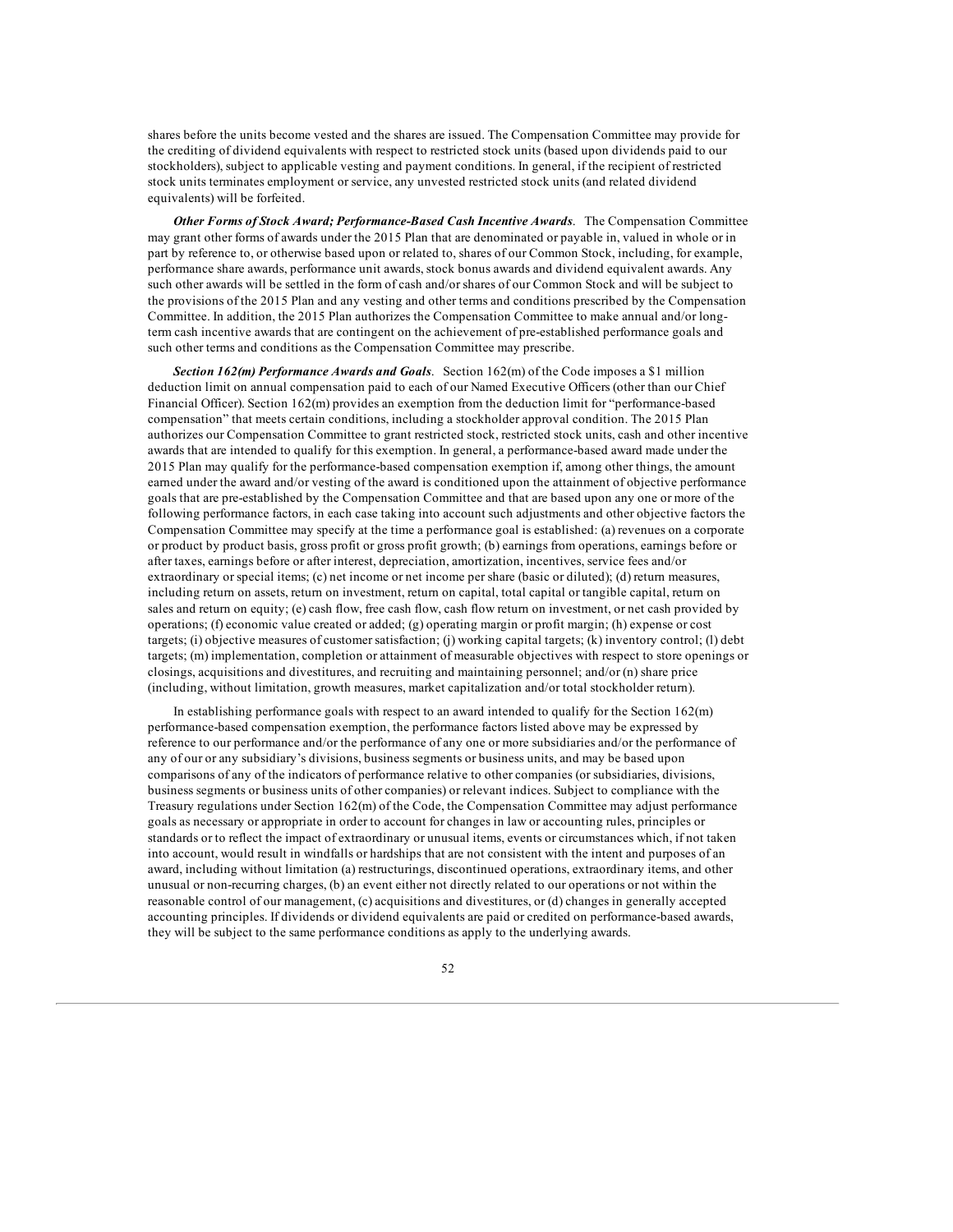*Transferability of Awards*. In general, awards made under the 2015 Plan may not be transferred or assigned, except under certain circumstances as may be permitted by the Compensation Committee.

*Recoupment of Awards*. The 2015 Plan provides that shares and/or cash distributed pursuant to awards made under the 2015 Plan are subject to our incentive compensation clawback policies as in effect from time to time and, as applicable, the clawback requirements of Section 954 of the Dodd-Frank Act.

*No Repricing of Awards*. Without the approval of our stockholders, we may not (a) reduce the exercise price of options or stock appreciation rights, (b) cancel outstanding options or stock appreciation rights in exchange for options or stock appreciation rights with a lower exercise price or (c) cancel options or stock appreciation rights in exchange for cash or securities at a time when the per share exercise price is higher than the per share fair market value of our Common Stock.

*Payment of Exercise Price and Tax Withholding*. In general, the exercise price under a stock option and tax withholding obligation resulting from the exercise or settlement of an award may be satisfied in cash and/or in such other ways as the Compensation Committee may permit, including, for example, by the participant's delivery of previously-owned shares, broker-assisted cashless exercise or by our issuing a net amount of shares pursuant to which we hold back shares that would otherwise be issued in connection with such exercise or settlement that have a value equal to the exercise price and/or the minimum required amount of the participant's tax withholding obligation.

*Change in Control*. If, in connection with a "change in control" (as defined in the 2015 Plan), existing awards are continued or converted into substantially equivalent awards of the successor company, then the existing or substitute awards will generally remain governed by their respective vesting and other terms and conditions, except that (a) any performance-based earnout condition will be deemed to have been satisfied at the greater of the target level or the level that would have been attained if the pre-Change in Control performance had continued at the same rate through the end of the performance period, and (b) vesting of the awards will accelerate if, within two years after the change in control, the participant's employment terminates by reason of death, or is terminated by the successor company without "cause" or by the participant for "good reason" (as those terms are defined in the 2015 Plan). If an existing award is not continued, assumed or converted into a substantially similar award upon a change in control, then any performance-based earnout condition will be deemed to have been satisfied at the maximum level, the award will be deemed to be fully vested immediately prior to the change in control and, to the extent not previously exercised or settled, the award will be canceled at the time of the change in control in exchange for the right to receive the change in control transaction value of the award.

*Amendment and Termination*. The Board may amend or terminate the 2015 Plan, provided such action does not have an adverse effect on any then outstanding awards. Amendments to the 2015 Plan will be subject to stockholder approval if such approval is necessary in order to satisfy applicable legal or stock exchange listing requirements. Stock exchange rules generally require stockholder approval of increases in the shares reserved under a plan or other material modifications, but such rules do not require that all amendments be submitted to stockholders. Therefore, it is possible that the 2015 Plan could be amended in ways that increase the cost to us without further stockholder approval.

*Term of the 2015 Plan*. The Board adopted the 2015 Plan on April 1, 2015, subject to approval by our stockholders at the Annual Meeting. The 2015 Plan (if it is approved by our stockholders) will terminate on the tenth anniversary of the date of its approval by our stockholders. Any shares remaining available under our 2005 Plan,, which will expire on June 9, 2015 (the date of the Annual Meeting), will not be carried over to the 2015 Plan.

*Certain U.S. Income Tax Consequences*. Set forth below is a brief summary of material U.S. income tax consequences applicable to awards made under our 2015 Plan. This discussion is intended for general informational purposes and not as tax guidance to any participant who may receive an award under the 2015 Plan.

## *Non-qualified Stock Options*

A non-qualified stock option is an option that does not qualify as an "incentive stock option" under Section 422 of the Code. The grant of a nonqualified stock option is not a taxable event. In general, a participant who exercises a nonqualified stock option will realize ordinary income on the date the option is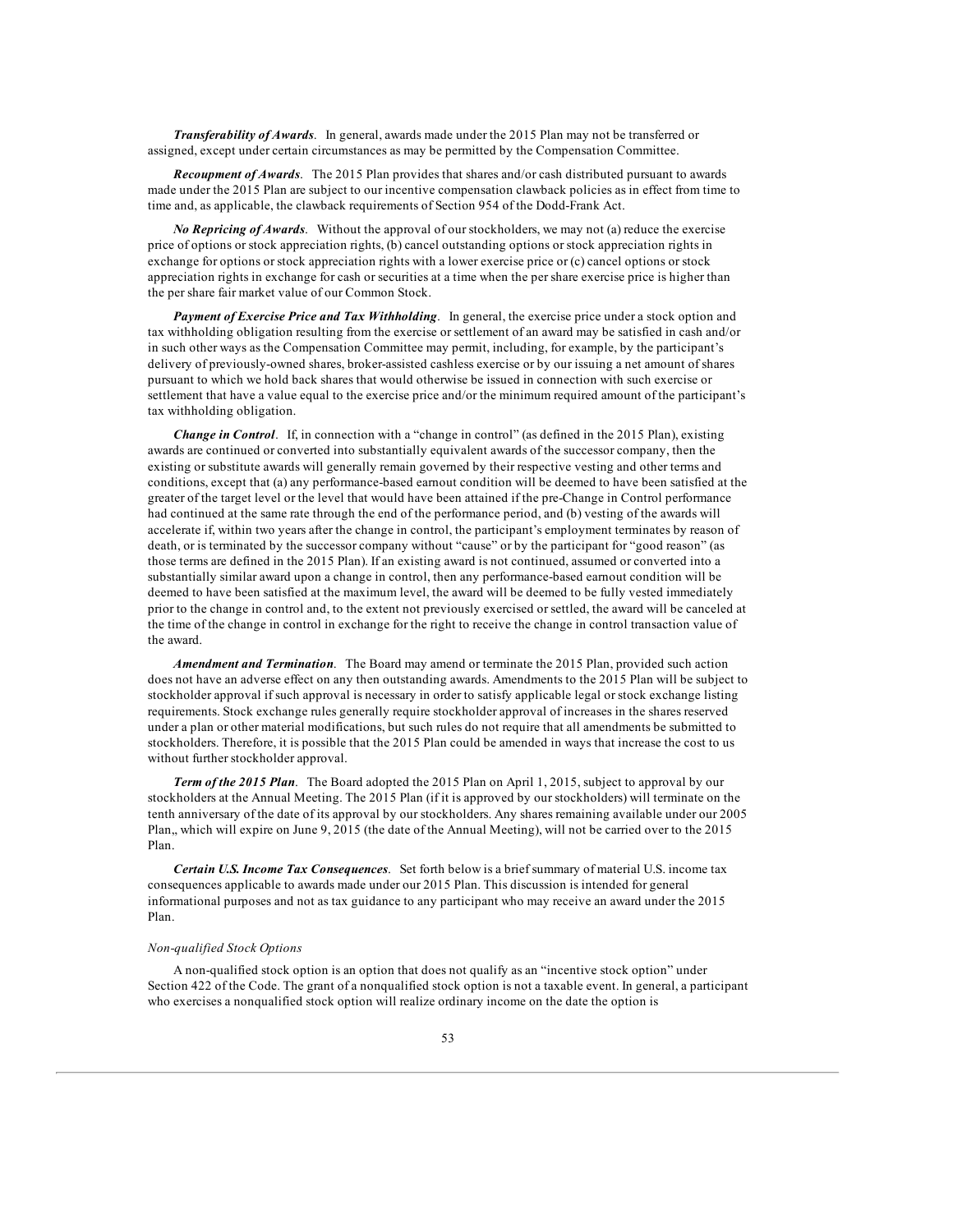exercised equal to the excess of the value of the shares acquired on that date over the option exercise price paid for the shares, and we will be entitled to a corresponding tax deduction. In general, the participant's tax basis in the shares will be equal to the value of the shares on the date the option is exercised, and the participant's holding period for the shares will begin on that date. Gain or loss on a subsequent sale of the shares will be longor short-term capital gain or loss, depending on whether the sale occurs more than one year after the participant's holding period begins.

### *Incentive Stock Options*

In general, no taxable event will occur upon either the grant or exercise of an option that qualifies as an "incentive stock option" under Section 422 of the Code (although the exercise may have alternative minimum tax consequences to the participant). A participant will realize taxable income (or loss) when shares acquired upon the exercise of an "incentive stock option" are subsequently sold. If the participant sells the shares more than two years after the date the option is granted and more than one year after the date the option is exercised, any gain or loss realized on the sale will be long-term capital gain or loss, and we will not be entitled to a tax deduction. If the participant sells the shares before the end of either of those two holding periods, any gain realized on the sale will be taxable as ordinary income to the extent that the value of the shares on the date the option is exercised exceeds the option exercise price paid for the shares, and any remaining gain will be capital gain. In general, we will be entitled to a tax deduction equal to any ordinary income realized by the participant upon the sale of the shares.

#### *Stock Appreciation Rights*

The grant of a stock appreciation right is not a taxable event. In general, a participant will realize ordinary income when a stock appreciation right is exercised, equal to the value of the shares of our Common Stock and/or the amount of cash received by the participant in connection with such exercise, and we will be entitled to a corresponding tax deduction. The participant's tax basis in the shares will be equal to the exercise-date value of the shares received, and the participant's holding period for the shares will begin on that date. Gain or loss on a subsequent sale of the shares will be long- or short-term capital gain or loss, depending on whether the sale occurs more than one year after the participant's holding period begins.

### *Restricted Stock*

In general, a participant who receives shares of restricted stock will not realize taxable income unless and until the shares become vested, at which time the participant will realize ordinary income equal to the then fair market value of the vested shares and we will be entitled to a corresponding tax deduction. The participant's tax basis for the shares will be equal to their fair market value on the vesting date and, upon a subsequent sale of the vested shares, the participant will realize long- or short-term capital gain, depending on whether the sale occurs more than one year after the vesting date (when ordinary income was realized). A participant may make an early income election within 30 days after he or she receives shares of restricted stock, in which case the participant will realize ordinary income on the date the shares are received equal to the fair market value of the shares on that date, and we would be entitled to a corresponding tax deduction. If an early income election is made, no income would be realized if and when the shares become vested and, upon a subsequent sale of the shares, any gain or loss will be treated as long- or short-term capital gain or loss, depending on whether the sale occurs more than one year after the date the shares were issued to the participant (in the form of restricted shares).

#### *Restricted Stock Units and Other Awards*

In general, a participant who receives shares of our Common Stock and/or cash in settlement of a restricted stock unit award will realize ordinary income equal to the then value of the shares and/or cash he or she received, and we will have a corresponding tax deduction. Similarly, if a participant receives cash and/or shares pursuant to a performance unit, performance share or other form of award under Plan, then, in general, the participant will realize ordinary income upon such receipt equal to the then fair market value of the shares and/or the amount of cash received, and we will be entitled to a corresponding tax deduction. The participant's tax basis in any such shares will generally be equal to the value of the shares on the date

# 54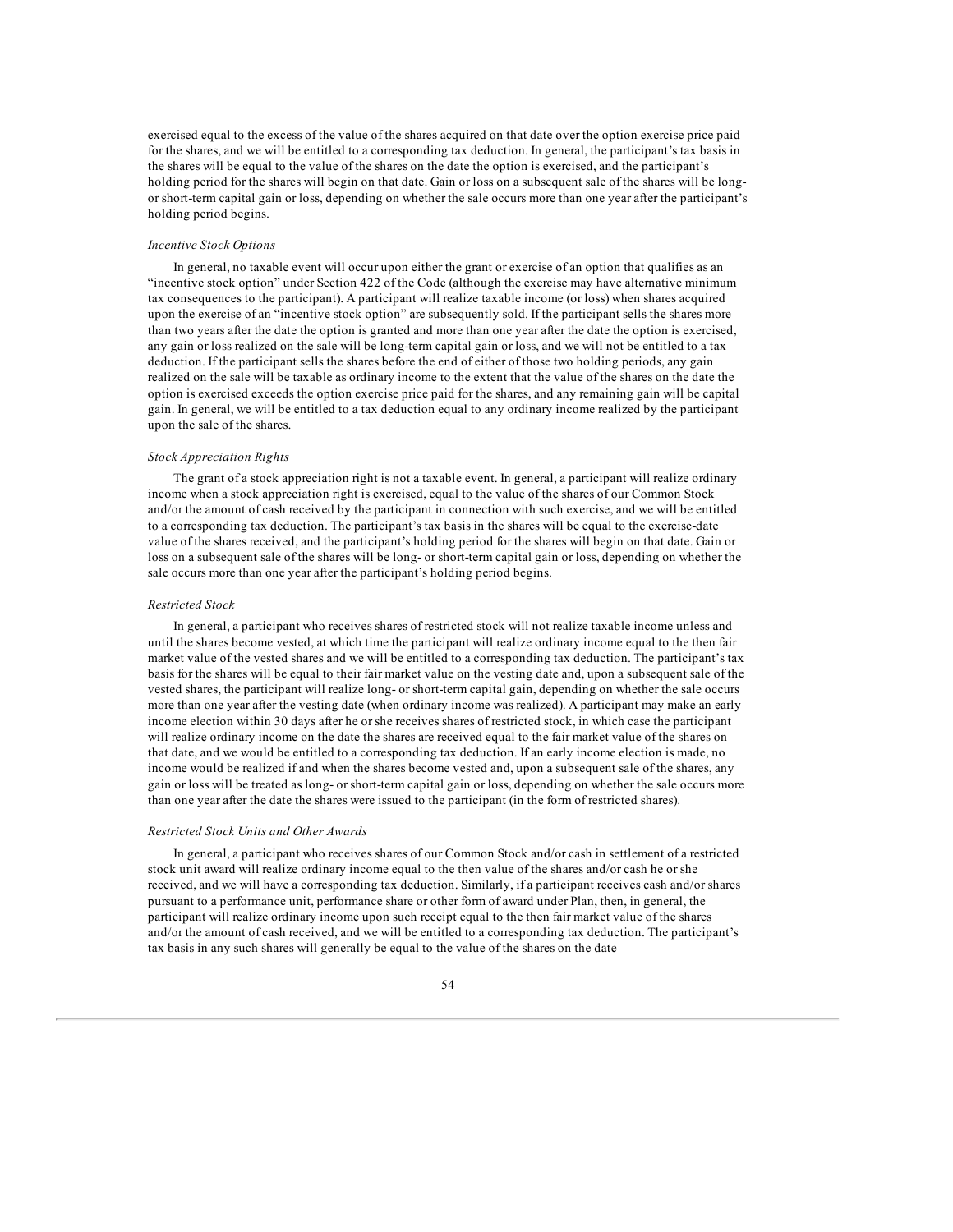that ordinary income is realized, and the participant's tax holding period for the shares will generally begin on that date. Gain or loss on a subsequent sale of the shares will be long- or short-term capital gain or loss, depending on whether the sale occurs more than one year after the participant's holding period begins.

### *Section 162(m) of the Code*

In general, Section 162(m) of the Code imposes a \$1 million deduction limit on compensation paid by a publicly held company to its chief executive officer and each of the company's three other most highly compensated named executive officers (other than the chief financial officer). The deduction limit does not apply, however, to qualifying "performance-based" compensation. If approved by our stockholders, the 2015 Plan will allow us to grant performance-based equity and cash incentive awards that are intended to qualify for the "performance-based" compensation exemption.

## *Withholding*

We have the right to deduct or withhold, or require a participant to remit to us, any amounts sufficient to satisfy applicable tax withholding requirements arising in connection with the exercise, vesting, lapse of restrictions or other taxable event pertaining to any awards made under the 2015 Plan. The Compensation Committee may, at the time the award is granted or thereafter, require or permit any such withholding requirement to be satisfied, in whole or in part, by delivery of, or withholding from the award, shares having a fair market value on the date of withholding equal to the minimum amount required to be withheld for tax purposes.

# *New Plan Benefits*

Future grants under the 2015 Plan will be made at the discretion of the Compensation Committee and, accordingly, are not yet determinable. In addition, benefits under the 2015 Plan will depend on a number of factors, including the fair market value of our Common Stock on future dates. Consequently, it is not possible to determine the benefits that might be received by participants receiving discretionary grants under the 2015 Plan.

## **THE BOARD OF DIRECTORS DEEMS PROPOSAL NO. 2 TO BE IN THE BEST INTERESTS OF G-III AND OUR STOCKHOLDERS AND RECOMMENDS A VOTE "FOR" APPROVAL OF THE 2015 LONG-TERM INCENTIVE PLAN.**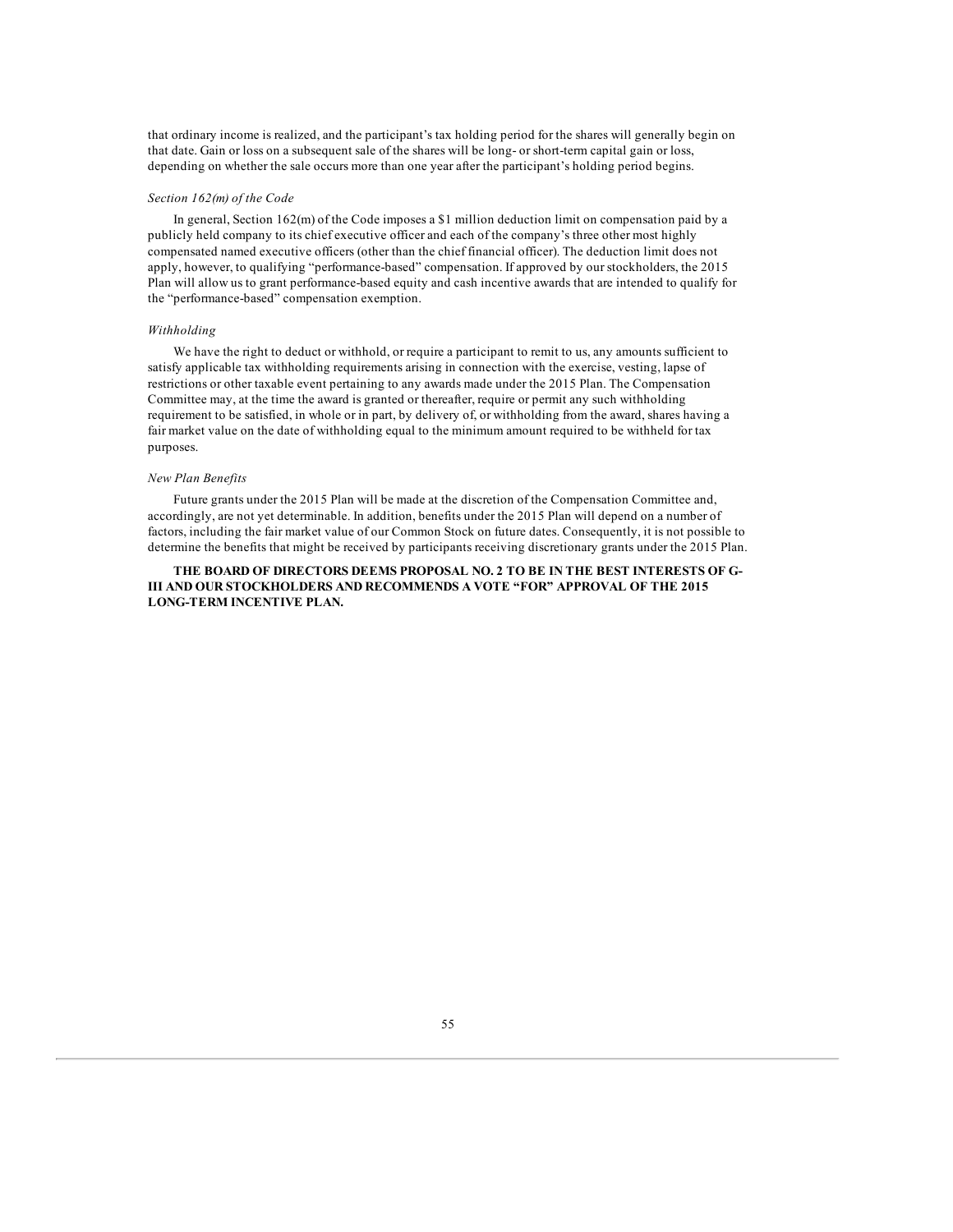# **PROPOSAL NO. 3**

### **AMENDMENT TO THE CERTIFICATE OF INCORPORATION TO INCREASE THE NUMBER OF AUTHORIZED COMMON SHARES**

The Board of Directors has unanimously approved, subject to stockholder approval, an amendment to Paragraph (A) of Article Fourth of our certificate of incorporation to increase the total number of authorized shares of Common Stock from 80,000,000 shares to 120,000,000 shares. The number of authorized shares of Common Stock was not affected by our two-for-one stock split effective May 1, 2015. The number of authorized shares of our preferred stock will remain the same, at 1,000,000 shares.

We are asking you to vote on the following resolution:

**RESOLVED**, that the Certificate of Incorporation, as previously amended on June 7, 2011, be further amended pursuant to a Certificate of Amendment of Certificate of Incorporation (the "Certificate of Amendment", such that Paragraph (A) of Article FOURTH of the Certificate of Incorporation be amended to read in its entirety as follows:

FOURTH: A. Authorized Capital Stock. The total number of shares of all classes of stock which this Corporation shall have authority to issue is ONE HUNDRED TWENTY-ONE MILLION (121,000,000) shares, consisting of ONE MILLION (1,000,000) shares of Preferred Stock, par value

\$.01 per share (hereinafter, the "Preferred Stock"), and ONE HUNDRED TWENTY MILLION

(120,000,000) shares of Common Stock, par value \$.01 per share (hereinafter, the "Common Stock").

*Use of Authorized Shares*. All share numbers below have been adjusted for our two-for-one stock split effective May 1, 2015.

In fiscal 2013, we granted 771,970 shares of restricted stock and options to purchase 170,000 shares of G-III common stock as equity compensation to our employees and directors.

In fiscal 2014, we granted 631,500 shares of restricted stock as equity compensation to our employees and directors.

In fiscal 2015, we sold 3,450,000 shares of our Common Stock in an underwritten public offering that closed in June 2014. We received net proceeds of \$128.7 million from this offering after payment of the underwriting discount and expenses of the offering. In addition, we granted 522,170 shares of restricted stock as equity compensation to our employees and directors.

*Shares Issued or Reserved*. On April 1, 2015, our Board of Directors declared a two-for-one stock split of our Common Stock that was effected in the form of a stock dividend of one share of Common Stock for share of Common Stock owned. At May 1, 2015, after giving effect to the stock split, there were 44,979,214 shares of Common Stock outstanding. An aggregate of 5,999,934 shares of Common Stock were reserved for issuance pursuant to our stock plans, including the 2,500,000 shares of our Common Stock subject to the 2015 Plan that is being submitted to our stockholders for approval at the Annual Meeting and outstanding equity awards granted under the 2005 Plan. At May 1, 2015, outstanding equity awards granted under the 2005 Plan include options to purchase 447,156 shares and restricted stock units ("RSUs") representing 2,091,412 shares that have not fully vested. In addition, there are 961,366 shares that remain available for grant under the 2005 Plan that expires on June 9, 2015. As a result, as of May 1, 2015, we had outstanding or reserved for issuance 50,979,148 of the 80,000,000 authorized shares of Common Stock.

*Purposes of the Proposed Increase*. If the proposed amendment is approved by our stockholders, the additional shares authorized will be available for general corporate purposes. The additional shares authorized could be issued at the direction of the Board of Directors from time to time for any proper corporate purpose, including, without limitation, the acquisition of other businesses, the raising of additional capital for use in our business, a split or dividend on then outstanding shares or in connection with any employee share plan or program.

56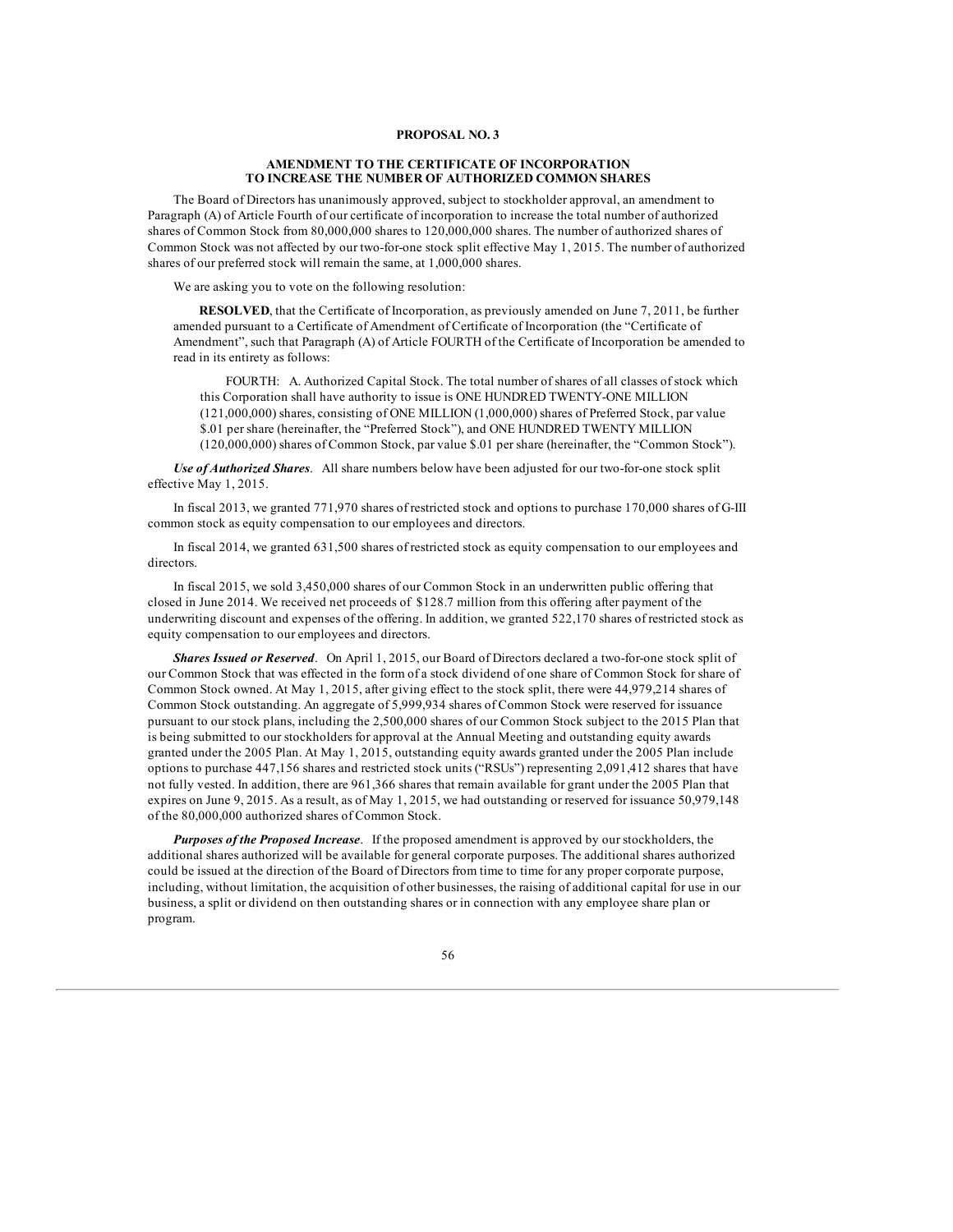Our company has grown significantly over the past few years. We review and evaluate potential capital raising activities, strategic transactions and other corporate actions on an ongoing basis to determine if such actions would be in the best interests of G-III and its stockholders. Our Board believes that the currently available number of unissued and unreserved shares of Common Stock does not provide sufficient flexibility for corporate action in the future, and that additional authorized shares would provide us with needed ability to issue Common Stock or Common Stock-based instruments in the future to take advantage of opportunities that are presented to us or favorable market conditions without the potential expense or delay incident to obtaining stockholder approval for a particular issuance.

Our Board of Directors will determine whether, when and on what terms the issuance of shares of Common Stock or Common Stock-based instruments may be warranted. The additional shares of Common Stock will be available for issuance without further action by our stockholders unless such action is required by applicable law or by the NASDAQ Listing Rules. Subject to stockholder approval of our 2015 Plan, G-III may issue up to 2,500,000 shares of our Common Stock pursuant to awards made under the 2015 Plan from time to time. Depending on market conditions and other factors, we may raise additional capital through the issuance of equity securities. We have no current plans to issue additional shares for any other purpose. Under our certificate of incorporation, stockholders do not have preemptive rights with respect to the authorization of additional shares of Common Stock.

*Dilutive Impact*. Adoption of the amendment to our certificate of incorporation would not have an immediate dilutive effect on the proportionate voting power or other rights of existing stockholders. However, as is true for shares presently authorized but unissued, the future issuance of Common Stock authorized by the amendment may, among other things, dilute the earnings per share of the Common Stock, decrease existing stockholders' percentage equity ownership, dilute the voting rights of existing stockholders and, depending on the price at which they are issued, could have a negative effect on the market price of the Common Stock. Current stockholders have no preemptive or similar rights. Accordingly, current stockholders do not have a prior right to purchase any new issue of Common Stock in order to maintain their proportionate ownership thereof.

Although not a factor in the Board of Directors' decision to propose the amendment, one of the effects of the amendment to our certificate of incorporation may be to enable the Board of Directors to render more difficult or to discourage an attempt to obtain control of G-III, since the issuance of these additional shares of Common Stock could be used to dilute the stock ownership of persons seeking to obtain control or otherwise increase the cost of obtaining control of us. As of March 1, 2015, our directors and executive officers, in the aggregate, beneficially owned 11.5% of our outstanding Common Stock.

#### **Interests of Certain Persons**

While none of our directors or executive officers has a present commitment to purchase any of the additional authorized shares, it is possible that one of more of such persons will participate in any future transaction in which we issue additional shares of Common Stock or securities convertible into Common Stock, in which case the participating officers and directors may be deemed to have an interest in the approval of this Proposal No. 3.

# **THE BOARD OF DIRECTORS DEEMS PROPOSAL NO. 3 TO BE IN THE BEST INTERESTS OF G-III AND OUR STOCKHOLDERS AND RECOMMENDS A VOTE "FOR" APPROVAL THEREOF.**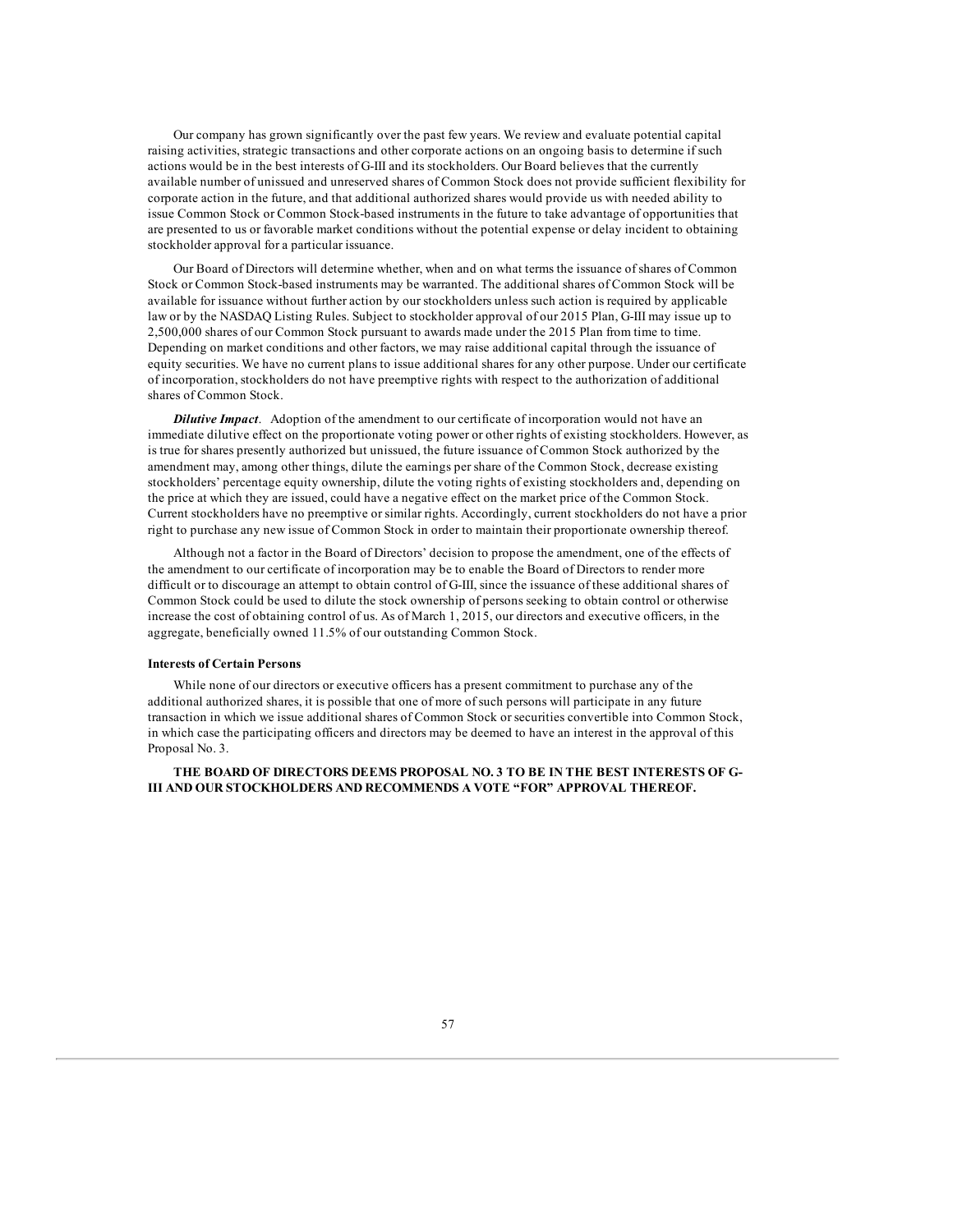## **PROPOSAL NO. 4**

# **ADVISORY VOTE ON COMPENSATION OF OUR NAMED EXECUTIVE OFFICERS**

The Dodd-Frank Act enables stockholders to vote to approve, on an advisory (non-binding) basis, the compensation of our Named Executive Officers as disclosed in this Proxy Statement in accordance with the SEC's rules. In light of the results of the stockholders' nonbinding advisory vote at the 2011 Annual Meeting with respect to the frequency with which stockholders will vote for the approval of the compensation of G-III's Named Executive Officers, G-III currently intends to hold an annual nonbinding advisory vote on such Named Executive Officer compensation.

We are asking our stockholders to indicate their support for the compensation of our Named Executive Officers as disclosed in this Proxy Statement. This proposal, commonly known as a "say-on-pay" proposal, gives stockholders the opportunity to express their views on the compensation paid to our Named Executive Officers. This vote is not intended to address any specific item of compensation, but rather the overall compensation of our Named Executive Officers and the philosophy, policies and practices described in this Proxy Statement. Accordingly, we are asking the stockholders to vote "FOR" the following resolution at the Annual Meeting:

**RESOLVED**, that G-III's stockholders approve, on an advisory basis, the compensation of G-III's Named Executive Officers, as disclosed in G-III's Proxy Statement for the 2015 Annual Meeting of Stockholders, pursuant to the compensation disclosure rules of the Securities and Exchange Commission, including the Compensation Discussion and Analysis, the compensation tables, and other related tables and disclosure.

The "say-on-pay" vote is advisory, and therefore is not binding on us, the Compensation Committee or the Board of Directors. However, the Board and the Compensation Committee value the opinions of our stockholders and, to the extent there is any significant vote against the Named Executive Officer compensation as disclosed in this Proxy Statement, will consider the stockholders' concerns and the Board and Compensation Committee will evaluate whether any actions are necessary to address those concerns.

**THE BOARD OF DIRECTORS DEEMS PROPOSAL NO. 4 TO BE IN THE BEST INTERESTS OF G-III AND OUR STOCKHOLDERS AND RECOMMENDS A VOTE "FOR" APPROVAL THEREOF.**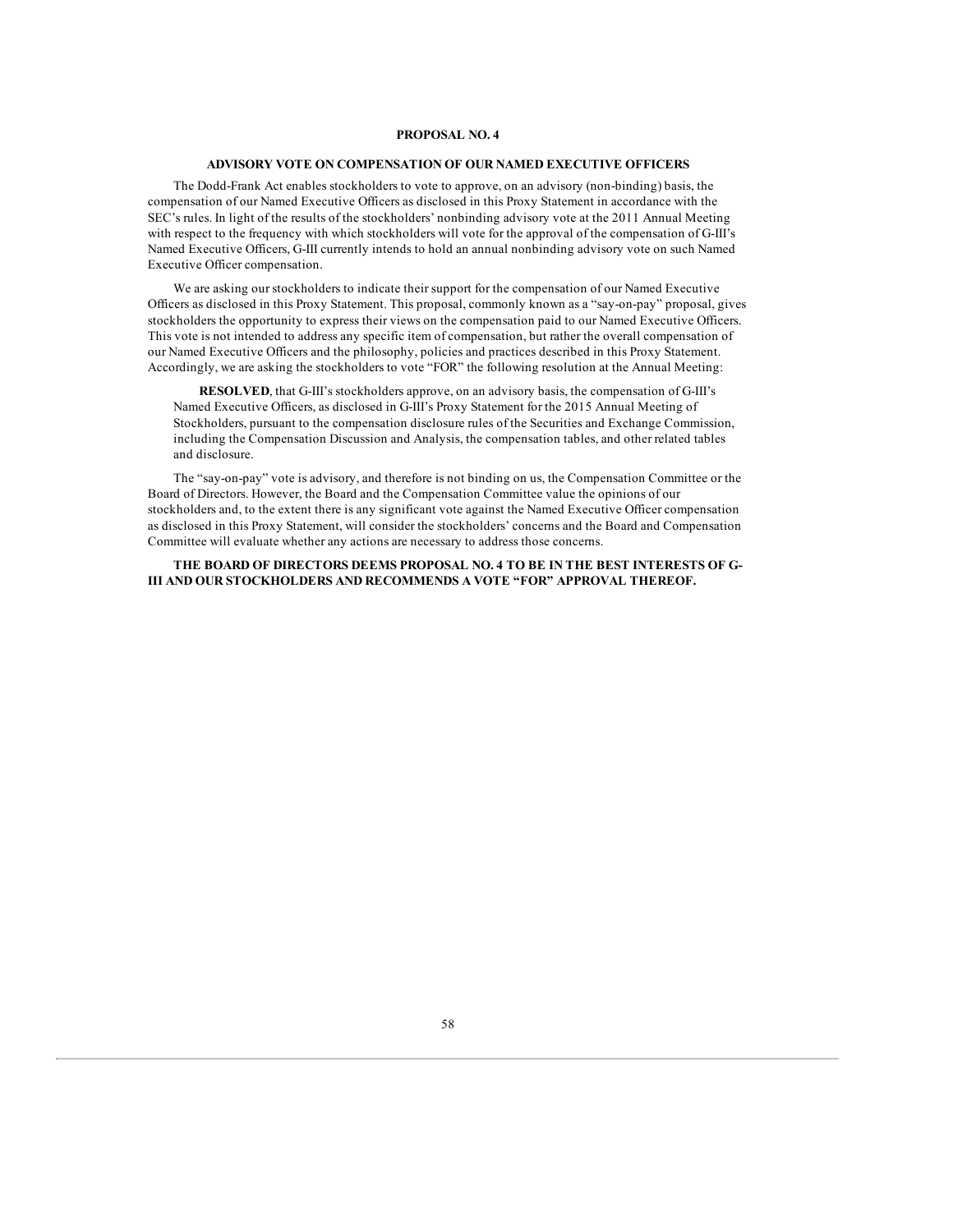### **AUDIT COMMITTEE REPORT**

In accordance with its written charter adopted by the Board of Directors, the Audit Committee of the Board of Directors is responsible for, among other things, overseeing G-III's accounting and financial reporting processes and reviewing and discussing G-III's audited financial statements with management.

Management is responsible for G-III's financial reporting process including its system of internal control and for the preparation of consolidated financial statements in accordance with generally accepted accounting principles. G-III's independent auditors are responsible for auditing those financial statements. The responsibility of the Audit Committee is to monitor and review these processes. Members of the Audit Committee are not employees of G-III and are not required to be accountants or auditors by profession. Therefore, the Audit Committee has relied, without independent verification, on management's representation that the financial statements have been prepared with integrity and objectivity and in conformity with generally accepted accounting principles and on the representations of the independent auditors included in their report of G-III's financial statements.

The oversight by the Audit Committee does not provide an independent basis to determine that management has maintained appropriate accounting and financial reporting principles or policies, or appropriate internal controls and procedures designed to assure compliance with accounting standards and applicable laws and regulations. Furthermore, the Audit Committee cannot give assurance that G-III's financial statements are presented in accordance with generally accepted accounting principles, that the audit of G-III's financial statements has been carried out in accordance with generally accepted auditing standards or that G-III's independent accountants are in fact "independent."

*Review of Audited Financial Statements*. The Audit Committee has reviewed G-III's audited financial statements for the fiscal year ended January 31, 2015 as prepared by management and audited by Ernst & Young LLP, G-III's independent auditors, and has discussed these financial statements with management. In addition, the Audit Committee has discussed with Ernst & Young LLP the matters required to be discussed by Statement on Auditing Standards No. 114 (The Auditor's Communication With Those Charged With Governance), as amended, regarding the codification of statements on auditing standards. Furthermore, the Audit Committee has received the written disclosures and the letter from Ernst & Young LLP required by PCAOB Rule No. 3526, *Communication with Audit Committees Concerning Independence*, and has discussed with Ernst & Young LLP its independence.

*Recommendation*. In reliance on the reviews and discussions referenced above, the Audit Committee recommended to the Board of Directors that the audited financial statements for the fiscal year ended January 31, 2015 be included in G-III's Annual Report on Form 10-K for that fiscal year.

> *Audit Committee* Alan Feller, Chairman

Willem van Bokhorst Richard White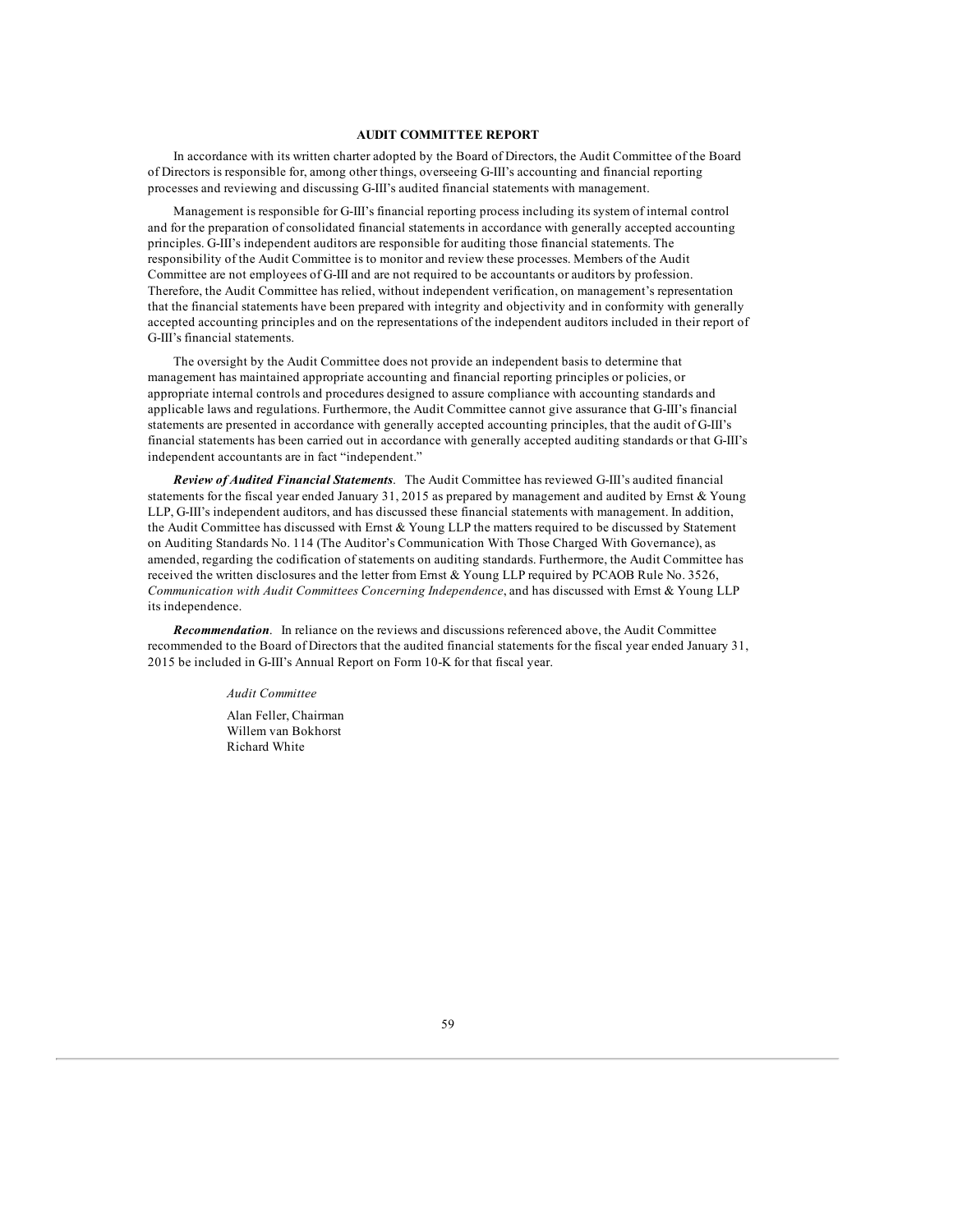## **PRINCIPAL ACCOUNTING FEES AND SERVICES**

The following table sets forth fees we paid for audit, audit-related, tax and other services provided by Ernst & Young LLP during each of the last two fiscal years.

|                    |             | <b>Fiscal Year Ended January 31,</b> |  |
|--------------------|-------------|--------------------------------------|--|
|                    | 2015        | 2014                                 |  |
| Audit fees         | \$1,965,000 | \$1,350,000                          |  |
| Audit-related fees | 749,000     | 356,000                              |  |
| Tax fees           | 537,044     | 350,514                              |  |
| All other fees     |             |                                      |  |
| Total              | \$3,251,044 | \$2,056,514                          |  |
|                    |             |                                      |  |

*Audit Fees*. Audit fees include services associated with the audit of our annual financial statements included in our Annual Report on Form 10-K, the audit of management's assessment and overall effectiveness of internal controls over financial reporting, review of financial statements included in our quarterly reports on Form 10-Q, statutory audits required internationally during each fiscal year and work performed in connection with the issuance of consents related to registration statements filed by G-III.

*Audit-Related Fees*. In fiscal 2015, audit-related fees include fees related to our follow on public offering in June 2014 and financial and tax due diligence procedures performed in connection with potential acquisition transactions. In fiscal 2014, audit-related fees include financial and tax due diligence procedures performed in connection with the acquisition of G.H. Bass, as well as with respect to other potential acquisition transactions.

*Tax Fees*. Tax fees include services related to income tax compliance, assistance with tax audits, tax advice and tax planning. In fiscal 2015, these services primarily included services provided related to sales and use tax administration, transfer pricing studies, and assistance on various international tax issues. In fiscal 2014, these services primarily included services provided related to sales and use tax administration, transfer pricing studies, assistance on various state and local tax issues, and tax audits.

The Audit Committee has considered whether the provision of the above services is compatible with maintaining Ernst & Young LLP's independence and all of the above services were pre-approved by the Audit Committee.

It is the Audit Committee's policy to pre-approve all audit and permissible non-audit services to be performed by our independent accountants, the fees to be paid for those services and the time period over which those services are to be provided. On an annual basis, the independent accountants present a listing of all services they expect to perform for us in the ensuing one-year period, including fee estimates, in sufficient detail to enable the Audit Committee to perform an independence review of each proposed service. The Audit Committee reviews this list and approves appropriate services which, in the Audit Committee's judgment, will not impair the accountants' independence. With respect to any additional services proposed to be performed by the independent accountants during the year, management will evaluate the impact on the independent accountant's independence and obtain Audit Committee approval for such service. The Audit Committee has delegated interim pre-approval authority to the Chairman of the Audit Committee.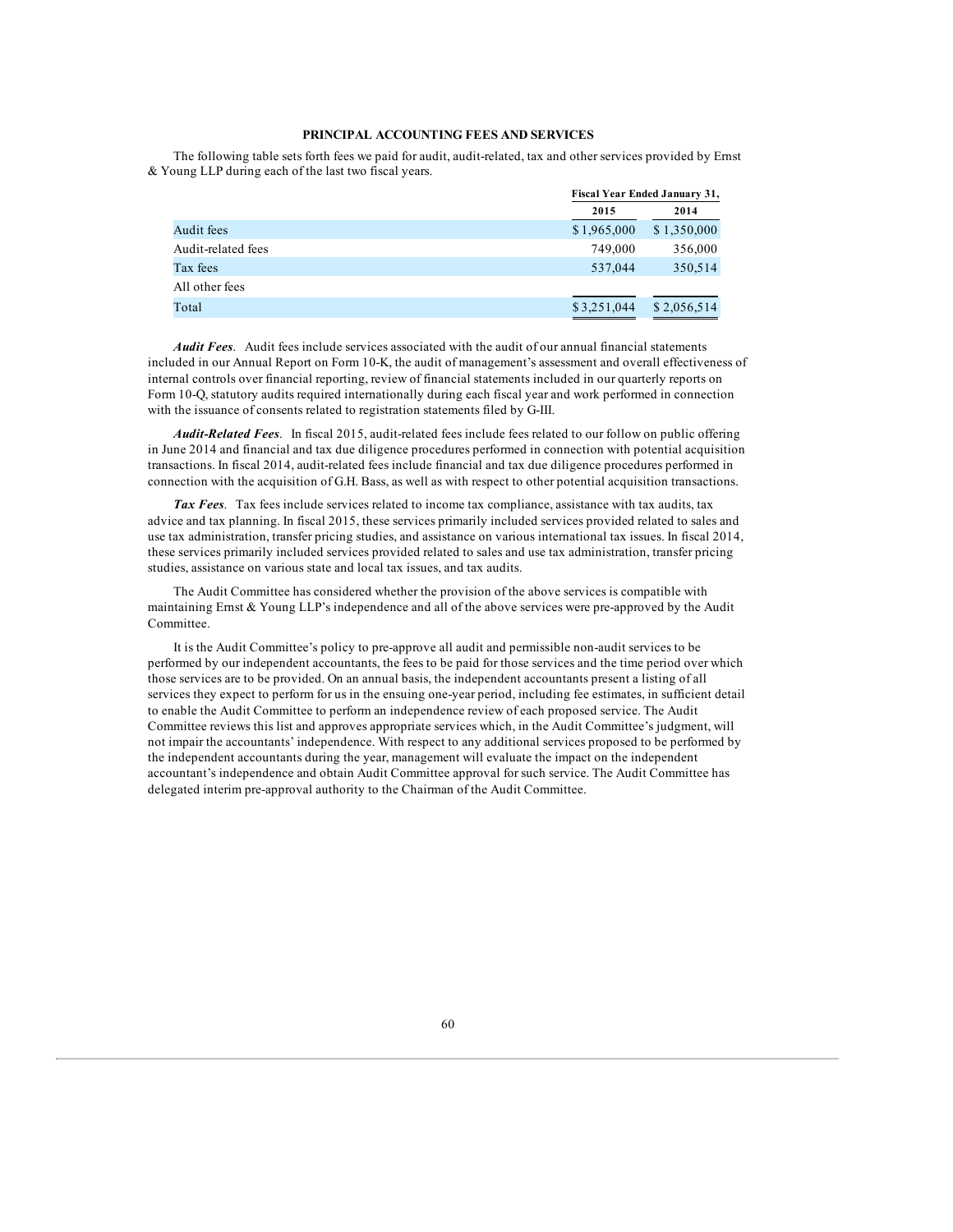# **PROPOSAL NO. 5**

# **RATIFICATION OF APPOINTMENT OF INDEPENDENT REGISTERED PUBLIC ACCOUNTING FIRM**

The stockholders will be asked to ratify the appointment by the Audit Committee of Ernst & Young LLP as our independent registered public accounting firm for the fiscal year ending January 31, 2016. If this appointment is not ratified by the stockholders, the Audit Committee will reconsider its decision. Ernst & Young LLP audited our financial statements for the fiscal year ended January 31, 2015. A representative of Ernst & Young LLP is expected to be present at the Annual Meeting, and will have an opportunity to make a statement if such person desires to do so, and is expected to be available to respond to appropriate questions from stockholders.

**THE BOARD OF DIRECTORS DEEMS PROPOSAL NO. 5 TO BE IN THE BEST INTERESTS OF US AND OUR STOCKHOLDERS AND RECOMMENDS A VOTE "FOR" APPROVAL THEREOF.**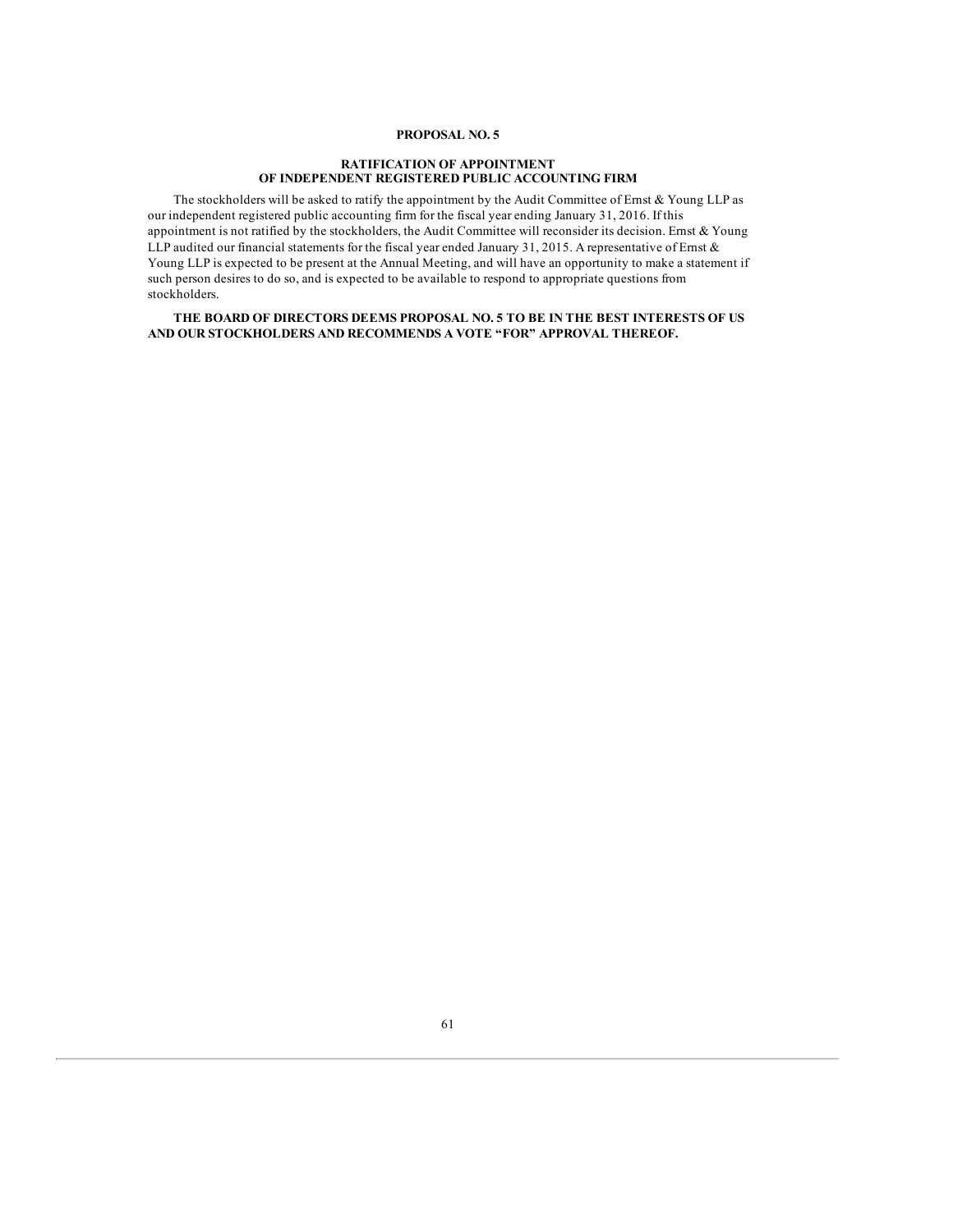### **CERTAIN RELATIONSHIPS AND RELATED TRANSACTIONS**

We have had in effect for many years a Code of Ethics that contains our conflicts of interest policy. Our Audit Committee has been responsible for reviewing transactions that might involve our Code of Ethics and for reviewing related party transactions. In addition, our Board of Directors has also adopted a written related party transactions policy. The policy covers all transactions between us and any related party (including any transactions requiring disclosure under Item 404 of Regulation S-K), other than transactions generally available to all employees and transactions involving less than ten thousand dollars (\$10,000) when aggregated with all similar transactions. The Audit Committee is generally responsible for administering this policy. However, our policy permits the disinterested directors of the Board of Directors to exercise the authority otherwise assigned to the Audit Committee. A related party transaction may be consummated only if it is ratified or approved by the Audit Committee or disinterested members of the Board of Directors and if it is on terms comparable to those that could be obtained in arm's length dealings with an unrelated third party. Our Compensation Committee reviewed and approved the compensation of Jeffrey Goldfarb set forth in the next paragraph and our Audit Committee ratified the approval by our Compensation Committee.

Jeffrey Goldfarb, the son of Morris Goldfarb, our Chairman, Chief Executive Officer and President and a director, is our Director of Business Development. Jeffrey Goldfarb has been employed by us since 2002 in several different capacities. Jeffrey Goldfarb is also a member of our Board of Directors. For fiscal 2015, Jeffrey Goldfarb received a salary of \$644,231 and a bonus of \$809,000 for his services and our Compensation Committee granted him restricted stock units that enable him to receive up to 34,598 shares of our Common Stock that will become vested at an annual rate of 25% on each of October 5, 2016, 2017, 2018 and 2019 as the performance conditions for fiscal 2015 grants have been satisfied as described above. The grant date fair value under FASB ASC Topic 718 of the restricted stock units granted to Jeffrey Goldfarb was \$1,157,995. We have entered into an executive transition agreement with Jeffrey Goldfarb under which he is entitled to receive specified severance payments and benefits in the event of his involuntary termination in conjunction with a change of control of G-III.

### **STOCKHOLDER PROPOSALS**

All stockholder proposals which are intended to be presented at our Annual Meeting of Stockholders to be held in 2016 must be received by us no later than December 31, 2015 for inclusion in the Board of Directors' proxy statement and form of proxy relating to that meeting. Any stockholder proposal must also be proper in form and substance, as determined in accordance with the Exchange Act and the rules and regulations promulgated thereunder. All such proposals should be addressed to G-III Apparel Group, Ltd., 512 Seventh Avenue, New York, NY 10018, Attention: Secretary.

Any stockholder who intends to nominate a person for election to the Board of Directors or propose any other matter to be acted upon at the Annual Meeting of Stockholders to be held in 2016 (but not include such proposal in the Board of Directors' proxy statement and form of proxy) must inform us no later than March 11, 2016. If notice is not provided by that date, the persons named in the proxy for the 2016 Annual Meeting will be allowed to exercise their discretionary authority to vote upon any such proposal without the matter having been discussed in the proxy statement for the 2016 Annual Meeting. All notice should be addressed to G-III Apparel Group, Ltd., 512 Seventh Avenue, New York, NY 10018, Attention: Secretary.

For the nomination of any person to the Board of Directors, a the notice must set forth (a) the name, age, business address and residence address of the nominee, (b) the principal occupation or employment of the nominee, (c) the number of shares of capital stock of G-III which are owned of record and beneficially by the nominee (if any), (d) such other information concerning the nominee as would be required to be disclosed in a proxy statement soliciting proxies for the election of the nominee as a director in an election contest (even if an election contest is not involved) or that is otherwise required to be disclosed, under Section 14(a) of the Exchange Act and the rules and regulations promulgated thereunder, (e) the consent of the nominee to being named in the proxy statement as a nominee and to serving as a director if elected, and (f) as to the proposing stockholder: (i) the name and address of the proposing stockholder as they appear on G-III's books and of the beneficial owner, if any, on whose behalf the nomination is being made, (ii) the class and number of shares of G-III which are owned by the proposing stockholder (beneficially and of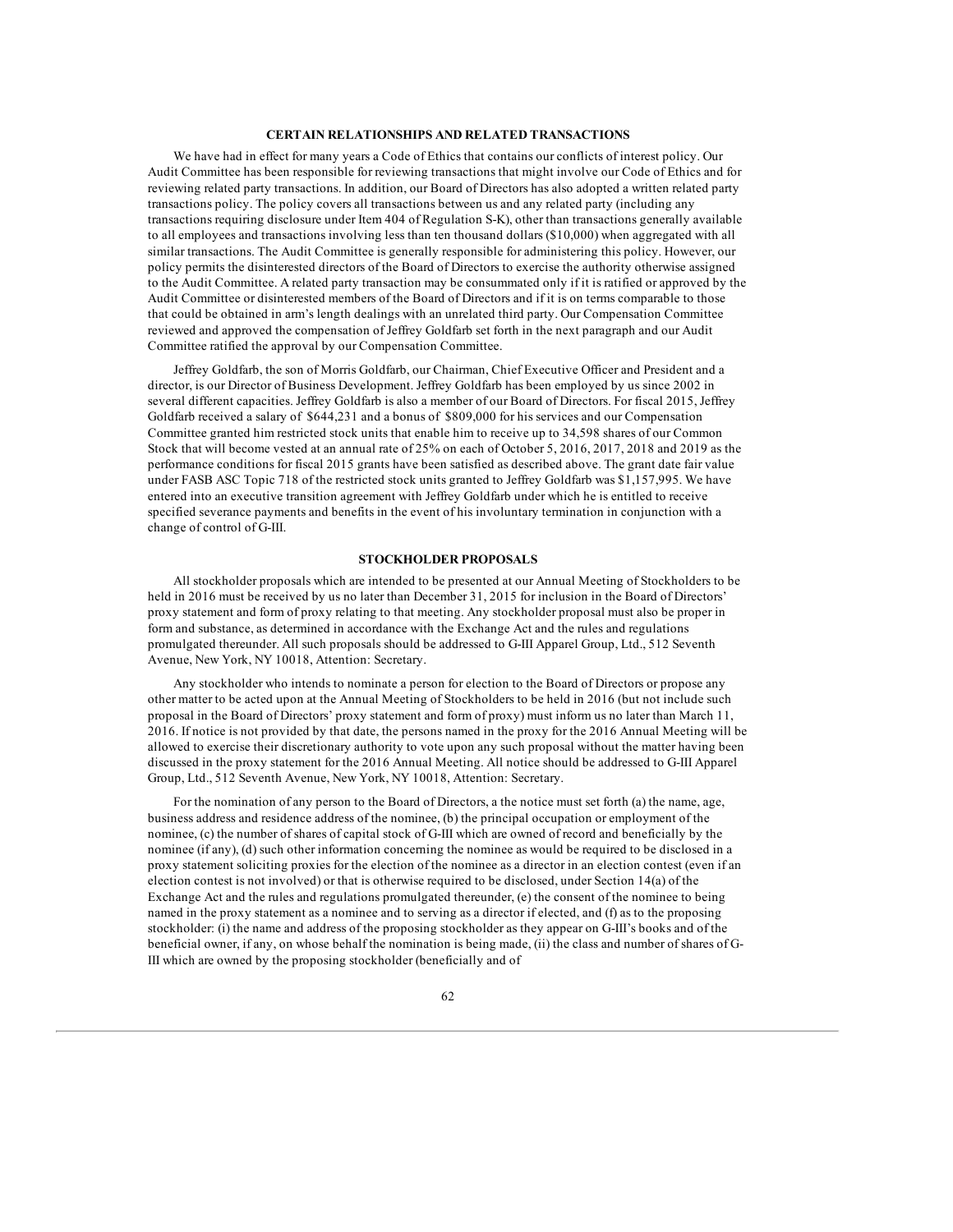record) and owned by the beneficial owner, if any, on whose behalf the nomination is being made, as of the date of the proposing stockholder's notice, (iii) a description of any agreement, arrangement or understanding with respect to such nomination between or among the proposing stockholder and any of its affiliates or associates, and any others (including their names) acting in concert with any of the foregoing, (iv) a description of any agreement, arrangement or understanding (including any derivative or short positions, profit interests, options, hedging transactions, and borrowed or loaned shares) that has been entered into as of the date of the proposing stockholder's notice by, or on behalf of, the proposing stockholder or any of its affiliates or associates, the effect or intent of which is to mitigate loss to, manage risk or benefit of share price changes for, or increase or decrease the voting power of the proposing stockholder or any of its affiliates or associates with respect to shares of stock of G-III, (v) a representation that the proposing stockholder is a holder of record of shares of G-III entitled to vote at the meeting and intends to appear in person or by proxy at the meeting to nominate the person or persons specified in the notice, and (vi) a representation whether the proposing stockholder intends to deliver a proxy statement and/or form of proxy to holders of G-III's outstanding capital stock and/or otherwise to solicit proxies from stockholders in support of the nomination. G-III may require any proposed nominee to furnish such other information as it may reasonably require to determine the eligibility of such proposed nominee to serve as an independent director of G-III or that could be material to a reasonable stockholder's understanding of the independence, or lack thereof, of such nominee.

For all business other than director nominations, the notice must set forth as to each matter the proposing stockholder proposes to bring before the annual meeting: (a) a brief description of the business desired to be brought before the annual meeting and the reasons for conducting such business at the annual meeting, (b) any other information relating to such stockholder and beneficial owner, if any, on whose behalf the proposal is being made, required to be disclosed in a proxy statement or other filings required to be made in connection with solicitations of proxies for the proposal and pursuant to and in accordance with Section 14(a) of the Exchange Act and the rules and regulations promulgated thereunder and (c) the information as to the proposing stockholder required by section (f) in the preceding paragraph.

### **OTHER BUSINESS**

The Board of Directors knows of no other business to be acted upon at the Annual Meeting. However, if any other business properly comes before the Annual Meeting, it is the intention of the persons named in the enclosed proxy to vote on such matters in accordance with their best judgment.

The prompt return of your proxy will be appreciated and helpful in obtaining the necessary vote. Therefore, whether or not you expect to attend the Annual Meeting, please sign the proxy and return it in the enclosed envelope.

By Order of the Board of Directors

Sague

WAYNE S. MILLER *Secretary*

New York, New York May 6, 2015

A COPY OF OUR ANNUAL REPORT ON FORM 10-K WILL BE SENT WITHOUT CHARGE TO ANY STOCKHOLDER REQUESTING IT IN WRITING FROM: G-III APPAREL GROUP, LTD., ATTENTION: CORPORATE SECRETARY, 512 SEVENTH AVENUE, NEW YORK, NEW YORK 10018.

63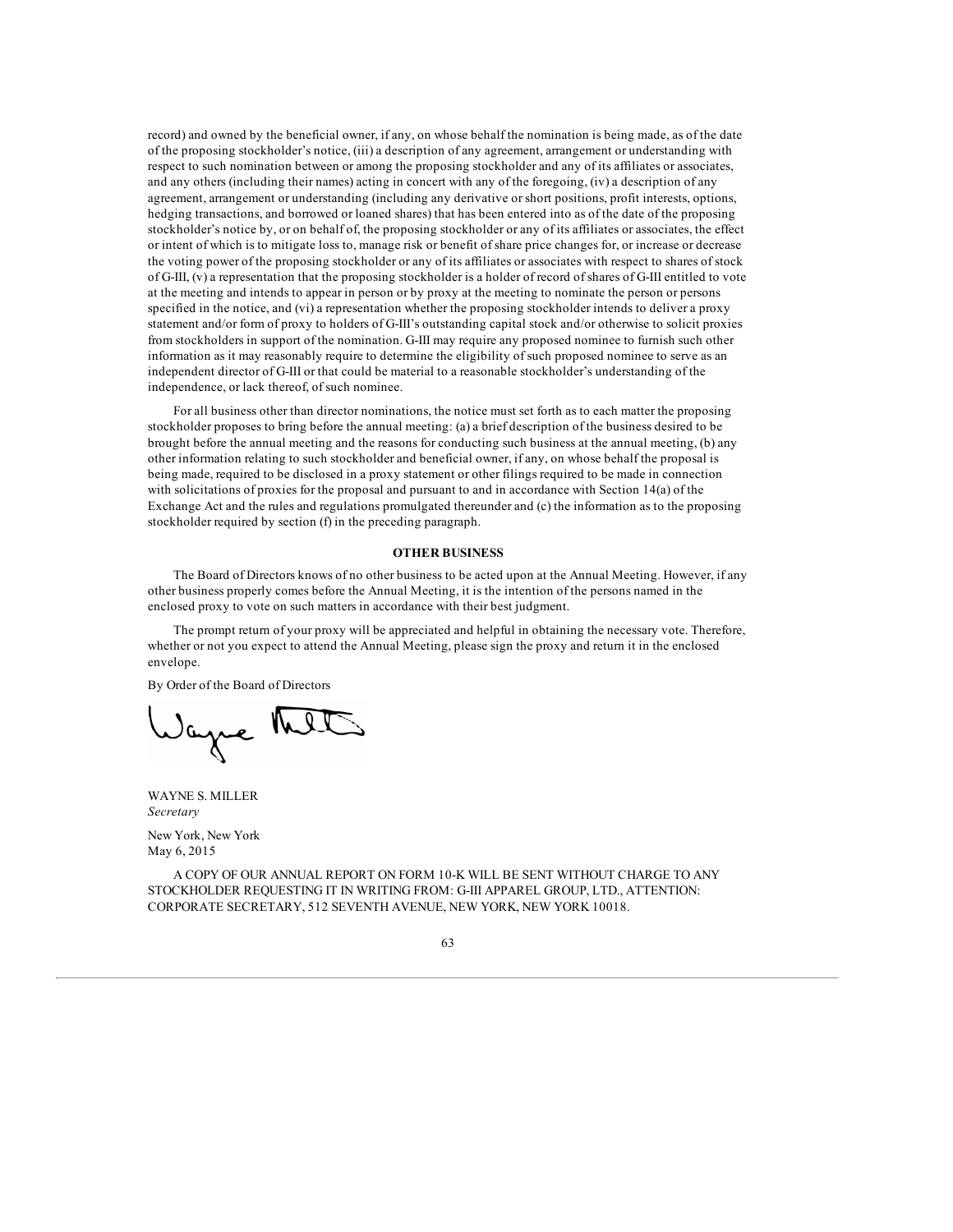**Appendix A**

### **G-III APPAREL GROUP, LTD. 2015 LONG-TERM INCENTIVE PLAN**

#### **ARTICLE 1 GENERAL**

1.1 Purpose. The purpose of the Plan is to establish a vehicle through which the Company can provide equity-based and other incentive compensation opportunities in order to facilitate its ability to recruit, motivate, reward and retain qualified individuals who contribute or are expected to contribute to the success and growth of the Company.

1.2 Eligibility. Awards may be granted under the Plan to any employee or non-employee director of, and any consultant, independent contractor or other person who provides personal services to, the Company or any of its Subsidiaries, provided that Incentive Stock Options may be granted only to employees.

1.3 Types of Awards. Awards under the Plan may include, without limitation, Options, Stock Appreciation Rights, shares of Restricted Stock, Restricted Stock Units, other Share-based Awards and performance-based Cash Incentive Awards, all as described in Articles 5 through 7 hereof.

#### **ARTICLE 2 DEFINITIONS**

2.1 "Award" means an award made to an eligible director, employee or consultant under the Plan.

2.2 "Award Agreement" means an agreement, in written or electronic form, between the Company and a Participant setting forth the terms and conditions of an Award.

- 2.3 "Board" means the Board of Directors of the Company.
- 2.4 "Cause" has the meaning set forth in Section 9.3(a).
- 2.5 "Change in Control" has the meaning set forth in Section 9.3(b).
- 2.6 "Code" means the Internal Revenue Code of 1986, as amended.
- 2.7 "Committee" means the Compensation Committee of the Board.
- 2.8 "Company" means G-III APPAREL GROUP, LTD., a Delaware corporation, and any successor thereto.
- 2.9 "Exchange Act" means the Securities Exchange Act of 1934, as amended.

2.10 "Exercise Price" means, with respect to an Option, the price at which a holder may purchase the Shares covered by the Option and, with respect to an SAR, the baseline price of the Shares covered by the SAR.

2.11 "Fair Market Value" means, as of any relevant date, the closing price per Share on such date on the principal securities exchange on which the Shares are traded or, if no Shares are traded on that date, the closing price per Share on the next preceding date on which Shares are traded, or (2) the value determined under such other method or convention as the Board or the Committee, acting in a consistent manner in accordance with the Plan and applicable tax law, may prescribe.

2.12 "Good Reason" has the meaning set forth in Section 9.3(c).

2.13 "Incentive Cash Award" means a performance-based cash Award described in Section 7.2.

2.14 "Incentive Stock Option" or "ISO" means an Option that qualifies as an "incentive stock option" within the meaning of Section 422 of the Code.

2.15 "Option" means an option to purchase Shares granted pursuant to Section 5.1.

### A-1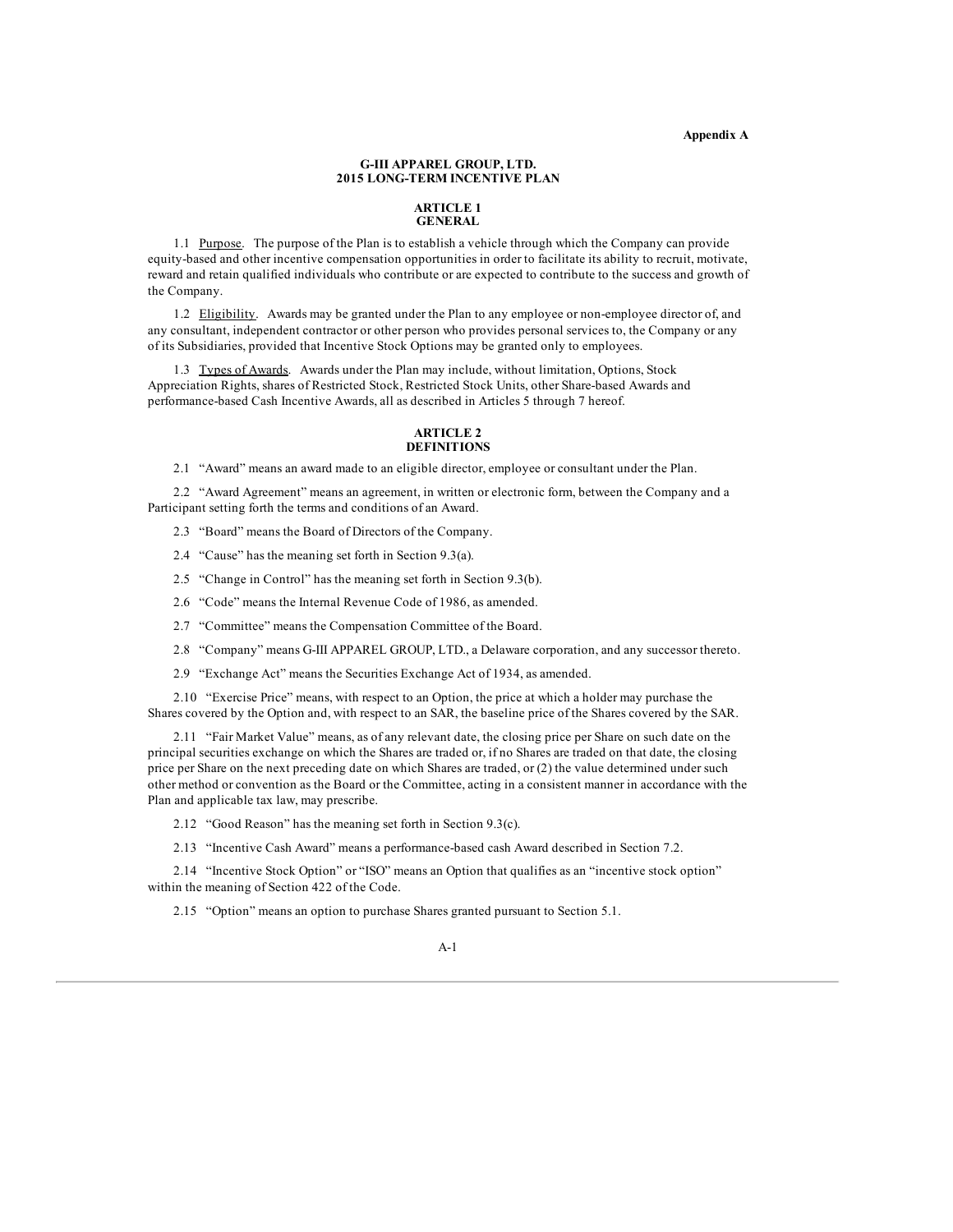2.16 "Participant" means any person who has been selected to receive an Award under the Plan or who holds an outstanding Award under the Plan.

2.17 "Performance-Based Exemption" means the performance-based compensation exemption from the compensation deduction limitations imposed by Section 162(m) of the Code, as set forth in Section 162(m)(4) (C) of the Code.

2.18 "Performance Factors" means any of the factors listed in Section 7.3(b) that may be used for Awards intended to qualify for the Performance-Based Exemption.

2.19 "Plan" means the incentive plan set forth herein, as it now exists or is hereafter amended.

2.20 "Restricted Stock" means stock issued in the name of a Participant pursuant to Section 6.1, subject to applicable transfer restrictions and vesting and other conditions.

2.21 "Restricted Stock Unit" or "RSU" means a contingent right to receive Shares in the future that is granted pursuant to Section 6.1.

2.22 "Section 409A" means Section 409A of the Code.

2.23 "Shares" means shares of the Company's common stock.

2.24 "Stock Appreciation Right" or "SAR" means a right to receive appreciation in the value of Shares that is granted pursuant to Section 5.2.

2.25 "Subsidiary" means (a) a corporation or other entity in an unbroken chain of corporations or other entities at least 50% of the total value or voting power of the equity securities of which is owned by the Company or by any other corporation or other entity in the chain, and (b) any other corporation or entity in which the Company has a 20% controlling interest, directly or indirectly, as may be designated by the Committee pursuant to the criteria set forth in Section 1.409A-1(b)(5)(iii)(E) of the Treasury regulations.

2.26 "Ten Percent Stockholder" means a person who owns or is deemed to own (under Section 424(d) of the Code) more than ten percent of the total combined voting power of all classes of stock of the Company or any Subsidiary.

# **ARTICLE 3 ADMINISTRATION**

3.1 General. Except as specified herein or as otherwise determined by the Board, the Plan shall be administered by the Committee, the composition of which is governed by the Committee's charter.

3.2 Authority of the Committee. Subject to the provisions of the Plan, the Committee, acting in its discretion, shall have the power and authority to select the persons to whom Awards will be made, prescribe the terms and conditions of each Award and make amendments thereto, construe, interpret and apply the provisions of the Plan and of any Award Agreement, and make any and all determinations and take any and all other actions as it deems necessary or desirable in order to carry out the terms of the Plan or of any Award; provided that the Committee may not accelerate the vesting of an outstanding award by reason of the termination of a Participant's employment unless (a) such termination is in connection with a Change in Control or on account of the Participant's death, disability or retirement, or (b) such termination occurs for any other reason and the net number of shares the Company would issue by reason of such acceleration of vesting would not exceed 10% of the total number of Shares that may be issued under the Plan.

3.3 Delegation of Authority. To the fullest extent authorized or permitted by applicable law, including, without limitation, Section 157(c) of the Delaware General Corporation Law, the Committee may (i) delegate to officers of the Company or any affiliate, or committees thereof, the authority, subject to such terms as the Committee shall determine, to perform such functions, including the authority to grant Awards, as the Committee may determine, and (ii) delegate to any person or subcommittee (who may, but need not be members of the Committee) such Plan-related administrative authority and responsibilities as it deems appropriate. The Committee may not delegate its authority with respect to non-ministerial actions relating to individuals who are subject to the reporting requirements of Section 16(a) of the Exchange Act or Awards that are intended to qualify for the Performance-Based Exemption.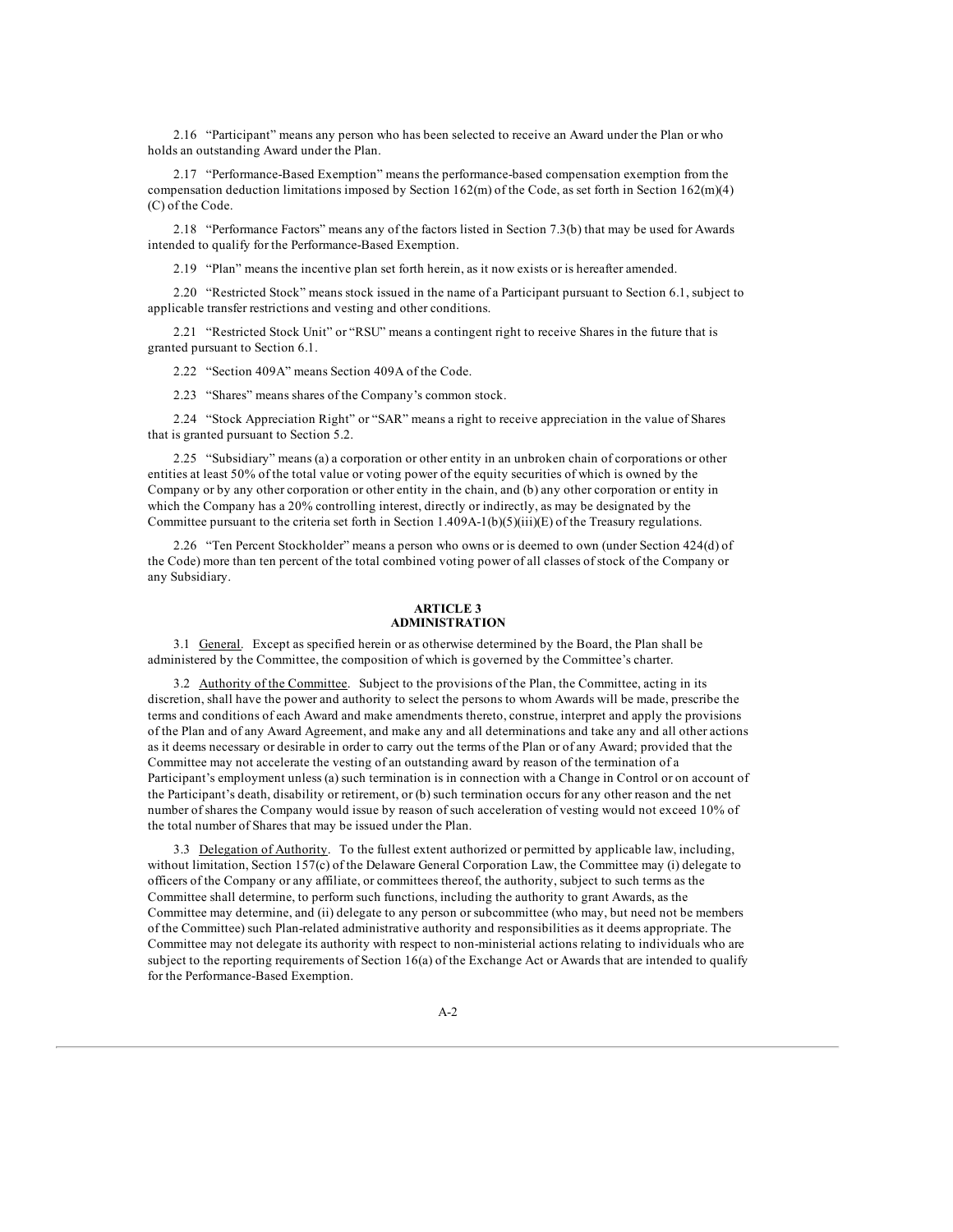3.4 Indemnification. The Company shall indemnify and hold harmless each member of the Committee and the Board and any employee or director of the Company or any Subsidiary to whom any duty or power relating to the administration of the Plan or any Award is delegated from and against any loss, cost, liability (including any sum paid in settlement of a claim with the approval of the Board), damage and expense (including reasonable legal and other expenses incident thereto) arising out of or incurred in connection with the Plan, unless and except to the extent attributable to such person's fraud or willful misconduct.

#### **ARTICLE 4**

# **SHARES SUBJECT TO THE PLAN; INDIVIDUAL AWARD LIMITS**

4.1 Shares Issuable under the Plan. Subject to Section 4.3, up to 2,500,000 Shares shall be available for grant and issuance pursuant to Awards made under the Plan, any or all of which may (but need not) be issued pursuant to ISOs. For purposes of these limitations, (a) the total number of Shares covered by stock-settled SARs (and not just the number of Shares issued in settlement of such SARs) shall be deemed to have been issued under the Plan, and (b) Shares covered and/or issued pursuant to an Award will again be available for grant and issuance pursuant to subsequent Awards to the extent such Shares are covered by or relate to (1) the unexercised portion of an Option or SAR that is forfeited or otherwise terminated or canceled for any reason other than exercise, (2) Restricted Stock Awards, RSU Awards or any other forms of Award that are forfeited, (3) subject to an Award that is settled in cash or that otherwise terminates without such Shares being issued, or (4) Shares issued pursuant to awards that are assumed, converted or substituted as a result of the acquisition of another company by the Company or a combination of the Company with another Company. Shares that are used or withheld to pay the exercise price of an Award or to satisfy the tax withholding obligations associated with the vesting or settlement of an Award will not be available for future grant and issuance under the Plan. Shares issued under the Plan may be either authorized and

4.2 unissued Shares, or authorized and issued Shares held in the Company's treasury, or any combination of the foregoing. For the avoidance of doubt, Shares purchased by the Company in the open market with proceeds from a cash exercise of an Option may not be added to the pool of Shares otherwise available under the Plan.

4.3 Individual Award Limitations. No more than 400,000 Shares may be issued pursuant to Awards granted to any Participant in any fiscal year of the Company. No more than \$10,000,000 may be earned by any Participant for any fiscal year pursuant to Cash Incentive Awards made under Section 7.2. If the performance period for a Cash Incentive Award covers more than one fiscal year, then, for the purpose of applying the annual limit under the preceding sentence, the amount that may be earned by the Participant for each fiscal year covered by the performance period will be deemed to be equal to the quotient of (a) the maximum amount that may be earned pursuant to the Award, divided by (b) the number of such fiscal years.

4.4 Adjustments for Capital Changes. In the event of a split-up, spin-off, stock dividend, extraordinary cash dividend, recapitalization, consolidation of Shares, reverse stock split or other similar capital change, the number and class of Shares that may be issued under the Plan pursuant to Section 4.1, the number and class of Shares that may be issued pursuant to annual Awards granted to any Participant pursuant to Section 4.2, the number, class and/or Exercise Price (if any) of Shares subject to outstanding Awards and performance goals expressed in or with respect to Shares shall be equitably adjusted by and at the discretion of the Board or the Committee in order to prevent undue dilution or enlargement of the benefits available under the Plan or an outstanding Award, as the case may be, provided that the number of Shares subject to any outstanding Award shall always be a whole number. In furtherance of the foregoing, in the event of an "equity restructuring," each outstanding Award that constitutes a "share-based payment arrangement" (as such terms are defined in FASB Accounting Standards Codification Topic 718) shall be adjusted pursuant to this Section.

### **ARTICLE 5 STOCK OPTIONS; STOCK APPRECIATION RIGHTS**

5.1 Grant of Company Stock Options. The Committee may grant Options to Participants upon such vesting, forfeiture and other terms and conditions as the Committee, acting in its discretion in

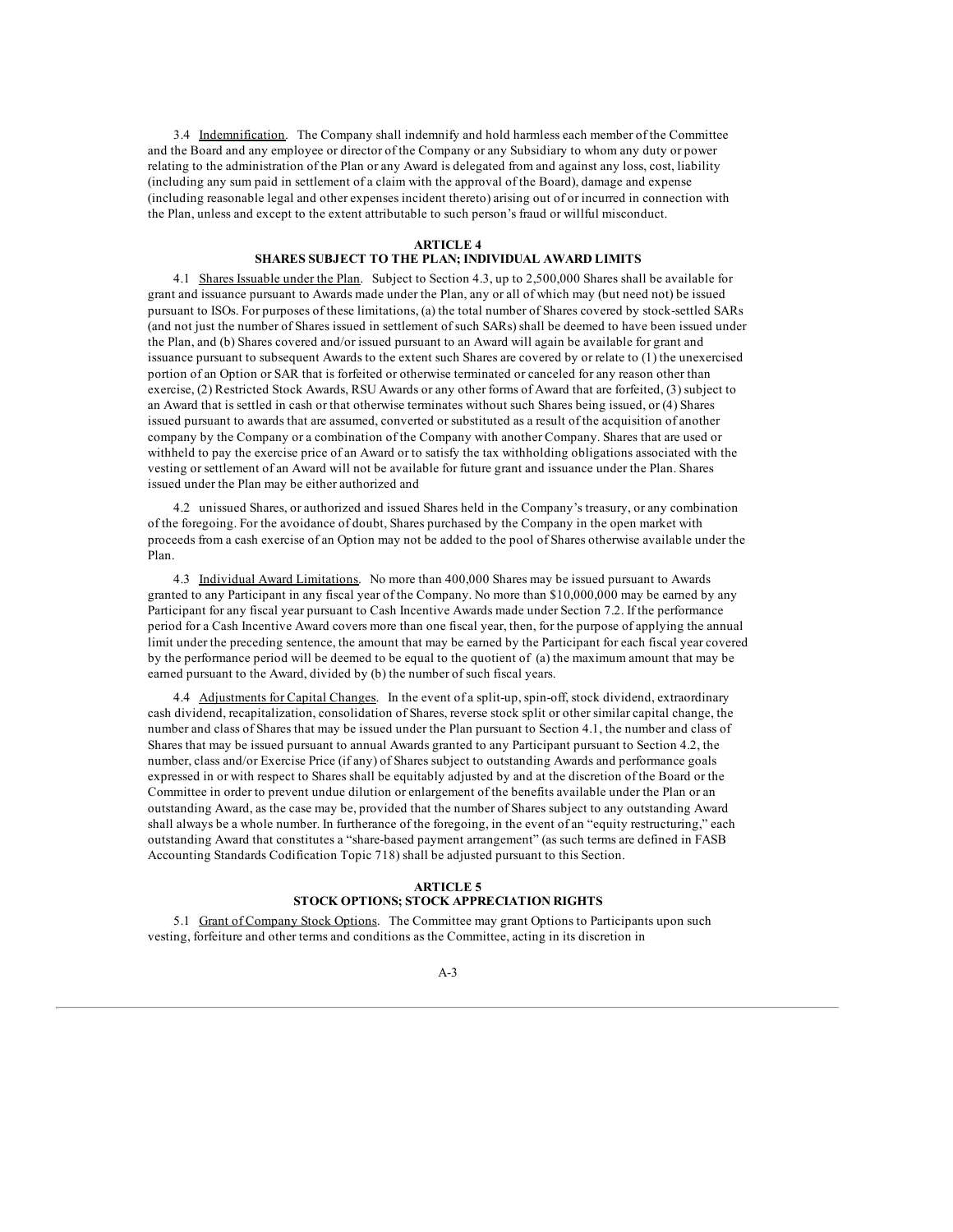accordance with the Plan, may determine, either at the time an Option is granted or, if the holder's rights are not adversely affected, at any subsequent time, provided that each Option shall have a vesting period of at least one year from the date of grant. Each Option will be deemed not to be an ISO (a non-ISO) unless, at the time the Option is granted, the Committee specifically designates such Option as an ISO. If an Option is designated as an ISO and if part or all of the Option does not qualify as an ISO for any reason, then the Option or the portion of the Option that does not so qualify will nevertheless remain outstanding and will be characterized as a non-ISO.

5.2 Grant of Stock Appreciation Rights. The Committee may grant Stock Appreciation Rights, or SARs, to Participants, either alone or in connection with the grant of an Option, upon such vesting, forfeiture and other terms and conditions as the Committee, acting in its discretion in accordance with the Plan, may determine, either at the time the SARs are granted or, if the holder's rights are not adversely affected, at any subsequent time, provided that SARs shall have a minimum vesting period of one year from the date of grant. Upon exercise, the holder of an SAR shall be entitled to receive cash and/or a number of whole Shares (as determined by the Committee) having a value equal to the product of  $X$  and  $Y$ , where  $-\frac{1}{2}$ 

 $X =$  the number of whole Shares as to which the SAR is being exercised, and

*Y* = the excess of (i) the Fair Market Value per Share on the date of exercise over (ii) the Exercise Price per Share covered by the SAR.

5.3 Exercise Price. The Committee shall determine the Exercise Price per Share under each Option and each SAR, provided that (a) the Exercise Price per Share shall be at least equal to the Fair Market Value per Share on the date the Option or SAR is granted; and (b) in the case of an ISO granted to a Ten Percent Stockholder, the Exercise Price per Share shall be at least equal to 110% of the Fair Market Value per Share on the date the ISO is granted.

5.4 Repricing and Reloading Prohibited. Except in connection with a corporate transaction involving the Company (including, without limitation, any stock dividend, distribution (whether in the form of cash, Shares, other securities or other property), stock split, extraordinary cash dividend, recapitalization, change in control, reorganization, merger, consolidation, split-up, spin-off, combination, repurchase or exchange of Common Shares or other securities, or similar transaction(s)), the Company may not, without obtaining stockholder approval: (a) reduce the Exercise Price under outstanding Options or SARs; (b) cancel outstanding Options or SARs in exchange for Options or SARs with a lower Exercise Price; or (c) cancel outstanding Options or SARs in exchange for cash or other securities at a time when the per Share Exercise Price under such Options or SARs is higher than the Fair Market Value. The Committee may not grant an Option that includes a "reload" feature or make any other Plan Awards that have the effect of providing a "reload" feature with respect to Shares used to satisfy the Option exercise price or applicable withholding tax.

5.5 Exercise Period of Options and SARs. The Committee may establish such vesting, forfeiture, expiration and other conditions as it deems appropriate (on

5.6 a grant-by-grant basis) with respect to the exercisability of an Option or SAR; provided, however, that, unless sooner terminated in accordance with its terms, each Option and each SAR shall automatically expire on the tenth anniversary of the date the Option or SAR is granted (or, in the case of an ISO granted to a Ten Percent Stockholder, on the fifth anniversary of the date the ISO is granted).

5.7 Exercise of Options. A Participant may exercise an outstanding Option that is vested and exercisable by transmitting to the Secretary of the Company (or another person designated by the Company for this purpose) a written notice identifying the Option that is being exercised and specifying the number of whole Shares to be purchased pursuant to such exercise, together with payment in full of the aggregate Exercise Price payable for such Shares and any applicable withholding taxes. The Exercise Price shall be payable in cash or by check or by any other means that the Committee may expressly permit, including, without limitation, (a) the Participant's surrender of previously-owned Shares, (b) the Company's withholding Shares that would otherwise be issued if the Exercise Price had been paid in cash, (c) payment pursuant to a broker-assisted cashless exercise program established and made available in accordance with applicable law, (d) any other method of payment that is permitted by applicable law, or (e) any combination of the foregoing. Applicable withholding taxes shall be payable in cash or by any other method that may be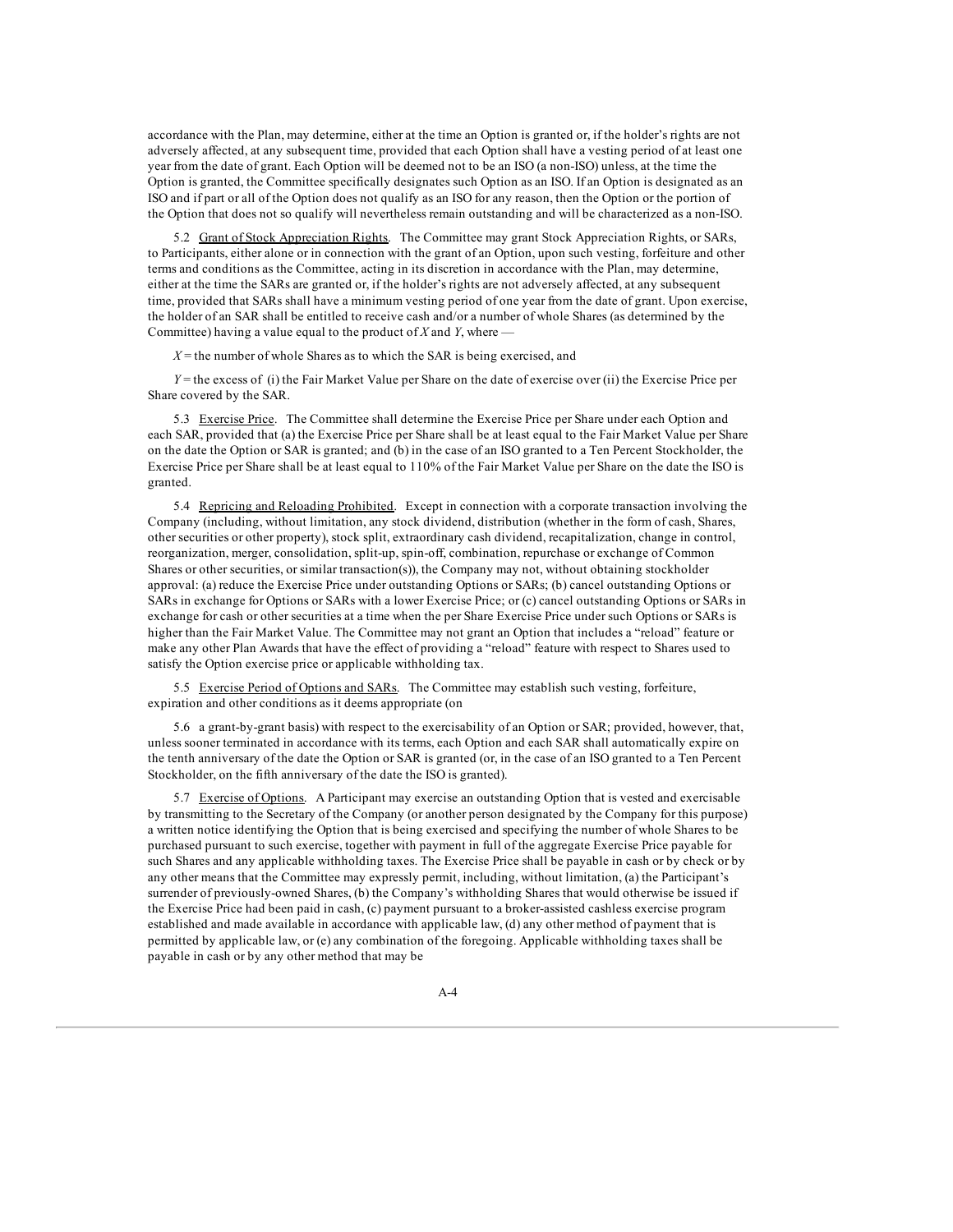permitted or required by the Committee in accordance with Section 11.1. Shares tendered or withheld for the payment of the exercise price of an Option will be credited on the basis of the Fair Market Value of such Shares on the date they are tendered or withheld pursuant to such exercise.

5.8 Exercise of SARs. A Participant may exercise an outstanding SAR that is vested and exercisable by transmitting to the Secretary of the Company (or another person designated by the Company for this purpose) a written notice identifying the SAR that is being exercised and specifying the number of whole Shares for which the SAR is being exercised, together with payment in full of any applicable withholding taxes attributable to such exercise. Applicable withholding taxes shall be payable in cash or by any other method that may be permitted or required by the Committee in accordance with Section 11.1.

5.9 Termination of Employment or Service. Unless the Committee determines otherwise at the time of grant, or thereafter if no rights of a Participant are thereby reduced, in the event of the termination of a Participant's employment or service with the Company and its Subsidiaries, (a) the Participant will forfeit any then outstanding unvested Options or SARs, and (b) any then outstanding vested Option or SAR will remain outstanding for a period of at least 90 days (one year if such termination is due to the Participant's death) following the date of such termination (but in no event longer than the expiration of its stated term.) Notwithstanding the foregoing, if a Participant's employment or other service is terminated by the Company or a Subsidiary for Cause (as such term is defined in Section 9.3(a) below) or at a time when grounds for such a termination exist, the Participant's then outstanding Options and/or SARs (whether or not previously vested) shall immediately terminate and shall have no further force or effect.

5.10 Rights as a Stockholder. A Participant shall have no rights to vote or receive dividends or any other rights of a stockholder with respect to any Shares covered by an Option or SAR unless and until such Option or SAR is validly exercised and any such Shares are issued to the Participant (subject to Section 4.3). The Company will issue such Shares promptly after the exercise of such Option or SAR (to the extent the SAR is settled in Shares) is completed.

## **ARTICLE 6 RESTRICTED STOCK AND RESTRICTED STOCK UNIT AWARDS**

6.1 Grant of Restricted Stock and RSU Awards. The Committee may grant Restricted Stock Awards and/or Restricted Stock Unit Awards (RSUs) to any Participant. Under a Restricted Stock Award, the Company issues Shares to the Participant when the Award is made subject to specified conditions and restrictions; and under an RSU Award, the Participant receives the right to receive Shares in the future upon satisfaction of specified terms and conditions. The vesting, forfeiture and other terms and conditions applicable to the Shares covered by a Restricted Stock Award or the RSUs and Shares covered by a Restricted Stock Unit Award (including, but not limited to, conditions and restrictions tied to the achievement of specified performance objectives and/or the completion of one or more specified periods of future service) will be determined by the Committee and will be set forth in the applicable Award Agreement, provided that each such Award will have a vesting period of at least one year from date of grant.

6.2 Restricted Shares. Shares issued pursuant to a Restricted Stock Award may be evidenced by book entries on the Company's stock transfer records pending satisfaction of the applicable vesting conditions. If a stock certificate for restricted Shares is issued, the certificate will bear an appropriate legend to reflect the nature of the conditions and restrictions applicable to the Shares. The Company may retain physical possession of any such stock certificate and may require a Participant to deliver a stock power to the Company, endorsed in blank, in order to facilitate the transfer back to the Company of restricted Shares that are forfeited. Notwithstanding the foregoing, if a Participant forfeits Shares covered by a Restricted Stock Award, the Shares that are forfeited shall automatically be cancelled on the books and records of the Company whether or not the Participant returns a certificate for such Shares or otherwise fails or refuses to execute documents or take other action requested by the Company in connection with the cancellation of the forfeited Shares. Except to the extent otherwise provided under the Plan or the Award Agreement, a Participant who holds unvested Shares pursuant to an outstanding Restricted Stock Award shall have all of the rights of a stockholder with respect to said Shares, including the right to vote the Shares and the right to receive dividends thereon (subject to the payment and vesting conditions described in Section 6.4 below).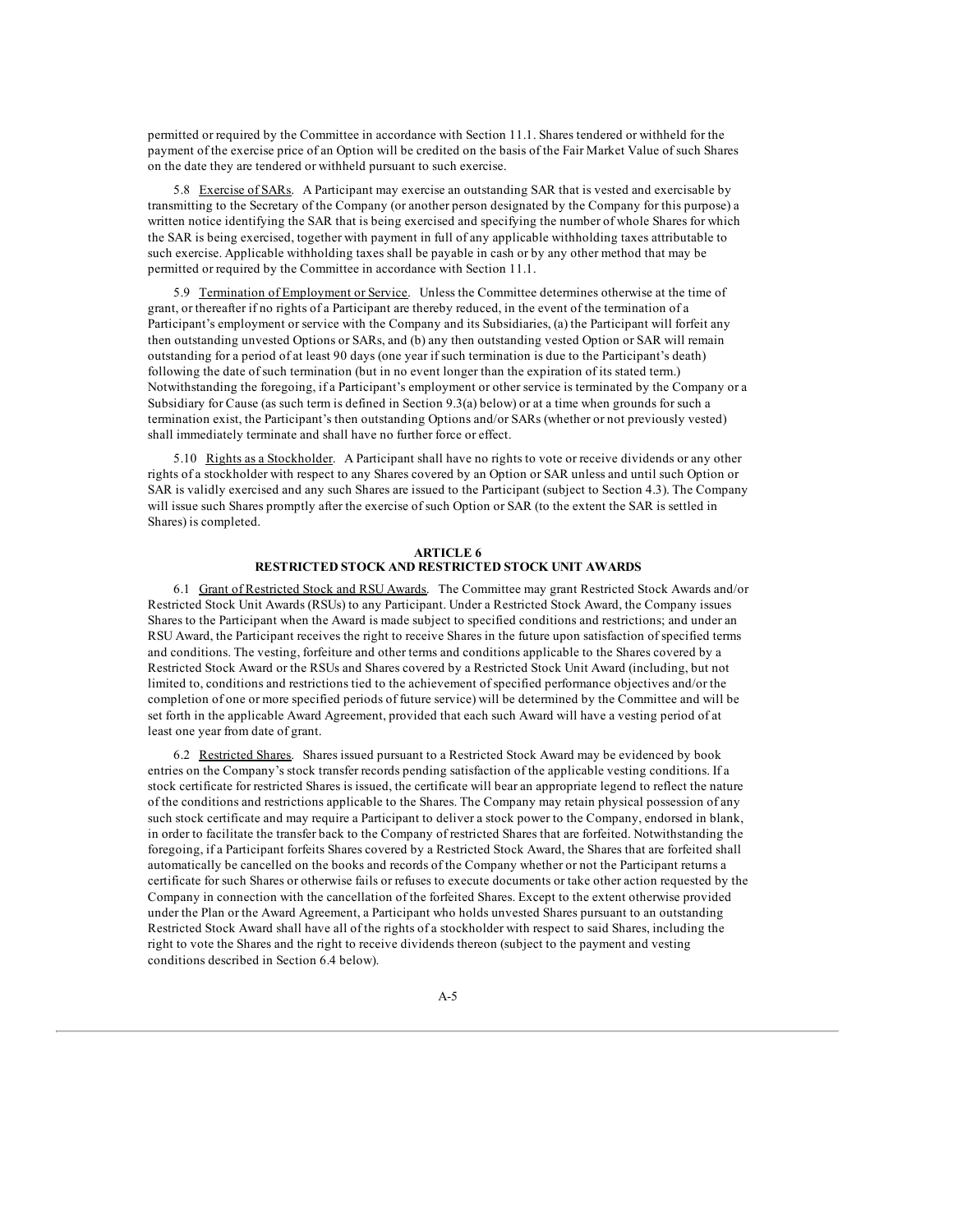6.3 Shares Covered by RSU Awards. No Shares will be issued pursuant to an RSU Award unless and until the applicable vesting and other conditions have been satisfied. The holder of an RSU Award shall have no rights as a stockholder with respect to Shares covered by the RSUs unless and until the RSUs becomes vested and the Shares covered by the vested RSUs are issued to the Participant. Subject to Section 6.4, the Committee may provide that a Participant who holds RSUs will be entitled to receive dividend equivalent credits based upon the dividends that would have been payable with respect to the Shares covered by the RSUs if such Shares were outstanding.

6.4 Dividends on Restricted Stock and RSU Shares. If a dividend is declared with respect to outstanding Shares, then, unless the Committee determines otherwise, a corresponding dividend will be credited to a Participant with respect to Shares covered by an outstanding Restricted Stock or RSU Award as if such Shares were outstanding and free of vesting and other conditions and restrictions. Dividend credits (if any) will be made in the form of cash or in the form of additional Shares of Restricted Stock or RSUs (based upon the then Fair Market Value per Share) or any combination thereof, all as determined by the Committee. Dividends credited with respect to Restricted Stock and RSU Awards shall be subject to the same vesting and forfeiture conditions and the same payment terms that are applicable to the Shares of Restricted Stock or RSU Shares to which such dividend credits apply and/or, if applicable, such different terms and conditions that may be required in order to comply with Section 409A.

6.5 Non-Transferability. No Restricted Stock Award and no Shares covered by a Restricted Stock Award, may be sold, assigned, transferred, disposed of, pledged or otherwise hypothecated other than to the Company or its designee in accordance with the terms of the Award or the Plan, and any attempt to do so shall be null and void.

6.6 Termination of Service Before Vesting; Forfeiture. Unless otherwise specified in the Award Agreement or otherwise subsequently determined by the Committee, unvested Shares held pursuant to a Restricted Stock Award and unvested RSUs held under an RSU Award shall be forfeited and canceled upon the termination of a Participant's employment or other service with the Company and its Subsidiaries.

6.7 Timing Requirement for Settlement of RSUs. Unless otherwise specified in the applicable Award Agreement, RSUs shall be settled in the form of Shares or cash (as determined by the Committee) as soon as practicable after the RSUs become vested but in no event later than the  $15<sup>th</sup>$  day of the third month following the calendar year in which the vesting of such RSUs occurs. Notwithstanding the foregoing, the terms of an RSU Award may expressly provide that settlement of vested RSUs covered by the Award will be deferred until a later date or the occurrence of a subsequent event, provided that any such deferral provision complies with the election, distribution timing and other requirements of Section 409A.

6.8 Receipt of Shares. A Participant who holds Shares that become vested under a Restricted Stock Award or who holds RSUs that become vested (to the extent the vested RSUs are settled in Shares) will be entitled to receive such Shares, subject to the payment or satisfaction of applicable withholding taxes. Applicable withholding taxes shall be payable in cash or by any other method that may be permitted or required by the Committee in accordance with Section 11.1.

### **ARTICLE 7 OTHER FORMS OF AWARD**

7.1 Other Share-Based Awards. Subject to applicable law, the Committee, acting in its discretion, may grant such other forms of Award denominated or payable in, valued in whole or in part by reference to, or otherwise based upon or related to, Shares, including, without limitation, performance share awards, performance unit awards, stock bonus Awards, dividend equivalent Awards (either alone or in conjunction with other Awards), purchase rights for Shares, and Share-based Awards designed to comply with or take advantage of applicable laws outside of the United States. Each such Share-based Award will be made upon such vesting, forfeiture, performance and other terms and conditions as the Committee, acting in its discretion, may determine; provided that the vesting or earn out period under any such Award may not be less than one year, and provided further that dividend equivalent awards made in conjunction with other Share-based Awards shall be subject to the same vesting and forfeiture conditions and the same payment terms of the corresponding Share-Based Awards and/or, if applicable, such different terms and conditions that may be required in order to comply with Section 409A. If and when a Share-based Award granted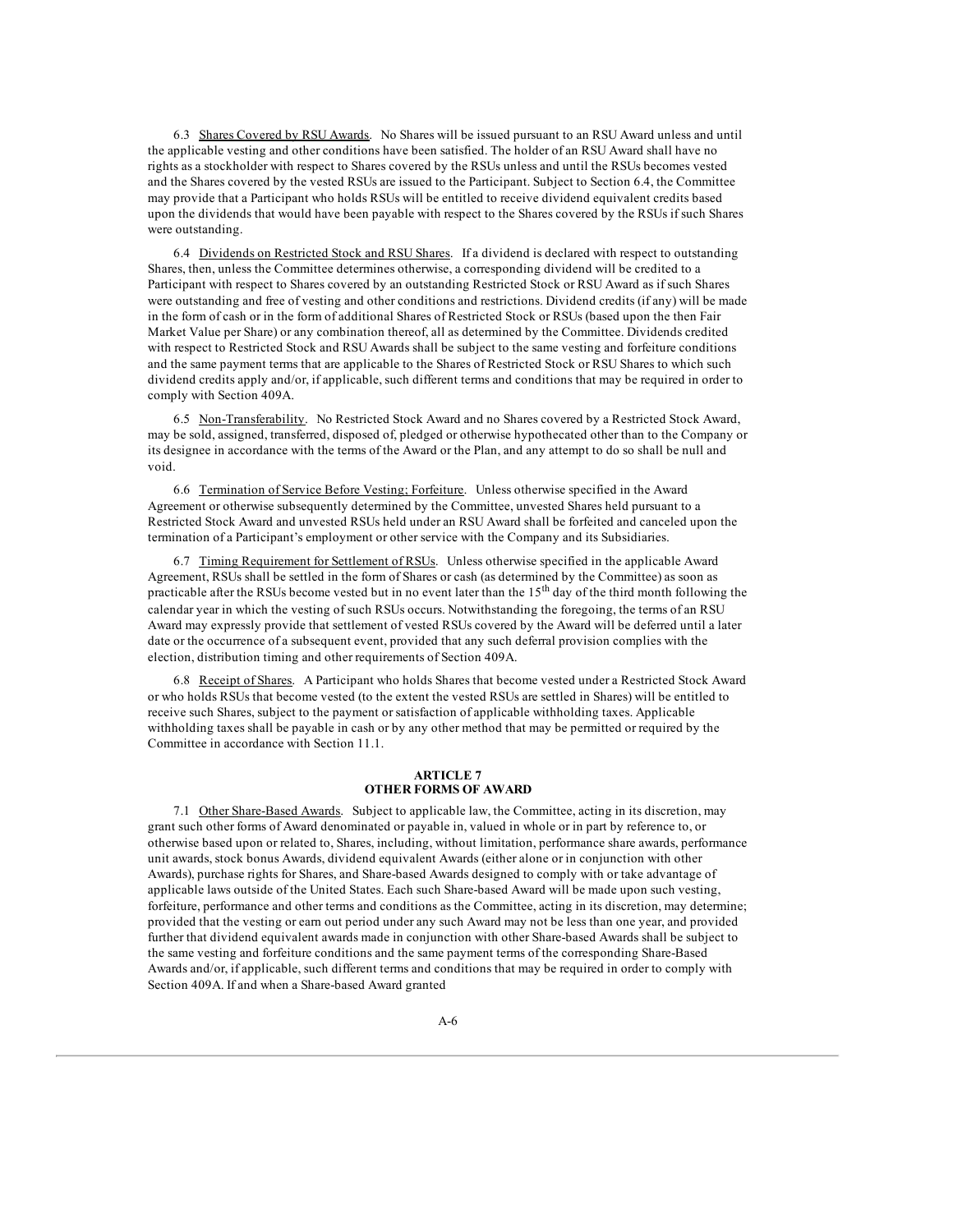under this Section becomes payable, payment may be made in the form of cash, whole Shares or a combination of cash and whole Shares (as determined by the Committee), with a payment in Shares being based upon their Fair Market Value on the applicable vesting or payment date(s).

7.2 Cash Incentive Awards. The Committee may make annual and/or long-term Cash Incentive Awards pursuant to which a Participant may earn the right to receive a cash payment that is conditioned upon the achievement of a specified performance goal or goals established by the Committee and communicated to the Participant as soon as practicable after the beginning of the applicable performance period and the satisfaction of such other terms and conditions as the Committee may prescribe. A Cash Incentive Award will be payable in the form of a single sum cash payment on or as soon as practicable after the date the Award becomes earned and vested, but in no event later than the 15<sup>th</sup> day of the third month of the following calendar year. Notwithstanding the foregoing, the Committee may require or permit the deferred payment and/or installment payout of all or part of any such Cash Incentive Award if (and only if) the Award is exempt from Section 409A or, if not so exempt, the deferred payout complies with the applicable terms and conditions of Section 409A.

7.3 Termination of Service Before Vesting; Forfeiture. Unless otherwise specified in the Award Agreement or otherwise subsequently determined by the Committee, unearned and/or unvested Share-based Awards and Cash Incentive Awards granted under this Article shall be forfeited and canceled upon the termination of a Participant's employment or other service with the Company and its Subsidiaries.

7.4 Dividend Equivalents under Performance-Based Awards. Dividends or dividend equivalents, if any, paid or credited with respect to performance-based Awards will be subject to the same performance conditions as apply to the underlying Awards.

#### **ARTICLE 8 PERFORMANCE-BASED EXEMPTION AWARDS**

8.1 Performance-Based Exemption — General. If the Committee intends that an Award should qualify for the Performance-Based Exemption (other than Options and SARs which otherwise qualify as "performancebased compensation" for purposes of Section 162(m) of the Code), then, except as otherwise permitted by Section 162(m) of the Code, the grant, exercise, vesting, amount and/or settlement of such Award shall be contingent upon achievement of one or more pre-established, objective performance goals, which shall be prescribed in writing by the Committee not later than 90 days after the commencement of the applicable performance period and in any event before completion of 25% of such performance period in accordance with the requirements of Section 162(m). Such performance goals shall be based on any one or more of the Performance Factors listed in Section 8.2 and may be expressed in absolute terms, relative to performance in prior periods and/or relative to performance of other companies or an index of other companies or on such other basis as the Committee, acting in a manner consistent with Section 162(m) of the Code, may determine. All determinations as to the establishment of performance goals, the amount of cash and/or the number of Shares that may be earned, the target level (and, if applicable, minimum and maximum levels) of actual achievement required as a condition of earning the Award, and the earned value of any Award intended to qualify for the Performance-Based Exemption shall be made by the Committee and shall be recorded in writing.

8.2 Performance Factors. Any one or more of the following Performance Factors may be used by the Committee in establishing performance goals for Awards intended to qualify for the Performance-Based Exemption, in each case taking into account such adjustments and other objective factors as the Committee may specify at the time the goal is established: (a) revenues on a corporate or product by product basis, gross profit or gross profit growth; (b) earnings from operations, earnings before or after taxes, earnings before or after interest, depreciation, amortization, incentives, service fees and/or extraordinary or special items; (c) net income or net income per share (basic or diluted); (d) return measures, including return on assets, return on investment, return on capital, total capital or tangible capital, return on sales or return on equity; (e) cash flow, free cash flow, cash flow return on investment, or net cash provided by operations; (f) economic value created or added; (g) operating margin or profit margin; (h) expense or cost targets; (i) objective measures of customer satisfaction; (j) working capital targets; (k) inventory control; (l) debt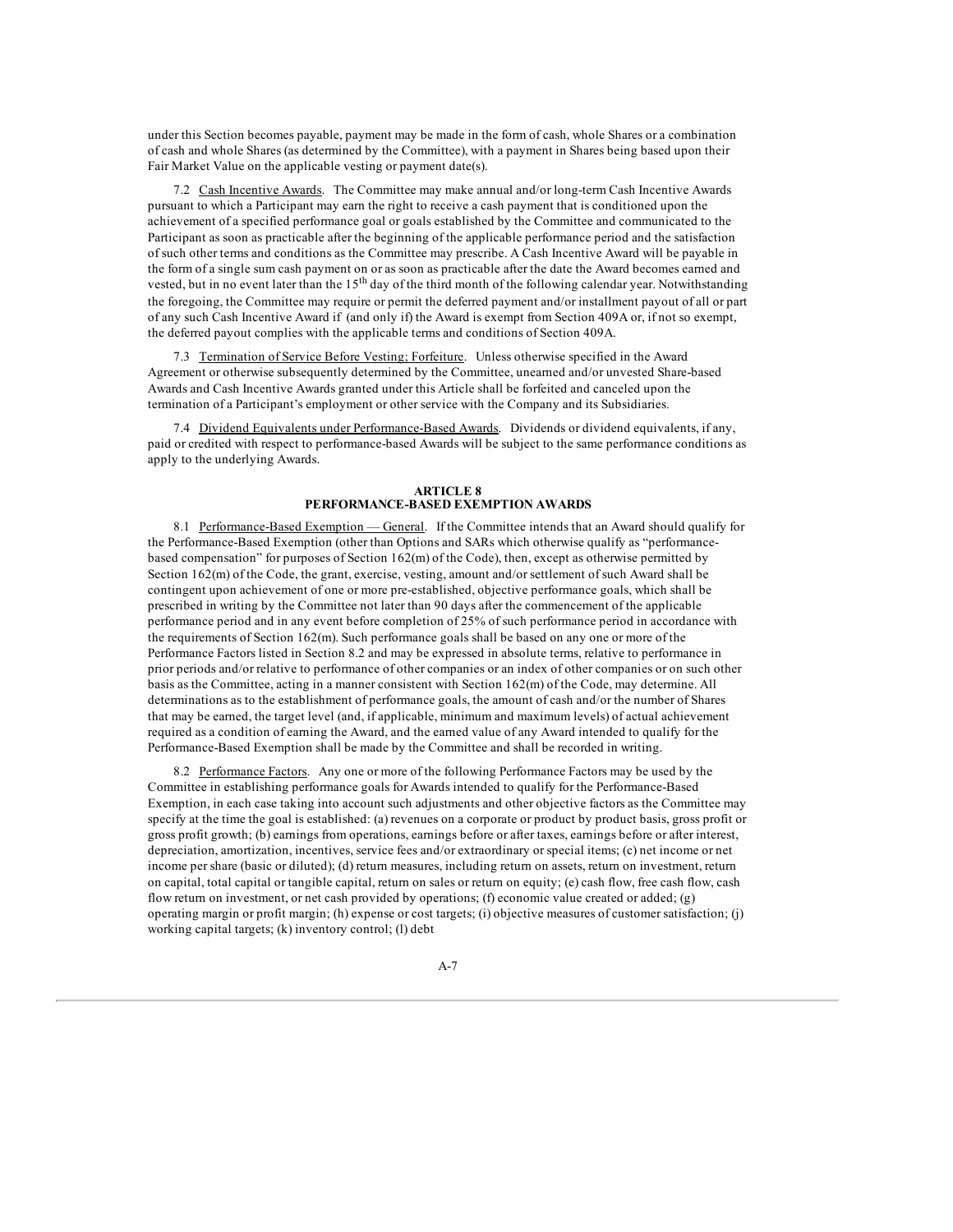targets; (m) implementation, completion or attainment of measurable objectives with respect to store openings or closings, acquisitions and divestitures, and recruiting and maintaining personnel; and/or (n) share price (including, without limitation, growth measures, market capitalization and/or total stockholder return).

8.3 Performance Goals. In establishing performance goals with respect to an Award intended to qualify for the Performance Exemption, the applicable Performance Factors may be determined by reference to the Company's performance and/or the performance of any one or more Subsidiaries, divisions, business segments or business units of the Company and its Subsidiaries, and may be based upon comparisons of any of the indicators of performance relative to other companies (or subsidiaries, divisions, business segments or business units of other companies) or relevant indices. Subject to compliance with the Treasury regulations under Section 162(m) of the Code, the Committee may prescribe that performance goals under any such Award will be adjusted as necessary or appropriate in order to account for changes in law or accounting rules, principles or standards or to reflect the impact of extraordinary or unusual items, events or circumstances which, if not taken into account, would result in windfalls or hardships that are not consistent with the intent and purposes of the Award, including without limitation (a) restructurings, discontinued operations, extraordinary items, and other unusual

8.4 or non-recurring charges, (b) an event either not directly related to the operations of the Company or not within the reasonable control of the Company's management, (c) acquisitions and divestitures, or (d) changes in generally accepted accounting principles.

8.5 Discretion. The Committee shall have the authority, in its discretion, to reduce the formula amount or number of Shares otherwise payable pursuant to an Award that is intended to qualify for the Performance-Based Exemption, but may not increase the amount or number of Shares that would otherwise be payable under any such Award; provided that, in the case of an Award intended to constitute a "share-based payment arrangement" under FASB ASC Topic 718, the Committee may exercise its discretion under this Section only if such discretion is expressly reserved as part of the original terms of the Award.

8.6 Certification. No amount shall be paid and no Shares shall be distributed or released pursuant to an Award intended to qualify for the Performance-Based Exemption unless and until the Committee certifies in writing the extent of achievement of the applicable performance goal(s) and the corresponding amount that is earned by the Participant under such Award.

# **ARTICLE 9 CHANGE IN CONTROL**

9.1 Assumption or Substitution of Outstanding Awards. If a "Change in Control" (as defined below) occurs, the parties to the Change in Control may agree that outstanding Awards shall be assumed by, or converted into a substitute award for or with respect to shares of common stock of, the successor or acquiring company (or a parent company thereof) on an economically equivalent basis. If the Change in Control does not involve an agreement with a third party, and if the Shares covered by an outstanding Award are still traded on a national securities exchange, then the Committee may unilaterally require that the Award be continued, assumed, converted or substituted in accordance with this Section. The vesting and other terms of any such assumed or substitute award shall be substantially the same as the vesting and other terms and conditions of the original Award, provided that (a) if the assumed or substituted Award is an Option or SAR, the number of shares and Exercise Price shall be adjusted in accordance with the principles set forth in Sections 1.424-1(a)(5) and 1.409A-1(b)(5)(v)(D) of the Treasury regulations, and (b) if the assumed or substituted Award is not an Option or SAR, the number of shares covered by the assumed or substitute Award will be based upon the Change in Control transaction value of the Company's outstanding Shares. If the original Award is subject to the satisfaction of performance conditions, then such performance conditions shall be deemed to have been satisfied immediately prior to the Change in Control at the greater of  $(x)$  the target performance level, or  $(y)$  the performance level that would have been attained if the rate or level of performance from the beginning of the performance period through the date of the Change in Control had continued at the same rate through the end of the performance period. If reasonably feasible, the assumed or substituted Award will also provide the participant with an opportunity to earn any remaining portion of the Award (over and above the portion deemed to have been earned under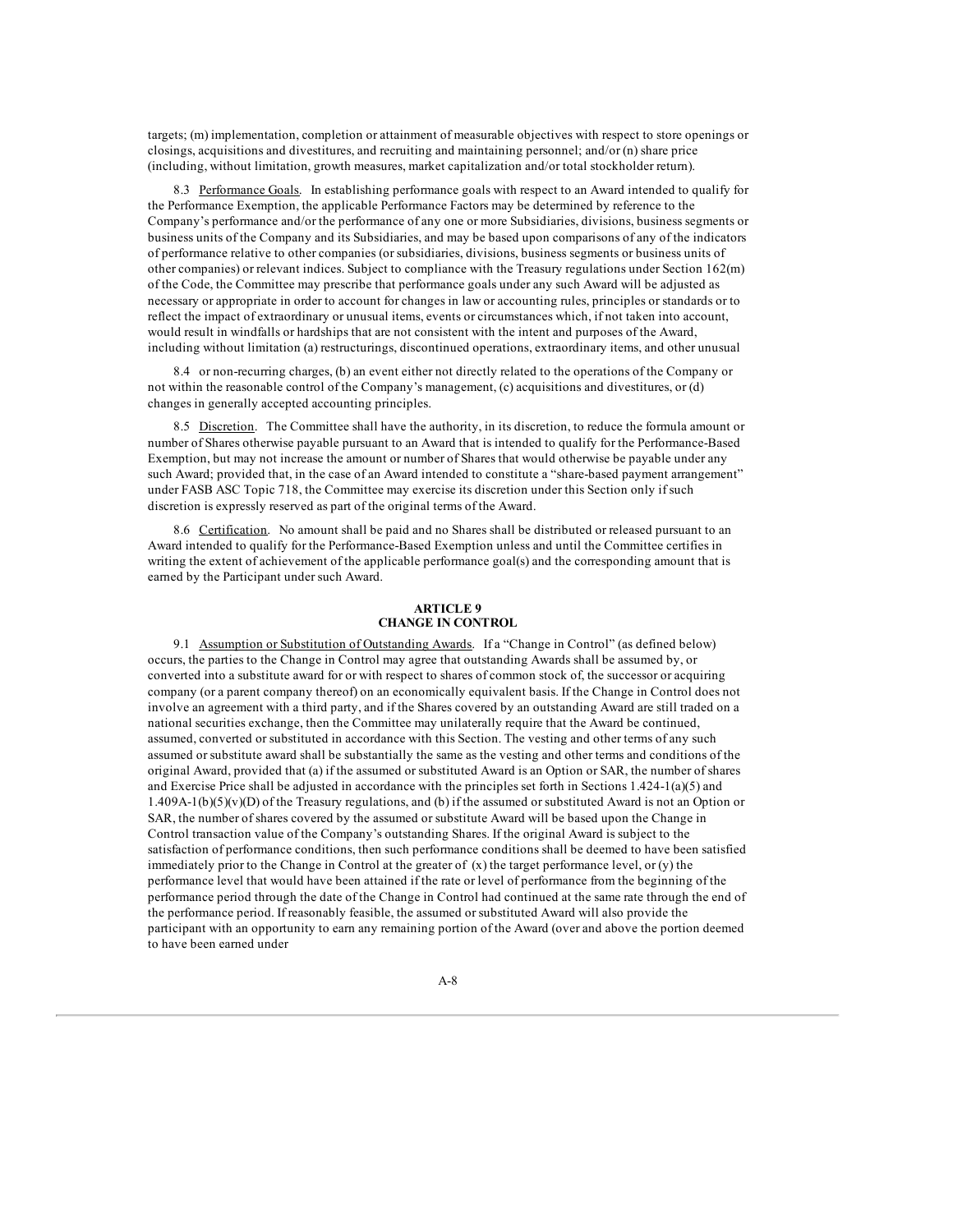the preceding sentence) based upon the achievement of a performance goal for the entire performance period that is similar in nature to the corresponding performance goal under the original terms of the Award. If, within two years following a Change in Control, a Participant's employment or other service terminates due to the Participant's death or is terminated by the Company or a successor or acquiring company (or any of its or their affiliates) without "Cause" or by the Participant for "Good Reason" (as such terms are defined below), any then outstanding assumed or substitute Awards held by such terminated Participant shall immediately be fully vested, and any outstanding assumed or substitute Options and SARs will remain outstanding for 180 days after such termination of employment (or, if earlier, until the expiration of their original stated terms).

9.2 Awards Not Assumed or Substituted. If a Change in Control occurs and an outstanding Award is not assumed, converted, substituted or continued pursuant to Section 9.1, then such Award will be deemed fully vested and any performance conditions applicable to such Award will be deemed to have been satisfied immediately prior to the Change in Control at the maximum performance level specified in the Award for purposes of determining the extent to which the Award is earned. Each such Award shall be cancelled immediately prior to the effective time of the Change in Control in exchange for an amount equal to the per Share consideration received by the holders of outstanding Shares in the Change in Control transaction, reduced in the case of an Option or SAR by the Exercise Price for such Shares. No consideration will be payable in respect of the cancellation of an Option or SAR with an Exercise Price per Share that is equal to or greater than the value of the Change in Control transaction consideration per Share. The amount payable with respect to the cancellation of an outstanding Award pursuant to this section will be paid in cash, unless the parties to the Change in Control agree that some or all of such amount will be payable in the form of freely tradable shares of common stock of the successor or acquiring company (or a parent company thereof). Subject to Section 11.2, the payments contemplated by this Section 9.2 shall be made upon at or as soon as practicable following the effective time of the Change in Control. Notwithstanding the foregoing, the Committee, acting in its discretion, may prescribe different treatment of an Award in the circumstances governed by this Section, provided that the terms of such different treatment, together with a specific reference to this Section, are set forth in the applicable Award Agreement.

#### 9.3 Certain Defined Terms.

(a) "Cause" means, with respect to any Participant and unless otherwise specified in the Participant's Award Agreement, (i) if there is an employment or other services agreement in effect between the Participant and the Company or a Subsidiary that defines the term "cause" (or a term of like import), the Participant's engaging in conduct that constitutes "cause" (or a term of like import) within the meaning of that agreement, or (ii) if there is no such employment or other services agreement in effect, "Cause" shall mean (1) a Participant's repeated failure or refusal to perform the duties of the Participant's employment, consistent with past practice and his or her position and title where such conduct shall not have ceased or been remedied within ten days following written warning from the Company specifying such conduct; (2) the Participant's conviction of, or entering a plea of guilty or no contest to, a felony; (3) the Participant's performance of any act or the Participant's failure to act, for which, if the Participant were prosecuted and convicted, a crime or offense involving money or property of the Company would have occurred; (4) the Participant's performance of any act or the Participant's failure to act which constitutes fraud or a breach of a fiduciary trust, including, without limitation, misappropriation of funds or a material misrepresentation of the Company's operating results or financial condition; (5) any attempt by the Participant to secure any personal profit (other than pursuant to the terms of the Participant's employment or through the Participant's ownership of equity in the Company) in connection with the business of the Company (for example, without limitation, using Company assets to pursue other interests, diverting to the Participant or to a third party any business opportunity belonging to the Company, insider trading or taking bribes or kickbacks); (6) the Participant's engagement in conduct or activities materially damaging to the property, business or reputation of the Company other than as a result of good faith performance of his duties; (7) the Participant's illegal use of controlled substances; (8) any act or omission by the Participant involving malfeasance or gross negligence in the performance of the duties of the Participant's employment to the material detriment of the Company; or (9) the entry of any order of a court that remains in effect and is not discharged for a period of at least sixty days, which enjoins or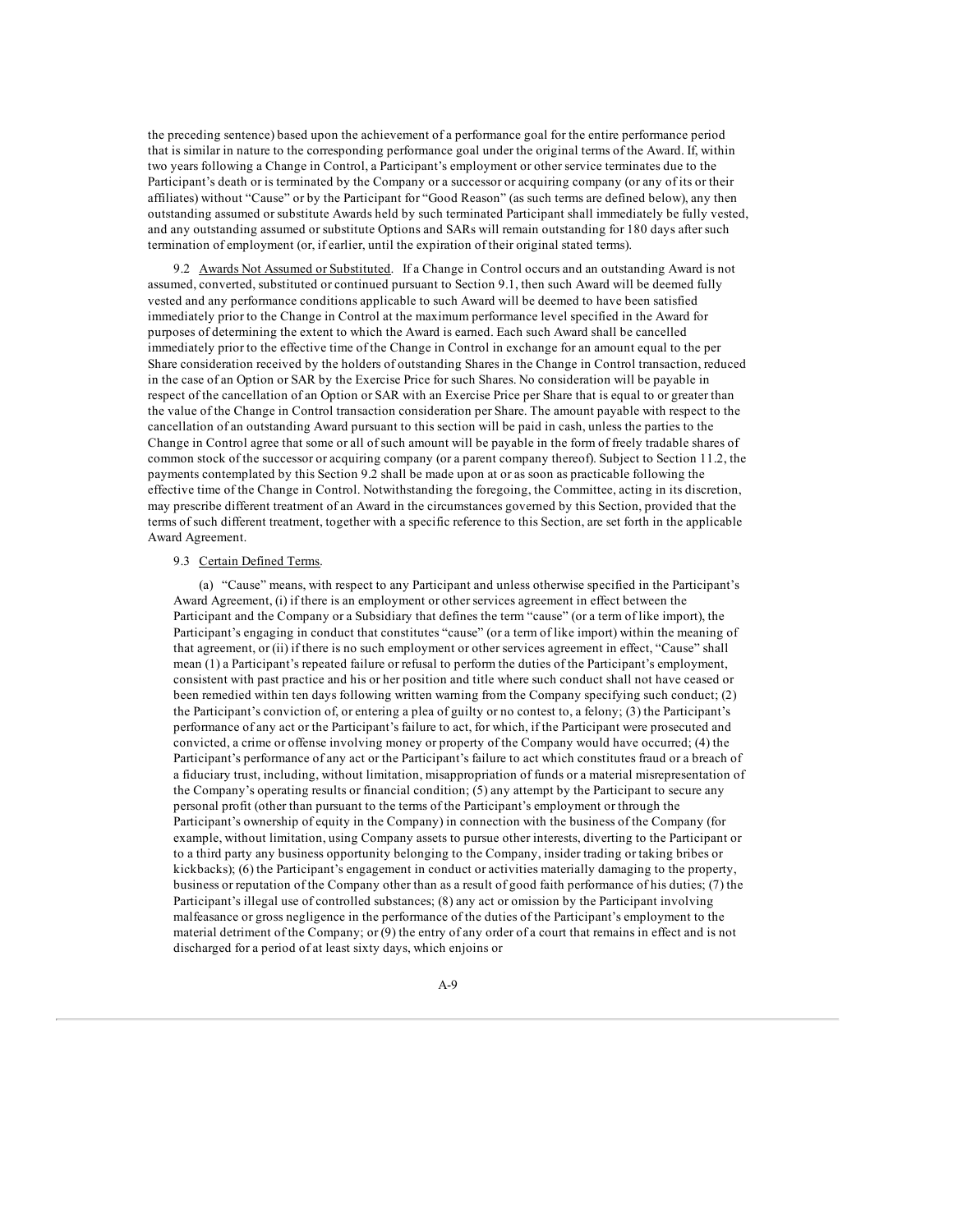otherwise limits or restricts the performance by the Participant of the duties of the Participant's employment, relating to any contract, agreement or commitment made by or applicable to the Participant in favor of any former employer or any other person.

(b) A "Change in Control" shall be deemed to have occurred upon the happening of any of the following events:

(i) any "person" as such term is used in Sections  $13(d)$  and  $14(d)$  of the Exchange Act (other than the Company, a subsidiary of the Company, any trustee or other fiduciary holding securities under any employee benefit plan of the Company or any corporation owned, directly or indirectly, by the stockholders of the Company in substantially the same proportions as their ownership of stock of the Company), is or becomes, including pursuant to a tender or exchange offer for shares of Common Stock pursuant to which purchases are made, the "beneficial owner" (as defined in Rule 13d-3 under the Exchange Act), directly or indirectly, of securities of the Company representing more than 50% of the combined voting power of the Company's then outstanding securities, provided, however, that the provisions of this paragraph (a) shall not be applicable to any acquisition directly from the Company; or

(ii) individuals who, as of the date hereof, constitute the Board (the "Incumbent Board"), shall cease for any reason to constitute at least a majority thereof; provided, however, that any individual becoming a director subsequent to the date hereof whose appointment or election by the Board or nomination for election by the Company's stockholders was approved or recommended by a vote of at least two-thirds (2/3) of the directors then still in office who were either directors on the date hereof, or whose appointment, election or nomination for election was previously so approved or recommended, shall be considered a member of the Incumbent Board, but excluding for this purpose any new director whose initial assumption of office is in connection with an actual or threatened election contest relating to the election of directors of the Company; or

(iii) there is consummated a merger or consolidation of the Company or any direct or indirect subsidiary of the Company with any other corporation, other than a merger or consolidation which would result in the voting securities of the Company outstanding immediately prior to such merger or consolidation continuing to represent (either by remaining outstanding or by being converted into voting securities of the surviving entity or any parent thereof) more than 50% of the combined voting power of the securities of the Company or such surviving entity or any parent thereof outstanding immediately after such merger or consolidation; or

(iv) there is consummated a plan of complete liquidation or dissolution of the Company or there is consummated the sale or disposition by the Company of all or substantially all of the Company's assets, in one transaction or a series of related transactions, other than a sale or disposition by the Company of all or substantially all of the Company's assets to an entity, more than 50% of the combined voting power of the voting securities of which is owned by stockholders of the Company in substantially the same proportion as their ownership of the Company immediately prior to such sale.

(c) "Good Reason" shall have the meaning ascribed to that term (or a term of like import) in a Participant's employment agreement or, if such term (or a term of like import) is not defined in the Participant's employment agreement or there is no such agreement, then "Good Reason" shall mean any of the following events: (i) a material diminution of the Participant's duties and responsibilities that result in a material adverse effect on the Participant's status and authority, (ii) a change in the principal location of the Participant's employment to a location more than fifty (50) miles outside of New York City or the Participant's then current other business location, except for travel reasonably required as part of such employment, (iii) failure to timely pay the Participant any salary or bonus when due, or (iv) any reduction in (1) the Participant's annual rate of salary from the highest annual rate of salary in effect during the oneyear period prior to the date of the Change of Control, or (2) the amount of annual bonus paid to the Participant after the date of the Change in Control in light of the results of operations of the Company for that year compared to the bonus paid for the most recent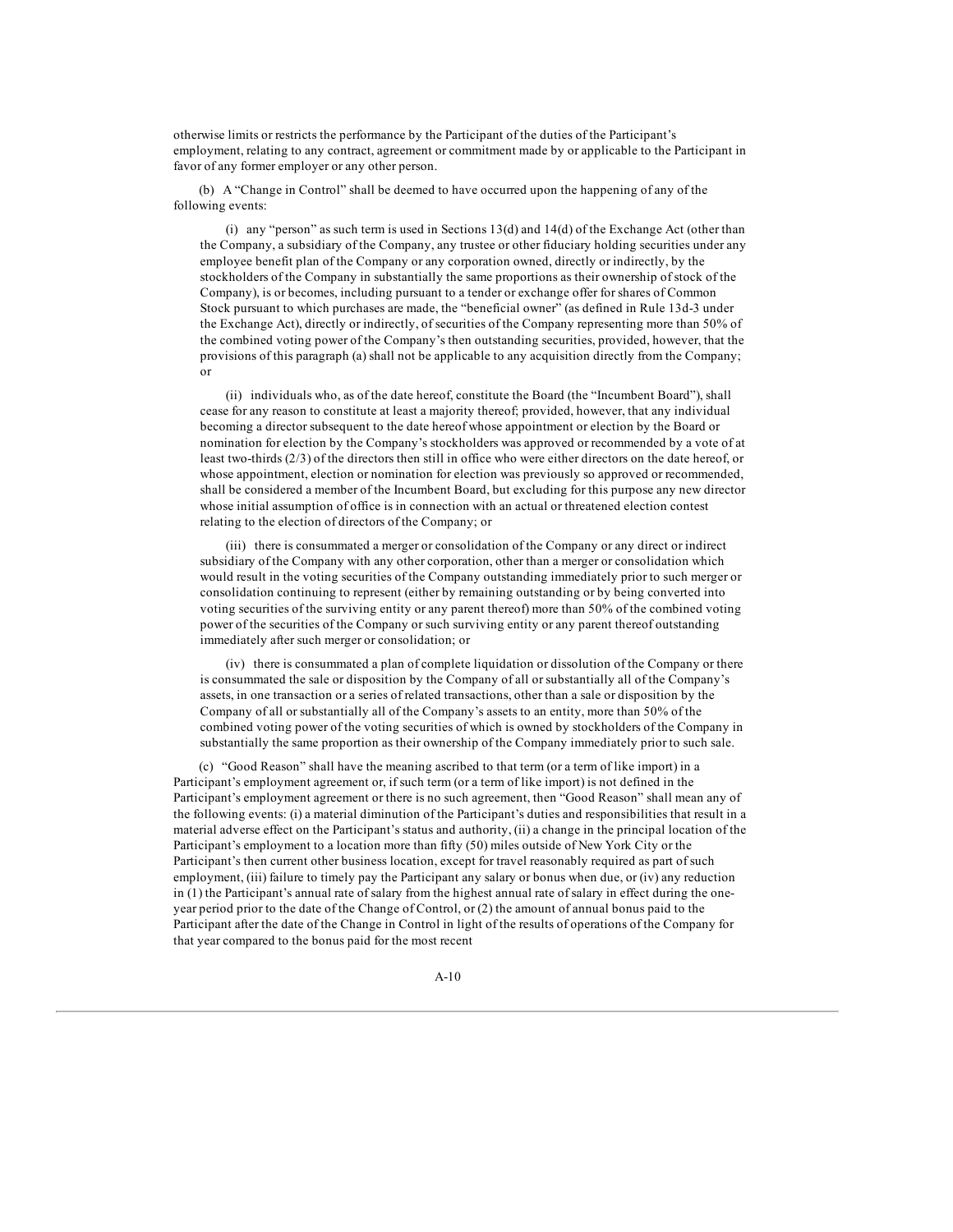fiscal year prior to the date of the Change of Control in light of the results of operations of the Company for that year. Notwithstanding the foregoing, in order to terminate for "Good Reason," a Participant must specify in writing to the Company (or the successor or acquiring company or a parent thereof) the nature of the act or omission that the Participant deems to constitute Good Reason and provide the Company (or the successor or acquiring company or a parent thereof) 30 days after receipt of such notice to review and, if required, correct the situation (and thus prevent the Participant's termination for Good Reason). Notice of termination for Good Reason must be provided, if at all, within 90 days after the occurrence of the event or condition giving rise to such termination.

9.4 No Fractional Shares. In the event of an adjustment in the number of shares covered by any Award pursuant to the provisions hereof, any fractional shares resulting from such adjustment shall be disregarded, and each converted Award shall cover only the number of full shares resulting from the adjustment.

## **ARTICLE 10 AMENDMENT AND TERMINATION**

10.1 Amendment and Termination of the Plan. The Board, acting in its sole discretion, may amend the Plan at any time and from time to time and may terminate the Plan at any time. Plan amendments will be subject to approval by the Company's stockholders if and to the extent such approval is required in order to satisfy applicable law and/or stock exchange listing rules. Unless sooner terminated, the Plan will terminate on the tenth anniversary of the date it is approved by the Company's stockholders (and the Plan will not become effective unless and until such approval is obtained).

10.2 Outstanding Awards. Except as specifically required or permitted by the Plan or an Award Agreement, no amendment of an Award Agreement, and no termination, amendment or modification of the Plan shall cause any then outstanding Award to be forfeited or altered in a way that adversely affects a Participant's rights, unless the Participant consents thereto. The rights of any person with respect to an Award that is outstanding at the time of the termination of the Plan shall not be affected solely by reason of such termination and shall continue in accordance with the terms of the Award and of the Plan, as each is then in effect or is thereafter amended.

### **ARTICLE 11 TAX WITHHOLDING; SECTION 409A**

11.1 Tax Withholding. Each Award and the exercise, vesting and settlement of each Award shall be subject to a Participant's payment or other satisfaction of any applicable withholding taxes. The Committee, in its sole discretion and pursuant to applicable law and such procedures as it may specify from time to time, may require or permit the Participant to satisfy the tax withholding obligation(s) relating to an Award (in whole or in part) by or through (a) the payment of cash by the Participant, (b) the Company's withholding cash or Shares that would otherwise be paid, issued or released pursuant to the Award, (c) the transfer to the Company of other Shares owned by the Participant, (d) a broker-assisted cashless exercise arrangement that complies with applicable law, and/or (e) by such other means as the Committee may determine. The amount of a Participant's withholding tax obligation that is satisfied in Shares (whether previously-owned or withheld from the Shares that would otherwise be issued or released) shall be based upon the Fair Market Value of the Shares on the date such Shares are delivered or withheld. In no event may Shares be used to satisfy more than the minimum amount of a Participant's tax withholding obligation.

11.2 Section 409A Compliance. It is intended that Awards made under the Plan, including any deferred payment or settlement terms and conditions, shall be exempt from or comply with Section 409A. Without limiting the generality of the preceding sentence and notwithstanding anything to the contrary contained herein, the following provisions

11.3 shall apply with respect to an Award if and to the extent that such Award provides for the payment of "nonqualified deferred compensation" (within the meaning of Section 409A).

(a) If a Participant becomes entitled to payments (cash or Shares) under the Award on account of the "termination of the Participant's employment or other service" or words of like import, then such termination of employment or service will not be deemed to have occurred unless and until the Participant incurs a "separation from service" within the meaning of Section 409A.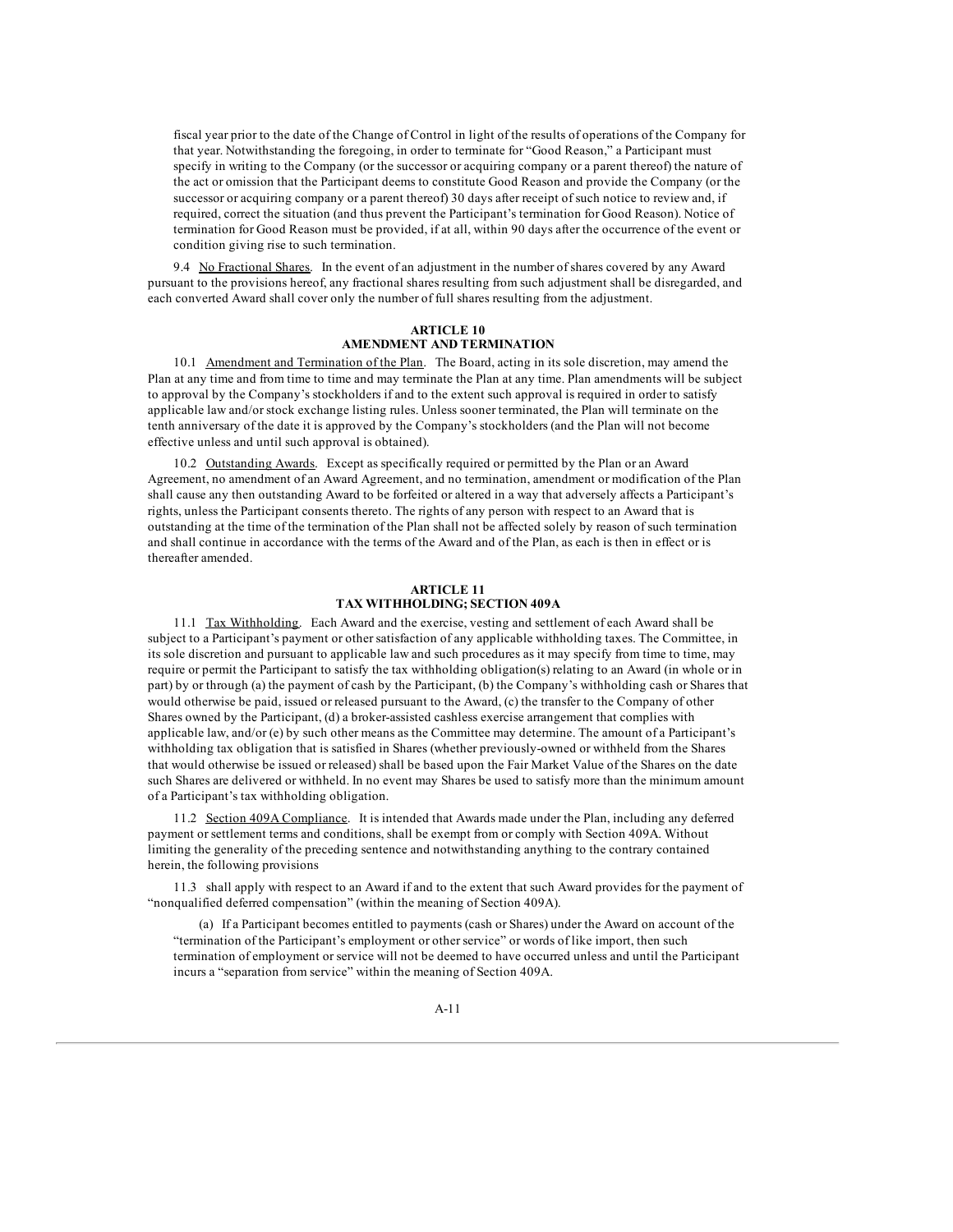(b) If the Participant is a "specified employee" within the meaning of Section 409A at the time of his or her separation from service, then any such payment covered by Section 409A shall be delayed until the first business day following the earlier of (i) the date which is six months after the date of such separation from service, or (ii) the date of the Participant's death. On the delayed payment date, the Participant (or the Participant's beneficiary) will be entitled to receive a lump sum payment or distribution of the payments that otherwise would have been made during the period that such payments are delayed.

(c) If a payment covered by Section 409A would be accelerated on account of the occurrence of a "Change in Control," then such payment shall not be made unless such Change in Control also constitutes a "change in ownership," "change in effective control" or "change in ownership of a substantial portion of the Company's assets" within the meaning of Section 409A. Any payment that would have been made except for the application of the preceding sentence shall be made in accordance with the payment or settlement schedule that would have applied under the Award in the absence of a Change in Control or, if earlier, on the date of the termination of the Participant's employment or service (without regard to any further service or performance conditions that otherwise would have applied).

(d) Notwithstanding the foregoing, each Participant shall be solely responsible, and the Company shall have no liability to the Participant or otherwise, for or with respect to any taxes, acceleration of taxes, interest or penalties arising under Section 409A.

#### **ARTICLE 12 MISCELLANEOUS**

12.1 Non-Transferability. Except as otherwise specifically permitted by the Plan or the applicable Award Agreement, no Award shall be assignable or

12.2 transferable except upon the Participant's death to his or her "beneficiary" (as defined below), and, during a Participant's lifetime, an Option or SAR may be exercised only by the Participant or the Participant's guardian or legal

12.3 sent of the Committee (which it may grant, condition or deny in its sole discretion for any or no reason), a Participant may make an inter vivos transfer of an Option (other than an ISO), SAR or RSU to any "family member" (within the meaning of Item A(1)(a)(5) of the General Instructions to SEC Form S-8 or a successor), including, without limitation, to one or more trusts, partnerships, limited liability companies and other entities which qualify as family members, provided that such transfer is not a transfer for value or is a transfer for value that the Committee determines is for estate planning purposes, and provided further that such transfer is permitted by applicable law and does not give rise to tax under Section 409A. For the purposes hereof, a Participant's "beneficiary" is any person or entity (including, without limitation, a trust or estate) designated in writing by a Participant to succeed to the Participant's Award(s) upon the Participant's death, subject to the provisions hereof and of the applicable Award Agreement(s). A Participant may designate a beneficiary by delivering a written beneficiary designation to the Committee (or its designee) in such form and in such manner as the Committee (or its designee) may prescribe. Each beneficiary designation duly filed with the Committee (or its designee) will have the effect of superseding and revoking any prior beneficiary designation. If a Participant does not designate a beneficiary, or if no designated beneficiary survives the Participant, then the Participant's estate will be deemed to be his or her beneficiary. The term "Participant," as used herein, shall be deemed to include the Participant's beneficiary if and to the extent the context requires.

12.4 Successors. All obligations of the Company with respect to Awards granted under the Plan shall be binding on any successor to the Company of all or substantially all of the business and/or assets of the Company, whether the existence of such successor is the result of a direct or indirect purchase, merger, consolidation or otherwise, and the term "Company" as used herein shall be construed accordingly.

12.5 Legal Construction. If any provision of the Plan shall be held illegal or invalid for any reason, such illegality or invalidity shall not affect the remaining parts of the Plan, and the Plan shall be construed and enforced as if the illegal or invalid provision had not been included.